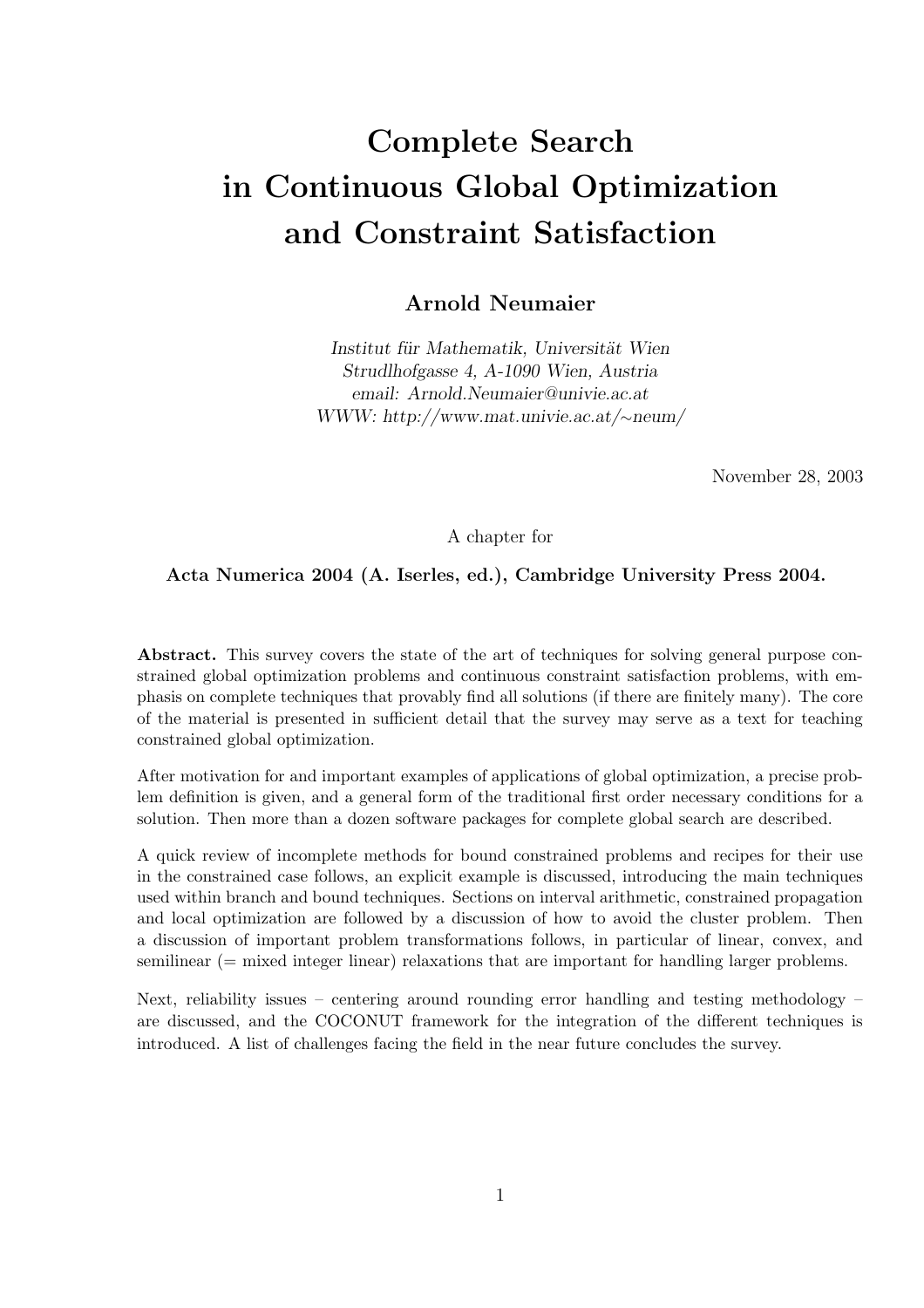# Contents

| 1 Introduction                                      | 3              |
|-----------------------------------------------------|----------------|
| 2 Why global optimization?                          | $\overline{7}$ |
| 3 Basic ideas                                       | 9              |
| 4 Problem formulation                               | 11             |
| 5 First order optimality conditions                 | 13             |
| 6 Software for complete global optimization         | 16             |
| 7 Incomplete methods for simple constraints         | 19             |
| 8 Bound constrained approximation                   | 22             |
| 9 Pure branching methods                            | 25             |
| 10 Box reduction $-$ an example                     | 27             |
| 11 Interval arithmetic                              | 29             |
| 12 The branch and bound principle                   | 33             |
| 13 The role of local optimization                   | 36             |
| 14 Constraint propagation                           | 38             |
| 15 The cluster problem and second-order information | 43             |
| 16 Linear and convex relaxations                    | 47             |
| 17 Semilinear constraints and MILP                  | 52             |
| <b>18 Semilinear relaxations</b>                    | 58             |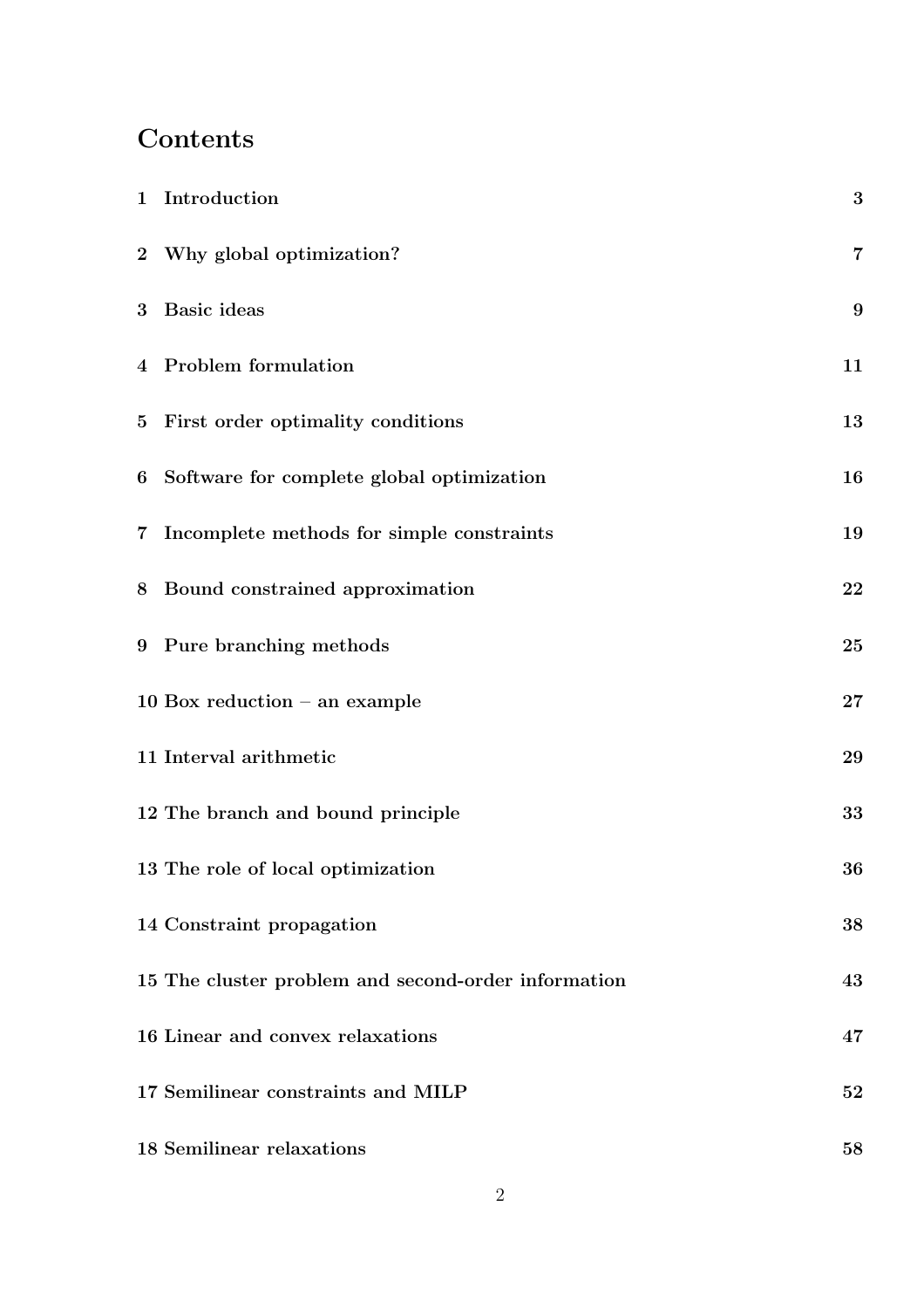| 19 Other problem transformations          | 61 |
|-------------------------------------------|----|
| 20 Rigorous verification and certificates | 63 |
| 21 Test problems and testing              | 65 |
| 22 The COCONUT environment                | 67 |
| 23 Challenges for the near future         | 68 |
| References                                | 70 |

#### 1 Introduction

Consider everything. Keep what is good. Avoid evil whenever you recognize it. St. Paul, ca. 50 A.D. (The Bible, 1 Thess. 5:21–22)

Early history. As the above quote shows, continuous global optimization or constraint satisfaction and the associated global search methods are since antiquity part of the art of successful living. In the mathematical literature published before 1975, there are occasional references related to the topic, few and important enough to mention them individually. (Please inform me about other significant work on continuous global optimization published before 1975 not mentioned here!) Several independent strands of work (probably done in ignorance of each other) are discernible:

• MARKOWITZ & MANNE [213] in 1957, and DANTZIG et al. [66, 65] in 1958 and 1960, used piecewise linear approximations for the approximate global minimzation of separable nonconvex programs, formulating them as mixed integer linear programs. LAND & DOIG [193] and LITTLE et al. [201] introduced in 1960/63 the branch and bound technique for discrete optimization, applicable to mixed integer linear programs. MOTZKIN & STRAUSS [233] showed in 1965 that solving the (discrete) maximum clique problem is equivalent to finding the global minimum (or maximum) of a special nonconvex quadratic program. In 1969, FALK  $&$  SOLAND [80] gave the first piecewise linear relaxations of nonconvex problems, thus making them available for obtaining bounds in a branch and bound scheme. In 1970, BEALE  $&$  TOMLIN [26, 312] introduced special ordered sets, defining the way piecewise linear functions are handled till today in mixed integer linear programming solvers. In 1972, McCORMICK [214] introduced the now frequently used linear relaxations for products and quotients, which made the solution of general factorable global optimization problems accessible to the branch and bound technique.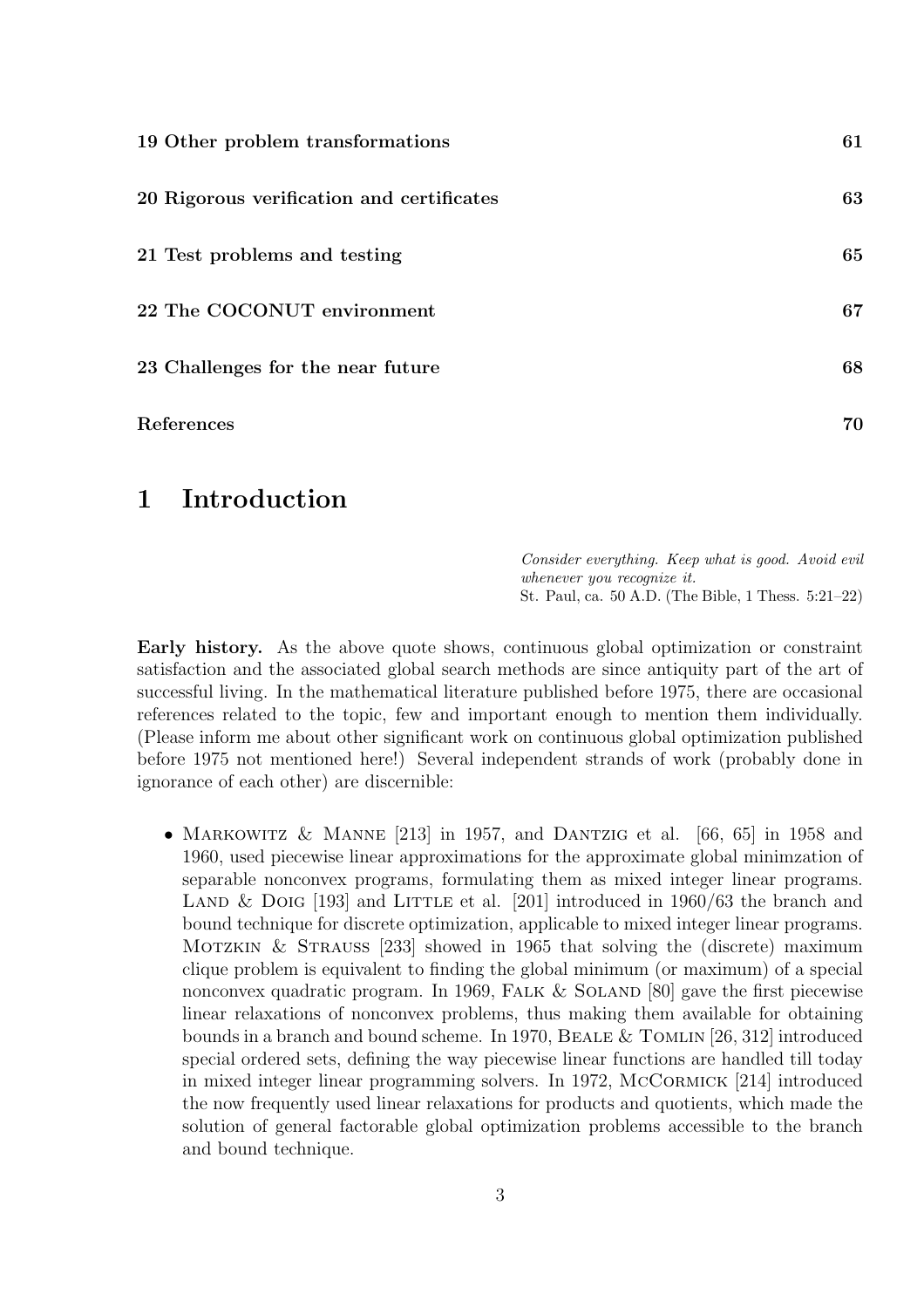- MOORE [229] showed in 1962 in Part 4 of his Ph.D. thesis, which introduced interval arithmetic to numerical analysis (following an unpublished 1959 technical report by MOORE & YANG $[228]$ , that by repeated subdivision and simple interval evaluation, the range – hence in particular the global minimum – of a rational function over a box can be determined in principle to arbitrary accuracy. Skelboe [301] improved 1974 this basic but excessively slow method by embedding it into (what would today be called) a branch and bound scheme for continuous variables, giving (what is now called) the Moore-Skelboe algorithm. Moore's thesis [229] also showed that interval methods can be used to prove the nonexistence of solutions of nonlinear systems in a box (which nowadays is used to discard boxes in a branch and bound scheme) and to reduce the region where a solution can possibly lie (which is now used to avoid excessive splitting). Kahan [168] discovered in 1968 that interval techniques can also be used to prove the existence of solutions of nonlinear systems in a box (and hence to verify feasibility). Krawczyk [188] simplified in 1969 Moore's methods for systems of equations; the Krawczyk operator based on his paper is used in several state of the art global solvers. (See also the historical remarks in [129, 205].) In 1972, Piyavskii [272] introduced complete global optimization methods based on Lipschitz constants, which are in flavor similar to interval methods.
- In 1964, Tsupa & Kiono [319] introduced the Monte Carlo method for finding solutions of systems of equations; and in 1966, the thesis by Mockus [223] applied it to global optimization. Becker & Lago [27] first used clustering methods in 1970, and TÖRN [314, 315] suggested in his 1974 thesis to combine these with local optimization, a combination which currently defines the most efficient class of stochastic global optimization algorithms  $[151]$ . HOLLAND  $[139]$  introduced in 1973 genetic algorithms, till today a popular (although usually slow) stochastic heuristics for global optimization.

As a recognizable mathematical discipline with diverse solution methods for precisely formulated problems involving continuous variables, the field essentially dates back to 1975 when the first book containing exclusively global optimization papers appeared, the volume 'Towards Global Optimization', edited by DIXON & SZEGÖ [69]. In the almost 30 years since the publication of this landmark volume, tremendous progress has been made, and many signs indicate that the field is now ripe for manifold applications in science and engineering.

Scope. Global optimization is the task of finding the absolutely best set of admissible conditions to achieve an objective under given constraints, assuming that both are formulated in mathematical terms. It is much more difficult than convex programming or finding local minimizers of nonlinear programs, since the gap between the necessary (Karush-Kuhn-Tucker) conditions for optimality and known sufficient conditions for global optimality is tremendous.

Many famous hard optimization problems, such as the traveling salesman problem or the protein folding problem, are global optimization problems. The truth of the famous unresolved conjecture  $P \neq NP$  [101] would imply [236, 264] that there are no general algorithms that solve a given global optimization problem in time polynomial in the problem description length. However, some large-scale global optimization problems have been solved by current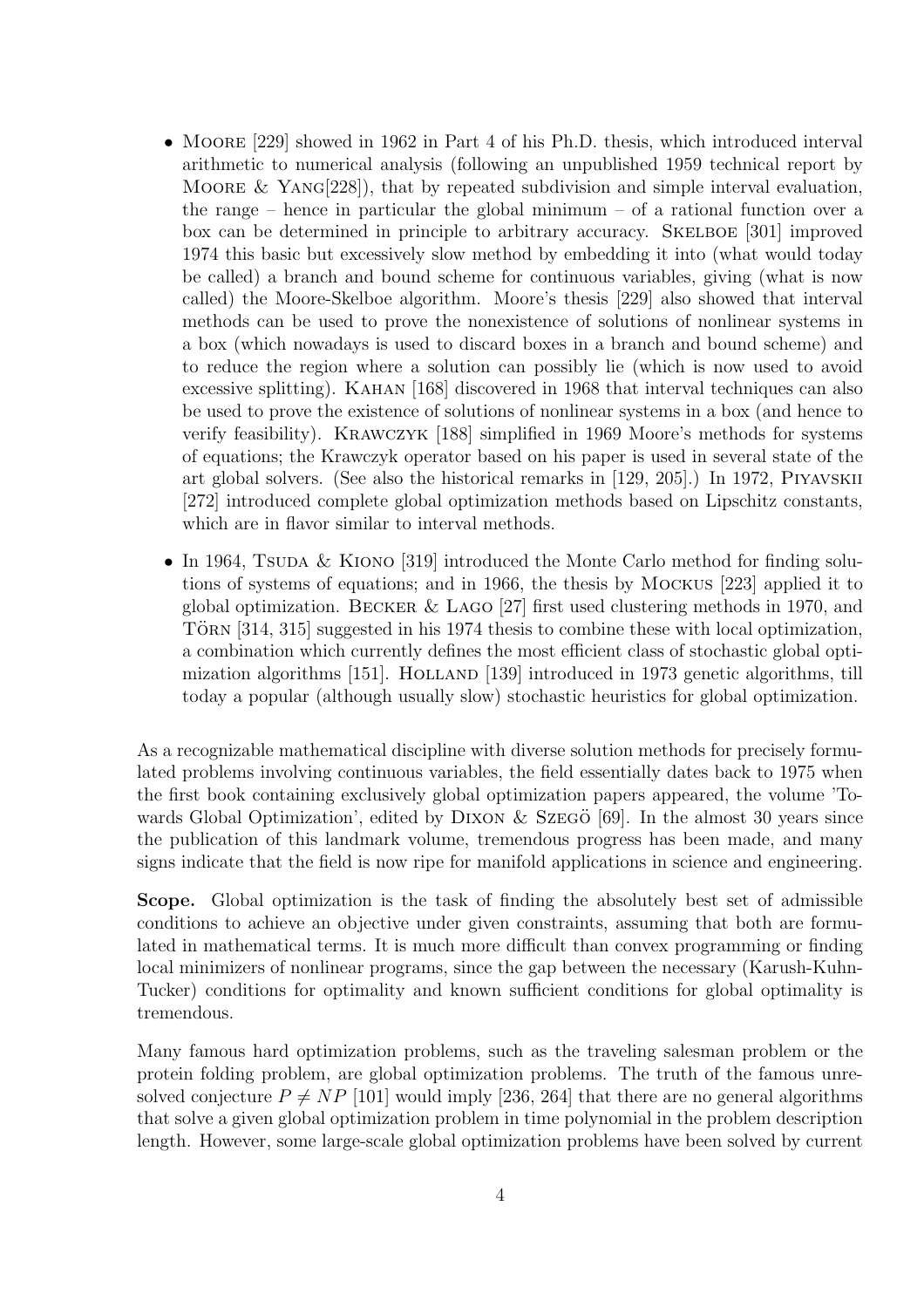methods, and a number of software packages are available that reliably solve most global optimization problems in small (and sometimes larger) dimensions. The author maintains a web site on Global (and Local) Optimization [108] that contains many links to online information about the subject.

The different algorithms can be classified according to the degree of rigor with which they approach the goal:

- An incomplete method uses clever intuitive heuristics for searching but has no safeguards if the search gets stuck in a local minimum.
- An asymptotically complete method reaches a global minimum with certainty or at least with probability one if allowed to run indefinitely long, but has no means to know when a global minimizer has been found.
- A complete method reaches a global minimum with certainty, assuming exact computations and indefinitely long run time, and knows after a finite time that an approximate global minimizer has been found (to within prescribed tolerances).
- A rigorous method reaches a global minimum with certainty and within given tolerances even in the presence of rounding errors, except in near-degenerate cases, where the tolerances may be exceeded.

(Often, the label deterministic is used to characterize the last two categories of algorithms; however, this label is slightly confusing since many incomplete and asymptotically complete methods are deterministic, too.)

Complete search. Complete methods (and a fortiori rigorous ones) are (in exact arithmetic) guaranteed to find the global minimizer (within some tolerances) with a predictable amount of work. Here predictable only means relative to known problem characteristics such as Lipschitz constants or other global information (needed for the convergence proof, but usually not for the algorithm itself). The bound on the amount of work is usually very pessimistic – exponential in the problem characteristics. It is only a weak guarantee that does not ensure that the algorithm is efficient in any sense, but it guarantees the absence of systematic deficiencies that prevent finding (ultimately) a global minimizer.

The simplest complete method for bound constrained problems is grid search, where all points on finer and finer grids are tested, and the best point on each grid is used as a starting point for a local optimization. Since the number of points on a grid grows exponentially with the dimension, grid search is efficient only in one and two dimensions. More efficient complete methods generally combine branching techniques with one or several techniques from local optimization, convex analysis, interval analysis and constraint programming.

Generally, complete methods (including approximation methods that reduce the problem to one treated by complete methods) are more reliable than incomplete methods since, to the extent they work (which depends on the difficulty of the problem), they have built in guarantees.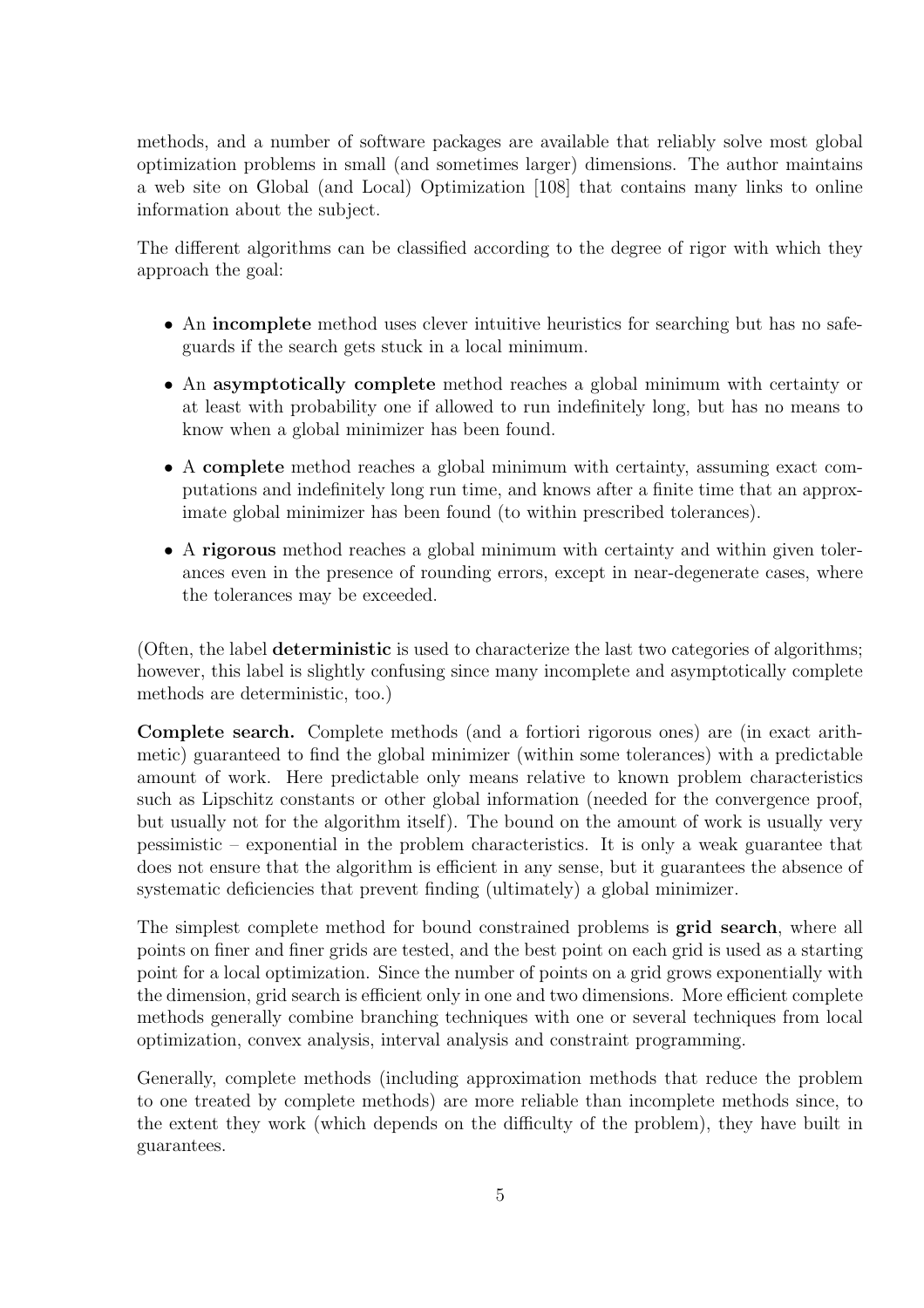Complete methods with finite termination require more or less detailed access to global information about the problem. In most complete codes, this is obtained using interval arithmetic (which provides global control of nonlinearities) in an automatic-differentiationlike manner (cf. Section 16), traversing a computational graph either explicitly, or implicitly by operator overloading. If only black box function (and sometimes gradient) evaluation routines are available, complete methods will find the global minimizer with certainty after a finite time, but will know when this is the case only after an exponentially expensive dense search, cf. Theorem 9.1 below. Thus for complete black box algorithms, stopping must be based on heuristic recipes.

Good heuristics and probabilistic choices (similar to but usually simpler than those for incomplete methods) also play a role in complete methods, mainly to cheaply provide good feasible points that benefit the complete search.

About the contents. In this survey, the reader will be introduced to theory and techniques that form the backbone of the packages implementing complete or even rigorous algorithms. The core of the material is presented in sufficient detail that the survey may serve as a text for teaching constrained global optimization.

Deliberately excluded are methods that are specific to special problem classes (such as distance geometry or protein folding [246]), and methods specific to combinatorial optimization [239, 240]. Moreover, the discussion of incomplete methods is limited to a short overview, and to techniques that remain useful for complete methods.

No attempt has been made to be objective in selection and evaluation of the material; even for the topics I discuss, there is often much more in the references quoted. Instead I have tried to give personal value judgments whenever I found it appropriate. At the present state of the art, where so many methods compete and reliable comparative information only just begins to become available, this seems justified. Thus I discuss the methods that I find most interesting, most useful, and most promising. I hope that my selection bias will be justified by the future. Also, while I try to give accurate references, I do not always refer to the first paper discussing a concept or method but rather quote convenient books or articles summarizing the relevant information, where available.

As one can see from the list of current codes for complete global optimization given in Section 6, none of these codes makes use of all available state-of-the-art techniques. Indeed, in the past, many research groups on global optimization worked with little knowledge of or care for what is going on in related areas. It is hoped that this survey helps to change this lack of communication across the borders of the various traditions in global optimization.

Reviews from other perspectives, less emphasizing the complete search aspect, are given in [117, 270, 316, 318]. For recent books and other basic references, see Section 3.

Acknowledgments. I want to thank the Mathematics Department of the University of Colorado at Denver, and in particular Weldon Lodwick, for the opportunity to give there (in April/May 2001) a course with the same title, and the Mathematics and Computer Science Division of the Argonne National Laboratory, in particular Sven Leyffer, for the invitation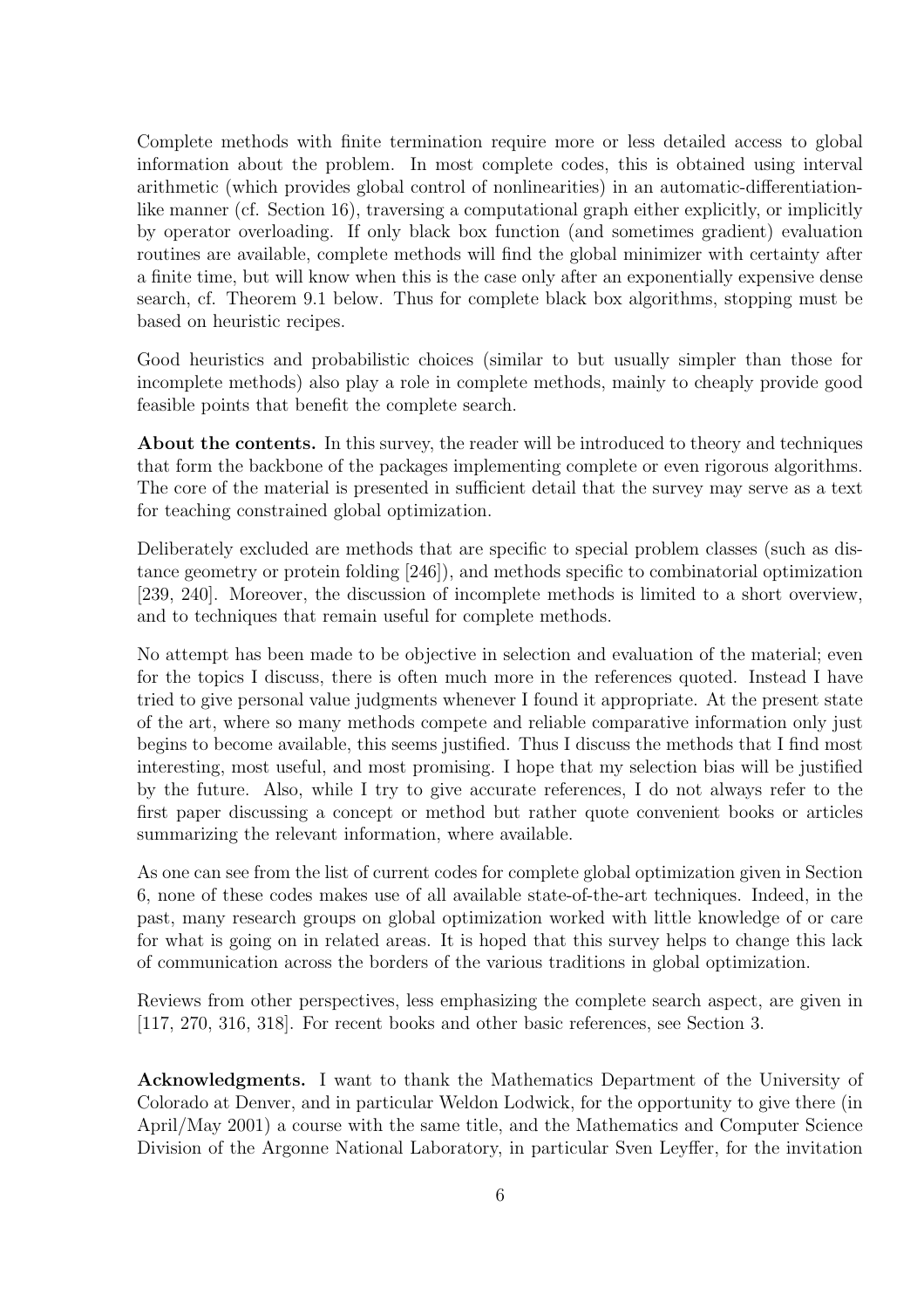to present my vision of the current techniques and challenges in global optimization in a lecture within the Global Optimization Theory Institute [110] (in September 2003).

I also want to thank Hermann Schichl for many discussions and for comments on earlier versions of this survey, and Christian Jansson and Nick Sahinidis for additional comments that improved the paper.

This survey is part of work done in the context of the COCONUT project [54] sponsored by the European Union, with the goal of integrating various existing complete approaches to global optimization into a uniform whole (cf. Section 22). Funding by the European Union under the IST Project Reference Number IST-2000-26063 within the FET Open Scheme is gratefully acknowledged. A preliminary version of the survey was contained in Chapter 4 of the unpublished COCONUT report [38].

# 2 Why global optimization?

Superficially, global optimization is just a stronger version of local optimization, whose great usefulness in practice is undisputed. Instead of searching for a locally unimprovable feasible point one wants the globally best point in the feasible region. In many practical applications, finding the globally best point is desirable but not essential, since any sufficiently good feasible point is useful and usually an improvement over what is available without optimization. For such problems, there is little harm in doing an incomplete search; and indeed, this is all that can be achieved for many large-scale problems or for problems where function values (and perhaps derivatives) are available only through a black box routine that does not provide global information.

However, there are a number of problem classes where it is indispensable to do a complete search. This is in particular the case for

- hard feasibility problems (e.g., robot arm design, cf. LEE et al.  $[197, 198]$ ), where local methods do not return useful information since they generally get stuck in local minimizers of the merit function, not providing feasible points (though continuation methods are applicable for polynomial systems in low dimensions);
- computer-assisted proofs (e.g., the proof of the Kepler conjecture by HALES  $[128]$ ), where inequalities must be established with mathematical guarantees;
- safety verification problems, where treating nonglobal extrema as worst cases may severely underestimate the true risk (emphasized in the context of robust control by BALAKRISHNAN & BOYD [19]);
- many problems in chemistry (cf. below), where often only the global minimizer (of the free energy) corresponds to the situation matching reality;
- semi-infinite programming, where the optimal configuations usually involve global minimizers of auxiliary problems.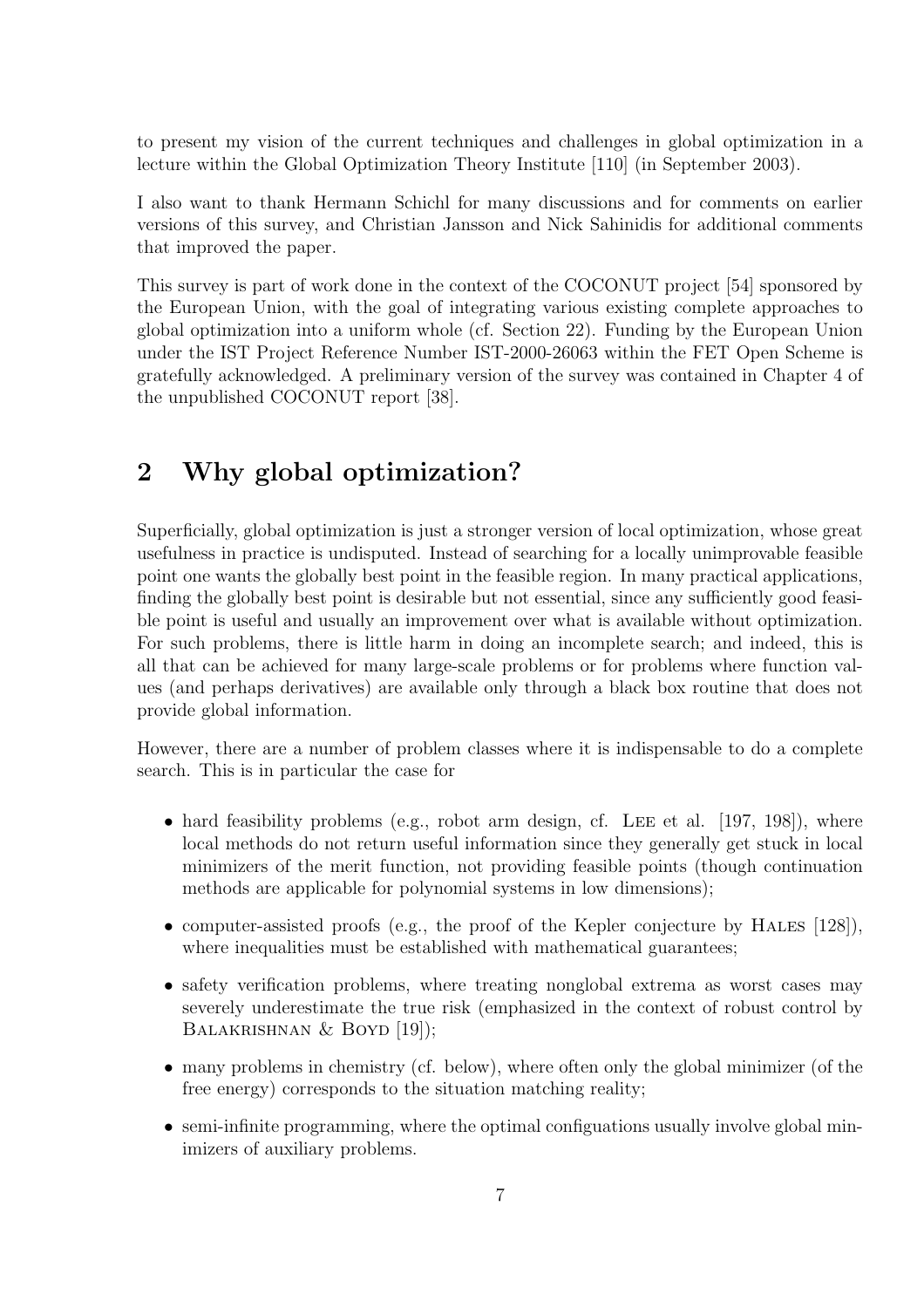These problems, as well as the fact that algorithms doing a complete search are significantly more reliable and give rise to more interesting mathematics, justify our focus on complete solution techniques.

To show the relevance of global optimization for both pure and applied mathematics, we sketch here a number of typical applications. Of course, this is only the tip of an iceberg. . . .

(i) Many problems in graph theory are global optimization problems. For example, the maximum clique problem asks for the maximal number of mutually adjacent vertices in a given graph. By a well-known theorem of MOTZKIN  $&$  STRAUSS [233], an equivalent formulation is the indefinite quadratic program

$$
\begin{aligned}\n\max \quad & x^T A x \\
\text{s.t.} \quad & e^T x = 1, \quad x \ge 0,\n\end{aligned}
$$

where  $\vec{A}$  is the adjacency matrix of the graph and  $e$  is the all-one vector. Since the maximum clique problem is  $NP$ -hard, the same holds for all classes of global optimization problems that contain indefinite quadratic programming.

(ii) **Packing problems**. The problem is to place a number of k-dimensional  $(k \leq 4)$  objects of known shape within a number of larger regions of k-space of known shape in such a way that there is no overlap and a measure of waste is minimized. The simplest packing problem is the knapsack problem where a maximal number of objects of given weights is to be placed into a container with given maximum weight capacity. Many packing problems arise in industry; but there are also a number of famous packing problems in geometry, of which the 300 year old **Kepler problem** of finding the densest packing of equal spheres in Euclidean 3-space was only solved recently by HALES [128] (reducing the problem to several thousand linear programs and some interval calculations to ensure rigorous handling of rounding errors). (The proof is still disputed because of the difficulty to check it for correctness; cf. LAGARIAS [191]. A proof based on rigorous global optimization algorithms would probably be more transparent.)

(iii) Scheduling problems. The problem is to match tasks (or people) and slots (time intervals, machines, rooms, airplanes, etc.) such that every task is handled in exactly one slot and additional constraints are satisfied. If there are several feasible matchings, one which minimizes some cost or dissatisfaction measure is wanted. Simple scheduling problems such as the linear assignment problem can be formulated as linear programs and are solved very efficiently, but already the related quadratic assignment problem is one of the hardest global optimization problems, where already most instances with about 30 variables are at the present limit of tractability, cf. ANSTREICHER [16].

(iv) Nonlinear least squares problems. In many applications, one needs to fit data to functional expressions. This leads to optimization problems with an objective function of a form such as

$$
f(\theta) = \sum_{l} ||y_l - F(x_l, \theta)||^2,
$$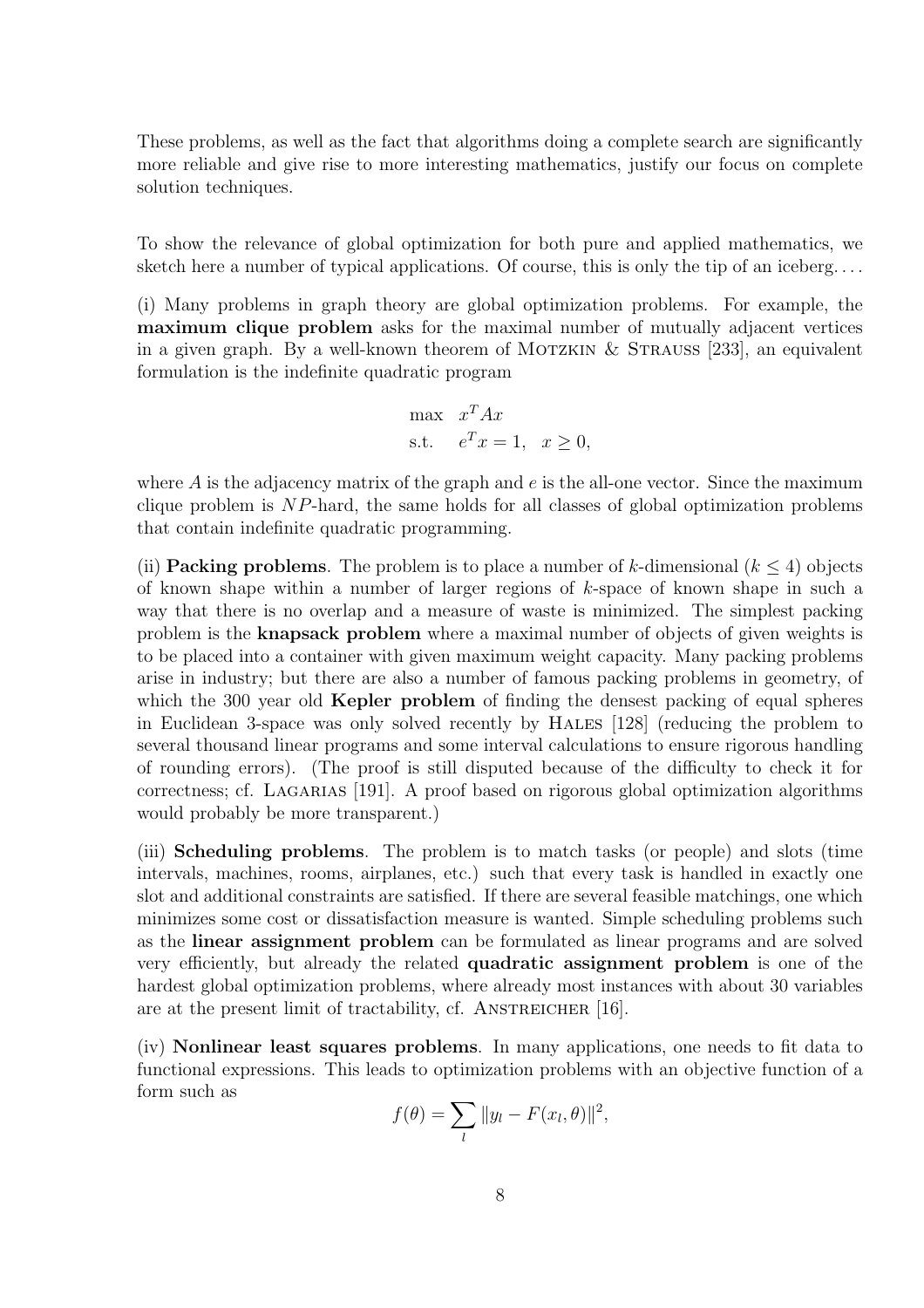where  $x_l, y_l$  are given data vectors and  $\theta$  is a parameter vector. Under certain assumptions, the most likely value of  $\theta$  is the global minimizer; it generally must have a small objective function value at noise level if the model is to be deemed adequate. If the  $F_l$  are nonlinear in  $\theta$ , a nonconvex optimization problem results that frequently has spurious local minima far above the noise level. A particularly obnoxious case is obtained for data fitting problems in training neural networks.

(v) Protein folding. The protein folding problem [246] consists in finding the equilibrium configuration of the  $N$  atoms in a protein molecule with given amino acid sequence, assuming the forces between the atoms are known. These forces are given by the gradient of the  $3N$ dimensional potential energy function  $V(x_1, \ldots, x_N)$ , where  $x_i$  denotes the coordinate vector of the ith atom, and the equilibrium configuration is given by the global minimizer of V . Because short-range repulsive forces act like packing constraints, there are numerous local minima.

(vi) Chemical equilibrium problems [87, 216]. The task here is to find the number and composition of the phases of a mixture of chemical substances allowed to relax to equilibrium. Local optimization of the associated Gibbs free energy is notorious for giving wrong (nonglobal) solutions, and the need to solve such problems was one of the main driving forces for the development of constrained global optimization packages in the chemical engineering community, which till today is among the leaders in the field.

(vii) For applications in **robotics**, see NEUMAIER  $[251]$ . Many more applications can be found in the books by PINTER [269], FLOUDAS & PARDALOS [88, 92], JAULIN et al. [158].

# 3 Basic ideas

In the following, we discuss complete methods for finding the global minimizer(s) of an objective function subject to constraints. Such problems are typically much more difficult than local optimization problems, since it is often hard to decide whether a local minimizer found is global, and since one needs nonlocal space covering techniques to avoid being trapped in a region with only nonglobal local minimizers.

Basic to almost all complete global optimization algorithms is the branching principle (Section 9). This technique consists in splitting (branching) the original problem recursively into subproblems which are sooner or later easy to solve. In pure branching methods, the more prospective branches are split more frequently, while in branch and bound methods one computes for each subproblem bounds on the objective function in the hope of being able to eliminate many subproblems at an early stage.

The very useful technique of constraint propagation, discussed in Section 14, allows to reduce the feasible region in many cases by exploiting properties of separable constraints of the form

$$
\sum_{k\in K}q_k(x_k)\in \mathbf{b}
$$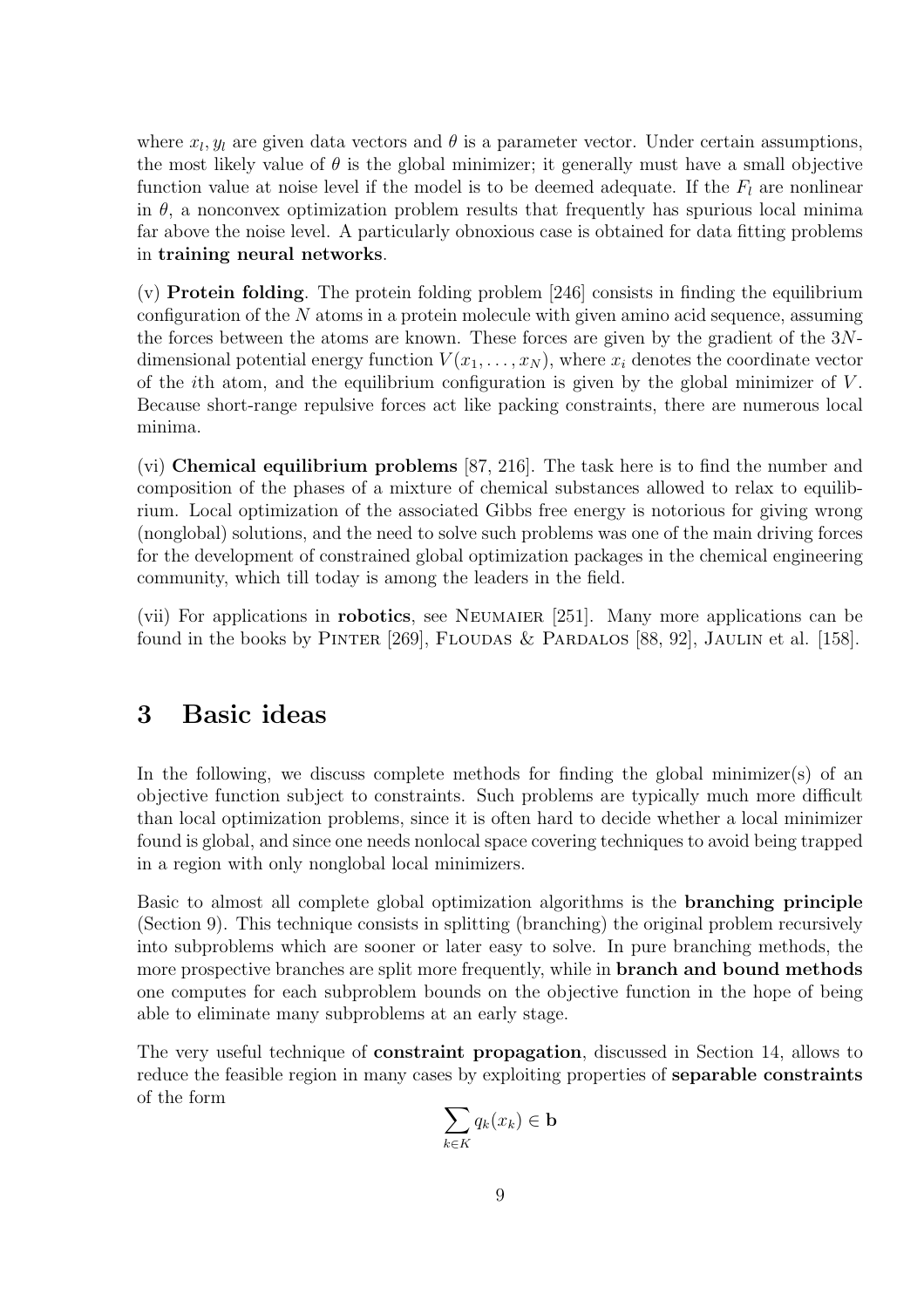with simple, often linear or quadratic functions  $q_k$  of a single variable only. This technique may save a lot of branching steps and thus speeds up the branch and bound procedure. This is a reason why special care should be taken in presenting (or transforming) the problem in a form which has as much separability as possible, and we introduce the notion of a semiseparable program adapted to this feature. Section 18 addresses ways to transform general problems into semiseparable form by introducing appropriate extra variables. Semiseparable programs are also amenable to approximation by a mixed integer linear program (MILP), the only class of global optimization problems that has a long reputation of being successfully solvable even for large problem instances. We shall not discuss techniques for solving MILPs (see, e.g., [34, 239, 240, 338]), but we show how to approximate (and indeed rigorously relax) general global optimization problems by MILPs in Sections 17 and 18.

In order to be able to quickly eliminate subproblems it is important that one can easily locate good feasible points. This is usually done by local optimization (often in a somewhat rudimentary form); see Section 13. However, especially for problems with many local extrema, it is important to use some heuristics which (hopefully) prevents that a local method is trapped in a high-lying local minimum. A suitable such tunneling technique is discussed in Section 13.

Another basic principle, discussed in Section 16, is that of outer approximation of the feasible domain and underestimation of the objective function, in order to obtain relaxed problems which are convex and hence solvable by local methods. Indeed, this is the traditional way to obtain the bounds on the subproblem. In particular, we consider the use of cutting planes and more general cutting surfaces. Nonconvex relaxations are also of interest if they can be solved efficiently.

A useful tool for the automatic construction of tight bound constraints, outer approximations and underestimating functions in nonlinear problems is interval arithmetic. Though little known in the optimization community, interval arithmetic is an elegant way of calculating with bound constraints, intervals, and simple higher dimensional geometric shapes like boxes and parallelepipeds. Its most prominent feature is that it allows strict estimates of the approximation error in linear and quadratic approximations of nonlinear functions over a box, thereby providing non-local information even in large boxes. In Section 11, we shall give a very short introduction to this subject (just sufficient for writing programs); a more leisurly introduction embedded into a standard numerical analysis course can be found in NEUMAIER [250], and a much more extensive treatment is in NEUMAIER [243]. Interval arithmetic can also be used to rigorously certify the validity of calculations with finite precision arithmetic, and some such applications to optimization are briefly treated in Section 20. The state of the art in 1996 of certified global optimization with interval methods is in KEARFOTT  $[173]$ .

**Basic references.** A basic reference on most aspects of global optimization is the *Handbook* of Global Optimization by HORST & PARDALOS [142]. It contains chapters written by the experts in the respective subfields, on global optimality conditions, complexity issues, concave minimization, dc methods, indefinite quadratic programming, complementarity problems, minimax problems, multiplicative programming, Lipschitz optimization, fractional programming, network problems, continuation methods, interval methods, and stochastic methods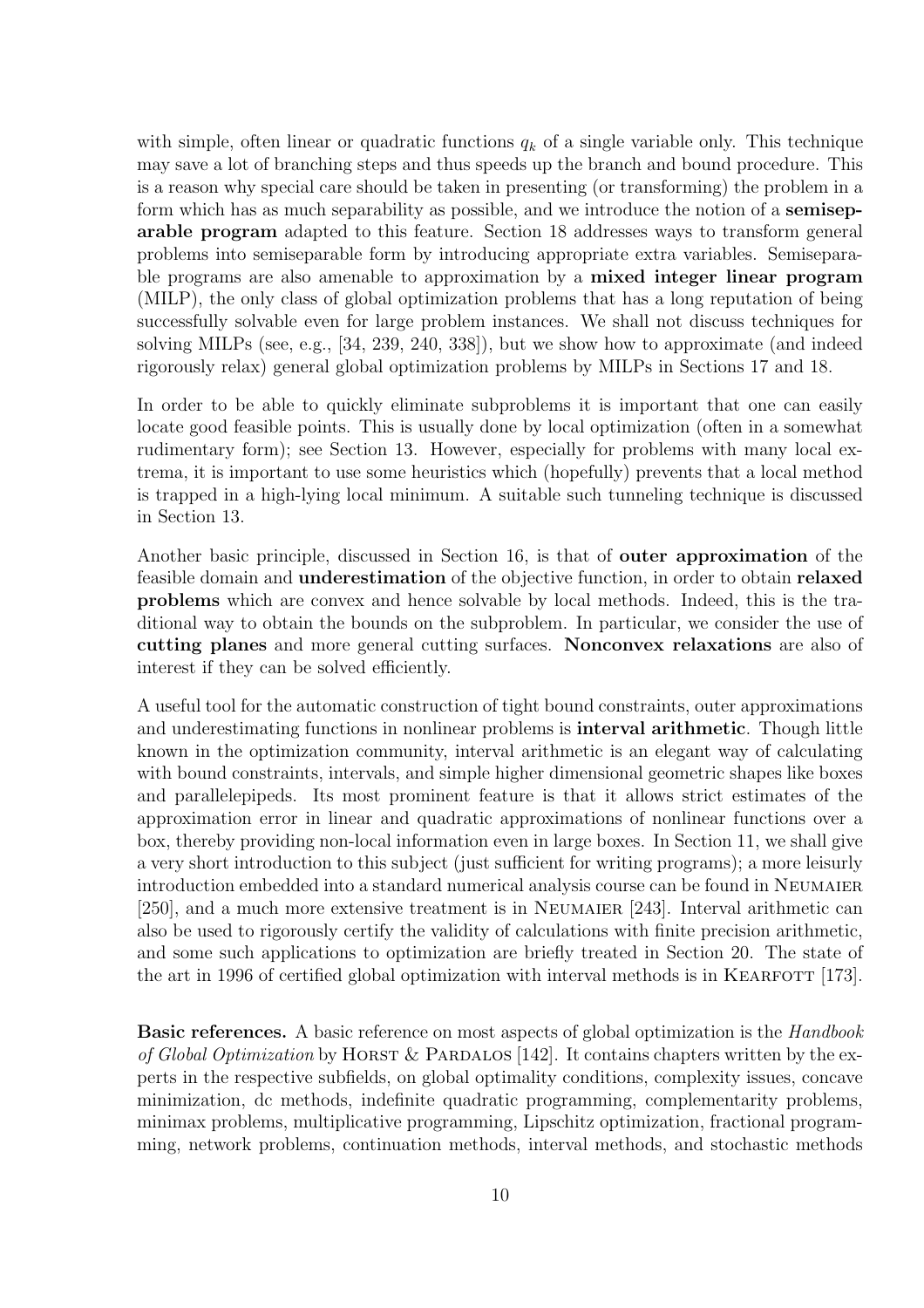(including simulated annealing).

Some more recent books present the state of the art in deterministic global optimization from different perspectives: The interval point of view is in KEARFOTT's 1996 book Rigorous Global Search [173]. The constraint propagation point of view is in the book Numerica by VAN HENTENRYCK et al. [328]; see also the tutorial by LUSTIG & J.-F. PUGET [204]. The convex analysis point of view is in the books *Deterministic Global Optimization* by FLOUDAS [86] and Convexification and Global Optimization in Continuous and Mixed-Integer Nonlinear *Programming* by TAWARMALANI & SAHINIDIS [309]. An attempt to give a synthetic view of the field (but mostly restricted to discrete optimization) is in the book Logic-based Methods for *Optimization* by HOOKER [141]; see also his survey [140].

A comprehensive background on local optimization (needed as part of most good global optimization algorithms) can be found in the book *Numerical Optimization* by NOCEDAL  $\&$ WRIGHT [256]. For interior point methods, this should be complemented by [339].

Other books on global optimization methods include [94, 131, 143, 144, 224, 263, 269, 276, 277, 317, 330, 343], and proceedings of conferences on global optimization include [39, 42, 69, 89, 90, 91, 124]. The Journal of Global Optimization is devoted exclusively to papers on global optimization and its applications.

# 4 Problem formulation

In the present context, a global optimization problem is specified in the form

$$
\min f(x) \n\text{s.t.} \quad x \in \mathbf{x}, \quad F(x) \in \mathbf{F}, \quad x_I \text{ integral.}
$$
\n(1)

Here

$$
\mathbf{x} = [\underline{x}, \overline{x}] = \{ x \in \mathbb{R}^n \mid \underline{x} \le x \le \overline{x} \},
$$

is a bounded or unbounded box in  $\mathbb{R}^n$  (with  $\underline{x} \in (\mathbb{R} \cup \{-\infty\})^n$ ,  $\overline{x} \in (\mathbb{R} \cup \{\infty\})^n$ ,  $\underline{x} \leq \overline{x}$ ), and  $x_I$  denotes the subvector  $(x_{i_1},...,x_{i_l})^T$  of x when  $I=(i_1,...,i_l)$  is a list of indices. Inequalities between vectors are interpreted componentwise.  $f : \mathbf{x} \to \mathbb{R}$  is a continuous objective function,  $F: \mathbf{x} \to \mathbb{R}^m$  a vector of m continuous constraint functions  $F_1(x), \ldots, F_m(x)$ , and **F** is a box in  $\mathbb{R}^m$  defining the constraints on  $F(x)$ .

$$
C = \{x \in \mathbf{x} \mid x_I \text{ integral}, F(x) \in \mathbf{F}\}\
$$
 (2)

is the **feasible domain.** Points  $x \in C$  are called **feasible**, and a **solution** of (1) is a feasible point  $\hat{x} \in C$  such that

$$
f(\hat{x}) = \min_{x \in C} f(x). \tag{3}
$$

A local minimizer only satisfies  $f(\hat{x}) \leq f(x)$  for all  $x \in C$  in some neighborhood of  $\hat{x}$ , and the solutions are precisely the global minimizers, i.e., the local minimizers with smallest objective function value. A local (global) solver is an algorithm or programming package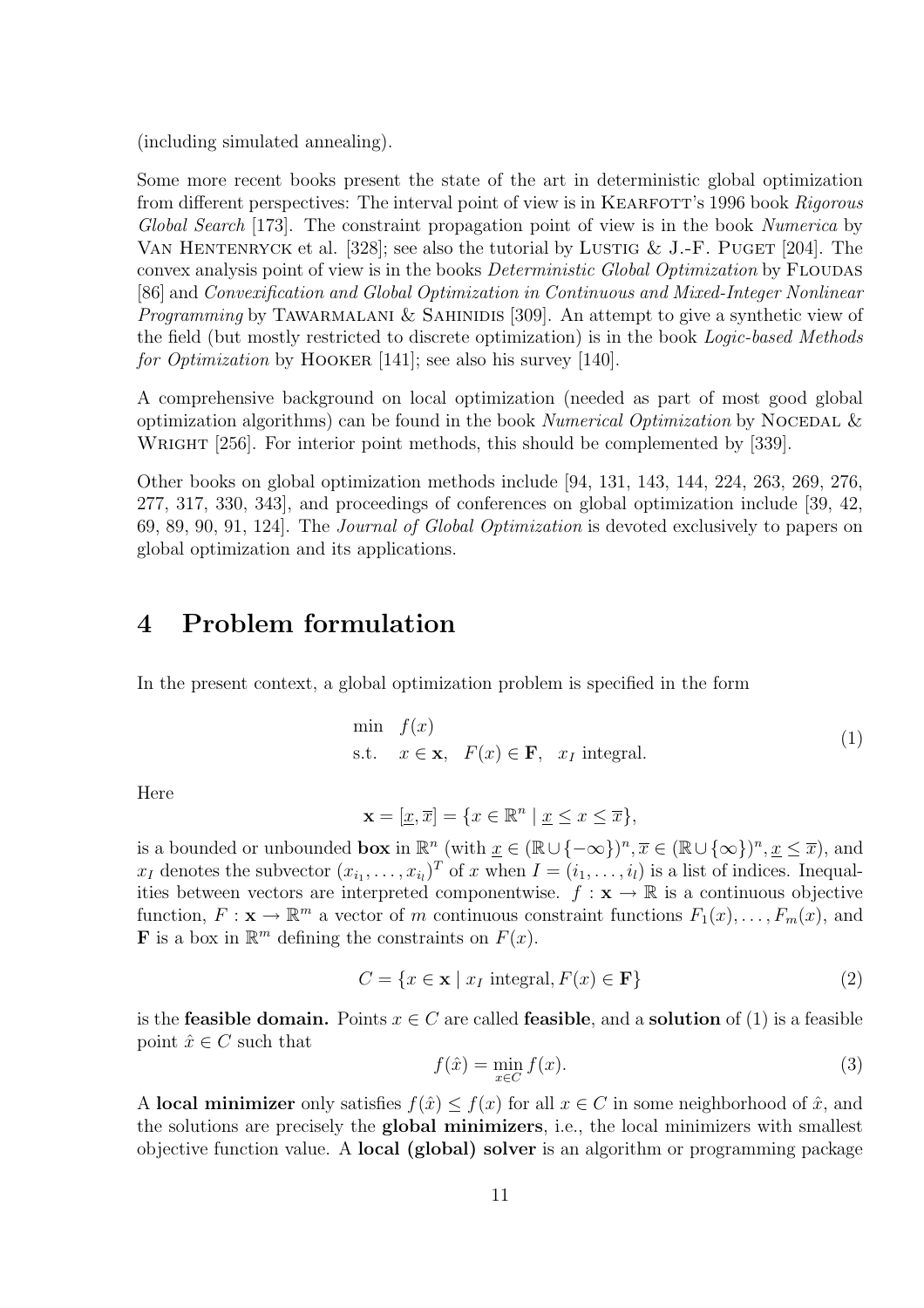designed for finding a local (global) minimizer. (We avoid the ambiguous term optimizer which may denote either a minimizer or a solver.)

The difficulties in global optimization stem mainly from the fact that there are generally many local minimizers but only one of them is the global minimizer (or just a few), and that the feasible region may be disconnected. (Consider, e.g., the set of positions in the Rocky Mountains above a certain altitude.) Already a linear objective function has one minimizer in each connected component of the feasible domain, and local descent methods usually fail if they start in the wrong component.

Even the constraint satisfaction problem, i.e., the problem of deciding whether the feasible set is nonempty (and finding a feasible point) is frequently highly nontrivial, and may be essentially as difficult as the optimization problem itself (cf. Section 13). The usual device of minimizing a suitable measure of infeasibility does not work when the constraints are sufficiently nonlinear since this measure has itself local minima in which descent methods often get stuck.

Usually, it is possible to reformulate a global optimization problem such that f and F are smooth, i.e., twice continuously differentiable. Note that  $(1)$  is sufficiently flexible to take care of

- free variables  $x_i$ : take  $\underline{x}_i = -\infty$ ,  $\overline{x}_i = \infty$ ;
- nonnegative variables  $x_i$ : take  $\underline{x}_i = 0$ ,  $\overline{x}_i = \infty$ ;
- binary variables  $x_i$ : take  $\underline{x}_i = 0$ ,  $\overline{x}_i = 1$ ,  $i \in I$ ;
- equality constraints  $F_i(x) = 0$ : take  $\underline{F}_i = \overline{F}_i = 0$ ;
- inequality constraints  $F_i(x) \leq 0$ : take  $\underline{F}_i = -\infty$ ,  $\overline{F}_i = 0$ .

If I is not empty then, if f and F are linear then  $(1)$  is called a **mixed integer linear program** (MILP); and if f and F are convex, and  $\underline{F}_i = -\infty$  for all nonlinear  $F_i$ , (1) is called a mixed integer nonlinear program (MINLP). Strictly speaking, this term should apply for all problems (1); however, the current techniques for MINLP use the convexity in an essential way, so that it is appropriate to reserve the term for the convex case. Nonconvex mixed integer global optimization problems have received little attention, but see, e.g., [85, 284, 309]

The only class of global optimization problems that can be reliably solved for many large problem instances (say,  $\approx 10^5$  variables and  $|I| \approx 10^3$ ) is the class of MILPs. This is due to the fact that after fixing the integer variables one is left with a linear program, which can be solved efficiently. Instead of trying all integer combinations separately, branching techniques (branch and bound, branch and cut) combined with preprocessing the resulting linear programs drastically cut down the number of cases to be looked at. MINLP shares with MILP the feature that fixing all integer variables leads to a tractable problem, in this case a convex nonlinear program, for which every local minimizer is a solution; however, the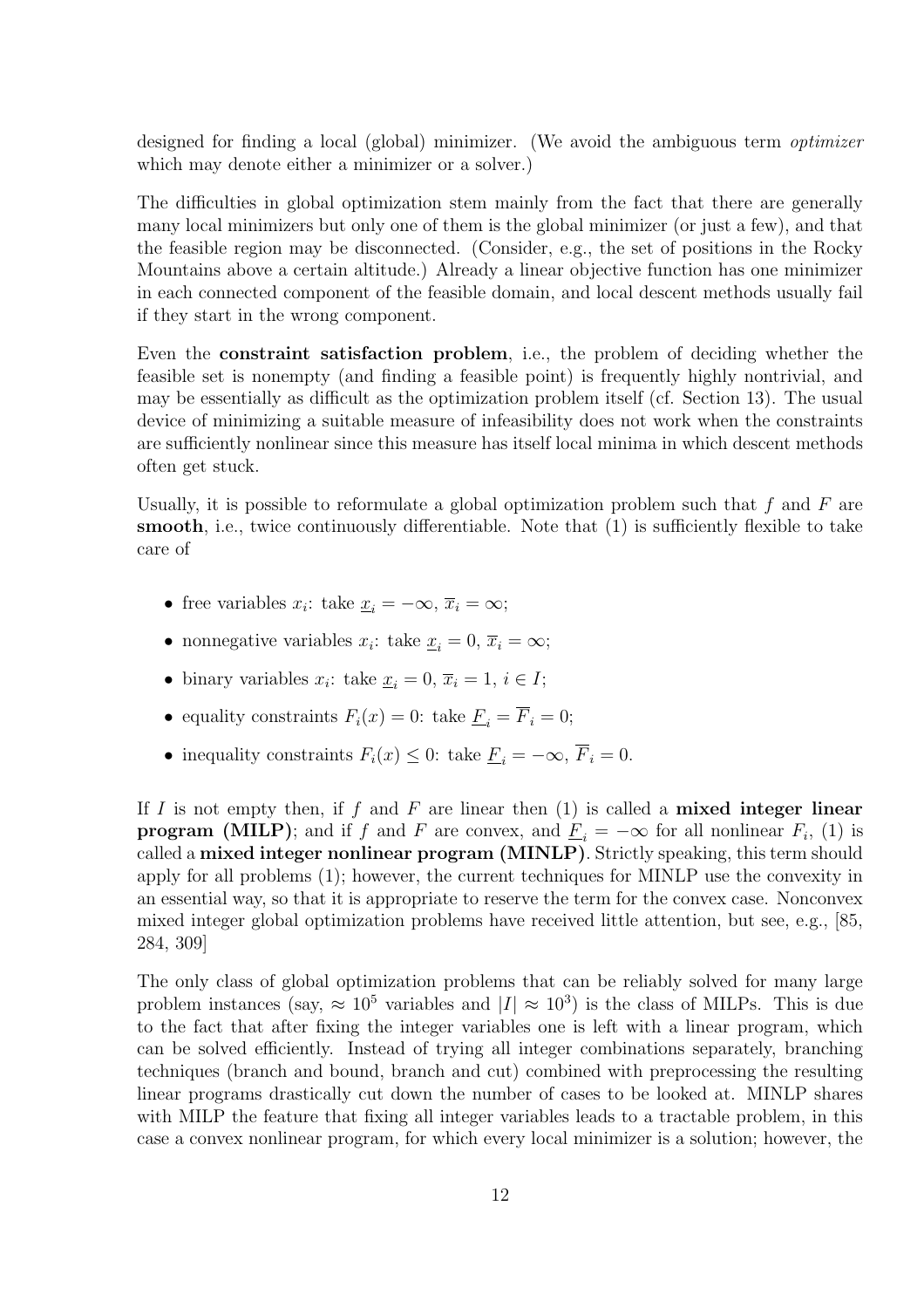dimensions are here more limited since nonlinear programming codes are significantly slower than their linear counterparts.

Most of constrained global optimization is nowadays best viewed as an adaptation of mixed integer programming technology to nonlinear problems. Historically, however, many of the techniques were devised independently by groups working in integer programming, combinatorial optimization, unconstrained optimization, interval analysis, and constraint logic programming.

Other important classes of global optimization problems:

- simply constrained: if dim  $F = 0$ ,
- continuous: if  $I = \emptyset$ ,
- bound constrained: if simply constrained and continuous,

• **separable**: if 
$$
f(x) = \sum_{k=1}^{n} f_k(x_k)
$$
 and  $F(x) = \sum_{k=1}^{n} F_k(x_k)$ ,

- factorable: if f and F are obtained by applying a finite sequence of arithmetic operations and unary elementary functions to constants and the  $x_k$ ,
- reverse convex: if f, F are concave, and  $\underline{F}_i = -\infty$  for all nonlinear  $F_i$ ,
- DC: if  $f$ ,  $F$  are differences of convex functions.

#### 5 First order optimality conditions

Traditional nonlinear programming provides the following necessary (Karush-John) optimality conditions for local minimizers. We assume that  $f$ ,  $F$  are continuously differentiable, and denote by  $f'(x)$  and  $F'(x)$  the derivatives at x. Note that  $f'(x)$  is a row vector and  $F'(x)$  a matrix, the **Jacobian**.

#### 5.1 Theorem. (Karush [170], John [162])

For every local minimizer  $\hat{x}$  of (1) (which defines the notation) there are a number  $\kappa > 0$ and a vector y, not both zero, such that the row vector

$$
g^T = \kappa f'(\hat{x}) + y^T F'(\hat{x}) \tag{4}
$$

satisfies

$$
g_i \begin{cases} \geq 0 & \text{if } \underline{x}_i = \hat{x}_i < \overline{x}_i, \quad i \notin I, \\ \leq 0 & \text{if } \underline{x}_i < \hat{x}_i = \overline{x}_i, \quad i \notin I, \\ = 0 & \text{if } \underline{x}_i < \hat{x}_i < \overline{x}_i, \quad i \notin I, \end{cases} \tag{5}
$$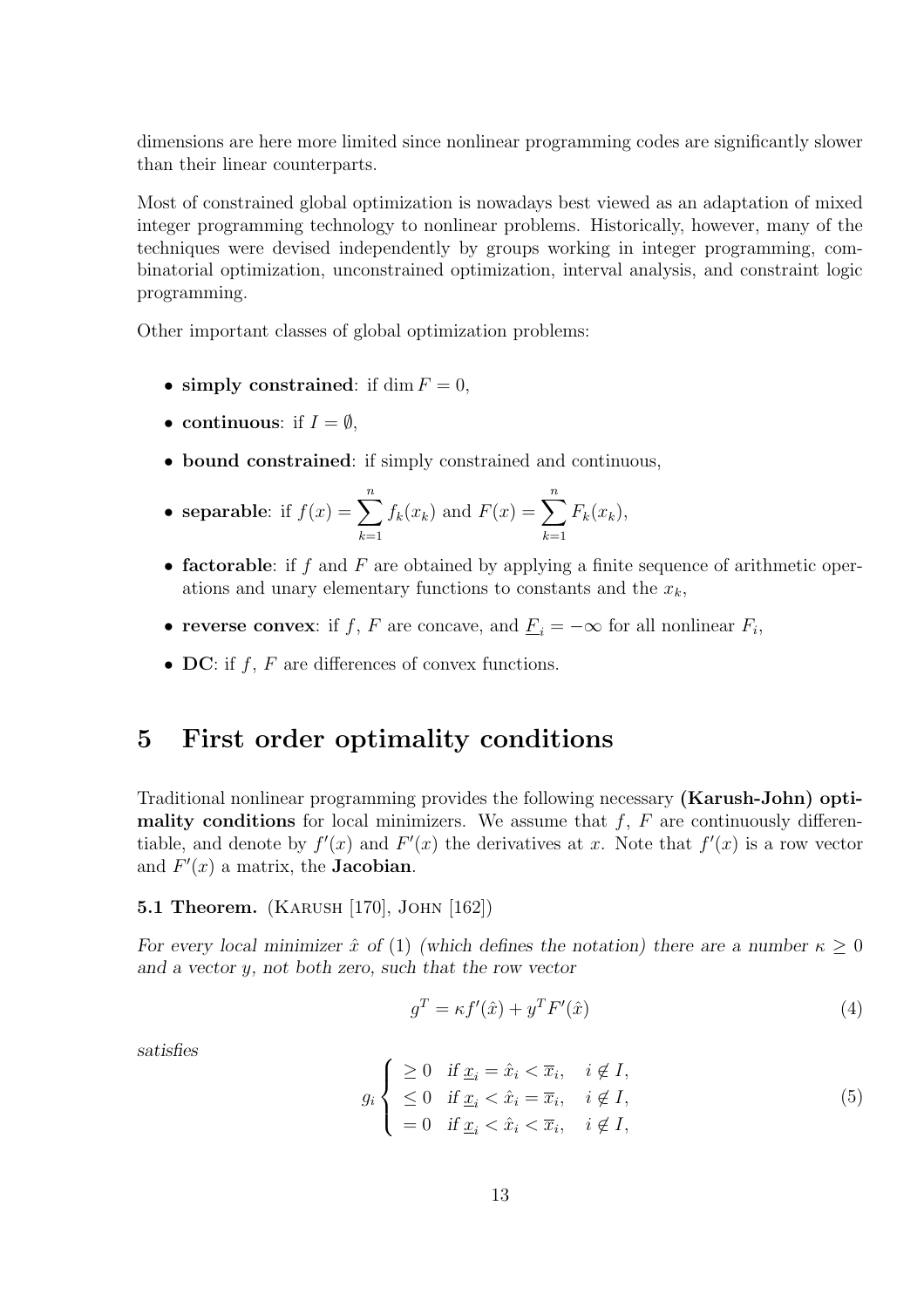$$
y_i \begin{cases} \geq 0 & \text{if } \underline{F}_i < F_i(\hat{x}) = \overline{F}_i, \\ \leq 0 & \text{if } \underline{F}_i = F_i(\hat{x}) < \overline{F}_i, \\ = 0 & \text{if } \underline{F}_i < F_i(\hat{x}) < \overline{F}_i. \end{cases} \tag{6}
$$

Note that there is no restriction on  $g_i$  if  $i \in I$  or  $\underline{x}_i = \overline{x}_i$ , and no restriction on  $y_i$  if  $\underline{F}_i = F_i(\hat{x}) = F_i$ . Buried implicitly in results of MANGASARIAN [209], and spelled out explicitly in NEUMAIER & SCHICHL  $[254]$ , is the observation that one may in fact assume that either  $\kappa$  or the subvector  $y<sub>J</sub>$  of y is nonzero, where J is the set of indices i such that either  $F_i(x)$  is nonconvex and  $F_i(\hat{x}) = \underline{F}_i$  or  $F_i(x)$  is nonconcave and  $F_i(\hat{x}) = F_i$ . (In particular, J does not contain any index i such that  $F_i(x)$  is linear.) In view of the homogeneity of the statement of the theorem, one can therefore scale the multipliers such that

$$
\kappa + y_J^T D y_J = 1,\t\t(7)
$$

where  $D$  is an arbitrary diagonal matrix with positive entries. This condition is relevant for the application of exclusion box techniques (cf. Section 15).

We say that  $\hat{x}$  satisfies a **constraint qualification** (CQ) if (4)–(6) hold for some  $\kappa > 0$ . In this case, one can scale q,  $\kappa$ , y to enforce  $\kappa = 1$  and obtains the more frequently used Kuhn-Tucker conditions (Kuhn & Tucker [189, 190]). A sufficient condition for the constraint qualification is that the rows of  $F'(\hat{x})$  are linearly independent; various weaker conditions guaranteeing CQ are known.

If  $\kappa = 1$  then y is called an optimal **Lagrange multiplier** corresponding to  $\hat{x}$  (it need not be unique). In this case, q is the gradient of the associated **Lagrangian** (LAGRANGE [192])

$$
L(x, y) = f(x) + yT F(x)
$$

at  $x = \hat{x}$ .

Note that minimizers with huge Lagrange multipliers are best considered as points nearly violating the constraint qualification, so that (4) holds with  $y = O(1)$  and tiny  $\kappa$ .

If there are only nonnegativity constraints and equality constraints,

$$
C = \{x \ge 0 \mid F(x) = b\},\
$$

corresponding to  $\underline{x}_i = 0$ ,  $\overline{x}_i = \infty$ ,  $\underline{F}_i = \overline{F}_i = b_i$  then the conditions (6) are vacuous, and (5) reduces to the traditional complementarity condition

$$
\min(g_i, x_i) = 0 \quad \text{for all } i.
$$

5.2 Example. We consider the problem

$$
\begin{aligned}\n\min \quad & f(x) = -x_1 - 2x_2 \\
\text{s.t.} \quad & F(x) = (x_1 - 1)^2 + (x_2 - 1)^2 = 1, \quad x_1, x_2 \in [-1, 1].\n\end{aligned} \tag{8}
$$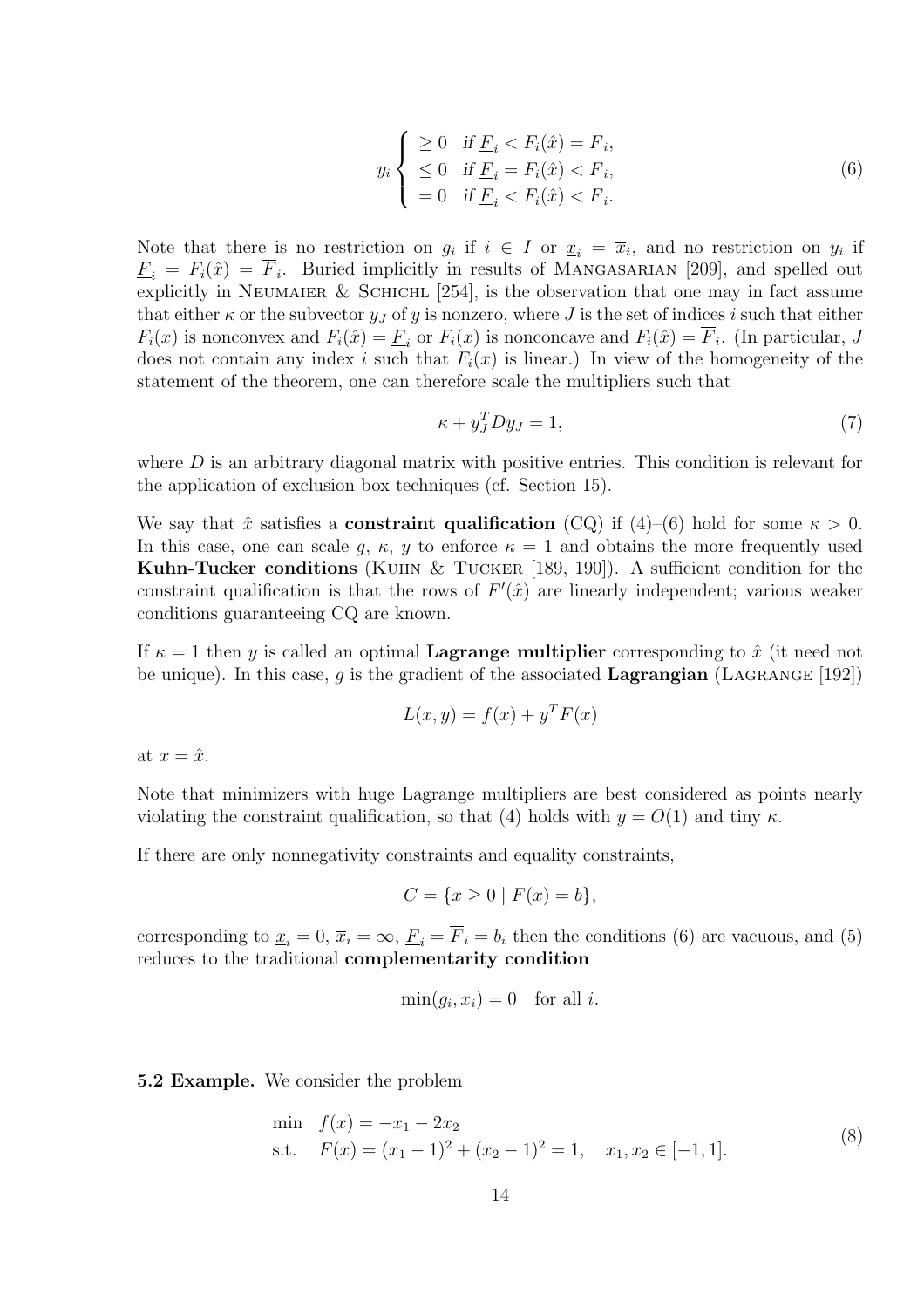Figure 1: Feasible region and contour lines for Example 5.2.



The feasible region is a quarter circle, and the contour lines of the objective function are linear, decreasing in the direction indicated in Figure 1. This implies that there is a unique maximizer at  $P$ , a local minimizer at  $Q$  and a global minimizer at  $R$ . The solution is therefore  $\hat{x} = \begin{pmatrix} 0 \\ 1 \end{pmatrix}$  $_{1}^{0}$ . Since there are only two variables, we analyzed the problem graphically, but we could as well have proceeded symbolically as follows.

Assuming for simplicity the validity of the CQ, we find for the gradient of the Lagrangian

$$
g = \begin{pmatrix} -1 \\ -2 \end{pmatrix} + y \begin{pmatrix} 2x_1 - 2 \\ 2x_2 - 2 \end{pmatrix}.
$$

The Kuhn-Tucker conditions require that  $g_i \geq 0$  if  $\hat{x}_i = -1$ ,  $g_i \leq 0$  if  $\hat{x}_i = 1$ , and  $g_i = 0$ otherwise. This leaves three cases for each component, and a total of  $3 \cdot 3 = 9$  cases. If we assume  $|\hat{x}_1|, |\hat{x}_2| < 1$  we must have  $g = 0$ , hence  $\hat{x}_1 = 1 + 1/2y$ ,  $\hat{x}_2 = 1 + 1/y$ . Since  $\hat{x}$ must be feasible,  $y < 0$ , and since  $F(\hat{x}) = 1$ ,  $y = -\frac{1}{2}$ 2  $\sqrt{5}$ ,  $\hat{x} = (1 - 1/\sqrt{5}, 1 - 2/\sqrt{5})^T$ , which is the local maximizer P. If we assume  $\hat{x}_1 = -1$  or  $\hat{x}_2 = -1$ , or  $\hat{x}_1 = \hat{x}_2 = 1$ , we find a contradiction with  $F(\hat{x}) = 1$ . (These are 6 cases!) If we assume  $|\hat{x}_2| < 1 = \hat{x}_1$  we find Q, and for  $|\hat{x}_1|$  < 1 =  $\hat{x}_2$  we find R. Thus we have three feasible points satisfying the Kuhn-Tucker conditions, and a comparison of their function values shows that  $R$  is the global minimizer.

In general, we have three cases for each two-sided inequality and two for each one-sided inequality; since the number of independent choices must be multiplied, the total number of cases grows exponentially with the number of inequalities in the problem formulation. Hence this symbolical approach is limited to problems with few inequality constraints. Even then it only works if the resulting nonlinear equations are symbolically solvable and have few solutions only. Thus, in general, we need to resort to numerical methods.

We draw several conclusions from the example. First, there is a combinatorial aspect to the continuous global optimization problem, so that it resembles a mixed integer problem.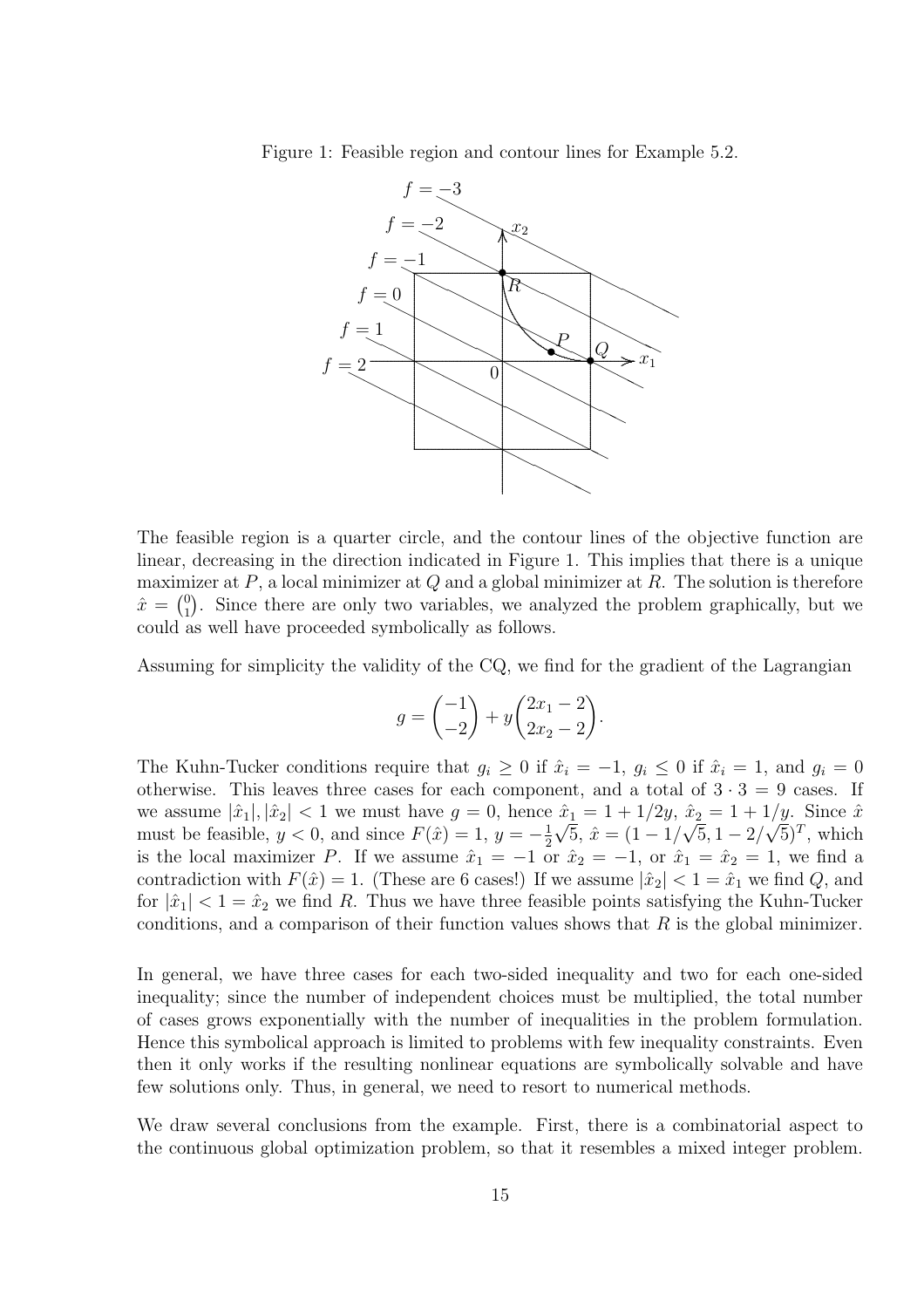Second, several cases can often be excluded by a single argument, which is the basis for the branch and bound approach to global optimization. Third, the Karush-John or Kuhn-Tucker conditions do not distinguish between maxima and minima (and other "stationary" points); all these would have to be enumerated in a naive approach. Since there may be an exponential number of Kuhn-Tucker points, additional techniques are needed to reduce the search space. Lagrange multiplier techniques involving second order conditions will address this last point; cf. Theorem 15.1.

# 6 Software for complete global optimization

Here we list some of the better complete global optimization codes available on the WWW, with short comments on scope and method. Several of the codes (LGO, BARON, SBB, DICOPT) can be called from the GAMS modeling system [100], allowing for very convenient input. Input from the AMPL modeling system [97] will be possible through an AMPL to GAMS translator available within the COCONUT environment; cf. Section 22. Only two of the codes (GlobSol and Numerica) are rigorous solvers.

Some branching codes using function values only. The codes listed use black box function evaluation routines, and have heuristic stopping rules, so that the actual implementation yields an incomplete search only.

(i) DIRECT, Divide Rectangles (in Fortran, by Gablonsky [99]) ftp://ftp.math.ncsu.edu/FTP/kelley/iffco/DIRECTv204.tar.gz

Direct.m, a MATLAB implementation of DIRECT http://www4.ncsu.edu/∼definkel/research/

Implementations of a simple and efficient global optimization method by Jones et al. [165] for bound constrained problems. DIRECT is based on branching and a Pareto principle for box selection.

(ii) MCS, Multilevel Coordinate Search (by HUYER  $\&$  Neumalier [145]) http://www.mat.univie.ac.at/∼neum/software/mcs/

A Matlab program for bound constrained global optimization using function values only. MCS is based on branching and sequential quadratic programming.

(iii)  $LGO$ , Lipschitz Global Optimization (commercial, by PINTER [269, 271]) http://is.dal.ca/∼jdpinter/l s d.htm

An integrated development environment for global optimization problems with Lipschitz continuous objective and constraints. LGO is based on branching and stochastic estimation of Lipschitz constants; constraints other than simple bounds are handled by  $L_1$  penalty terms, but interior convex constraints by projection penalties. (LGO also has options for incomplete search methods; these give generally better results than the branching option.)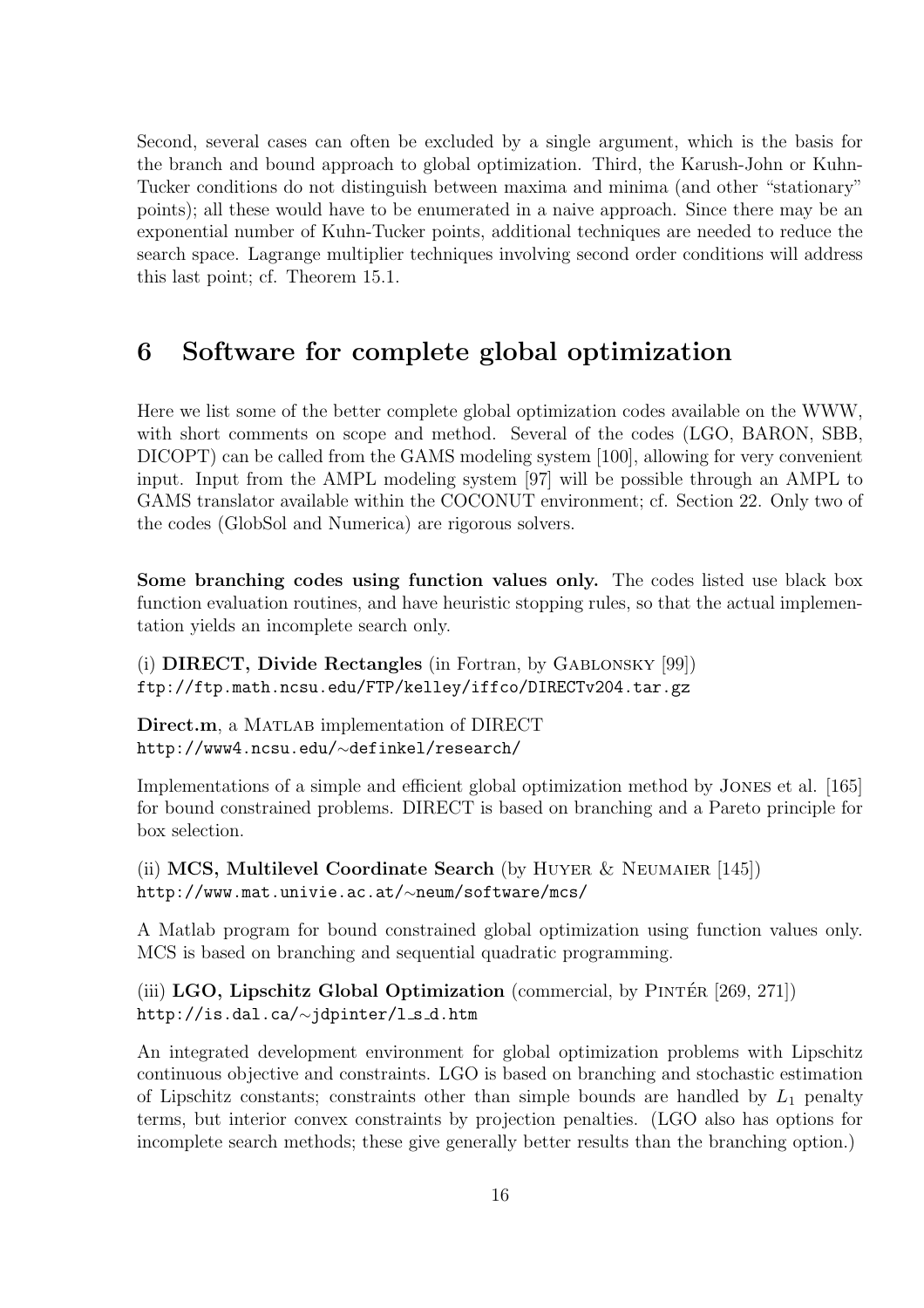Some branch and bound codes. The codes listed use global information (generally from required symbolic problem input). They have finite termination with guarantee that the global minimizer is found within certain tolerances; in difficult cases storage or time limits may be exceeded, however, leading to appropriate error messages. All codes use at least basic constraint propagation, but differ considerably in the other techniques implemented.

Not listed are the many MILP codes available (see the Global Optimization Web Page mentioned in the introduction).

(i) BARON, Branch-And-Reduce Optimization Navigator (commercial, by Sahini-DIS et al. [282, 284, 285, 286, 309, 310]) http://archimedes.scs.uiuc.edu/baron/baron.html

A general purpose solver for optimization problems with nonlinear constraints and/or integer variables. Fast specialized solvers for many linearly constrained problems. BARON is based on branching and box reduction using convex and polyhedral relaxation and Lagrange multiplier techniques.

(ii) GlobSol, Global Solver (in Fortran 90, by KEARFOTT  $[173, 174]$ ) http://www.mscs.mu.edu/∼globsol/

Branch and bound code for global optimization with general factorable constraints, with rigorously guaranteed results (even roundoff is accounted for correctly). GlobSol is based on branching and box reduction using interval analysis to verify that a global minimizer cannot be lost.

(iii) LINGO (commercial, by GAU  $&$  SCHRAGE [103]) http://www.lindo.com/cgi/frameset.cgi?leftlingo.html;lingof.html

Branch and bound code for global optimization with general factorable constraints, including nondifferentiable expressions. LINGO is based on linear relaxations and mixed integer reformulations. C and Excel interfaces are available.

(iv) Frontline Interval Global Solver (commercial, by NENOV  $&$  FYLSTRA [241]) http://www.solver.com/technology5.htm

This solver is based on interval methods and linear relaxations. Visual Basic and Excel interfaces are available.

(v)  $ALIAS$  (in C, by MERLET [7, 218]) http://www-sop.inria.fr/coprin/logiciels/ALIAS/ALIAS-C++/ALIAS-C++.html

Branch and bound environment for solving constraint satisfaction problems (and rudimentary global optimization). A toolkit of interval analysis and constraint programming techniques with a Maple interface for symbolic preprocessing.

(vi) **Numerica** (by van HENTENRYCK, MICHEL  $\&$  DEVILLE [328])

Branch and bound code for constrained optimization (with mathematically rigorous results). This code (no longer available) was based on branching and box reduction using interval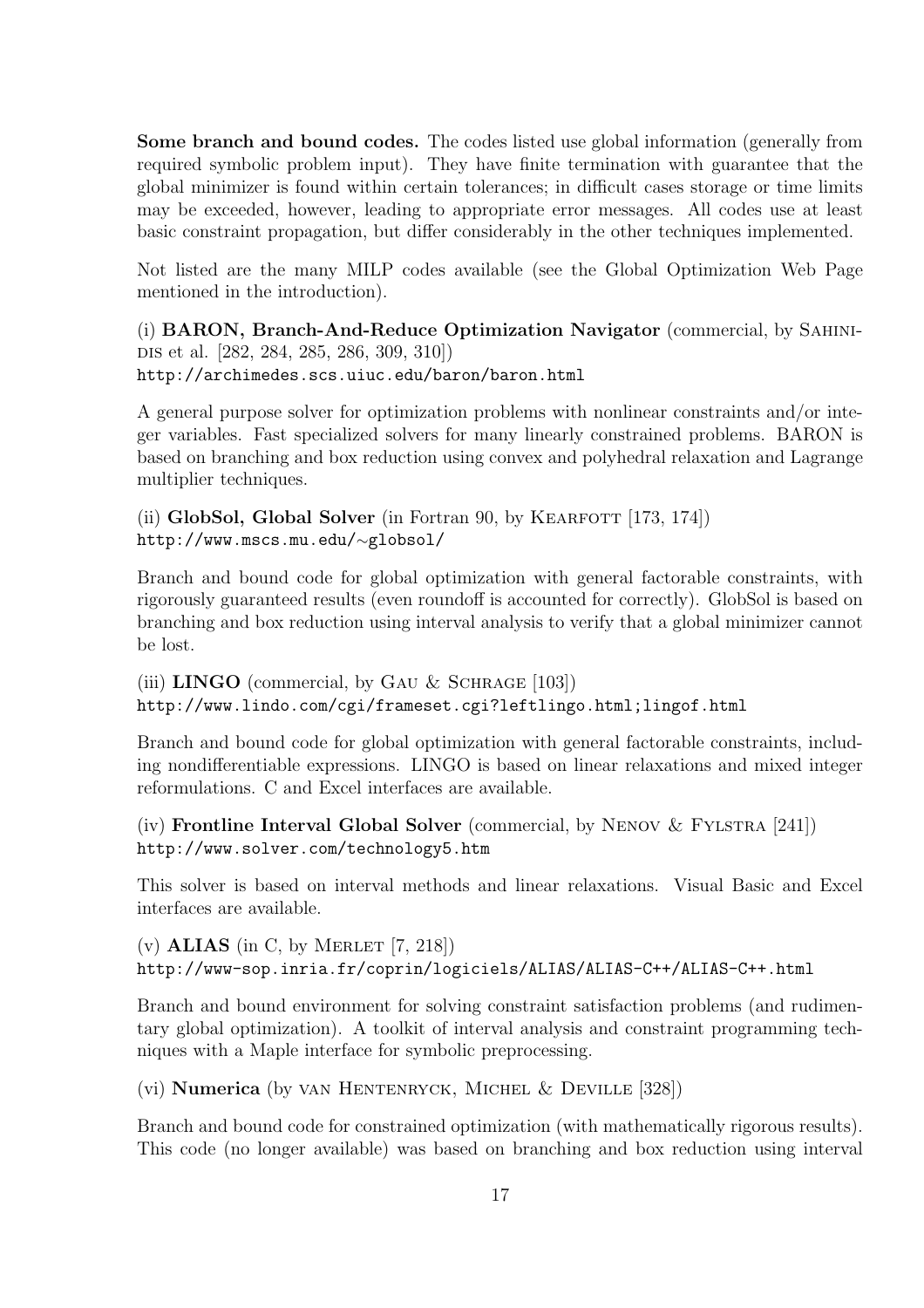analysis and deeper constraint propagation techniques. The box reduction and interval analysis algorithms of Numerica are now available in ILOG Solver (commercial) at http://www.ilog.com/products/solver/

(vii)  $\alpha$ **BB** (by ADJIMAN, FLOUDAS and others [3, 2, 4, 15]) http://titan.princeton.edu/soft.html#abb

Branch and bound code for nonlinear programs. The site has currently the description only; no code.  $\alpha$ BB is based on branch and bound by convex underestimation, using interval analysis to write nonlinearities in DC (difference of convex functions) form.

```
(viii) LaGO (by NOWAK, ALPERIN & VIGERSKE [257])
http://www-iam.mathematik.hu-berlin.de/∼eopt/#Software
```
Branch and bound code for mixed integer nonconvex nonlinear programming, using blockseparable structure and convex underestimation. The site has currently the description only; no code.

(ix) GloptiPoly (in Matlab, by HENRION  $&$  LASSERRE [135, 136, 137]) http://www.laas.fr/∼henrion/software/gloptipoly/

Global optimization of polynomial nonlinear programs, using semidefinite relaxations. Currently limited to problems with less than 20 variables.

 $(x)$  SOSTOOLS (in Matlab, by PRAJNA et al. [273]) http://control.ee.ethz.ch/∼parrilo/sostools/index.html

Matlab toolbox for solving sums of squares (SOS) optimization programs. Allows the solution of polynomial global optimization problems.

(xi)  $cGOP$  (by VISWESWARAN & FLOUDAS [83, 84]) http://titan.princeton.edu/soft.html

Branch and bound code for linearly constrained global optimization problems with an objective containing linear, bilinear, and convex terms, using convex relaxations.

(xii) MINLPBB (commercial, by FLETCHER  $\&$  LEYFFER [83, 84]) http://www-unix.mcs.anl.gov/∼leyffer/solvers.html

Branch and bound code for mixed integer nonlinear programming; finding the global optimum is guaranteed only if all constraints become convex when all integer variables are fixed. Problems with AMPL input can be solved online via NEOS at

http://www-neos.mcs.anl.gov/neos/solvers/MINCO:MINLP-AMPL/

MINLP uses standard mixed integer programming techniques and filter methods for the local subproblems.

(xiii) DICOPT (commercial, by Grossmann [74, 182]) http://www.gams.com/solvers/dicopt/main.htm

Solver for mixed integer monlinear programming (MINLP) problems. Finding the global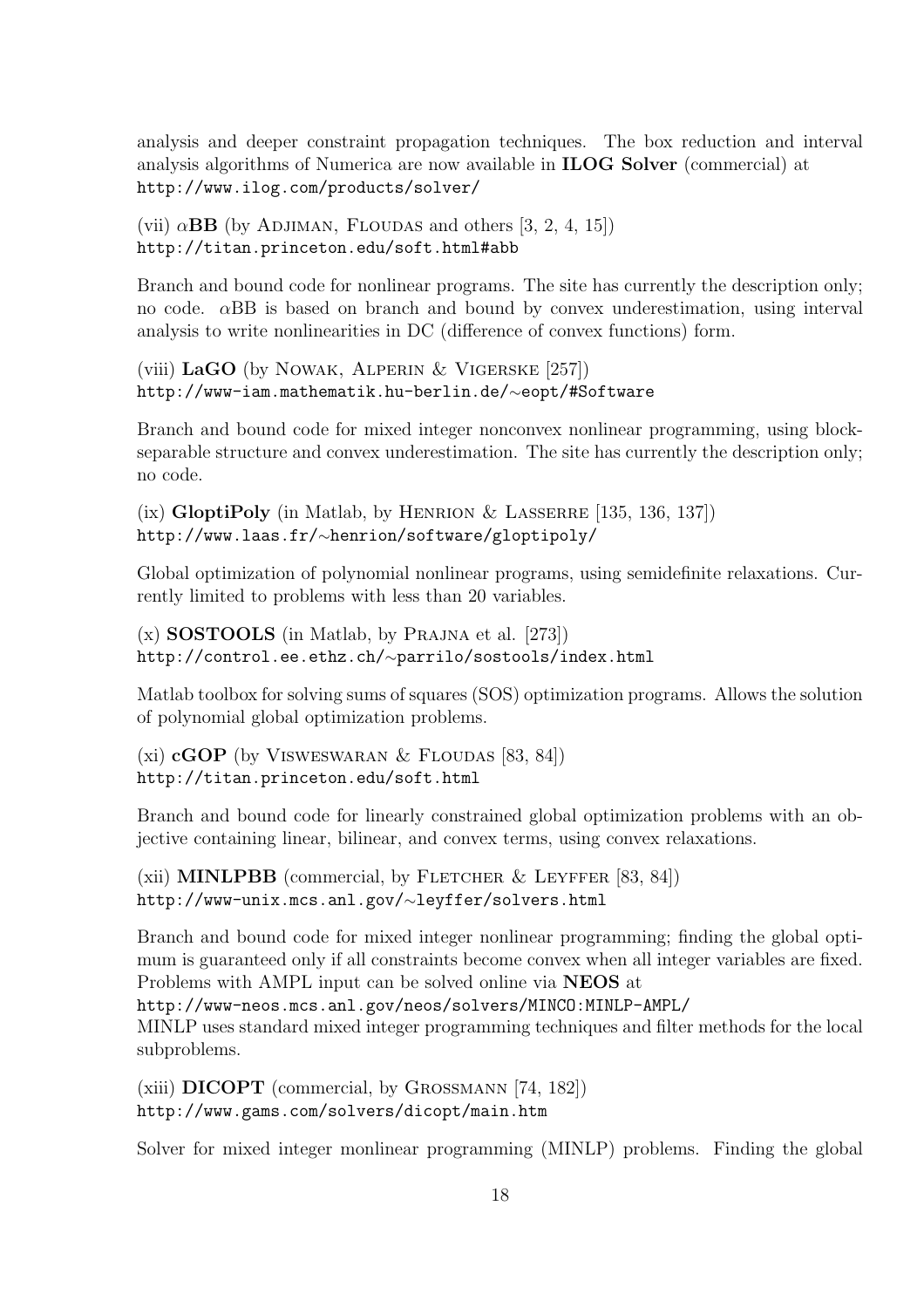optimum is guaranteed only if all constraints become convex when all integer variables are fixed.

(xiv) SBB (commercial, by BUSSIEK  $&$  DRUD [47]) http://www.gams.com/solvers/solvers.htm#SBB

Branch and bound code for mixed integer nonlinear programming; finding the global optimum is guaranteed only if all constraints become convex when all integer variables are fixed. Problems with GAMS input can be solved online via NEOS at

http://www-neos.mcs.anl.gov/neos/solvers/MINCO:SBB-GAMS/

SBB uses standard mixed integer programming techniques and sequential quadratic programming methods for the local subproblems.

MINLPBB, DICOPT and SBB are borderline cases in our list since they do not use truly global techniques for the continuous variables, and will not be discussed further.

# 7 Incomplete methods for simple constraints

As mentioned in the introduction, numerical methods for global optimization can be classified into four categories according to the available guarantees. We shall be mainly concerned with complete methods; however, since incomplete and asymptotically complete methods are frequently successful and, for many difficult problems, the only feasible choice, we give an overview of the main possibilities. In these categories are several deterministic and most stochastic methods. For some of the latter, it is possible to prove convergence with probability arbitrarily close to 1 (if running arbitrarily long), but this does not yet guarantee convergence. (Moreover, the assumptions underlying the convergence proofs are frequently not verifiable for particular examples.)

The simplest incomplete method is multiple random start, consisting of picking random starting points and performing local optimizations from these points, in the hope that one of them is in the basin of attraction of the global minimizer. Most stochastic techniques can be regarded as devices for speeding up this basic method, by picking the points more carefully and by doing only rudimentary local optimization, or optimizing only selectively.

Most of the research on incomplete search has been concentrated on global optimization methods for simply constrained problems only. Many different incomplete methods are known for simply constrained problems, and we sort them into four categories: local descent techniques, including among others multiple random start, clustering [41], tunneling [200], and smoothing methods [126, 187, 232, 304]; response surface techniques, including Bayesian stochastic techniques [224, 225] and related techniques [35, 164, 166]; nonmonotonic search techniques, including among others tabu search [111, 112], simulated annealing [181, 149, 330], and deterministic variants such as threshold accepting [73]; ensemble methods, including genetic algorithms [139, 95, 221] and variants such as ant colony minimization [72].

No attempt is made to be representative or complete on referencing or describing the large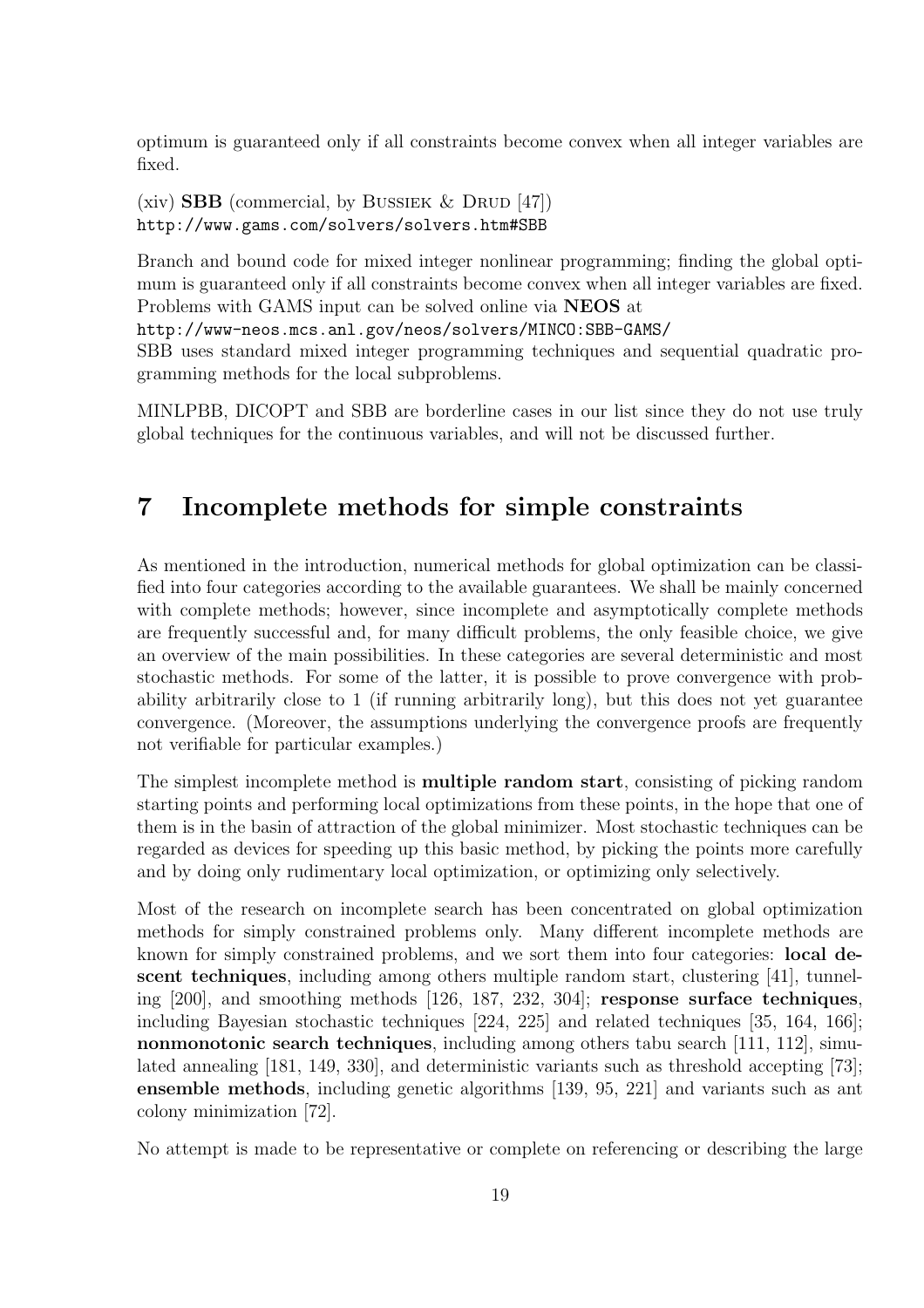literature on incomplete techniques; we only mention the 1975 book by DIXON  $&$  SZEGÖ [69], which marks the start of a tradition of comparing different global optimization methods, an excellent exposition of stochastic global optimization methods for bound constrained problems on the WWW by TÖRN [316], and another WWW-survey of (mainly incomplete) methods by Hart [117]. For incomplete search in combinatorial optimization (where the underlying ideas are also called metaheuristics), see, e.g., [1, 340].

Instead of describing technical details of the various methods (these vary from author to author and even from paper to paper), we give an informal view of the ideas, strengths and weaknesses of one method from every category, each based on analogies to natural processes where more or less global optima are reached. While these techniques are motivated by nature it is important to remember that processes in nature need not be the most efficient ones; at best they can be assumed to be efficient given the conditions under which they have to operate (namely an uncertain and changing environment that is potentially hazardous to those operating in it). Indeed, much of our present technology has vastly surpassed natural efficiency by unnatural means, and it would be surprising if it were different in global optimization. Even assuming that nature solves truly global optimization problems (a disputable assumption), simple lower estimates for the number of elementary steps – roughly corresponding to function evaluations – available to natural processes to converge are (in chemistry and in biology) in the range of  $10^{15}$  or even more. This many function evaluations are unacceptable for present day computers, and will be so in the near future.

With a limited number of function evaluations, the quality of incomplete methods depends a lot on details of the implementation; comparisons on relative efficiency are virtually missing. Indeed, the techniques must generally be tuned to special classes of applications in order to be fast and competitive, which makes general purpose comparisons difficult and inconclusive.

**Smoothing** ( $=$  homotopy  $=$  continuation) methods are based on the intuition that, in nature, macroscopic features are usually an average effect of microscopic details; averaging smoothes out the details in such a way as to reveal the global picture. A huge valley seen from far away has a well-defined and simple shape; only by looking more closely, the many local minima are visible, more and more at smaller and smaller scales. The hope is that by smoothing a rugged objective function surface, most or all local minima disappear, and the remaining major features of the surface only show a single minimizer. By adding more and more details, the approximations made by the smoothing are undone, and finally one ends up at the global minimizer of the original surface.

In mathematical terms, one has to define a homotopy by introducing an additional parameter t into the problem in such a way that  $t = 0$  gives the original problem, while  $t = 1$ gives either a related convex problem or a related problem with a unique and known global minimizer. (There are various ways of doing this; homotopies whose parameter has a natural interpretation in the context of the original problem usually perform better.) Then a sequence of local problems is solved for  $t = t_1, t_2, \ldots, t_N$ , where the  $t_i$  form a decreasing sequence starting at 1 and ending at 0. Each time, the solution of the previous problem is taken as the starting point for the current problem. The quality of the final local minimizer depends on the homotopy, and frequently is the global or at least a good local minimizer.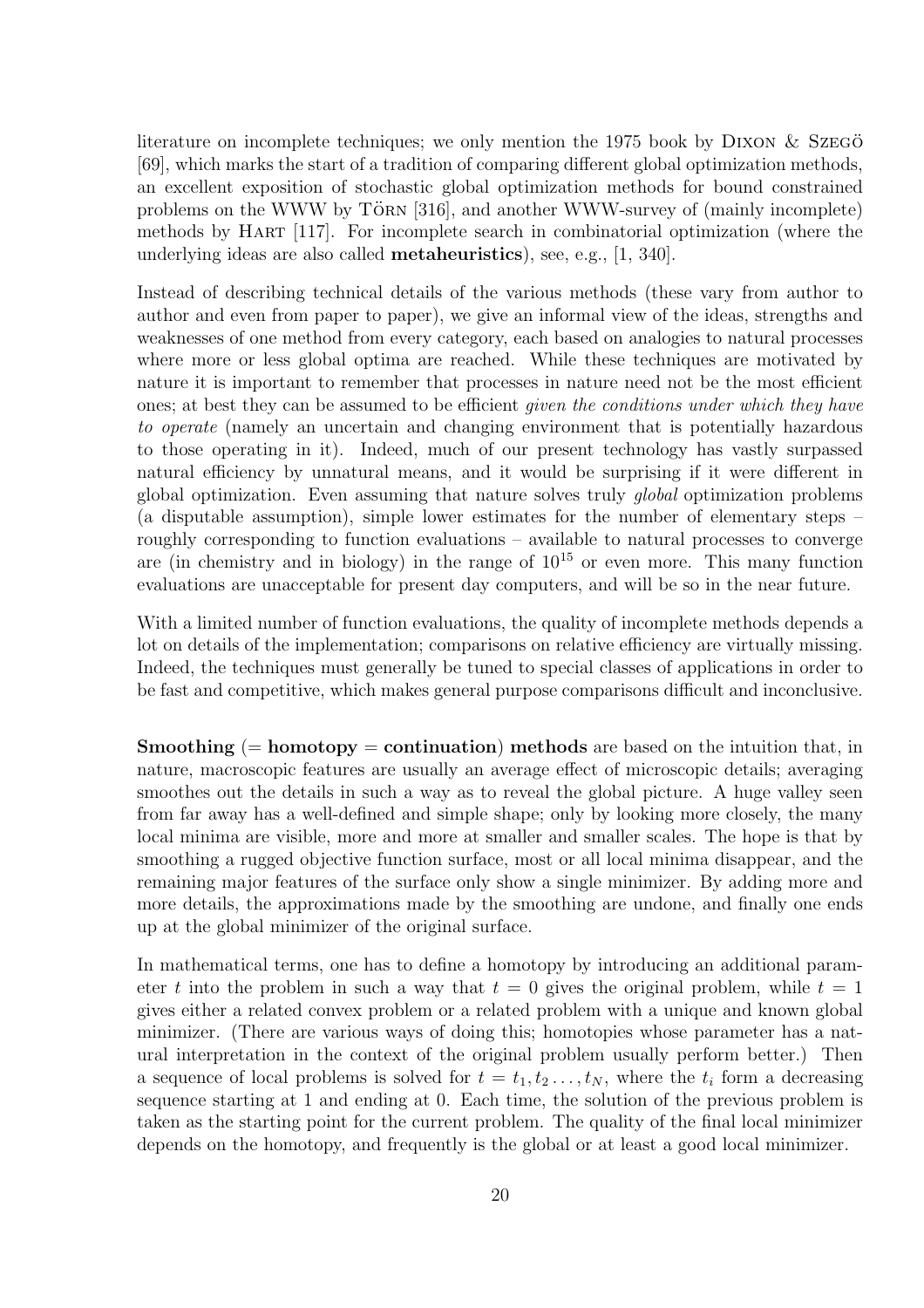There is no theoretical work on conditions that would ensure convergence to the global minimum. In particular, it is quite possible for such a method to miss the global minimum. However, for properly chosen homotopies, smoothing methods at least give good local minima with a small number of function evaluations. (For more theory on homotopy methods, see, e.g., [126, Section 6.3].)

Response surface techniques are designed specifically for the global optimization of functions that are very expensive to evaluate. They construct in each iteration an interpolation or approximation surrogate function of known analytic form. The surrogate function is then subjected to global optimization, e.g., by some form of multiple random start (started at a selection of the current points). The resulting optimizers (or some points where the feasible region has been only sparsely explored) are taken as new evaluation points. Since this is sequential global optimization, each step is much more expensive than the others, but the reduction of the number of function values needed gives (for sufficiently expensive function evaluations) a net gain in speed.

In principle, these methods may have convergence guarantees if the point selection strategy is well-chosen; but this is irrelevant in view of the fact that for expensive functions, only few (perhaps up to 1000) function evaluations are admissible.

Simulated annealing takes its intuition from the fact that the heating (annealing) and slow cooling of a metal brings it into a more uniformly crystalline state that is believed to be the state where the free energy of bulk matter takes its global minimum. (Incidentally, even for the simplest potential energy functions, it is still an unsolved problem whether this is indeed true with mathematical rigor. Apart from that, even very pure crystals still have defects; i.e., the global minimum is not quite achieved in nature.) The role of temperature is to allow the configurations to reach higher energy states with a probability given by Boltzmann's exponential law, so that they can overcome energy barriers that would otherwise force them into local minima. This is quite unlike line search methods and trust region methods on which good local optimization programs are based.

In its original form, the simulated annealing method is provably convergent in a probabilistic sense but exceedingly slow; various ad hoc enhancements make it much faster. In particular, except for simple problems, success depends very much on the implementation used.

Genetic algorithms make use of analogies to biological evolution by allowing mutations and crossing over between candidates for good local optima in the hope to derive even better ones. At each stage, a whole population of configurations is stored. Mutations have a similar effect as random steps in simulated annealing, and the equivalent of lowering of the temperature is a rule for more stringent selection of surviving or mating individuals.

The ability to leave regions of attraction to local minimizers is, however, drastically enhanced by crossing over. This is an advantage if, with high probability, the crossing rules produce offspring of similar or even better fitness (objective function value); if not, it is a severe disadvantage. Therefore the efficiency of a genetic algorithm (compared with simulated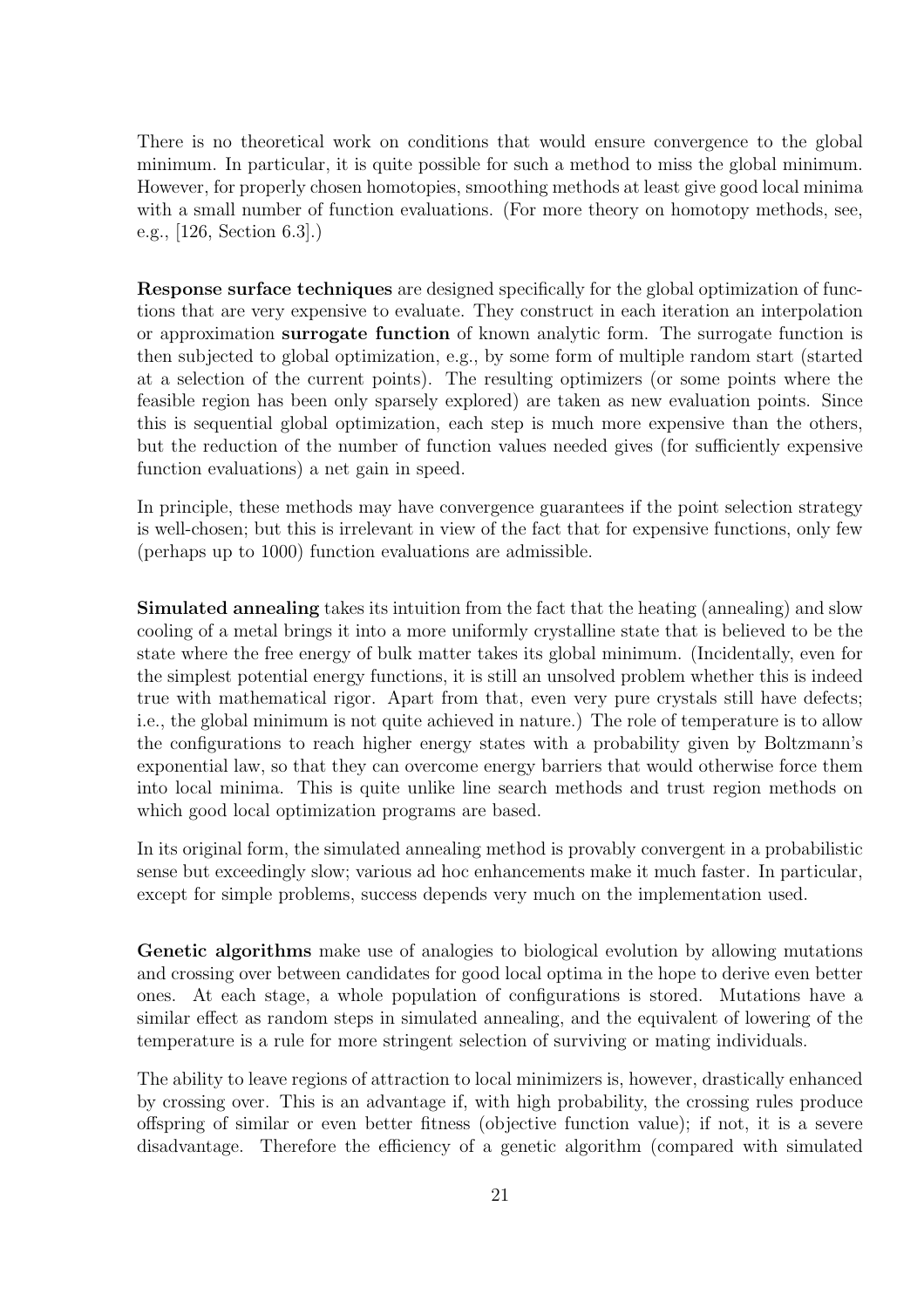annealing type methods) depends in a crucial way on the proper selection of crossing rules. The effect of interchanging coordinates is beneficial mainly when these coordinates have a nearly independent influence on the fitness, whereas if their influence is highly correlated (such as for functions with deep and narrow valleys not parallel to the coordinate axes), genetic algorithms have much more difficulties. Thus, unlike simulated annealing, successful tuning of genetic algorithms requires a considerable amount of insight into the nature of the problem at hand.

Both simulated annealing methods and genetic algorithms are, in their simpler forms, easy to understand and easy to implement, features that invite potential users of optimization methods to experiment with their own versions. The methods often work, if only slowly, and may be useful tools for applications where function values are not very expensive and the primary interest is to find (near-)solutions now, even when the reliability is uncertain and only subglobal optima are reached.

To make simulated annealing methods and genetic algorithms efficient, clever enhancements exploiting expert knowledge about the problem class at hand are essential. Theoretical work on explaining the effectiveness of useful enhancements is completely lacking. I also haven't seen careful comparisons of the various options available and their comparative evaluation on standard collections of test problems.

In general, incomplete methods tend to fail systematically to find the global optimum on the more difficult problems in higher dimensions, but they frequently give relatively good points with a reasonable amount of effort. Beyond a certain number of function evaluations (that depends on the problem), progress slows down drastically if the global optimum has not yet been located already. This is unlikely to change in the future, although new heuristics and variations of old ones are discovered almost every year.

For general purpose global optimization, the most promising incomplete methods appear to be clustering methods (see the recent comparison by Janka [151]), being fairly robust and fast. In particular, the multilevel clustering algorithm by BOENDER et al. [41], as implemented by Csendes [62], can be recommended. Among incomplete algorithms adapted to problem structure, I would favor smoothing methods (if a natural homotopy is available) and tabu search like strategies (since these have a kind of memory).

# 8 Bound constrained approximation

For general constraints, incomplete techniques are much less developed. Only the smoothing techniques extend without difficulties to general constraints. To use the other incomplete techniques, it is customary to rewrite problems with general constraints in an equivalent or approximately equivalent form with either simple constraints only, for which the methods of the previous section apply, or into a mixed integer linear problem (MILP), since highly efficient software is available for solving the latter [34]. Both transformations are of great practical importance and widely used. Solving the transformed (equivalent or approximate)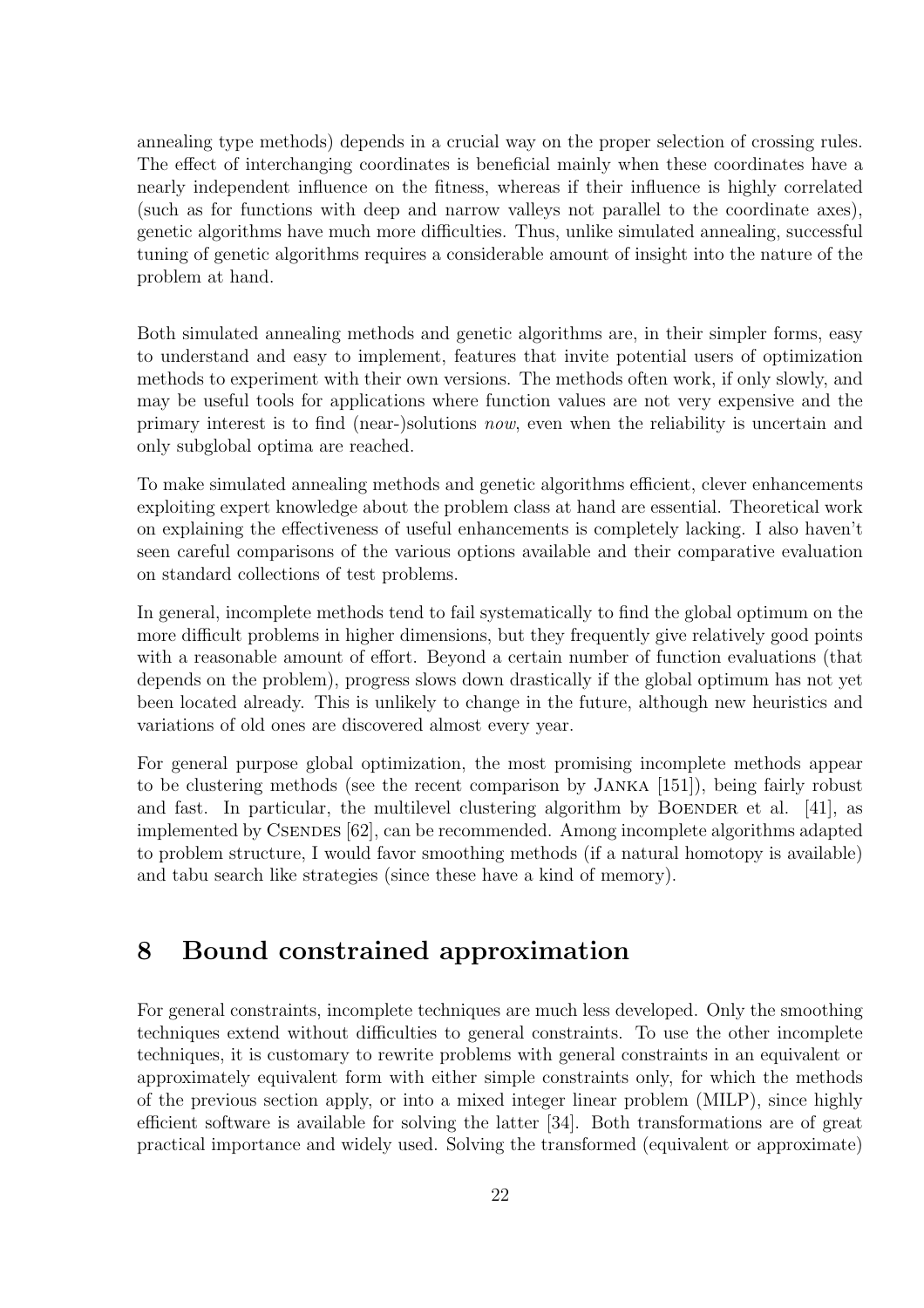problem yields an approximate solution for the original problem, and local optimization from this approximate solution gives the global minimizer of the original problem if the approximation was good enough, and usually a good local minimizer otherwise.

In this section we treat the approximation of general constrained problems by bound constrained problems using penalty and barrier functions. The approximation of nonlinear problems by mixed integer linear programs is treated in Section 18.

**Penalty and barrier formulations.** Traditionally (see FIACCO & MCCORMICK  $[82]$ ), constraints that cannot be handled explicitly are accounted for in the objective function, using simple  $l_1$  or  $l_2$  penalty terms for constraint violations, or logarithmic barrier terms penalizing the approach to the boundary. In both cases, the reformulation changes the solution, so that this is an instance of an approximation method, and the result should be used as a starting point for a subsequent local optimization of the original problem. There are also so-called exact penalty functions whose optimization gives the exact solution (see, e.g., NOCEDAL & WRIGHT  $[256]$ ; however, this only holds if the penalty parameter is large enough, and what is large enough cannot be assessed without having global information.

The use of more general transformations gives rise to more precisely quantifiable approximation results. In particular, if it is known in advance that all constraints apart from the simple constraints are soft constraints only (so that some violation is tolerated), one may pick a transformation that incorporates prescribed tolerances into the reformulated simply constrained problem, using the following variation of a similar, but less flexible result of DALLWIG et al. [64], given in HUYER & NEUMAIER [147].

#### 8.1 Theorem. (Soft optimality theorem)

Given  $\Delta, \underline{\sigma}_i, \overline{\sigma}_i > 0, f_0 \in \mathbb{R}$ , let

$$
q(x) = \frac{f(x) - f_0}{\Delta + |f(x) - f_0|},
$$

$$
\delta_i(x) = \begin{cases} (F_i(x) - \underline{F}_i)/\underline{\sigma}_i & \text{if } F_i(x) \le \underline{F}_i, \\ (F_i(x) - \overline{F}_i)/\overline{\sigma}_i & \text{if } F_i(x) \ge \overline{F}_i, \\ 0 & \text{otherwise,} \end{cases}
$$

$$
r(x) = \frac{2 \sum \delta_i^2(x)}{1 + \sum \delta_i^2(x)}.
$$

Then the merit function

$$
f_{\text{merit}}(x) = q(x) + r(x)
$$

has its range bounded by  $]-1,3[$ , and the global minimizer  $\hat{x}$  of  $f<sub>merit</sub>$  in x either satisfies

$$
F_i(\hat{x}) \in [\underline{F}_i - \underline{\sigma}_i, \overline{F}_i + \overline{\sigma}_i] \quad \text{for all } i,
$$
\n
$$
(9)
$$

$$
f(\hat{x}) \le \min\{f(x) \mid F(x) \in \mathbf{F}, x \in \mathbf{x}\},\tag{10}
$$

or one of the following two conditions holds:

$$
\{x \in \mathbf{x} \mid F(x) \in \mathbf{F}\} = \emptyset,\tag{11}
$$

$$
f_0 < \min\{f(x) \mid F(x) \in \mathbf{F}, x \in \mathbf{x}\}.\tag{12}
$$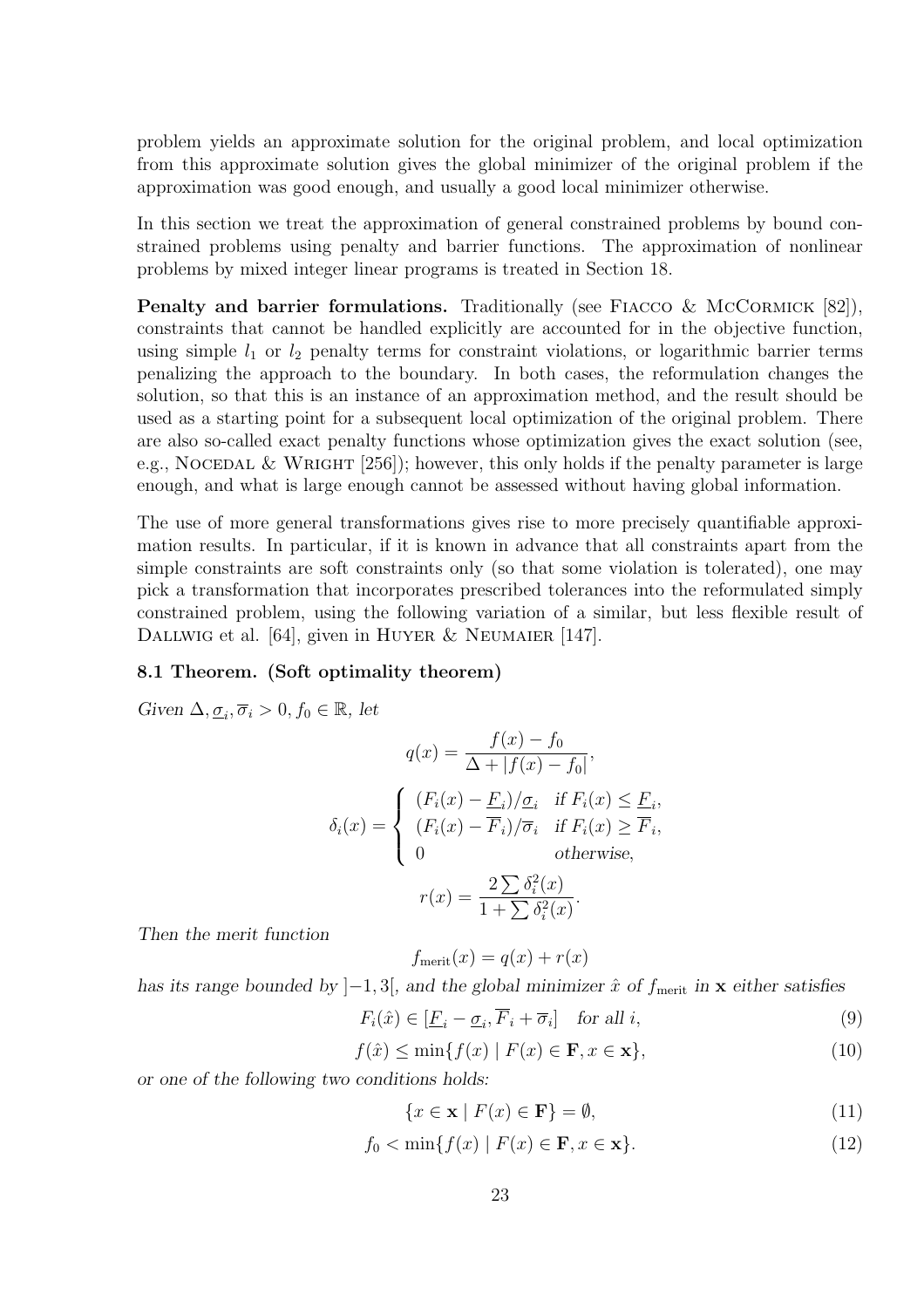(9) says that a soft version of the constraints is satisfied. The numbers  $\sigma_i$  and  $\overline{\sigma}_i$  measure the degree to which the lower and upper bounds in the constraint  $F_i(x) \in \mathbf{F}_i$  may be softened; suitable values are in many practical applications available from the meaning of the constraints.

(10) says that  $f_{merit}$  has a lower global minimum value (attained at a point satisfying the soft constraints) than the global minimum value of the original problem (on the hard version of the constraints). Thus little is lost from a practical point of view.

The degenerate cases  $(11)$ – $(12)$  account for the possibility of an empty feasible set  $(11)$ , and for a choice of  $f_0$  that was too small. If a feasible point is already known we may choose  $f_0$ as the function value of the best feasible point known (at the time of posing the problem), thus eliminating the possibility  $(11)$ . If none is known,  $f_0$  should be chosen as a fairly large value to avoid (12); it can be reset (and the optimization restarted) when a feasible point becomes available during the search.

In spite of the absolute value in the definition of  $q(x)$ ,  $f_{merit}$  is continuously differentiable if f and F have this property. A suitable value for  $\Delta$  is the median of the values  $|f(x) - f_0|$ for an initial set of trial points  $x$  (in the context of global optimization often determined by a space-filling design [217, 260, 261, 283, 306]).

Projection penalties. A little known result by PINTER [269] may be used to get in certain cases (in particular, for linear and convex quadratic constraints) an exact reformulation as a nonsmooth but Lipschitz continuous simply constrained problem. The idea is to project infeasible points to the feasible domain.

To accommodate linear constraints (or convex quadratic ones), Pinter assumes that  $x_0$  is a known interior point. For arbitrary  $\gamma > 0$  he now defines the modified objective function

$$
\overline{f}(x) := f(\overline{x}) + \gamma \|\overline{x} - x\|^2,\tag{13}
$$

where

$$
\overline{x} = \lambda x_0 + (1 - \lambda)x \tag{14}
$$

and  $\lambda = \lambda_x > 0$  is smallest such that  $\bar{x}$  satisfies the linear constraints. This is well-defined, since  $\lambda = 1$  always works by the choice of  $x_0$ . Each constraint contributes a lower bound  $\in$  [0, 1] for  $\lambda$ , and the largest of these bounds is the desired value. In particular, a linear constraint  $a^T x \leq \alpha$  contributes a nonzero lower bound

$$
\lambda \ge (a^T x - \alpha) / (a^T x - a^T x_0)
$$

if both numerator and denominator of the right hand side are positive. A convex quadratic constraint similarly yields a quadratic inequality that can easily be solved for  $\lambda$ . (Convexity can be weakened to star-shapedness with respect to  $x_0$ .)

The modified objective function (13) is Lipschitz continuous, but nonsmooth at all points where the ray  $(14)$  hits a lower-dimensional face of the feasible domain. Note that to evaluate (13), function values are needed only at points satisfying the linear (or convex quadratic) constraints.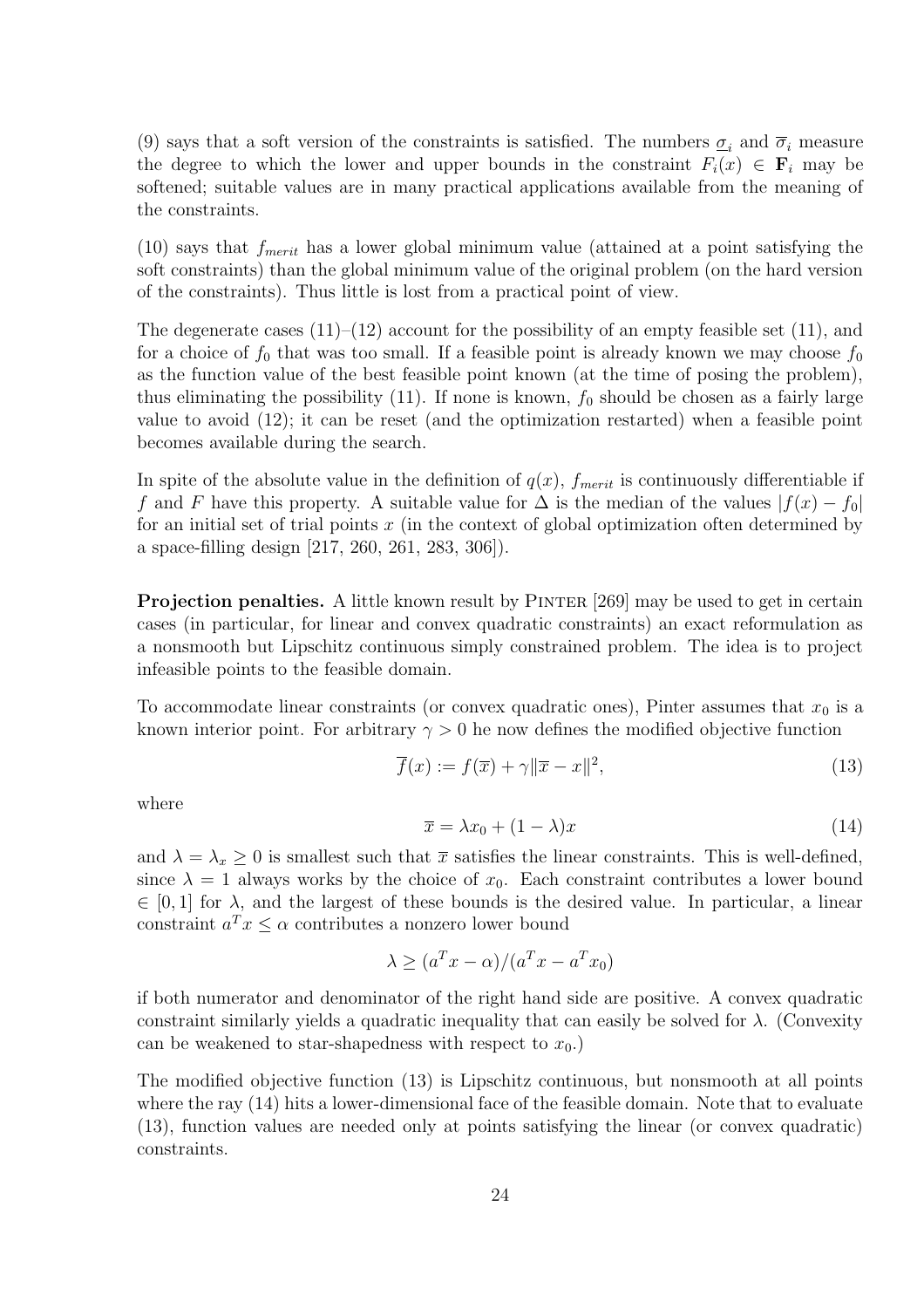An interior point can be found by solving a linear program or a convex second order cone program. If no interior point exists since the feasible set is in a lower-dimensional subspace, each feasible point has the form  $x = x_0 + Cz$  with  $z \in \mathbf{z}$ , where  $x_0$  is in the relative interior of the feasible domain, and **z** a box with  $0 \in \text{int } z$ . Both  $x_0$  and C can be found by techniques from convex analysis for finding a maximal independent set of points in the affine subspace spanned by the feasible set. Reposing the optimization problem in terms of  $z$  reduces the dimension and yields a problem in which 0 is an interior point.

### 9 Pure branching methods

We begin our analysis of complete methods for global optimization by looking at the options for methods that can access no global information about a problem. The information is made available via black box routines that provide local information only, i.e., function values and possibly gradients or Hessians at single points. A necessary and sufficient condition for complete methods based on local information only is given by the following important density theorem due to TÖRN  $&$  ZILINSKAS [317]. It formalizes the simple observation that after finitely many local evaluations there are still many 'holes', i.e., balls not containing an already evaluated point, and there are many functions [249] that have the known function values, gradients and Hessians at the evaluation points but an arbitrarily low function value at the center of such a ball.

**9.1 Theorem.** Any method based on local information only that converges for every continuous  $f$  to a global minimizer of  $f$  in a feasible domain  $C$  must produce a sequence of points  $x^1, x^2, \ldots$  that is dense in C.

Conversely, for any such method,

$$
\liminf_{l \to \infty} f(x^l) = \min\{f(x) \mid x \in C\}.
$$

A global optimization method based on local information only is called convergent if it satisfies the hypothesis of the density theorem. (Actual implementations of a convergent global optimization method usually are not truly convergent since they must have built in termination criteria that are necessarily heuristic.)

Convergence is a **minimal** requirement and does not make an algorithm good! For example, exhaustive grid search is convergent but far too slow in dimensions  $> 2$ . (Compare with local optimization with line searches along the steepest descent direction, which is globally convergent but frequently very slow.) In a sense, the density theorem says that any convergent method must be ultimately exhaustive, though it may delay the detailed exploration of unpromising regions. Since, in practice, only a limited number of points can be explored, the behavior of a pure branching method is governed by its ability to find a good ordering of the points to be evaluated for which premature termination has no severe effect.

Three good complete general purpose global optimization algorithms based on local information only are currently available: DIRECT [165], MCS [145] and LGO [269]. All work for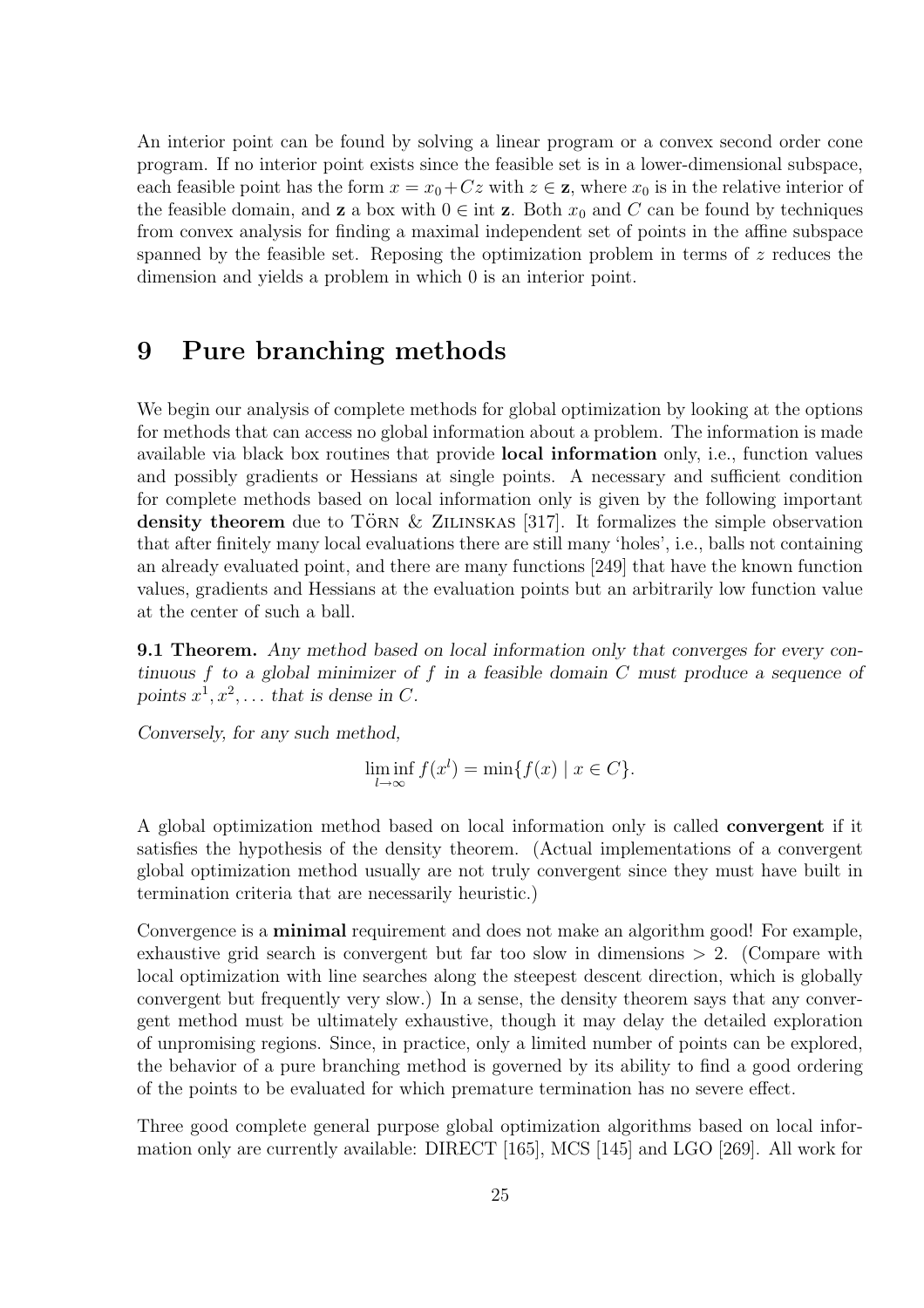bound constrained problems only and need the approximation techniques of Section 8 for more general problems. (Some of these are built in into LGO, but must be coded by the user for DIRECT and MCS.) All three algorithms enforce convergence by employing a branching scheme. They differ in how and when to split, and what is done within each box.

A branching scheme generates a sequence of rooted trees of boxes whose leaves cover the feasible set. At least one point in each box is evaluated. The first tree just has the original box as root and only leaf. Each other tree is obtained from the previous one by splitting one or several leaves. If the diameters of all boxes at all leaves converge to zero, convergence of the algorithm is straightforward.

The convergence to zero of the diameters is ensured by appropriate **splitting rules** that define when and how a box is split. For example, convergence is guaranteed when in each of a sequence of rounds, one

- always splits the oldest box along the oldest side, and possibly splits finitely many other boxes, or
- always splits the longest box along the longest side, and possibly splits finitely many other boxes (where length  $=$  sum of length of sides),

provided that each split of the oldest (or longest) box produces boxes whose volume is at most a fixed fraction  $\langle 1 \rangle$  of the unsplit box. The possibility of 'and finitely many other boxes' (but not many if the code is to be robust!) can be used with considerable flexibility without destroying the convergence property.

Apart from the convergence requirement, the key to efficiency is a proper balance of global and local search. This is achieved in DIRECT by splitting in each round all boxes for which the pair  $(v, f)$  (where v is the volume and f the midpoint function value) is not dominated by another such pair. Here  $(v, f)$  is dominated by  $(v', f')$  if both  $v' < v$  and  $f' > f$ . In particular, the box of largest volume and the box with the best function value are never dominated and hence always split. MCS uses instead domination of pairs  $(l, f)$ , where l is a suitably assigned level, and in addition employs local optimization steps (using line searches and sequential bound constrained quadratic programs) from appropriate candidate points. LGO uses lower bounds

$$
L \ge \max_{k,l} \|f(x_k) - f(x_l)\| / \|x_k - x_l\|
$$

on Lipschitz constants L obtained from the previous function evaluations to decide on the promising boxes to split first. (Upper bounds on  $L$ , and hence bounds on function values, cannot be obtained from local information only.)

The combination of a suitable branching strategy with the heuristic methods discussed earlier would make the latter complete, and appears to be a fruitful research direction.

To improve on the density theorem we must find ways to throw away irrelevant parts of the feasible domain that are guaranteed not to contain a global minimizer. To be able to do this reliably, some kind of global information is necessary. This is utilized by box reduction techniques, discussed in Section 10 using a simple example, and afterwards in more depth.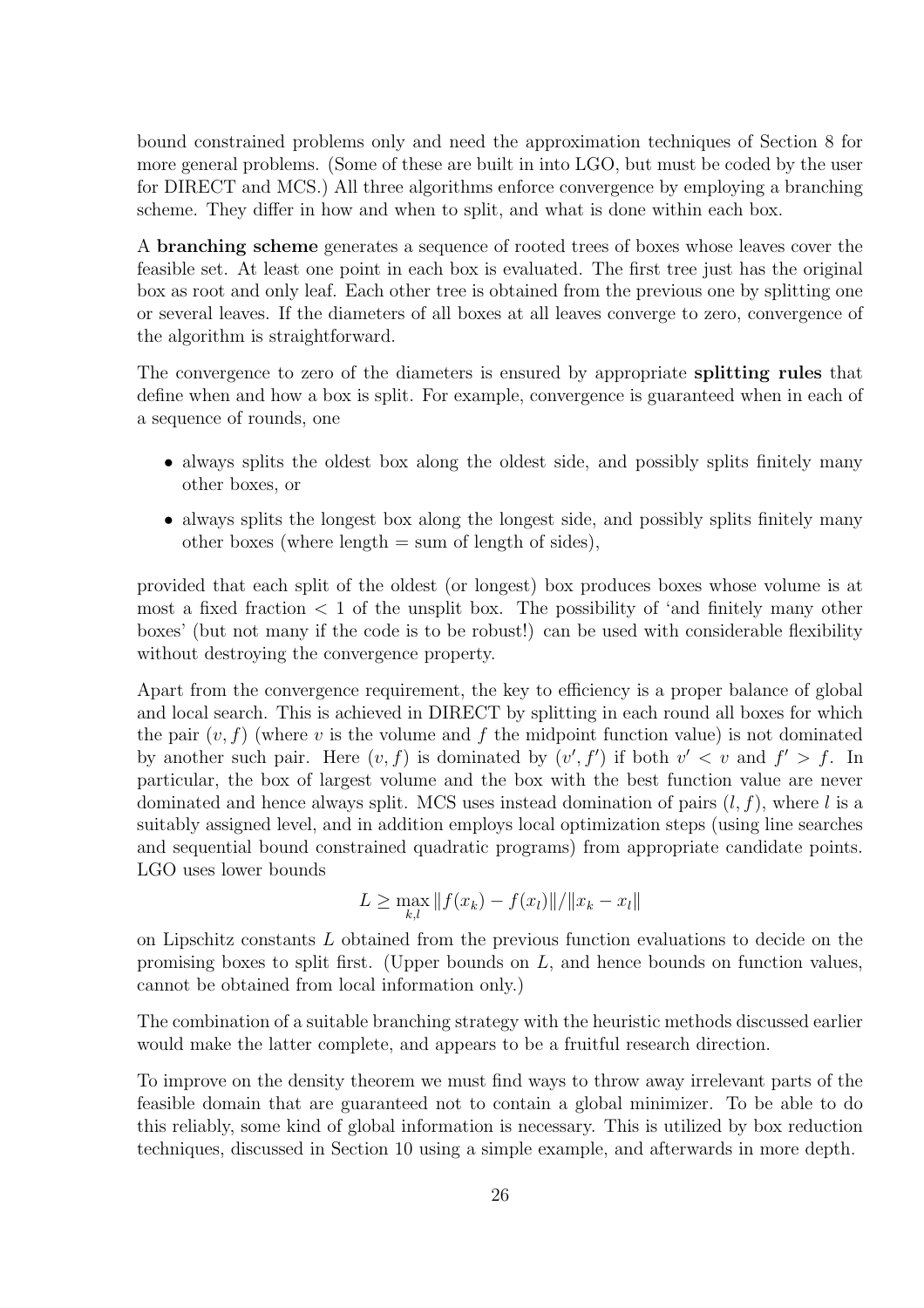#### 10 Box reduction – an example

Box reduction techniques are based on a more or less sophisticated interplay of several components: logical constraint propagation, interval analysis, convex relaxations and duality arguments involving Lagrange multipliers. Before giving a more formal treatment, we illustrate simple arguments of each of these components by reconsidering Example 5.2.

Suppose that a local solver has already produced the local minimizer  $\hat{x} = \begin{pmatrix} 0 \\ 1 \end{pmatrix}$  $_1^0$  for the problem (8) discussed in Example 5.2, perhaps as the best local minimizer found by minimizing from a few random starting points. We use box reduction to check whether there is possibly a better feasible point. In fact, we know already that this is not the case, but we obtained this knowledge in a way that works only for very simple problems. Thus we want to do it again, using only techniques of wide applicability.

The idea of box reduction is to use various arguments that allow to shrink the box without losing any feasible point that is at least as good as the best point found already. Since  $\hat{x}$  is feasible with objective function value  $-2$ , any such point satisfies

$$
f(x) = -x_1 - 2x_2 \le -2,\tag{15}
$$

$$
F(x) = (x_1 - 1)^2 + (x_2 - 1)^2 = 1,
$$
\n(16)

$$
x_1 \in [-1, 1], \quad x_2 \in [-1, 1]. \tag{17}
$$

Constraint propagation (see Section 14) is a very cheap and easily formalizable process that gives important initial range reductions in many otherwise difficult problems. It consists in deducing better bounds for a variable by using the other bounds and one of the constraints. In particular, (15) implies  $x_2 \geq 1 - x_1/2 \geq 0.5$  since  $x_1 \leq 1$ , and  $x_1 \geq 2 - 2x_2 \geq 0$  since  $x_2 \leq 1$ , reducing the bounds to

$$
x_1 \in [0, 1], \quad x_2 \in [0.5, 1].
$$

Similarly, (16) implies  $(x_1-1)^2 = 1-(x_2-1)^2 \ge 1-0.25 = 0.75$ , hence  $x_1 \le 1-\sqrt{0.75} < 0.14$ , giving the improved bound

$$
x_1 \in [0, 0.14].
$$

This bound could be used to improve again  $x_2$  using (15); and by alternating use of (15) and (16) one would obtain a sequence of boxes shrinking towards  $\hat{x}$ . This is a special feature of this simple example. In most cases, this simple substitution process gives no or only very little improvements after the first few good reductions. (Look at a problem with the constraints  $x_1 + x_2 = 0$ ,  $x_1 - x_2 = 0$ ,  $x_1, x_2 \in [-1, 1]$  to see why.)

Interval analysis (see Section 11) can be applied in a number of different ways. Here we use it to produce linear relaxations of the nonlinear constraint. The Jacobian of  $F(x)$  at  $x \in \mathbf{x} = ([0, 0.14], [0.5, 1])^T$  is

$$
F'(x) = (2x_1 - 2, 2x_2 - 2) \in ([-2, -1.72], [-1, 0]) = F'(\mathbf{x}).
$$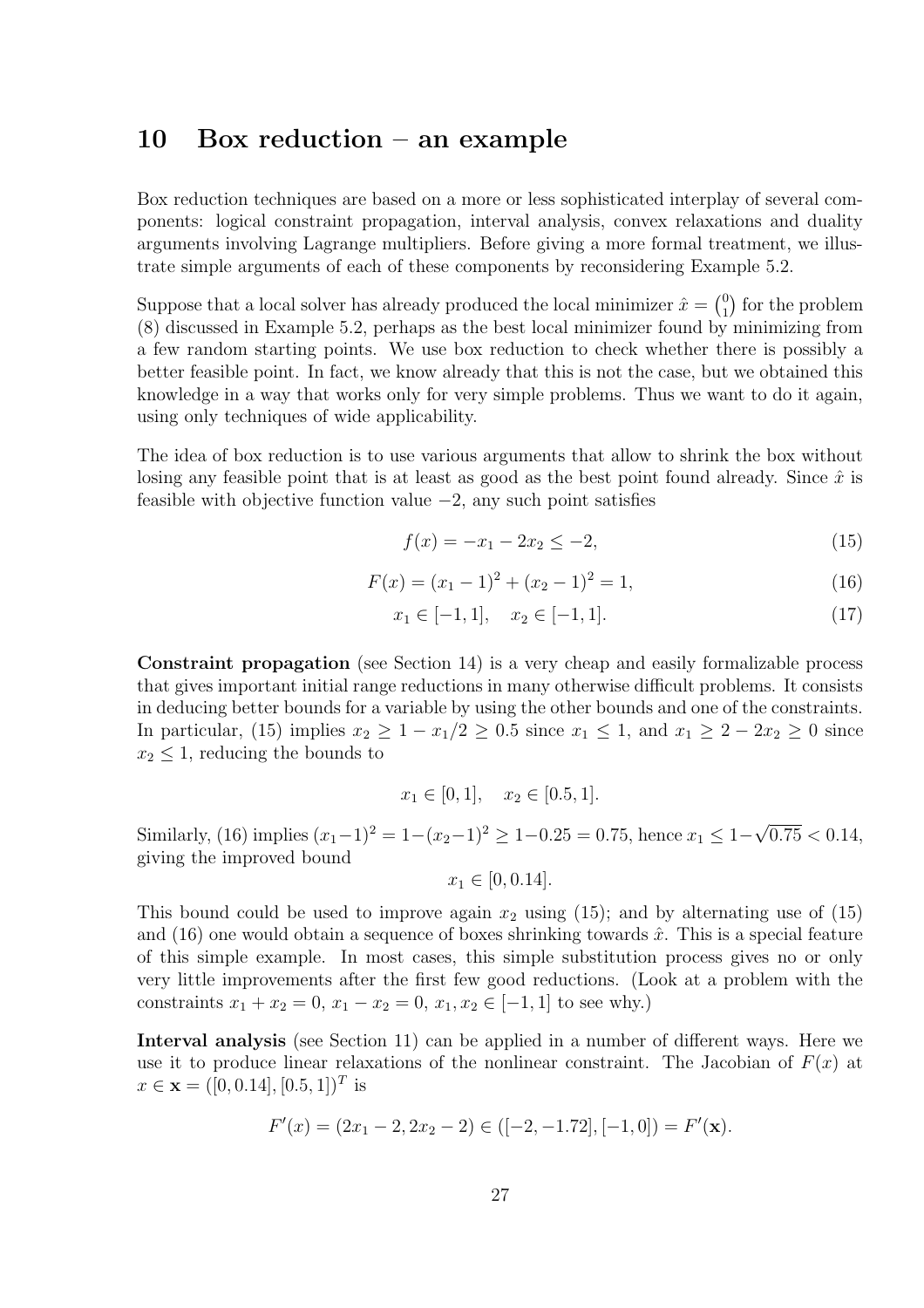The mean value theorem implies that, for any  $\tilde{x} \in \mathbf{x}$ ,

$$
F(x) \in F(\tilde{x}) + F'(\mathbf{x})(x - \tilde{x}) \quad \text{if } x \in \mathbf{x}.
$$

Using  $\tilde{x} = \hat{x}$  we find

$$
1 \in 1 + [-2, -1.72]x_1 + [-1, 0](x_2 - 1) = [1 - 2x_1, 2 - 1.72x_1 - x_2];
$$

the interval evaluation needs no case distinction since  $x_1$  and  $x_2 - 1$  happen to have constant sign. The lower bound gives no new information, but the upper bound leads to the new constraint

$$
1.72x_1 + x_2 \le 1.
$$

By its derivation, this constraint is weaker than (16).

But since it is linear, the constraint is quite useful for relaxation techniques (see Section 16). It allows us to create a convex relaxation of the problem. Indeed, we may look at the relaxed linear program

$$
\begin{aligned}\n\min \quad -x_1 - 2x_2 \\
\text{s.t.} \quad 1.72x_1 + x_2 &\le 1, \quad 0 \le x_1 \le 0.14, \quad 0.5 \le x_2 \le 1.\n\end{aligned} \tag{18}
$$

By construction, every feasible point better than the best point is feasible for (18), hence the minimum of (18) will be a lower bound on the best possible objective function value of the original problem. Solving (18) gives the solution  $\hat{x} = \begin{pmatrix} 0 \\ 1 \end{pmatrix}$  $_{1}^{0}$ ) with function value  $-2$ . Since this lower bound equals the best function value found so far for the original problem, the original problem has global minimum  $-2$ . This is a happy accident due to special circumstances: Our problem had already a linear objective function, and the global minimizer was at a corner of the feasible set. (But as we shall see, we can adapt the technique to work much more generally if the box is narrow enough.)

It might still be the case that there is a second, undiscovered global minimizer. This can be checked with **multiplier techniques**. We use the Lagrange multiplier  $\lambda = 2$  associated with the linear constraint of (18) at the solution. The associated linear combination  $-x_1$  –  $2x_2 + 2(1.72x_1 + x_2 - 1)$  is bounded by the best known function value −2 of the original problem, giving  $2.44x_1 - 2 \leq -2$ , hence  $x_1 \leq 0$ . Thus we must have  $x_1 = 0$ , and constraint propagation using (15) implies  $x_2 = 1$ . Thus the box has been reduced to  $\hat{x}$ , showing that it is the only global minimizer.

What generalizes? The problem discussed was deliberately kept simple so that the complete solution process could be demonstrated explicitly. In general, constraint propagation only gives limited reduction. Similarly, relaxed linear or convex programs usually only give a lower bound on the smallest possible objective function value, but the linear combination derived from the Lagrange multipliers frequently contains useful information that can be exploited by constraint propagation to get a further significant box reduction.

If the reduction process stalls or becomes slow, the box is split into two or more smaller boxes. On the smaller boxes, the same techniques may prove effective, and one alternates box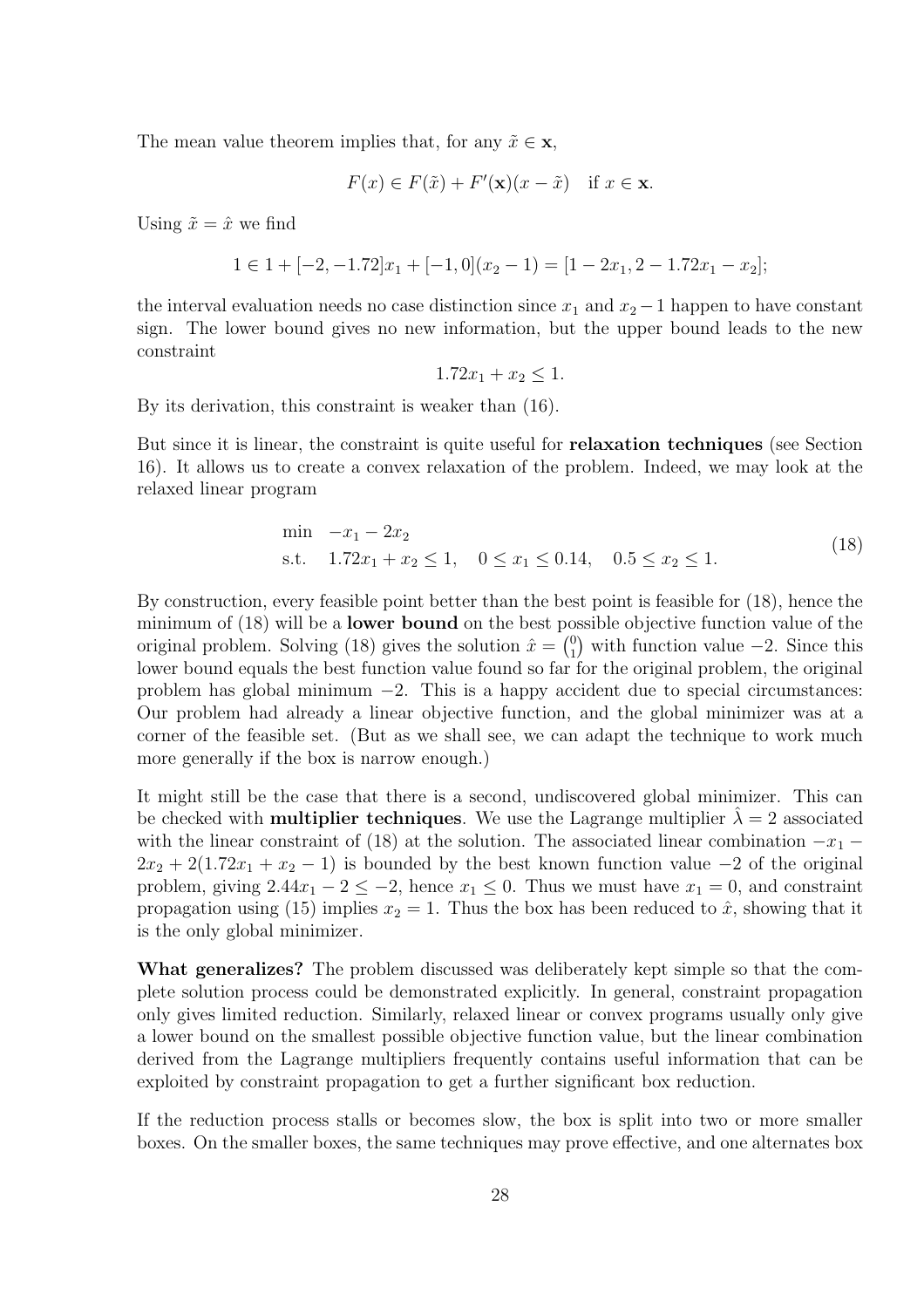reduction and box splitting until all box sizes are below some termination threshold. Usually, only very few boxes remain if good enough reduction techniques are used (pathological exceptions include min  $x - x$  s.t.  $x \in [0, 1]$ . If no box remains, the problem is guaranteed to have no feasible point.

The total number of boxes processed is a measure of the difficulty of a problem for the particular algorithm used. Simple problems (like the example discussed above) only need a single box; in the worst case, an exponential number of boxes may be needed. In the latter case, time and storage limitations may force a premature termination; in this case the best point found is not verified to be a global minimizer.

### 11 Interval arithmetic

Interval analysis, the study of theory and algorithms for computing with intervals, is a large subject; see MOORE [230] (introductory), NEUMAIER [250] (embedded in a numerical analysis context) and NEUMAIER [243] (advanced). Its importance for global optimization stems from several, interrelated facts:

- Interval analysis gives easily computable (though sometimes only very crude) bounds on the range expressions.
- Interval analysis allows one to control nonlinearities in a simple way (via centered forms).
- Interval analysis extends classical analysis in its ability to provide *semilocal* existence and optimality conditions, valid within a *pre-specified* local region around some point, while classical analysis generally only asserts the existence of such neighborhoods without providing a simple way to find them.

We give here a short introduction to the basics and mention the main techniques useful for global optimization. General references on interval methods in global optimization include [4, 29, 30, 31, 64, 77, 78, 152, 156, 157, 130, 131, 173, 176, 245, 276, 277, 328].

If **a** and **b** are two intervals we define for  $\circ \in \{+, -, *, /, \hat{ } \}$  the binary operation

$$
\mathbf{a} \circ \mathbf{b} := \Box \{ \tilde{a} \circ \tilde{b} \mid \tilde{a} \in \mathbf{a}, \tilde{b} \in \mathbf{b} \},\tag{19}
$$

provided the right hand side is defined. Here

$$
\Box S = [\inf S, \sup S]
$$

denotes the interval hull of a set of real numbers, i.e., the tightest interval containing S. A monotonicity argument gives for addition and subtraction

$$
\mathbf{a} + \mathbf{b} = [\underline{a} + \underline{b}, \overline{a} + \overline{b}], \tag{20}
$$

$$
\mathbf{a} - \mathbf{b} = [\underline{a} - \overline{b}, \overline{a} - \underline{b}], \tag{21}
$$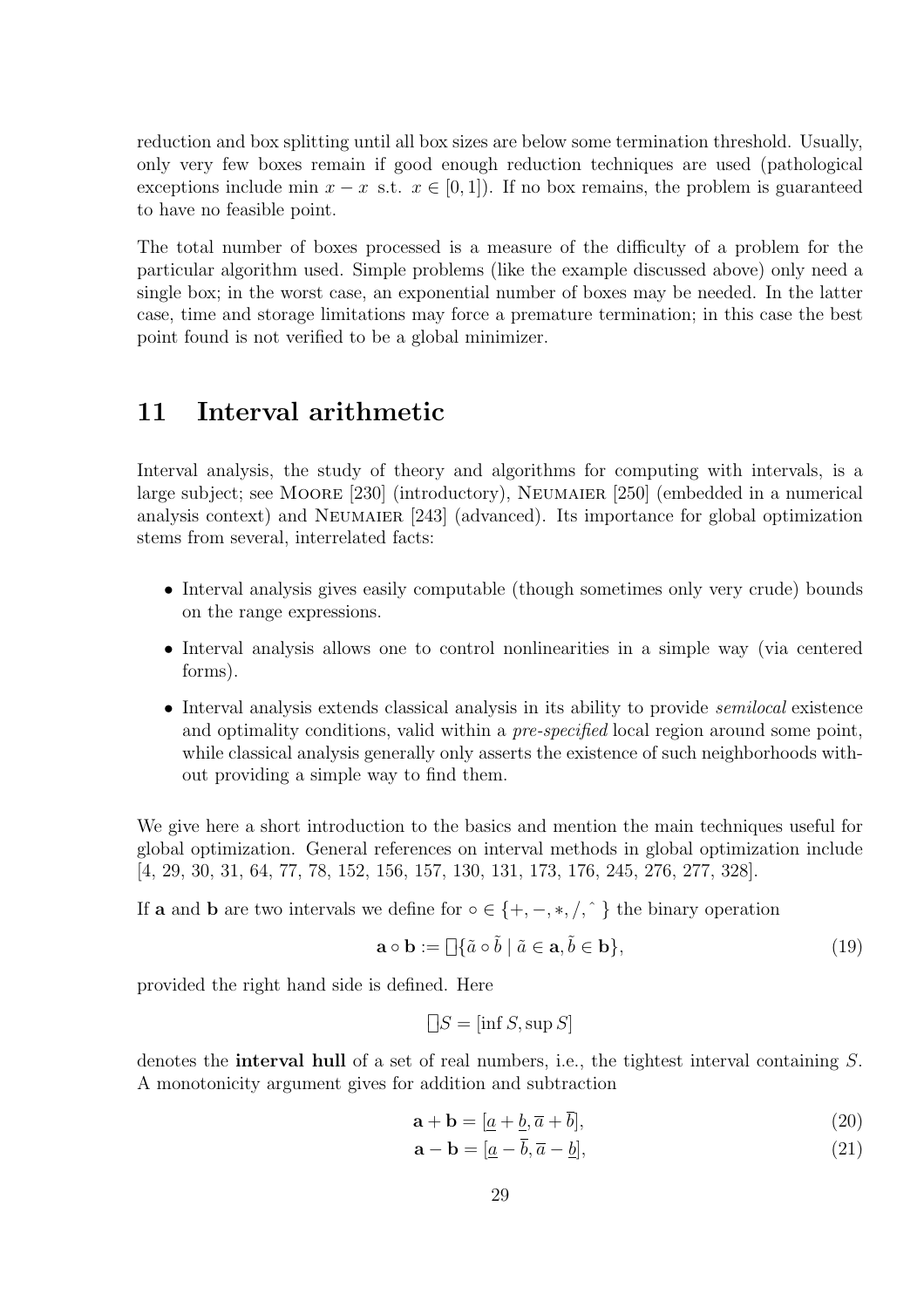and for multiplication and division

$$
\mathbf{a} * \mathbf{b} = \Box \{\underline{ab}, \underline{a}\overline{b}, \overline{a}\underline{b}, \overline{a}\overline{b}\},\tag{22}
$$

$$
\mathbf{a/b} = \Box \{\underline{a/b}, \underline{a/b}, \overline{a/b}, \overline{a/b}\} \quad \text{if } 0 \notin \mathbf{b};
$$
 (23)

in most cases only two of these products or quotients need to be computed. We also define elementary functions  $\varphi \in \{\text{sqr}, \text{sqrt}, \text{exp}, \text{log}, \text{sin}, \text{cos}, \text{abs}, \ldots\}$  of an interval **a** (and similarly  $-\mathbf{a}, \mathbf{a}_+, \text{etc.}$ ) by

$$
\varphi(\mathbf{a}) := \Box \{ \varphi(\tilde{a}) \mid \tilde{a} \in \mathbf{a} \}
$$
\n(24)

whenever the right hand side is defined. Again  $\varphi(\mathbf{a})$  can be computed from the value of  $\varphi$  at the endpoints of **a** and the interior extremal values, depending on the monotonicity properties of  $\varphi$ . Note that, however, |a| is defined as sup abs(a), since this expression figures prominently in estimates involving interval techniques.

For interval vectors  $(=\text{boxes})$  x, analogous definitions apply. We also need the **interior** 

$$
\text{int } \mathbf{x} = \{ \tilde{x} \in \mathbb{R}^n \mid \underline{x} < \tilde{x} < \overline{x} \}
$$

of a box  $\mathbf{x} \subseteq \mathbb{R}^n$ .

For details and a systematic study of interval operations see NEUMAIER [243]; we only remark here that some rules familiar from real arithmetic fail, and in particular the interval evaluation of different expressions equivalent in real arithmetic may give different results. E.g., (with  $-\mathbf{a} := 0 - \mathbf{a} = [-\overline{a}, -\underline{a}])$ 

$$
\mathbf{a} + (-\mathbf{a}) = \mathbf{a} - \mathbf{a} \neq 0 \quad \text{except when } \underline{a} = \overline{a}.
$$

Therefore, we also use the converse inner operations

$$
\mathbf{a} \oplus \mathbf{b} := [\underline{a} + \overline{b}, \overline{a} + \underline{b}], \tag{25}
$$

$$
\mathbf{a} \ominus \mathbf{b} := [\underline{a} - \underline{b}, \overline{a} - \overline{b}]. \tag{26}
$$

Here, expressions of the form  $\pm\infty \mp \infty$  in (25) or (26) must be interpreted as  $-\infty$  for the lower bounds and as  $+\infty$  for the upper bounds. Note that the result of an inner operation is not necessarily an interval since it may happen that the lower bound is larger than the upper bound; giving an empty "interval".

All these operations are very simple to program. Note that many implementations of interval arithmetic are rather slow since they take care to guarantee correct (and often optimal) outward rounding, needed when interval arithmetic is used for mathematically rigorous certification (see Section 20). For global optimization without certification, unsafe interval arithmetic, which uses the standard rounding for floating point operations, and hence is significantly faster but may lose containment of points that lie too close to the boundary, usually suffices if certain safety measures are taken. But it is significantly harder to ensure robust behavior with unsafe interval arithmetic since occasionally the solution is lost, too.

Important: When using unsafe interval arithmetic, proper safeguards must be taken at places (such as inner operations and intersections) where intervals might become (spuriously)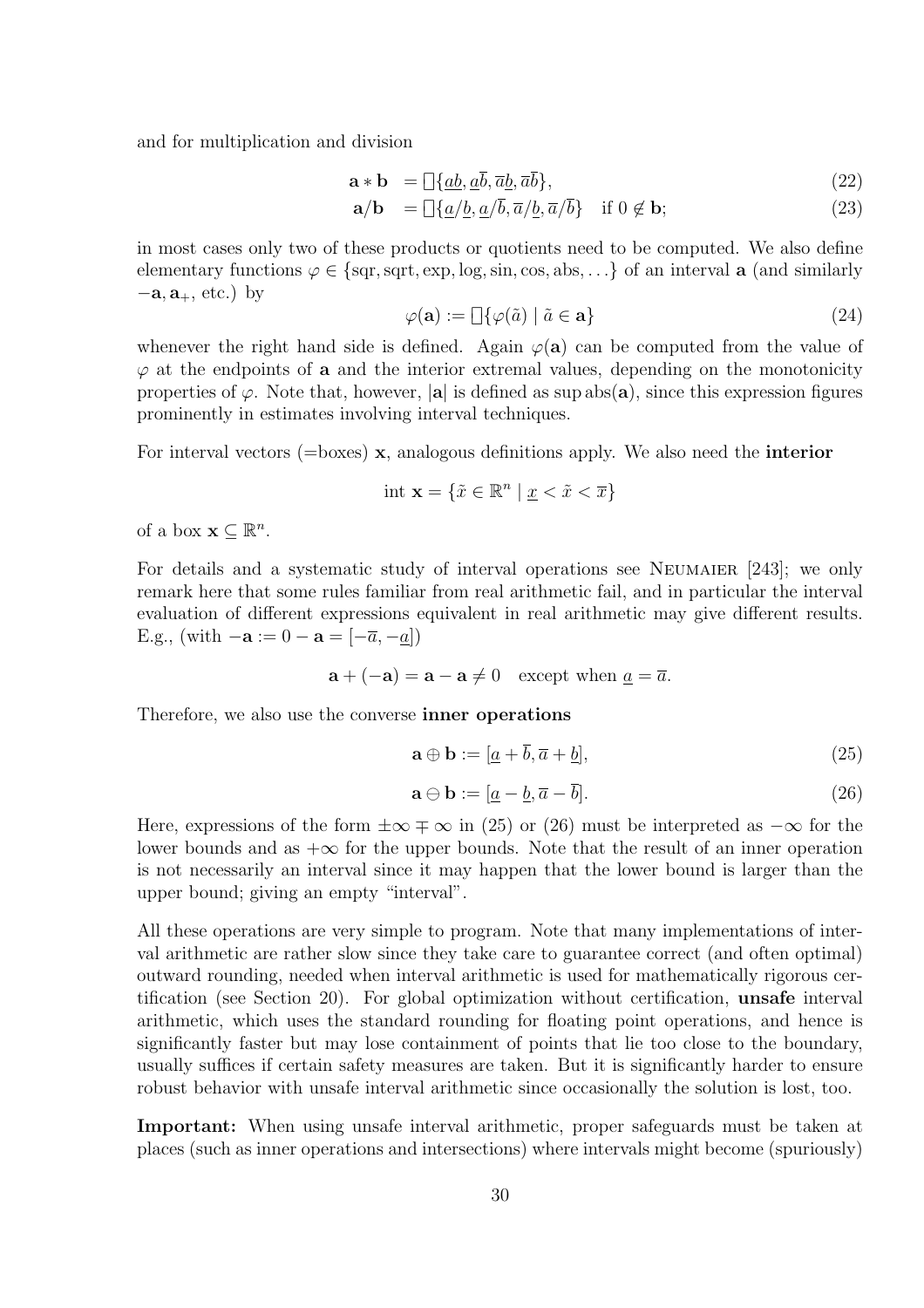empty due to accumulation of roundoff errors. In place of an empty result, a thin interval formed from the arithmetic mean of the two intersecting bounds should be returned in a safe implementation.

As already mentioned, an interval evaluation  $f(\mathbf{x})$  of some expression f often overestimates the desired range

$$
\text{Range}(f, \mathbf{x}) = \{ f(x) \mid x \in \mathbf{x} \}
$$

of a function. However, under very mild conditions [243, Section 1.4], the evaluation over small boxes satisfies

$$
f(\mathbf{x}) \subseteq \text{Range}(f, \mathbf{x}) + O(\varepsilon)
$$
 if  $\overline{x} - \underline{x} = O(\varepsilon)$ ;

we refer to this as the **linear approximation property** of simple interval evaluation.

Better enclosures, especially for small  $\varepsilon$ , can be obtained by **centered forms**; the simplest of these (but not the most efficient one, see [243, Chapter 2] for better methods based on slopes) is the mean value form: Due to the mean value theorem, we have

$$
f(x) \in f(z) + f'(\mathbf{x})(x - z) \quad \text{if } x, z \in \mathbf{x}.\tag{27}
$$

In particular, Range $(f, \mathbf{x})$  is contained in  $f(z) + f'(\mathbf{x})(\mathbf{x} - z)$ , and it can be shown that, under mild conditions,

$$
f(z) + f'(\mathbf{x})(\mathbf{x} - z) \subseteq \text{Range}(f, \mathbf{x}) + O(\varepsilon^2)
$$
 if  $\overline{x} - \underline{x} = O(\varepsilon)$ ;

we say that the mean value form (as other centered forms) has the quadratic approximation property. Recently, centered forms based on higher order Taylor expansions have found considerable attention; these are able to give significantly sharper bounds in cases where simple interval evaluation suffers from severe dependence. See the survey NEUMAIER [252] and the numerical comparisons in MAKINO & BERZ [208]; cf.also CARRIZOSA et al. [50].

Apart from interval evaluation and centered forms, we need interval Newton methods for verifying solutions of nonlinear systems of equations. The prototype (but again not the most efficient method; see [243, Chapter 5] for better methods based on slopes and Gauss-Seidel iteration) is KRAWCZYK's [188] method. To check for solutions of  $F(x) = 0$  with  $x \in \mathbf{x}$ , Krawczyk multiplies the vector version of  $(27)$  by a matrix C and subtracts it from x to find

$$
x \in K(\mathbf{x}, z) := z - CF(z) + (I - CF'(\mathbf{x}))(\mathbf{x} - z).
$$

For  $z \in \mathbf{x}$ , the resulting Krawczyk operator  $K(\mathbf{x}, z)$  (cf. KRAWCZYK [188], KAHAN [168]) has the following properties, typical for interval Newton operators:

- (i) Any zero  $x \in \mathbf{x}$  of F lies in  $\mathbf{x} \cap K(\mathbf{x}, z)$ .
- (ii) If  $\mathbf{x} \cap K(\mathbf{x}, z) = \emptyset$  then  $\mathbf{x}$  contains no zero of F.
- (iii) If  $K(\mathbf{x}, z) \subseteq \text{int } \mathbf{x}$  then x contains a unique zero of F.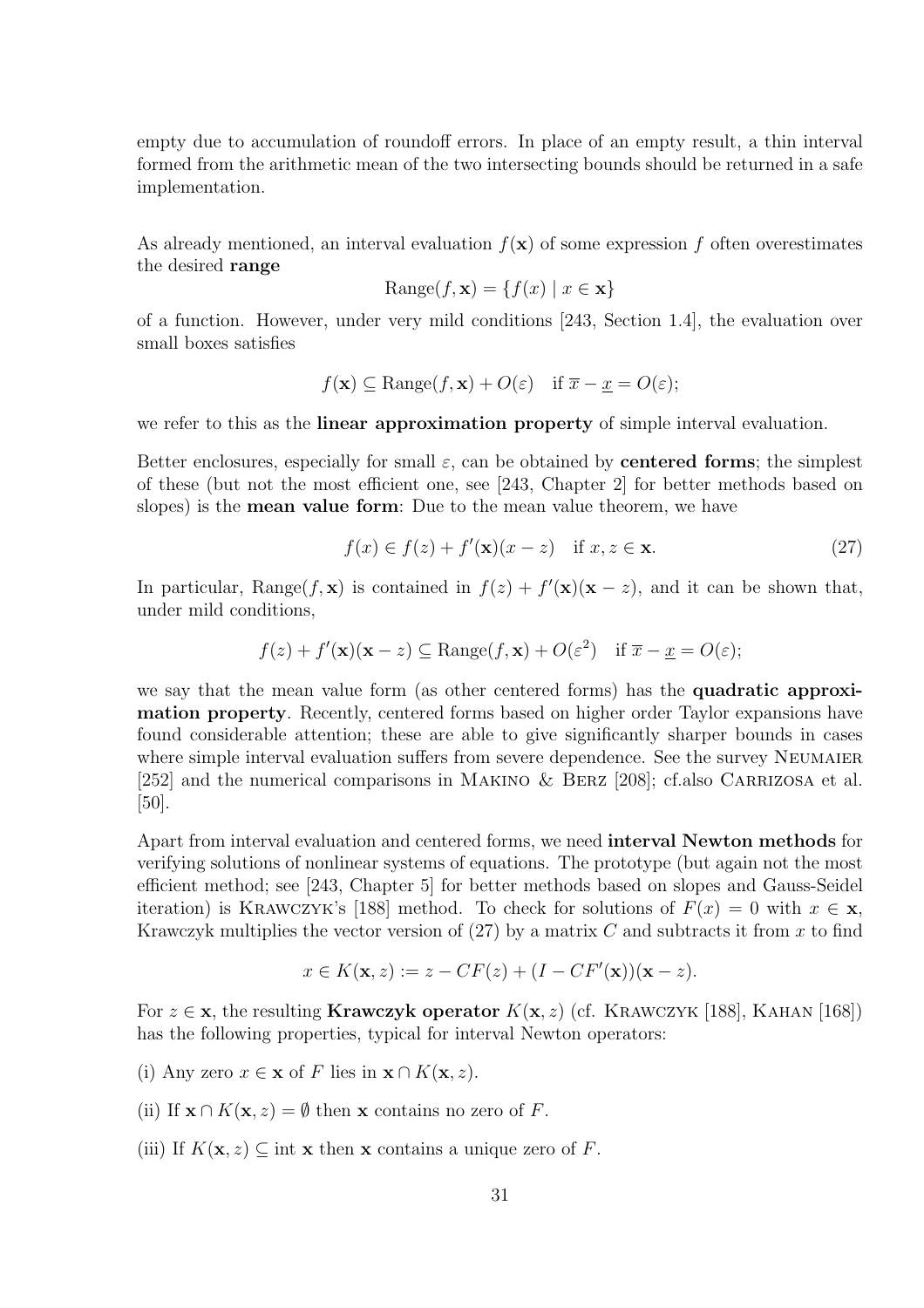(i) and (ii) follow directly from the above derivation, while (iii) is a simple consequence of Banach's fixed point theorem.

The most important part is (iii), since, applied to the Karush-John conditions, it allows the elimination of large regions around a local minimizer; cf. Section 15. However, (i) and (ii) are also useful as ways of reducing a box or eliminating it, if it contains no zero. This is implemented in GlobSol [173] and Numerica [328].

Another useful interval Newton operator with analogous properties is

 $x \in N(\mathbf{x}, z) := z - (CF[\mathbf{x}, z])^H(CF(z)),$ 

where C is an approximate inverse of the interval slope  $F[\mathbf{x}, z]$  and  $\mathbf{A}^H \mathbf{b}$  is an enclosure for the set of solutions of  $Ax = b, A \in \mathbf{A}, b \in \mathbf{b}$  computed, e.g., by the Hansen-Bliek method [36, 132, 248].

**Convexity check.** Interval analysis can be used to check the convexity of a function  $f : \mathbf{x} \rightarrow$  $\mathbb R$  in some box **x**. Let **G** be a matrix of intervals (usually simply called an *interval matrix*), calculated as an enclosure of  $f''(x)$  for  $x \in \mathbf{x}$ , then, with  $r = \max\{\overline{x}_k - \underline{x}_k \mid k = 1, \ldots, n\}$ , the linear approximation property implies that  $|\overline{G} - \underline{G}| = O(r)$ . Such a statement implies that  $|G - \tilde{G}| = O(r)$  for all individual matrices  $\tilde{G} \in \mathbf{G}$ , with absolute values taken componentwise. In particular, if  $\hat{G}$  is positive definite then, provided the underlying box is not too wide, all matrices in  $G$  are definite, too; and if this is the case, f is convex in  $x$ . The following constructive criterion for simultaneously checking the definiteness of all members of an interval matrix was given in NEUMAIER [245].

#### 11.1 Theorem. (Sufficient conditions for convexity)

Let  $f: \mathbf{x} \to \mathbb{R}$  be twice continuously differentiable on the compact box  $\mathbf{x}$ , and suppose that G is a symmetric interval matrix such that

$$
f''(x) \in \mathbf{G} \quad \text{for all} \ \ x \in \mathbf{x}.\tag{28}
$$

(i) If some symmetric matrix  $G_0 \in \mathbf{G}$  is positive definite and all symmetric matrices in  $\mathbf{G}$ are nonsingular then they are all positive definite, and  $f$  is uniformly convex in  $x$ .

(ii) In particular, this holds if the midpoint matrix

$$
\check{G} = (\sup \mathbf{G} + \inf \mathbf{G})/2
$$

is positive definite with inverse  $C$ , and the preconditioned radius matrix

 $\Delta = |C|$  rad **G**.

where  $|C|$  is the componentwise absolute value of C and

$$
\operatorname{rad} \mathbf{G} = (\sup \mathbf{G} - \inf \mathbf{G})/2,
$$

satisfies the condition

 $\|\Delta\| < 1$  (29)

(in an arbitrary norm).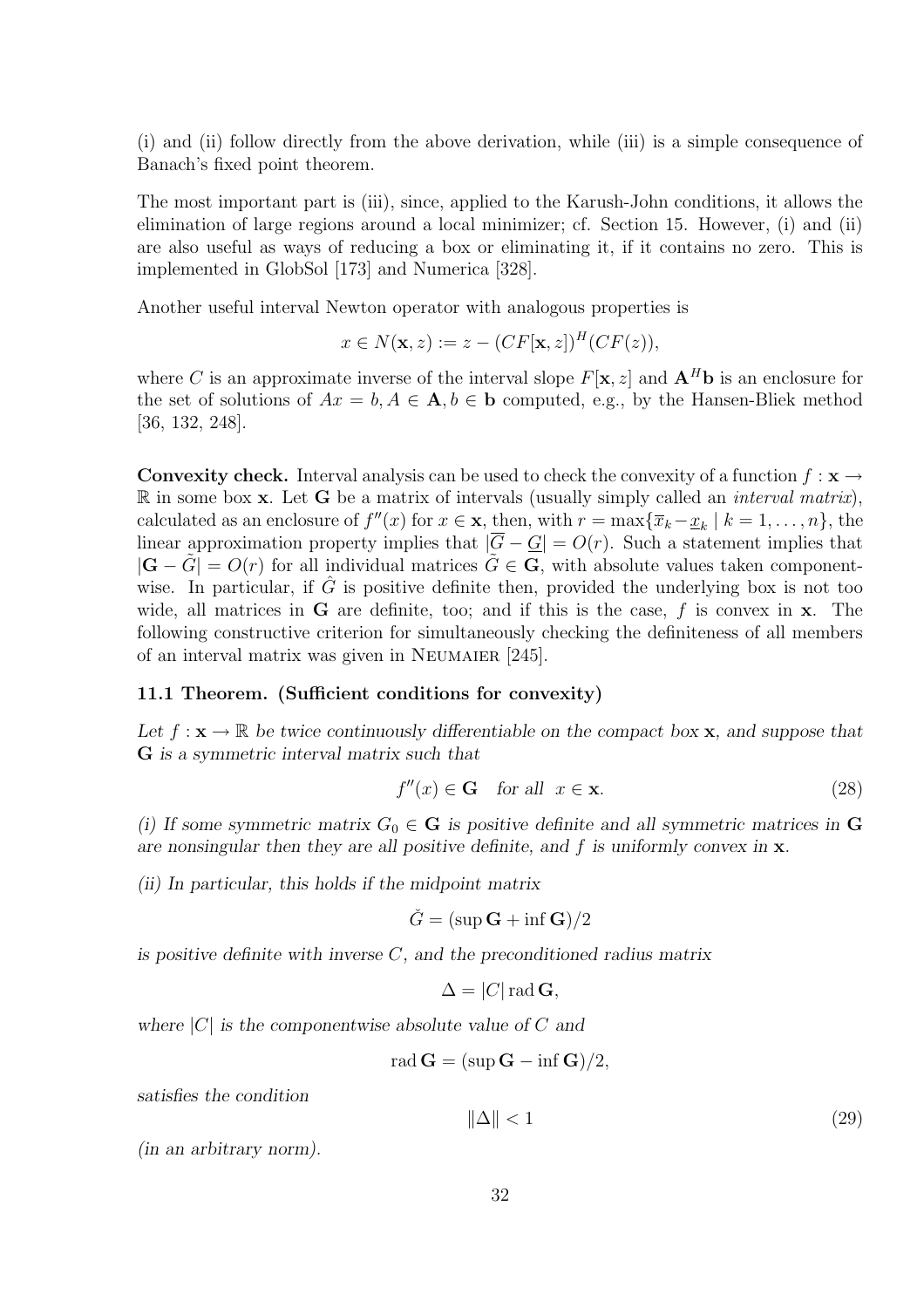Proof. (i) Since the eigenvalues are continuous functions of the matrix entries and the product of the eigenvalues (the determinant) cannot vanish, no eigenvalue changes sign. Hence the eigenvalues of all matrices in G are positive, since this is the case for the positive definite member. Thus all symmetric matrices in G are positive definite. By well-known results, uniform convexity of  $f$  now follows from  $(28)$ .

(ii)  $G_0 = G$  belongs to G, and condition (29) implies strong regularity of the interval matrix  $\bf{G}$  ([243], Section 4.1) and hence nonsingularity of all matrices in  $\bf{G}$ . Thus (i) applies.  $\Box$ 

In many cases, the Hessian of the augmented Lagrangian can be shown to have the form

$$
f''(x) = \sum u_i A_i, \quad u_i \in \mathbf{u}_i,
$$

with constructively available real matrices  $A_i$  and intervals  $\mathbf{u}_i = [\check{u}_i - r_i, \check{u}_i + r_i]$ . In this case, the above result can be strengthened (with virtually the same proof) by replacing  $G$ and  $\Delta$  with

$$
\check{G} = \sum \check{u}_i A_i
$$

and

$$
\Delta' = \sum r_i |CA_i|,
$$

respectively. Indeed, it is not difficult to see that for  $\mathbf{G} = \sum \mathbf{u}_i A_i$ , we always have  $0 \leq \Delta' \leq$  $\Delta$ , so that the refined test is easier to satisfy.

Other sufficient conditions for convexity based on scaled Gerschgorin theorems and semidefinite programming, form the basis of the  $\alpha$ BB method [2, 15] and are given in ADJIMAN et al. [4, 3].

### 12 The branch and bound principle

The branch and bound principle is a general label (invented in [193, 201]) to denote methods to split a problem recursively into subproblems which are sooner or later eliminated by showing that the subproblem cannot lead to a point better than (or as least as good as) the best point found so far. The latter is often checked by computing lower bounds on the objective function, and the splitting produces new branches in the tree of all subproblems tried, according to so-called branching rules; hence the name "branch and bound". But in practice, the subproblems are best treated in a more flexible fashion, allowing also to eliminate subproblems only partially.

General references for branch and bound in global optimization include [23, 24, 31, 77, 78, 85, 123, 143, 156, 173, 269, 328]. A thorough discussion of branch and bound in discrete optimization, with many algorithmic choices that are of potential interest in general global optimization, is given in PARKER  $&$  RARDIN [265].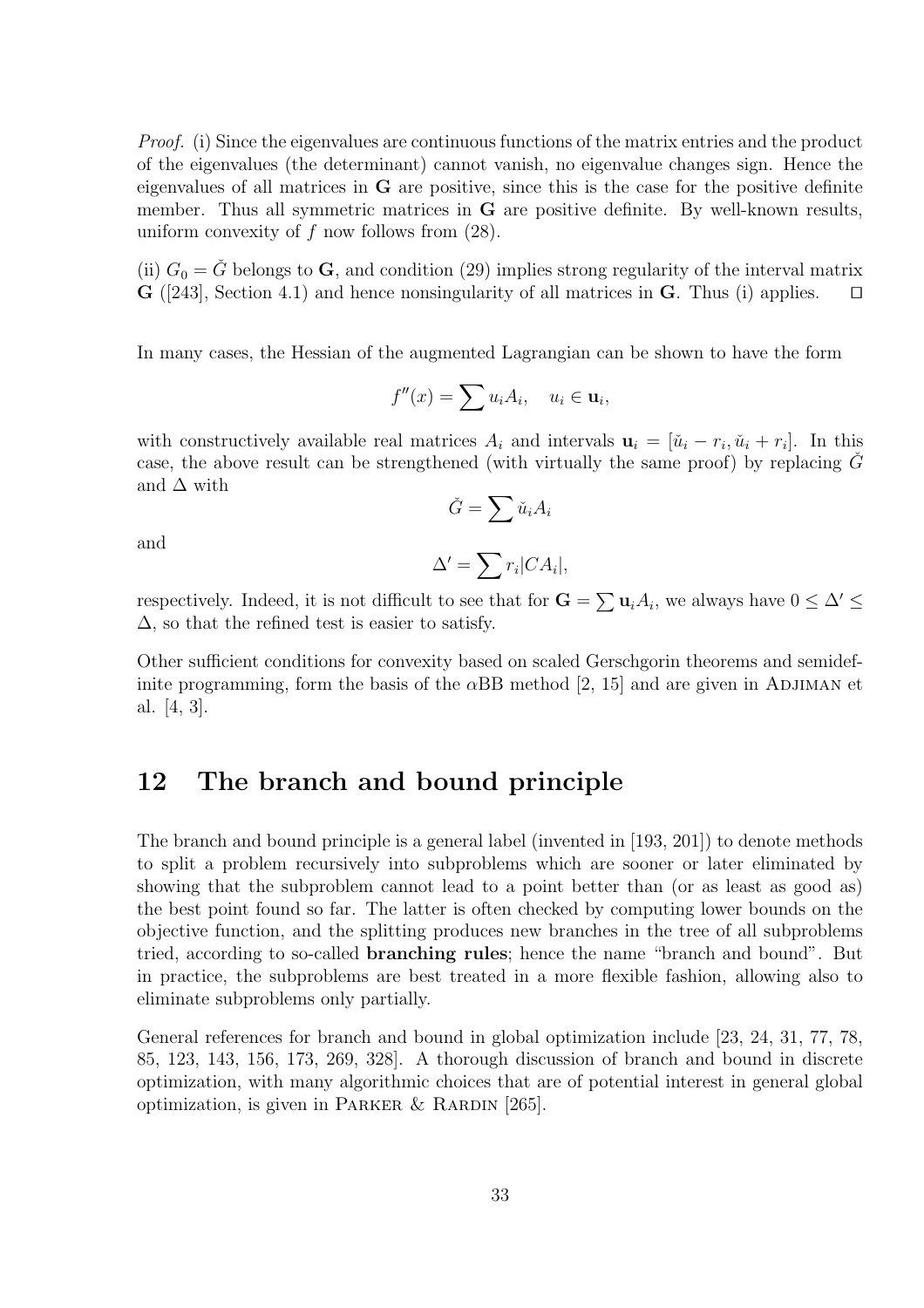For a global optimization problem

$$
\begin{array}{ll}\n\text{min} & f(x) \\
\text{s.t.} & x \in \mathbf{x}^{\text{init}}, \quad F(x) \in \mathbf{F}, \quad x_I \text{ integral},\n\end{array} \tag{30}
$$

a natural way to define subproblems is to choose boxes  $\mathbf{x} \subseteq \mathbf{x}^{\text{init}}$  of the initial box  $\mathbf{x}^{\text{init}}$ , and to consider the subproblems

$$
\min f(x) \n\text{s.t.} \quad x \in \mathbf{x}, \quad F(x) \in \mathbf{F}, \quad x_I \text{ integral},
$$
\n(31)

i.e., each subproblem is characterized by (and stored as) the box over which the problem is solved. The branching process then consists in splitting a box x into two or several smaller boxes whose union is x. The most typical branching rule is to select a bisection coordinate j and to split the j-th component of the box at a **bisection point**  $\xi$ . Thus, the current box **x** is replaced by two subboxes  $\mathbf{x}^{\text{low}}, \mathbf{x}^{\text{upp}}$  with

$$
\mathbf{x}_{k}^{\text{low}} = \mathbf{x}_{k}^{\text{upp}} = \mathbf{x}_{k} \quad \text{if } k \neq j,
$$
  

$$
\mathbf{x}_{j}^{\text{low}} = [\underline{x}_{j}, \xi], \quad \mathbf{x}_{j}^{\text{upp}} = [\xi, \overline{x}_{j}].
$$
 (32)

This branching rule is termed **bisection**. The bisection point  $\xi$  is often taken as the **midpoint**  $\xi = (\overline{x}_j + \underline{x}_j)/2$  of the interval  $\mathbf{x}_j$ ; but this fails when there are infinite bounds and is inefficient when the interval ranges over several orders of magnitude. In this case, a more useful bisection point is a safeguarded geometric mean, defined by

$$
\xi = \text{sign}\,\underline{x}_j \sqrt{\underline{x}_j \overline{x}_j} \quad \text{if } 0 < \underline{x}_j \overline{x}_j < \infty,
$$

and otherwise

$$
\xi = 0 \quad \text{if } \underline{x}_j < 0 < \overline{x}_j, \\
\xi = \min(\mu, q\overline{x}_j) \quad \text{if } \underline{x}_j = 0, \\
\xi = \max(-\mu, q\underline{x}_j) \quad \text{if } \overline{x}_j = 0, \\
\xi = q^{-1}\underline{x}_j \quad \text{if } \underline{x}_j > 0, \\
\xi = q^{-1}\overline{x}_j \quad \text{if } \overline{x}_j < 0,
$$

where  $q \in [0, 1]$  is a fixed constant (such as  $q = 0.01$ ) and variables whose initial interval contains 0 are assumed to be most likely of magnitude  $\mu$ .

The branching coordinate is more difficult to choose, but the speed of a branch and bound algorithm may be heavily affected by this choice. For a good algorithm, the choice should be scaling invariant, but the details depend on how the algorithm treats the individual subproblems.

Sometimes, a trisection branching rule is used which splits some component of a box into three intervals. Also, multisection branching rules may be employed; only one natural choice is described here. Suppose we know that a subbox  $x^0$  of x cannot contain a solution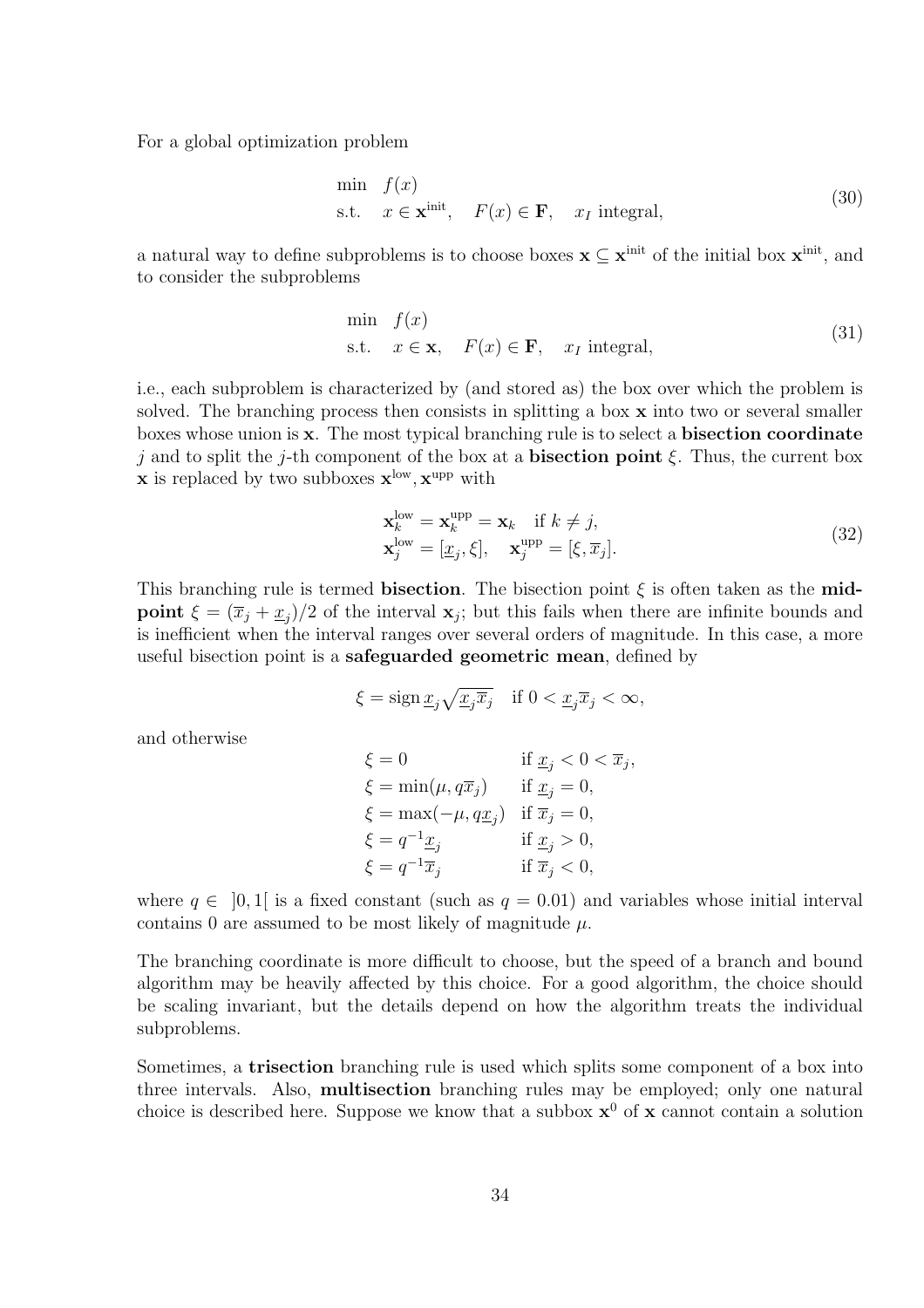of  $(30)$ . (In practice,  $\mathbf{x}^0$  would be the intersection of an exclusion box, cf. Section 11, with **x**.) Then we can cover  $\mathbf{x} \setminus \mathbf{x}^0$  by (at most) 2n subboxes, namely, for  $j = 1, ..., n$ ,

$$
\mathbf{x}_{k}^{2j-1} = \mathbf{x}_{k}^{2j} = \mathbf{x}_{k}^{0} \quad \text{if } k < j, \n\mathbf{x}_{j}^{2j-1} = [\underline{x}_{j}, \underline{x}_{j}^{0}], \quad \mathbf{x}_{j}^{2j} = [\overline{x}_{j}^{0}, \overline{x}_{j}], \n\mathbf{x}_{k}^{2j-1} = \mathbf{x}_{k}^{2j} = \mathbf{x}_{k} \quad \text{if } k > j.
$$
\n(33)

However, this may yield long and thin slices and is then rather inefficient.

For a comparison of some branching rules for bound constrained problems see [63, 278, 279].

The bounding rule in its classical variant requires the solution of a convex relaxation, i.e., a convex (and often linear) optimization problem whose feasible set contains the feasible set of the subproblem (outer approximation) and whose objective function is at no feasible point larger than the original objective function (underestimation). If the convex problem is infeasible, the subproblem is infeasible, too, and can be discarded. If the convex problem is feasible, its solution provides a lower bound on  $f(x)$ , and when this lower bound is larger than the value of  $f<sup>best</sup>$  for some feasible point  $x<sup>best</sup>$  known (stored in a list of **best feasible** points found so far) we conclude that the subproblem does no longer contribute to the solution of the global optimization problem and hence can be discarded.

Clearly, this procedure is equivalent to adding the constraint  $f(x) \leq f^{\text{best}}$  to the definition of the subproblem and checking infeasibility of the resulting reduced subproblem. This suggests a more general approach to defining subproblems by adding other cuts, i.e., derived inequalities that have to be satisfied at a global minimizer. If these inequalities are linear, the cuts define hyperplanes and are referred to as cutting planes, cf. Section 16. Branch and bound methods using cuts are frequently labelled branch and cut.

Another important approach to handling subproblems uses constraint propagation and related techniques that define reduction (also called tightening, narrowing, filtering or pruning) rules which serve to reduce (as much as easily possible) the box defining a subproblem without changing its feasible set. If reduction results in an empty box, the subproblem is eliminated; if not, the subproblem may still have been reduced so much that many branching steps are saved. Fast and simple reduction rules use constraint propagation, discussed in Section 14; more expensive rules are discussed in Section 15. The balancing of work done in reduction versus work saved through less branching is a delicate matter, which at present more or less depends on ad hoc recipes.

Note that reduction techniques may be applied not only to the original constraints but to all constraints that must be satisfied at the global minimizer. This includes cutting planes (see Section 16) and the equations and inequalities derived from the Karush-John optimality conditions (see Section 5). In particular, software based on interval techniques (GlobSol [173], Numerica [328]) make essential use of the latter.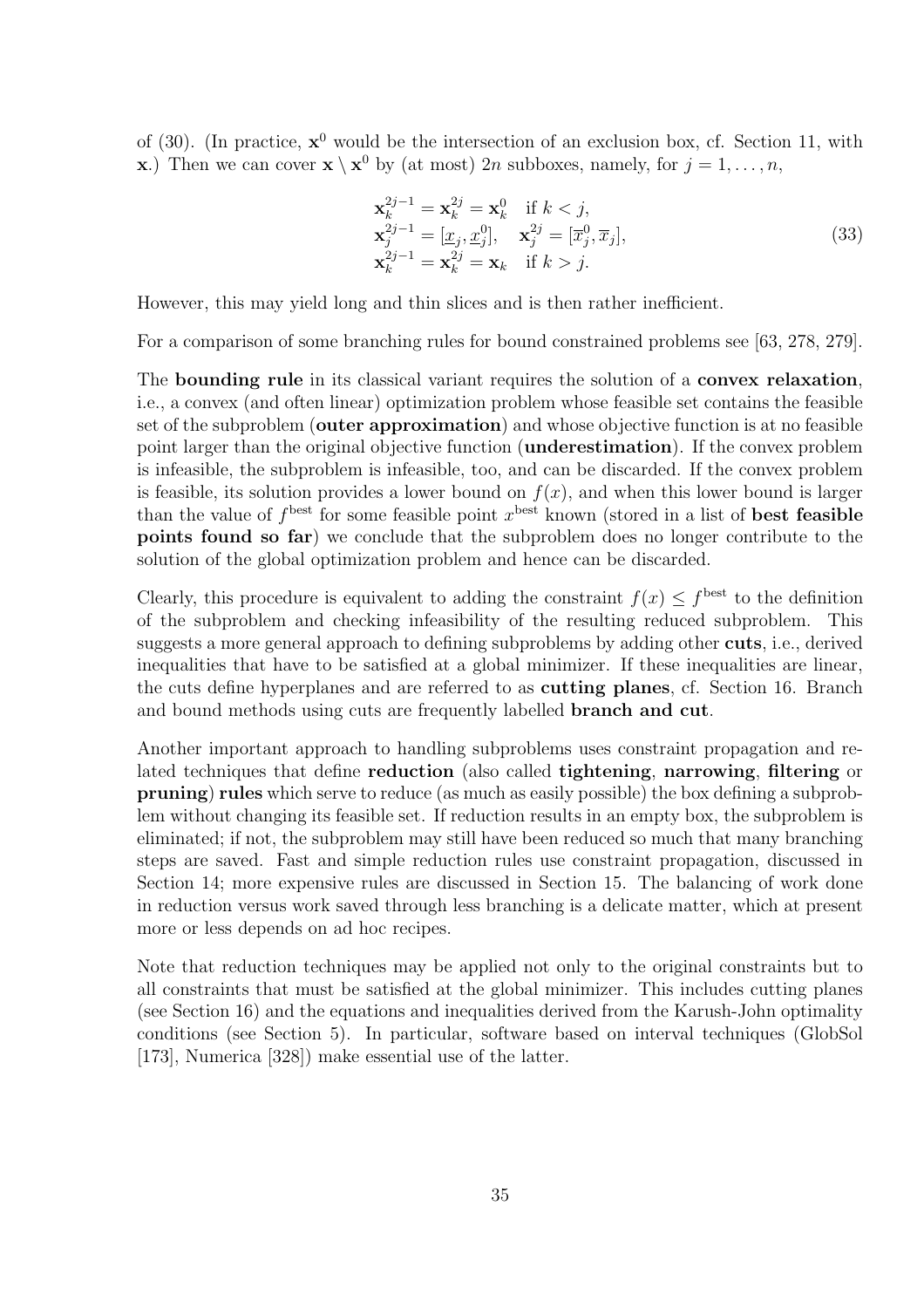### 13 The role of local optimization

Local optimization routines are an important part of most global solvers. They are used for two different purposes:

(i) to find feasible points if the feasible domain has a complicated definition, and to find better local minimizers when (after successful tunneling) a feasible point better than the previously best local minimizer has been found;

(ii) to solve auxiliary optimization problems such as relaxations of the original problem (for generating improved bounds) or bound constrained approximations (for tunneling).

Relaxation. The auxiliary local optimization problems that need to be solved are simpler in structure since they 'relax' the problem in some way. A relaxation is a modification of the original problem whose solution is tractable and gives some information about the possible location of the global minimizer. In the past, mainly linear and convex relaxation have been used, since for these, local optimization provides global solutions, which usually implies useful global information about the original problem. We shall discuss various ways of obtaining and using linear and convex relaxations in Section 16. Nonconvex relaxations may be useful, too, if they are reliably solvable to global optimality. We therefore discuss semilinear relaxations – which can be solved by MILP techniques – in Section 18.

Tunneling. One may consider solving a global optimization problem as a sequential nonlinear programming method (SNLP), where local optimization (NLP) steps that improve a feasible point to local optimality alternate with tunneling steps that produce better (nearly) feasible points by some tunneling procedure. For complete methods based on branching, the 'tunneling' is done by finding nearly feasible points during inspection of the subproblems.

The success of the tunneling step depends on the details of looking for such points. One strategy (Dallwig et al. [64]) proceeds by solving on selected subboxes nonlinear least squares problems that minimize the sum of squares of the constraint violations, and (if a best feasible point with function value  $f<sup>best</sup>$  is already available) the violation of  $f(x) \le f<sup>best</sup> - \Delta$ , where  $\Delta \geq 0$  is some measure of minimal gain in function value. Alternatively, one may use the soft optimality theorem (Theorem 8.1) in place of least squares. (See also [126] for tunneling by continuation.) Thus, in a sense, the global optimization of (1) consists in solving a sequence of harder and harder feasibility problems

find 
$$
x
$$
  
s.t.  $x \in \mathbf{x}$ ,  $F(x) \in \mathbf{F}$ ,  $x_I$  integral,  
 $f(x) \le f^{\text{best}} - \Delta$ . (34)

Typical global optimization methods spend perhaps 5% of their time on finding a global minimizer, and the remaining 95% on the verification that there is no significantly better feasible point, i.e., showing that the feasibility problem (34) has no solution. Also, hard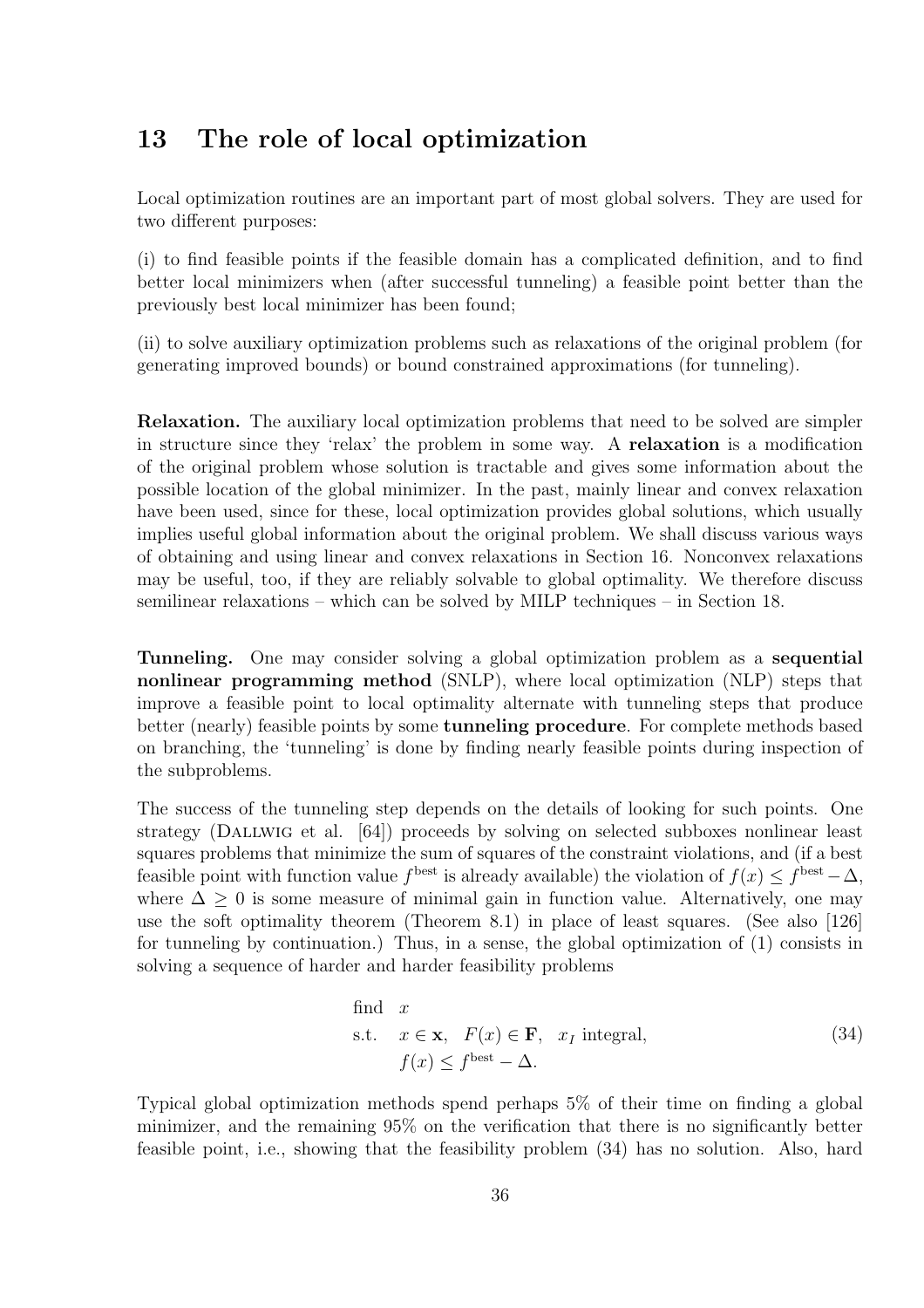problems need a significant amount of time to find the first feasible point. Thus the initial and final (dominant) stages of a global optimization solution process are essentially identical with that for a feasibility problem.

In particular, general feasibility problems, also called constraint satisfaction problems, can be as hard as general global optimization problems, and the techniques needed for solving constraint satisfaction problems are essentially the same as those for solving global optimization problems.

General considerations. Considerations of superlinear convergence of local optimization algorithms imply that one generally uses sequential quadratic programming (SQP) techniques, which solve a sequence of related quadratic programs whose solution converges (under certain conditions, cf. below) to a local minimizer of the original problem; if the starting point is feasible (which, initially, need not be the case), the function value of the local minimizer is at or below that of the starting point.

To give the reader a rough idea of times and difficulties, here are some (completely unreliable but catchy) rules of thumb. If the time needed to solve a linear program of a certain size is LP then solving a problem of comparable size and sparsity structure may take perhaps the time

$$
QP = 5 * LP
$$

for a convex quadratic program,

$$
QP'=10*LP
$$

for a local minimizer of a nonconvex quadratic program,

$$
SQP = 30 \ast QP
$$

for a convex nonlinear program,

$$
SQP' \ge 200 \cdot QP
$$

for a local minimizer of a nonconvex nonlinear program,

$$
GLP_f \geq 100 * SQP
$$

for finding a global minimizer of a nonconvex nonlinear program, and

$$
GLP_v \geq 1000 * SQP
$$

for verifying that it is a global minimizer.

We now comment on the properties of local optimization software that are important for their use in global optimization. Usually, it is more important that the local solver is fast than that it is very robust (i.e., guaranteed to succeed), since lack of robustness in some of the local optimizations is made up for by the structure of the global solution process. To help control the amount of work done in the local part, it should be possible to force a premature return with a less than optimal point when some limit (of time or number of function values)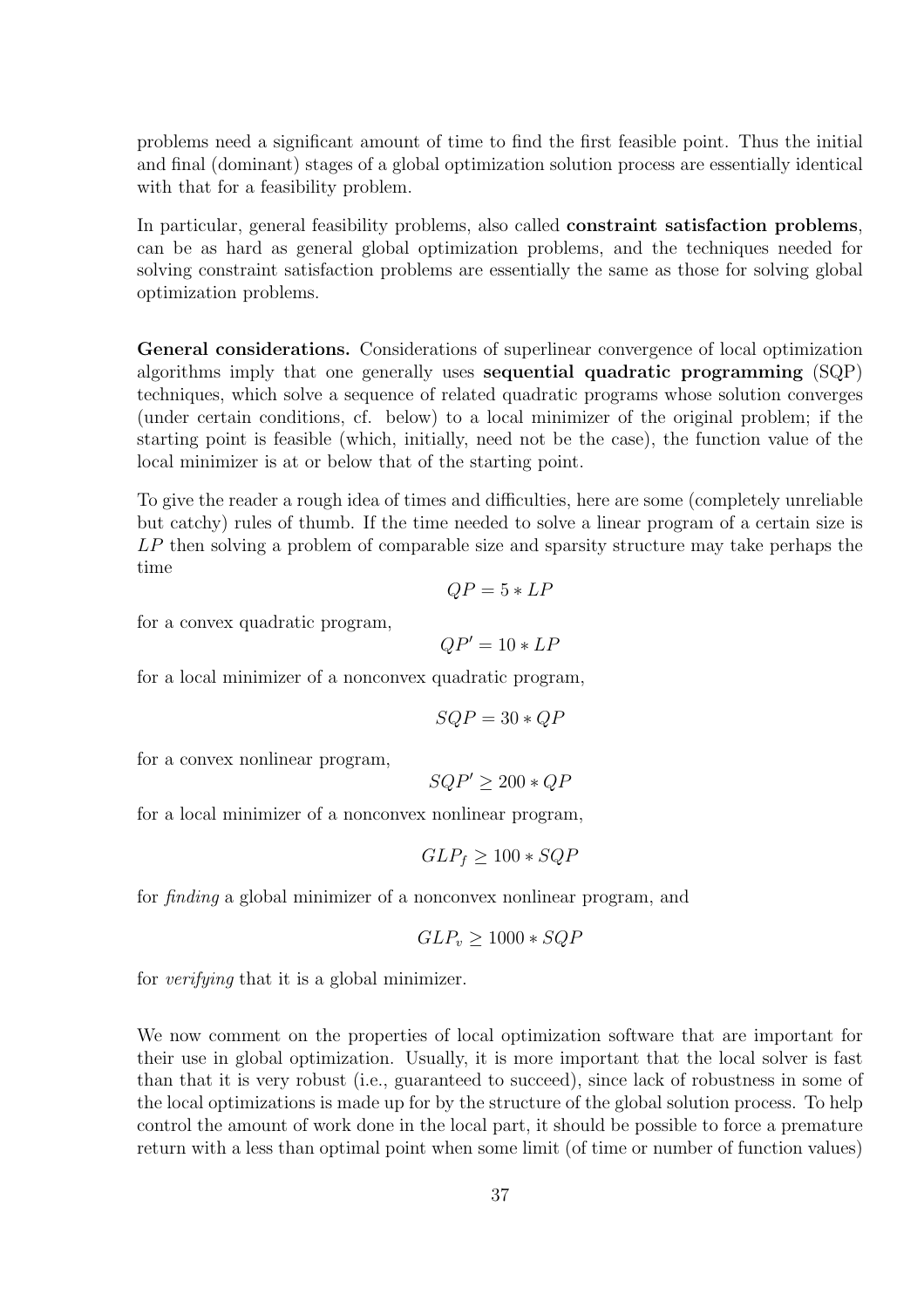is exceeded. Nevertheless, the local solver should be good to ensure that solving a problem with a unique minimizer (which is automatically global) by the global solver does not take much longer than a good local solver would need.

Modern nonlinear programming codes are usually "globally convergent" in some sense. The global convergence proofs (to a local minimizer only!) usually make more or less stringent assumptions that imply the absence of difficulties in finding feasible points. Formally, we may say that a local optimization algorithm is globally convergent if there is a continuous function  $d_{\text{feas}} : \mathbb{R}^n \to \mathbb{R}$  (defining a 'distance to feasibility') such that

 $d_{\text{feas}}(x) \geq 0$ , with equality iff x is feasible

and the algorithm produces for arbitrary continuous problems and arbitrary starting points a sequence of  $x^l \in \mathbb{R}^n$  satisfying one of the following conditions:

(i)  $x<sup>l</sup>$  converges to the set of points satisfying the Karush-John conditions (and, possibly, second order necessary conditions);

(ii)  $d_{\text{feas}}(x^l) \to 0$  and  $f(x^l) \to -\infty$ ;

(iii)  $x_l$  converges to the set of points where the objective or some constraint function is not continuously differentiable;

 $(iv) d_{\text{feas}}(x^l) \to 0, ||x^l|| \to \infty;$ 

(v)  $d_{\text{feas}}(x^l)$  converges to a nonzero local minimum of  $d_{\text{feas}}$ .

Conditions (i) and (ii) characterize the achievement of the optimization goal, while conditions  $(iii)$ –(v) characterize various modes of unavoidable failure. Failures of type (iii) or (iv) are usually attributed to bad modeling or bad choice of the optimization methods. Some methods such as bundle methods can cope with lack of differentiability hence do not lead to case (iii).

A failure of type (v) is unavoidable if there is no feasible point. However, failures of type (v) may happen for problems with nonconvex constraints even though feasible points exist. One could say that from a local point of view, an optimization problem is easy (for an algorithm) if (v) cannot occur whenever a feasible point exists. A local algorithm may be considered good if among its easy problems are all problems with convex constraints only, and all problems satisfying certain strong versions [46] of the Mangasarian-Fromovitz [210] constraint qualification. Ideally, a good local algorithm would provide in these cases a certificate of infeasibility whenever it detects case (v).

## 14 Constraint propagation

In many cases, general constraints can be used to reduce the size of a box in the branching scheme. The general technique is called constraint propagation and was pioneered in constraint logic (CLEARY [53], OLDER & VELLINO [258]) and interval analysis (NEUmaier [242]), but has also forerunners in presolve techniques in mathematical programming (Mangasarian & McLinden [211], Lodwick [202], Anderson & Anderson [14]). See [18, 29, 30, 51, 127, 148, 171, 326, 327, 328] for further developments, and the COCONUT report [38] for an extensive recent survey.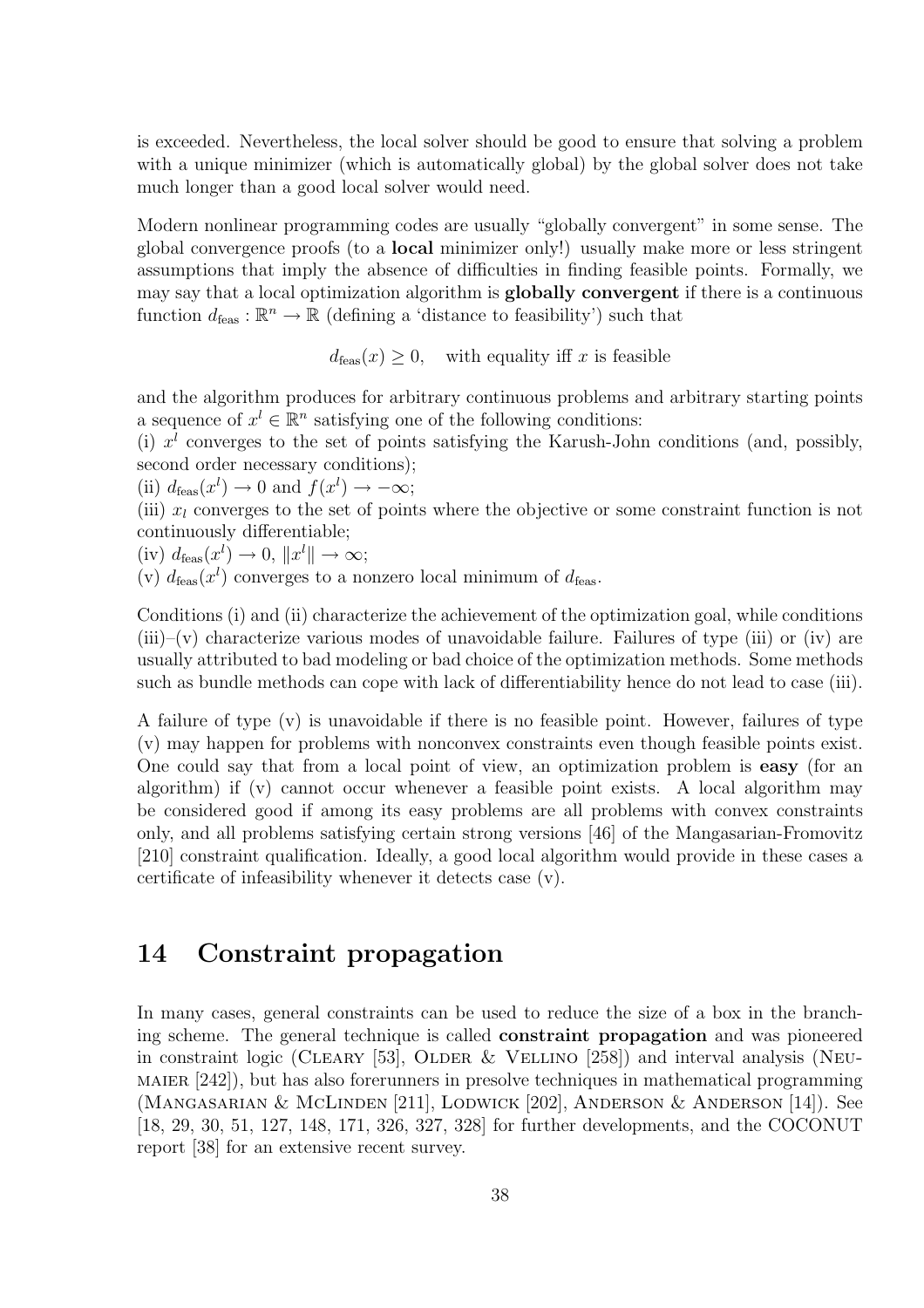We follow here the setup by DALLWIG et al. [64], which handles linear constraints (and more generally block separable constraints) without the need to decompose the constraints into primitive pieces defined by single operations. (In the following, if  $J$  is a list of indices,  $x_J$ denotes the subvector of x formed by the components with index in  $J$ .)

#### **14.1 Proposition.** Let the  $q_k$  be real-valued functions defined on  $\mathbf{x}_{J_k}$ .

(i) If (for suitable  $\overline{q}_k, \overline{s}$ )

$$
\overline{q}_k \ge \sup\{q_k(x_{J_k}) \mid x_{J_k} \in \mathbf{x}_{J_k}\}, \quad \overline{s} \ge \sum_k \overline{q}_k,\tag{35}
$$

then, for arbitrary  $a$ ,

$$
x \in \mathbf{x}, \quad \underline{a} \le \sum_{k} q_k(x_{J_k}) \quad \Rightarrow \quad q_k(x_{J_k}) \ge \underline{a} - \overline{s} + \overline{q}_k \quad \text{for all } k. \tag{36}
$$

(ii) If

$$
\underline{q}_k \le \inf \{ q_k(x_{J_k}) \mid x_{J_k} \in \mathbf{x}_{J_k} \}, \quad \underline{s} \le \sum_k \underline{q}_k,\tag{37}
$$

then, for arbitrary a,

$$
x \in \mathbf{x}, \quad \sum_{k} q_k(x_{J_k}) \le \overline{a} \quad \Rightarrow \quad q_k(x_{J_k}) \le \overline{a} - \underline{s} + \underline{q}_k \quad \text{for all } k. \tag{38}
$$

Proof. The assumptions of (i) imply

$$
q_k(x_{J_k}) \geq \underline{a} - \sum_{l \neq k} q_l(x_{J_l}) \geq \underline{a} - \sum_{l \neq k} \overline{q}_l \geq \underline{a} + \overline{q}_k - \overline{s},
$$

hence the conclusion in (36) holds. (ii) is proved in the same way.  $\square$ 

The proposition is applied as follows to reduce the size of boxes by tightening bound constraints. Suppose that  $x \in \mathbf{x}$ . For any constraint of the form

$$
\underline{a} \le \sum_{k} q_k(x_{J_k}) \tag{39}
$$

we form the quantities (35). (This is straightforward if the  $q_k$  depend on a single variable  $x_k$  only,  $J_k = \{k\}$ ; in the most important cases,  $q_k$  is linear or quadratic in  $x_k$ , and the supremum is very easy to calculate; in more complicated cases, upper resp. lower bounds can be calculated with interval arithmetic.) Then one checks the condition

$$
\underline{a} \le \overline{s} \tag{40}
$$

if it is violated then (39) is clearly inconsistent with  $x \in \mathbf{x}$  (and in the branch and bound application, the corresponding subproblem can be discarded). If (40) holds, one can exploit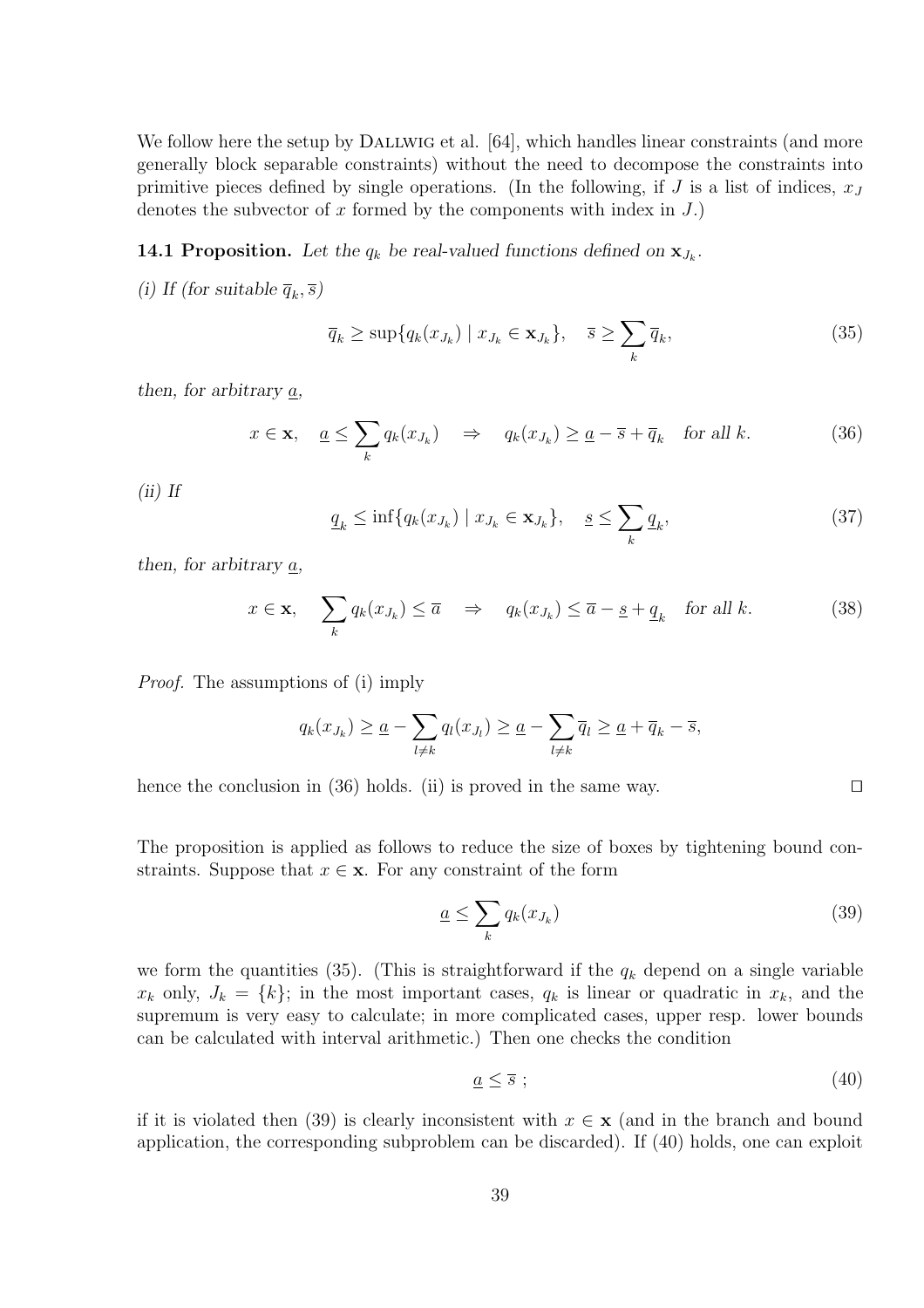the conclusion in (36), provided that one can compute the set of  $x_{J_k} \in \mathbf{x}_{J_k}$  (or a superset) such that

$$
q_k(x_{J_k}) \ge \overline{q}_k + \underline{a} - \overline{s}.\tag{41}
$$

If <u>a</u> is sufficiently close to  $\bar{s}$  then  $x_{J_k}$  will be forced to be close to the global maximum of  $q_k$  over the interval  $\mathbf{x}_{J_k}$ , thus reducing the component  $\mathbf{x}_{J_k}$  and hence the box **x**. This procedure can be applied for each  $k$  in turn to get an optimally reduced box. One can similarly proceed for block separable constraints of the form  $\sum q_k(x_{J_k}) \leq \overline{a}$ . (The reader might wish to reconsider the example in Section 10 in the light of the above result.)

In the separable case  $(J_k = \{k\})$ , computing the set of  $x_k$  with (41) is easy, especially for linear or quadratic  $q_k$ . If  $q_k$  is nonmonotonic, it may happen that the resulting set is disconnected; then one has to make a choice between taking its convex hull – which is an interval –, or of considering splitting the box into subboxes corresponding to the connected components.

In case of two-sided constraints  $\sum q_k(x_{J_k}) \in \mathbf{a}$ , which includes the equality constraint  $\sum q_k(x_{J_k}) = q_0$  for  $\mathbf{a} = q_0$ , one can combine (36) and (38) using interval arithmetic as  $q_k(x_{J_k}) = q_0$  for  $\mathbf{a} = q_0$ , one can combine (36) and (38) using interval arithmetic as follows. (See (25) for the inner addition  $\oplus$ .)

#### 14.2 Proposition. Suppose that

$$
\mathbf{q}_k \supseteq \Box \{ q_k(x_{J_k}) \mid x_{J_k} \in \mathbf{x}_{J_k} \}, \quad \mathbf{r} \supseteq \mathbf{a} - \sum_k \mathbf{q}_k. \tag{42}
$$

(i) If  $0 \notin \mathbf{r}$  then the conditions

$$
x \in \mathbf{x}, \quad \sum_{k} q_k(x_{J_k}) \in \mathbf{a}
$$
 (43)

are inconsistent.

(ii) Any x satisfying (43) also satisfies

$$
q_k(x_{J_k}) \in \mathbf{r} \oplus \mathbf{q}_k \quad \text{for all } k. \tag{44}
$$

*Proof.* (43) implies  $0 \in \mathbf{a} - \sum q_k(x_{J_k}) \subseteq \mathbf{a} - \sum \mathbf{q}_k$ , hence  $0 \in \mathbf{r}$ . Now suppose that  $0 \in \mathbf{r}$ . In the notation of the previous proposition we have

$$
q_k(x_{J_k}) \in [\underline{a} - \overline{s} + \overline{q}_k, \overline{a} - \underline{s} + \underline{q}_k] = [\underline{a} - \overline{s}, \overline{a} - \underline{s}] \oplus \mathbf{q}_k,
$$
  
and since  $\mathbf{r} = \mathbf{a} - [\underline{s}, \overline{s}] = [\underline{a} - \underline{s}, \overline{a} - \overline{s}],$  this implies (44).

Again, condition (44) can be used to reduce  $\mathbf{x}_{J_k}$  whenever

$$
\mathbf{q}_k \not\subseteq \mathbf{r} \oplus \mathbf{q}_k. \tag{45}
$$

We give details for the most important case of quadratic (and including linear) functions, dropping indices for a moment.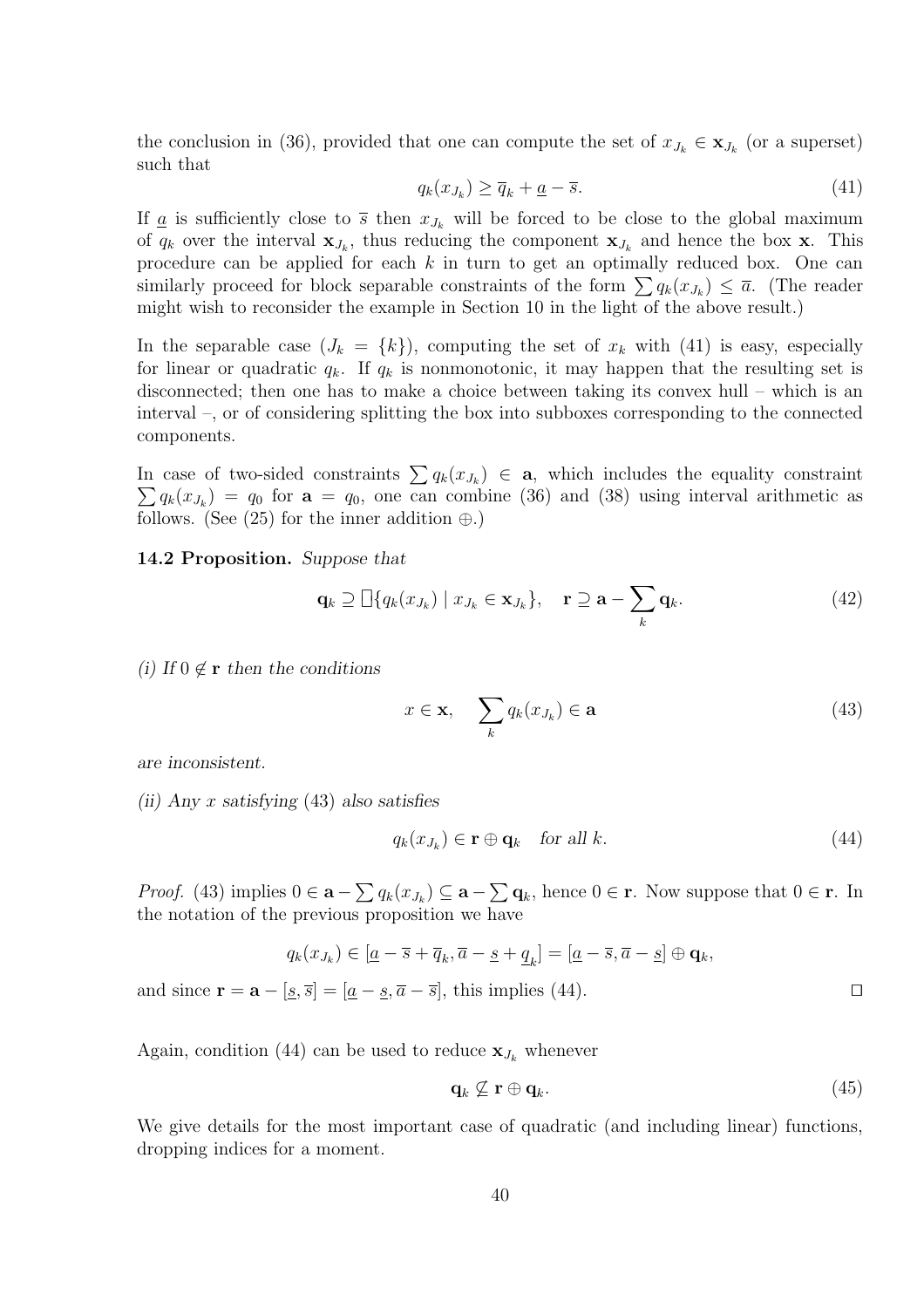**14.3 Proposition.** Let **c** be an interval,  $a, b \in \mathbb{R}$ , and put

$$
\mathbf{d} := (b^2 + 4a\mathbf{c})_+, \quad \mathbf{w} := \sqrt{\mathbf{d}} \, ( \text{if} \, \mathbf{d} \neq \emptyset)
$$

Then

$$
\{x \in \mathbb{R} \mid ax^2 + bx \in \mathbf{c}\} = \begin{cases} \emptyset & \text{if } \mathbf{d} = \emptyset, \\ \emptyset & \text{if } a = b = 0 \notin \mathbf{c}, \\ \mathbb{R} & \text{if } a = b = 0 \in \mathbf{c}, \\ \frac{\mathbf{c}}{b} & \text{if } a = 0, \\ \frac{-b - \mathbf{w}}{2a} \cup \frac{-b + \mathbf{w}}{2a} & \text{otherwise.} \end{cases}
$$

*Proof.*  $ax^2 + bx = \tilde{c} \in \mathbf{c}$  is equivalent to  $x = \tilde{c}/b$  when  $a = 0$ , and to  $x = \frac{-b \pm \sqrt{b^2 + 4a\tilde{c}}}{2a}$ otherwise; in the latter case, the expression under the square root must be nonnegative and hence lies in **d**. Since the varying  $\tilde{c}$  occurs in these formulas only once, the range over  $\tilde{c} \in \mathbf{c}$  is given by  $\mathbf{c}/b$  if  $a = 0$  and by  $(-b + \sqrt{\mathbf{d}})/2a$  otherwise (use monotonicity!). is given by  $\mathbf{c}/b$  if  $a = 0$  and by  $(-b \pm \sqrt{\mathbf{d}})/2a$  otherwise (use monotonicity!).

Note that the differences in Proposition 14.1 and the numerators in Proposition 14.3 may suffer from severe cancellation of leading digits, which requires attention in an actual implementation.

In the application to reducing boxes, one must of course intersect these formulae with the original interval. If the empty set results, the subproblem corresponding to the box  $\bf{x}$  can be eliminated. (But remember to be cautious when using unsafe interval arithmetic!) If a disjoint union of two intervals results one either splits the box into two boxes corresponding to the two intervals or one leaves  $\mathbf{x}_k$  unchanged; the first alternative is advisable only when the gap in the interval is quite large.

All reduction techniques may be used together with the technique of **shaving**, which may be seen as an adaptation of the probing technique in mixed integer programming. The idea is to try to remove a fraction of the range  $[\underline{x}_i, \overline{x}_i]$  of some variable  $x_i$  by restricting the range to a small subrange  $[\underline{x}_i, \xi]$  or  $[\xi, \overline{x}_i]$  at one of the two end points of that variable, and testing whether reducing the small slab obtained in this way results in an empty intersection. If this is the case, the range of  $x_i$  can be restricted to the complementary interval  $[\xi, \overline{x}_i]$  and  $[\underline{x}_i, \xi]$ , respectively. While more expensive, it reduces the overestimation in the processing of constraints which contain a variable several times. In practice, one would perhaps try to shave away 10% of the length of an interval.

Consistency concepts. In constraint logic programming (see the book [328] and the references at the beginning of this section), there are a number of consistency concepts that describe the strength of various reduction techniques. Essentially, a box is consistent with respect to a set of reduction procedures if their application does not reduce the box. A simple recursive argument invoking the finiteness of machine-representable boxes shows that every box can be reduced to a consistent box with finitely many applications of the reduction procedures in an arbitrary order. (Depending on the rules used, the resulting reduced box –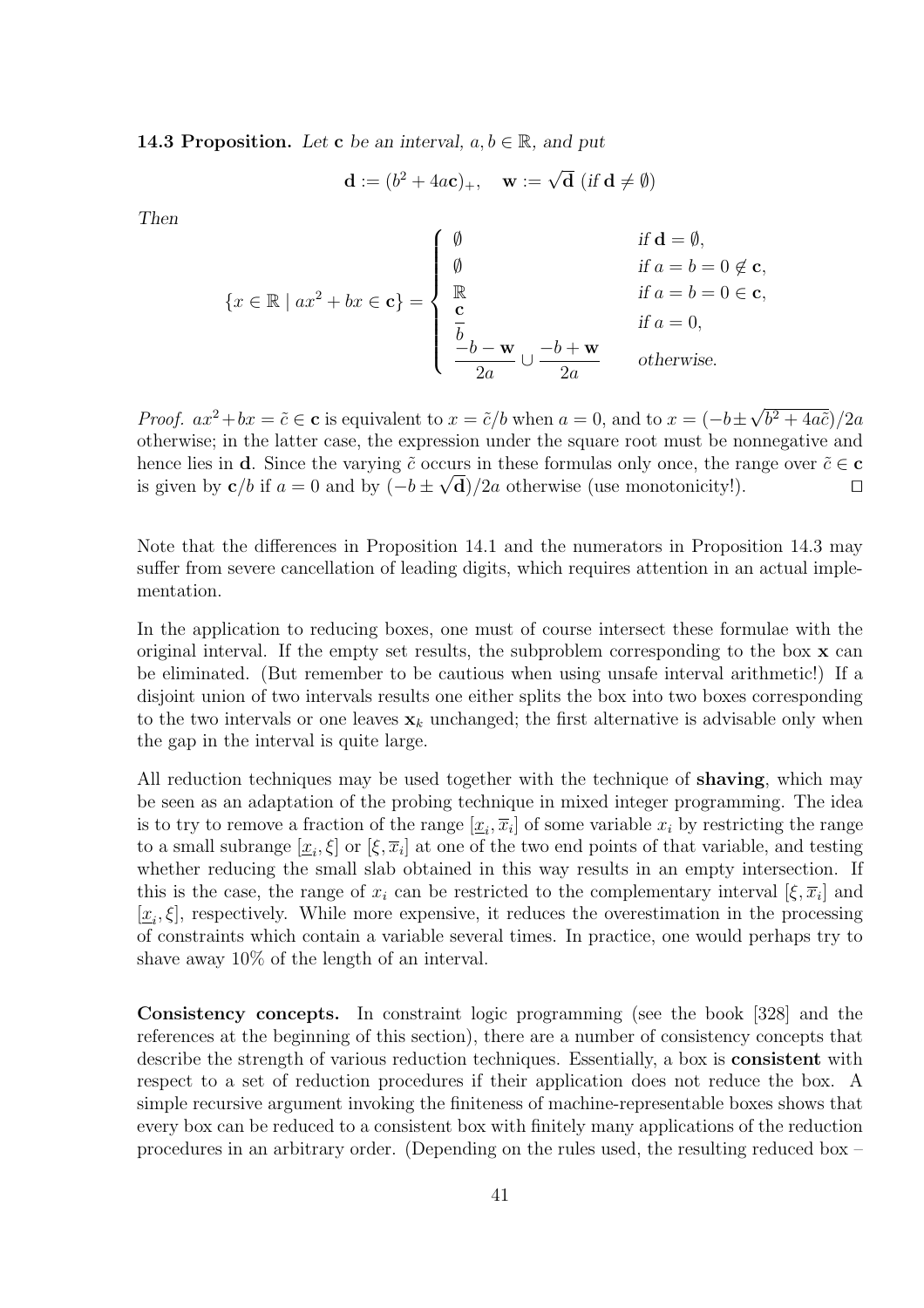called a fixed point of the reduction procedures – may or may not depend on the order of applying the rules.)

From a practical point of view, it is not advisable to apply the available rules until the fixed point is reached. The reason is that frequently the first few reductions are substantial, and later ones only reduce the box by tiny fractions; the convergence speed may be arbitrarily slow. For example, for the pair of constraints  $x_1 + x_2 = 0, x_1 - qx_2 = 0$  with  $q \in ]0,1[$ , where the unique fixed point (with respect to the simple reduction described above) reduces the volume in each step by a factor of q. For q close to one, this is very inefficient compared to, say, a linear programming relaxation (which gives the result immediately).

Thus one has to be selective in practice, using suitable strategic rules for when to use which reduction strategy. The choice is usually done by various ad hoc recipes that balance the likely gain and the amount of work needed. Moreover, fine-grained interaction between different computations to avoid some unnecessary computation, such as that described in Granvilliers [116] may be decisive in getting optimal performance.

Semiseparable constraints. With some more work, the above techniques can be utilized also for semiseparable constraints. We need the following result.

**14.4 Lemma.** If A is a rectangular matrix such that  $A<sup>T</sup>A$  is nonsingular then

$$
|u_k| \le \sqrt{((A^T A)^{-1})_{kk}} ||Au||_2 \quad \text{for all } u.
$$

*Proof.* Let  $A = QR$  be an orthogonal factorization of A with  $Q^TQ = I$  and R square nonsingular. Then  $A^T A = R^T R$  and  $||Au||_2 = ||Ru||_2$ . Since

$$
|u_k| = |(R^{-T}e^{(k)})^T Ru| \le ||R^{-T}e^{(k)}||_2||Ru||_2,
$$
  

$$
||R^{-T}e^{(k)}||_2^2 = (e^{(k)})^T R^{-1}R^{-T}e^{(k)} = ((R^T R)^{-1})_{kk},
$$

the assertion follows.  $\Box$ 

Now suppose that we have a semiseparable inequality of the form

$$
\sum_{k} q_{k}(x_{k}) + (x - x^{0})^{T} H(x - x^{0}) \le \overline{a},
$$
\n(46)

with possibly nonsymmetric H. Using a modified Cholesky factorization [107, 290]

$$
H + H^T = R^T R - D
$$

with a (nonnegative) diagonal matrix  $D$ , we can rewrite (46) as

$$
0 \le \frac{1}{2} \|R(x - x^0)\|_2^2 \le \overline{a} - \sum_k q_k(x_k) + \frac{1}{2} (x - x^0)^T D(x - x^0). \tag{47}
$$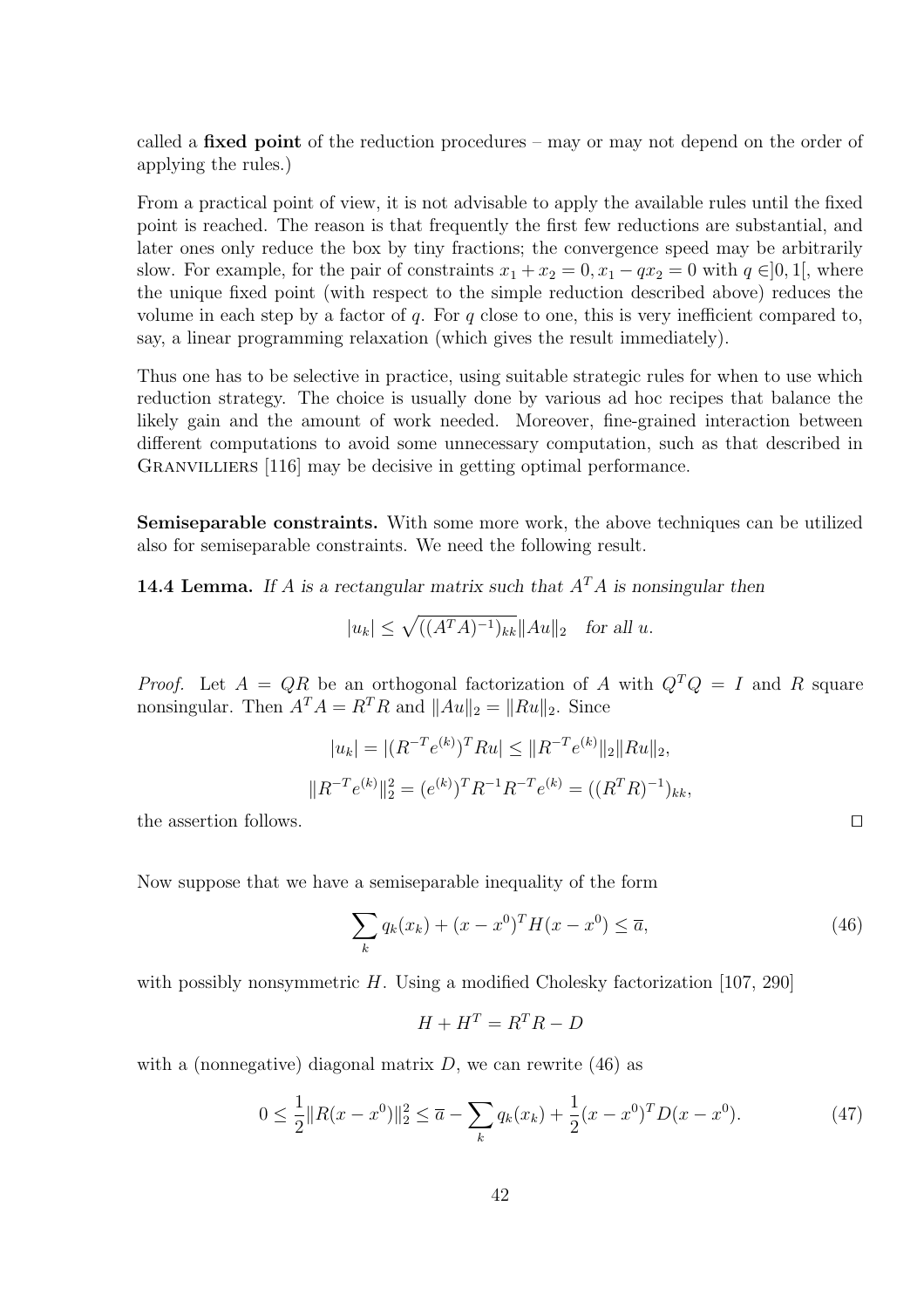The right hand side of (47) is a separable quadratic form, hence can be written as  $\bar{a} - \sum \tilde{q}_k(x_k)$ with  $\tilde{q}_k(x_k) = q_k(x_k) - \frac{1}{2}D_{kk}(x_k - x_k^0)^2$ . Therefore, Proposition 14.1(ii) applies. Moreover, one gets the extra inequality

$$
||R(x - x^0)||_2^2 \le 2(\overline{a} - \underline{s}),
$$

which, together with the lemma gives the further inequalities

$$
|x_k - x_k^0| \le \sqrt{2(\overline{a} - s)((R^T R)^{-1})_{kk}},
$$
\n(48)

which may help to reduce  $\mathbf{x}_k$ .

**Block separable constraints.** For only block-separable constraints  $(|J_k| > 1)$ , the  $q_k$  are multivariate, and one needs to resort to suboptimal interval techniques.

How to exploit the enclosures from Proposition 14.1 and 14.2 to reduce the box depends on the special form of the  $q_k$ . In many cases, one can in turn solve the conditions directly for each variable involved, substituting an enclosing interval for all other variables.

If this is not possible directly one can use the mean value form (or another centered form) to rewrite a constraint  $F_i(x) \in \mathbf{F}_i$  as

$$
F_i(\xi) + F'(\mathbf{x})(x - \xi) \cap \mathbf{F}_i \neq \emptyset;
$$

this is now a separable expression with interval coefficients that can be processed as above to reduce the box. This way of proceeding, dating back to NEUMAIER [242], is called conditioning in [328], and used in the Numerica [328] package. Similarly, by using a Taylor expansion to second order with an interval Hessian, one gets a semiseparable expression with interval coefficients that can in principle be processed as above. (However, the interval coefficients cause here additional complications.) In the context of Taylor models of arbitrary order, a variation of this (with thin coefficients and an interval remainder term) has been used in the linear dominated bounder of Makino [207]; cf. the discussion in [208, 252].

### 15 The cluster problem and second-order information

When programming a simple branch and bound algorithm for global optimization, one quickly notices that it is fairly easy to eliminate boxes far away from the global minimizer, while, especially in higher dimensions, there remains a large cluster of tiny boxes in a neighborhood of the global minimizer that is difficult to eliminate. The occurrence of this situation is called the cluster problem. Often, algorithms try to avoid the cluster problem by providing only a ∆-optimal solution; i.e., the program stops when it has shown that there is no feasible point with an objective function value of  $f<sup>best</sup> - \Delta$ , where  $f<sup>best</sup>$  is the function value of the best feasible point found so far. However, when  $\Delta$  is small (as one wants to have it) then the cluster problem is still present, although to a less pronounced degree.

KEARFOTT & DU  $[175]$  studied the cluster problem for unconstrained global optimization, and discovered that the source of the problem was the limited accuracy with which the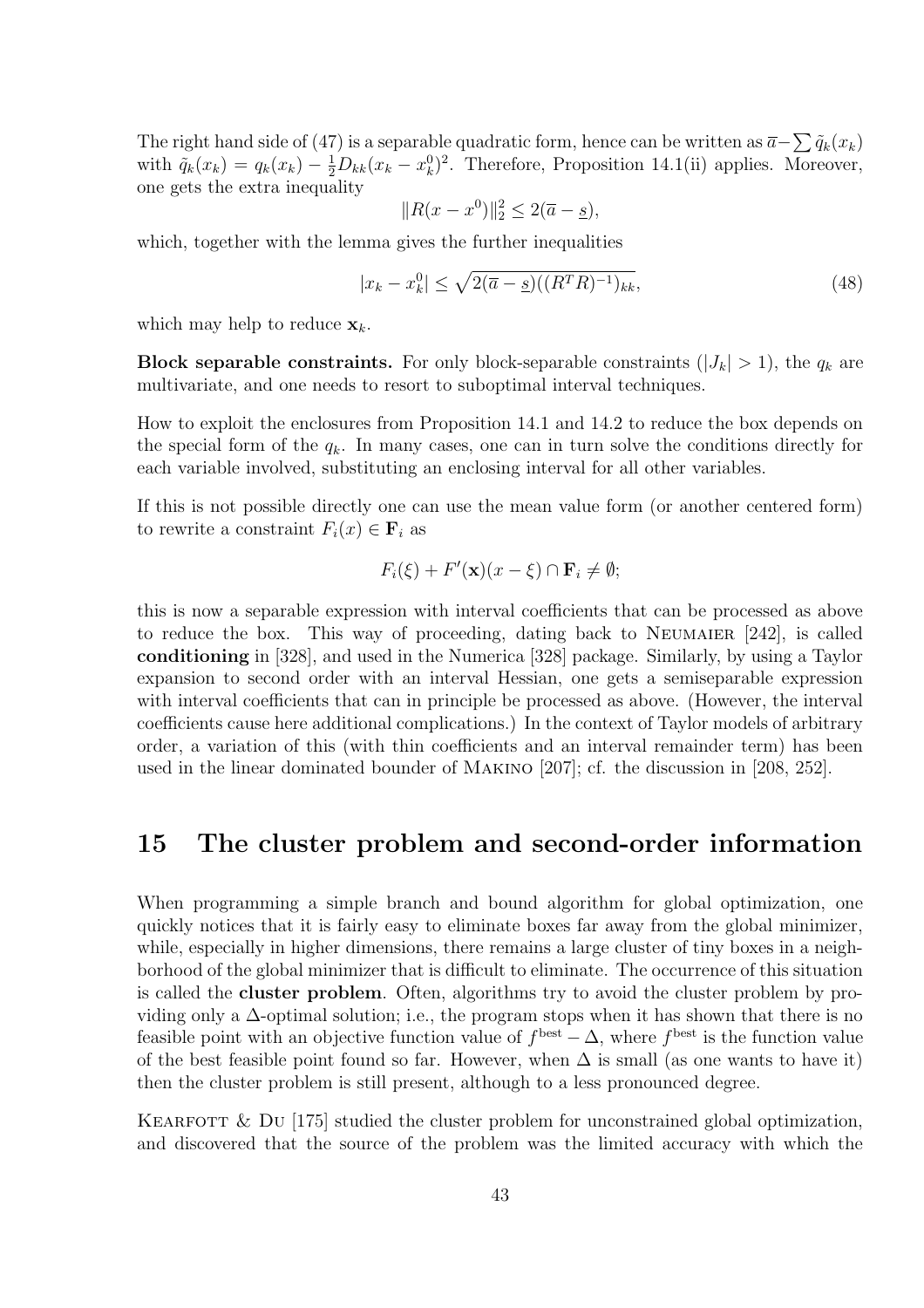function values were bounded. In particular, they showed that the cluster problem disappears if, for x in a box of diameter  $O(\varepsilon)$ , one can bound the overestimation of  $f(x^{\text{best}}) - f(x)$  by  $O(\varepsilon^3)$ . Here we give a simplified version of their result.

Let  $\hat{x} \in \mathbb{R}^n$  be a global minimizer of  $f(x)$ , and let  $\hat{G}$  be the Hessian at  $\hat{x}$ . Near the global minimizer, we have

$$
f(x) = f(\widehat{x}) + \frac{1}{2}(x - \widehat{x})^T \widehat{G}(x - \widehat{x}) + O(||x - \widehat{x}||^3)
$$

since the gradient vanishes at  $\hat{x}$ . Suppose we can bound the objective function value over a box of diameter  $\varepsilon$  with an accuracy of  $\Delta = K \varepsilon^{s+1}$ ,  $s \leq 2$ . Then no box of diameter  $\varepsilon$  containing a point x with  $\frac{1}{2}(x - \hat{x})^T \hat{G}(x - \hat{x}) + O(||x - \hat{x}||^3) \leq \Delta$  can be eliminated. For sufficiently small  $\Delta$ , this describes a nearly ellipsoidal region with volume proportional to  $\sqrt{(2\Delta)^n/\det\widehat{G}}$ , and any covering by boxes of diameter  $\varepsilon$  contains at least  $const\sqrt{(2\Delta)^n/(\varepsilon^n\det\widehat{G})}$  boxes. The number of uneliminated boxes is therefore proportional to at least  $\sqrt{ }$ 

$$
\langle \frac{\text{const}}{\varepsilon} \rangle^{n/2} / \sqrt{\det \widehat{G}} \quad \text{if } s = 0,
$$
  

$$
\sqrt{\frac{\text{const}^n/\det \widehat{G}}{\text{const} \cdot \varepsilon}} \quad \text{if } s = 1,
$$
  

$$
\sqrt{(\text{const} \cdot \varepsilon)^n/\det \widehat{G}} \quad \text{if } s = 2.
$$

We see that for  $s = 0$ , the number grows immensely as  $\varepsilon$  gets small. For  $s = 1$ , the number of boxes needed – while (for small  $\varepsilon$ ) essentially independent of  $\varepsilon$  – may still grow exponentially with the dimension, and it is especially large for problems where the Hessian at the solution is ill-conditioned. However, the number is guaranteed to be small (for small  $\varepsilon$ ) when  $s = 2$ .

For pure constraint satisfaction problems, a similar cluster effect is present (SCHICHL  $\&$ Neumaier [288]), but with order reduced by one; thus the quadratic approximation property available from methods exploiting first order information only (such as centered forms) already avoids the cluster effect, except in degenerate cases. However, especially near poorly conditioned solutions, the size of boxes that can be eliminated is significantly larger if secondorder information is used [288]. In case of nonisolated solution sets, some clustering seems unavoidable, but Lyapunov-Schmidt reduction techniques (Neumaier [247]) might prove useful. The problem of covering nonisolated solution sets efficiently with a small number of boxes is discussed in considerable algorithmic detail by Vu et al. [332, 333] for the case of pure constraint satisfaction problems; see also Chapter 7 of the COCONUT report [38].

For constrained global optimization, similar arguments as for the unconstrained case apply in a reduced manifold with the result that, in the formulas, n must be replaced by  $n-a$ , where a is the maximal number of constraints active at the solution, with linearly independent constraint gradients.

Clearly, to bound the overestimation over a box of diameter  $O(\varepsilon)$  by  $O(\varepsilon^3)$  requires that one knows the Hessian up to  $O(\varepsilon)$ , and that one is able to bound the deviation from a quadratic model. (Actually, the above argument shows that  $o(\varepsilon^2)$  is sufficient, but this still requires the knowledge of the Hessian up to  $o(1)$ .) Thus it is necessary to have access to second-order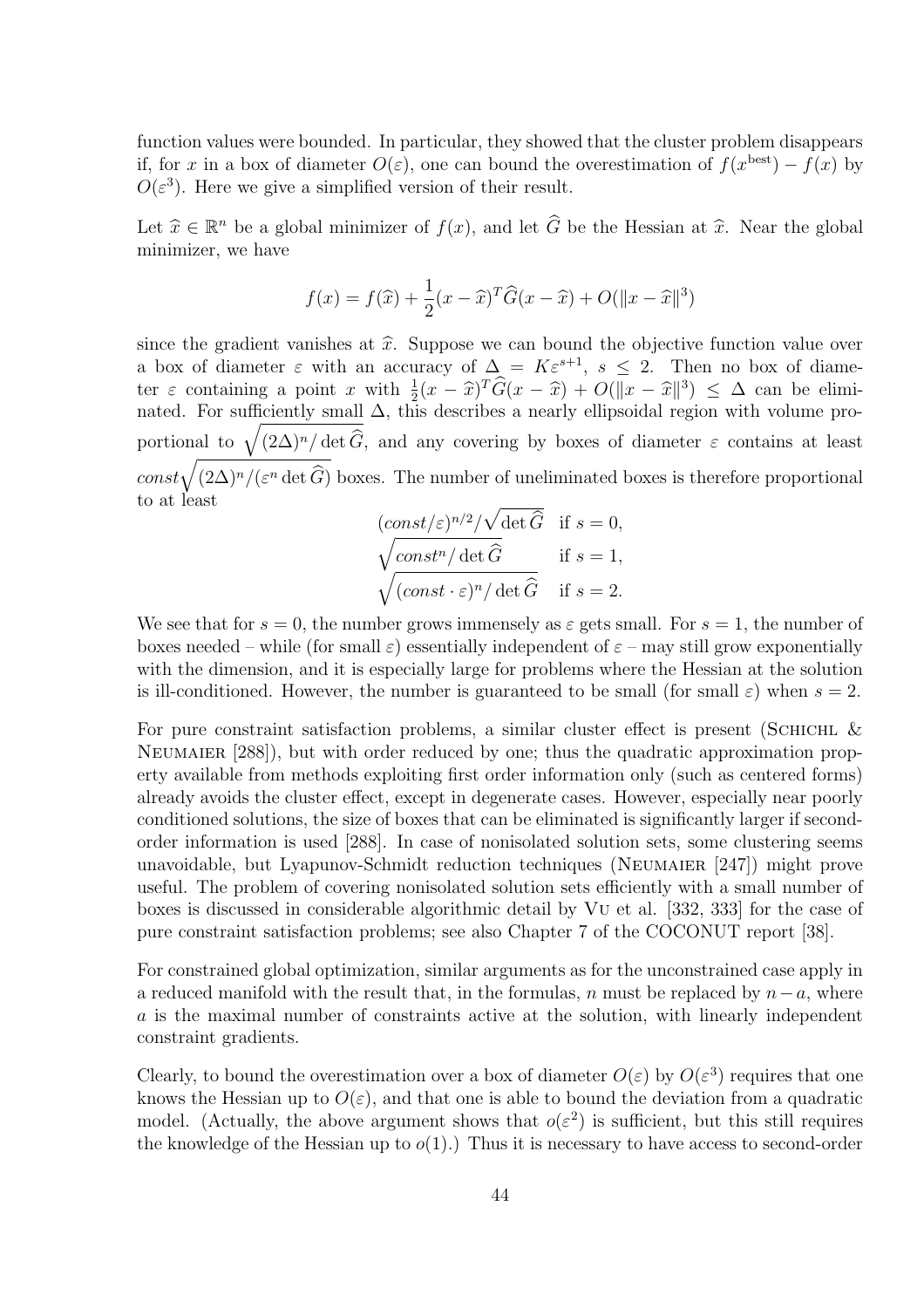information. Unfortunately, in higher dimensions, no cheap method is known that bounds function values over an arbitrary narrow box of diameter  $O(\varepsilon)$  close to a minimizer by  $O(\varepsilon^3)$ . In a single dimension, cheap methods are known; see CORNELIUS & LOHNER [58] and [243, Section 2.4. In dimension  $> 1$ , peeling methods together with Taylor expansions work with an effort that grows like  $O(n^3 \cdot 3^n)$ ; see the discussion in NEUMAIER [252, Section 5].

Fortunately, however, it turns out that by using interval Hessian matrices (which, for 3-times differentiable functions have the required  $O(\varepsilon)$  accuracy, see [243, Section 1.4]), there are several ways to avoid the cluster problem, at least when the global minimizer is nondegenerate, i.e., satisfies the second-order sufficient conditions for a local minimizer.

Explicit global Hessian information can be used, as in GlobSol [173] and Numerica [328], by interval Newton methods (see Section 11) applied to the Karush-John conditions discussed in Section 5. These may verify the existence of a unique solution of the Karush-John conditions (Theorem 5.1 and equation (7)) in some box around the best point found, and hence allow to shrink that box to a single point.

Alternatively, one may use global Hessian information to verify the second-order sufficient conditions for a global minimizer given in NEUMAIER [245]. They apply to smooth nonlinear programs of the form

$$
\min f(x)
$$
  
s.t.  $x \in \mathbf{x}, \quad F(x) = 0.$  (49)

Thus it is necessary to introduce slack variables to rewrite general inequality constraints as equality constraints. The sufficient condition is as follows.

**15.1 Theorem.** Let  $\hat{x}$  be a Kuhn-Tucker point for the nonlinear program (49), with associated multiplier z, and let

$$
y := f'(\widehat{x})^T - F'(\widehat{x})^T z,\tag{50}
$$

$$
D = \text{Diag}\left(\sqrt{\frac{2|y_1|}{\overline{x}_1 - \underline{x}_1}}, \dots, \sqrt{\frac{2|y_n|}{\overline{x}_n - \underline{x}_n}}\right).
$$
\n(51)

If, for some continuously differentiable function  $\varphi : \mathbb{R}^m \to \mathbb{R}$  with

$$
\varphi(0) = 0, \quad \varphi'(0) = z^T,\tag{52}
$$

the generalized augmented Lagrangian

$$
\widehat{L}(x) := f(x) - \varphi(F(x)) + \frac{1}{2} \|D(x - \widehat{x})\|_2^2
$$
\n(53)

is convex in  $[u, v]$ , then  $\hat{x}$  is a global solution of (49). Moreover, if  $\hat{L}(x)$  is strictly convex in  $[u, v]$ , this solution is unique.

A choice for  $\varphi$  that works in some neighborhood of a strong global minimizer (i.e., one in which sufficient second-order conditions for local optimality hold) is given in [245], together with further implementation hints. The convexity can be checked by means of interval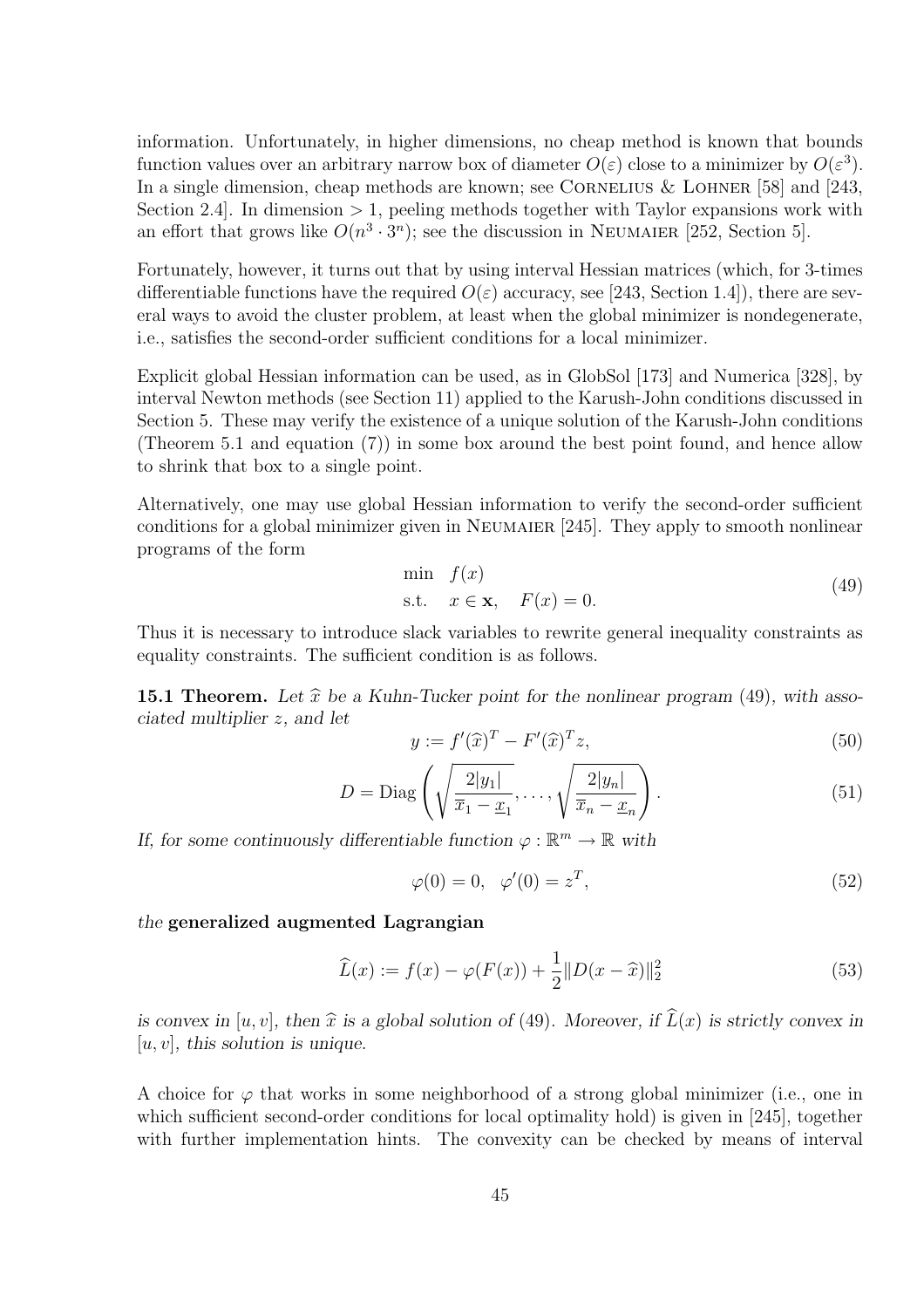arithmetic; see Section 11. If these conditions hold in some box, one can shrink this box to a single point.

One can use any of these techniques to construct boxes y that are guaranteed to contain no global minimizer except if already detected, resulting in exclusion constraints. An exclusion constraint is a constraint of the form

$$
x \notin \mathbf{y}.
$$

It can be used to reduce an arbitrary box x by intersecting it with y and taking the interval hull, which may result in a smaller box. If there was no reduction but the intersection is strictly contained in x, one may also want to resort to multisection, cf. (33). Interesting exclusion boxes are those that are constructed around local minimizers, since this helps fighting the cluster problem.

It is possible (though probably not most efficient) to base global optimization algorithms on exclusion methods alone; see the work of Georg et al. [12, 105, 106], who also give associated complexity results.

**Backboxing.** Whenever we have a tentative approximate global minimizer  $\tilde{x}$ , we try to find simultaneously a large box x and a tiny box z such that any global minimizer  $\hat{x} \in \mathbf{x}$  satisfies  $\hat{x} \in \mathbf{z}$ . This allows to use **x** as an exclusion region while **z** is stored in an output list as a box containing a putative minimizer. (After terminating the branching process, these boxes need to be checked again for possible elimination.)

Since we expect that  $\tilde{x}$  has a function value optimal within  $O(\varepsilon)$ , but knowing that this only enforces that  $\tilde{x}$  has an accuracy of  $O(\sqrt{\varepsilon})$  (possibly less in case of singular Hessians), we start with a box

$$
\mathbf{x} = [\tilde{x} - \sqrt{\varepsilon}u, \tilde{x} + \sqrt{\varepsilon}u]
$$

for some vector  $u$  reflecting the scaling of the variables, and apply the available reduction techniques until no significant improvement results. Call the resulting box z. If second-order techniques are used to do the box reduction, then z is usually a tiny box or empty.

If **z** is empty,  $\tilde{x}$  was not a good approximation but we know that **x** contains no solution. If z is nonempty, it is likely that z contains a solution. Indeed this is always the case if only interval Newton-like reduction techniques are used and  $z \subseteq \text{int } x$ . (This requires some qualifying conditions that ensure that one can verify sufficient existence conditions such as those in NEUMAIER [243, Chapter 5.3-4].) Thus one may store z in a list of output boxes together with a flag whether existence (and possibly uniqueness) was verified.

If z is still a box of significant size, we must have been close to a degeneracy; splitting would probably not improve this and lead to an exponential number of boxes; thus it is preferable to put this box also in the list of output boxes to indicate that a low resolution candidate for a solution has been found. (This way of handling degeneracies is due to KEARFOTT  $[172]$ .)

No matter what case we have been in, we always know that x cannot contain a solution not yet in the output list. Therefore, we may add the exclusion constraint  $x \notin \mathbf{x}$  to the problem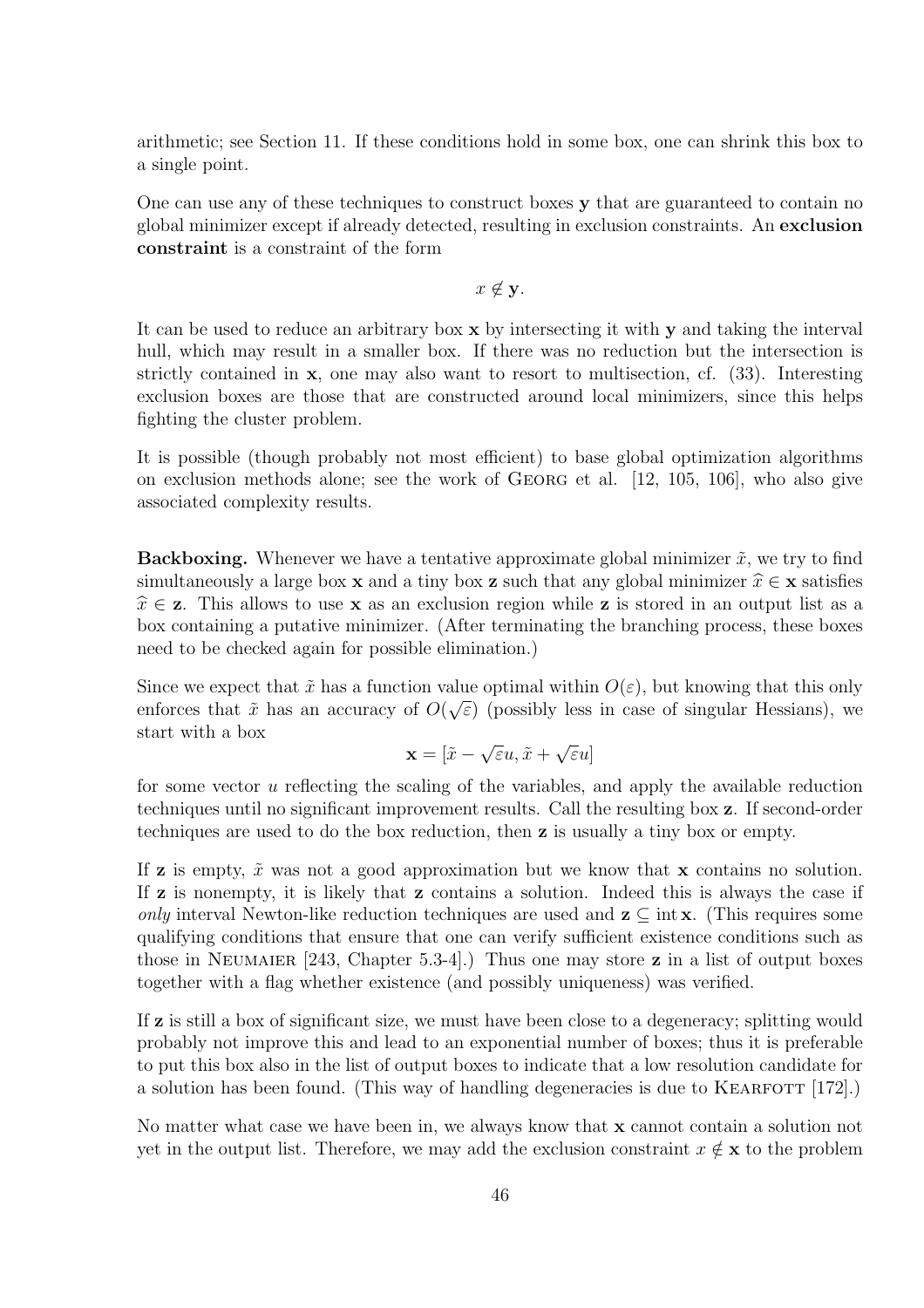description. However, one can often make x even bigger. So we try recursively

$$
\mathbf{x}^0 = \mathbf{x}, \ \mathbf{z}^0 = \mathbf{z}, \quad \text{but } \mathbf{z}^0 = \text{mid}(\mathbf{x}) \text{ if } \mathbf{z} = \emptyset,
$$

$$
\mathbf{x}^l = 2\mathbf{x}^{l-1} \ominus \mathbf{z}^{l-1}, \ \mathbf{z}^l = \text{reduce}(\mathbf{x}^l);
$$

using the available ways of reducing  $\mathbf{x}^l$ , stopping when  $\mathbf{z}^l \subseteq \mathbf{x}^{l-1}$  or  $\mathbf{z}^l = \mathbf{x}^l$ . (For the inner subtraction  $\ominus$ , see (26).) Then we have the generally stronger new exclusion constraint  $x \notin \mathbf{x}^l$ . (This way of generating exclusion constraints, using interval Newton methods, is due to VAN IWAARDEN [329], who calls the technique **backboxing**, and is part of GlobSol [173].) Recent methods by Schichl & Neumaier [288] for constructing large exclusion boxes can be combined with this iterative approach.

Finite termination. Closely related to the cluster problem is the question of finite termination, i.e., whether branch and bound algorithms find (assuming exact arithmetic) a global optimizer with a finite amount of branching only. This is not easy to achieve, and in practice, most algorithms are content with working towards  $\varepsilon$ -optimality, i.e., finding a (nearly) feasible point within  $\varepsilon$  of the true but unknown optimal function value.

Theoretical finite termination guarantees are available only for problems where the optimum is attained at an extreme points (AL-KHAYYAL & SHERALI [11], SHECTMAN & SAHINIDIS [293]). However, in practice, algorithms based on the explicit use of second-order interval information (either via interval Newton operators or via second-order sufficient conditions) have finite termination behavior on problems with a nondegenerate global minimizer, and it is likely that this can be proved theoretically.

In case of degeneracies, behavior of branch and bound methods can become arbitrarily poor. However, the situation may improve in cases where the degeneracy can be removed by identifying and eliminating redundant constraints causing the degeneracy. To do this rigorously requires care; see HUYER  $&$  NEUMAIER [146] for first results in this direction.

## 16 Linear and convex relaxations

One of the highly developed sides of global optimization is the use of linear and convex relaxations to find a lower bound for the value of the objective function, which makes it possible to discard boxes where this lower bound is larger than the function value  $f<sup>best</sup>$  of the best feasible point found so far. The details are well-covered in several books [85, 86, 309], so we are brief here and only describe the basic issues and recent extensions that are not widely known.

Reformulation-linearization. McCORMICK [215] introduced the notion of a factorable function (composed of finitely many unary or binary operations), and constructed nonsmooth convex relaxations for such functions. KEARFOTT  $[171]$  (and perhaps others before him) noticed that by introducing intermediate variables, every factorable optimization problem can be rewritten in a form in which all constraints are unary,  $z = \varphi(x)$ , or binary,  $z = x \circ y$ . Independently, Ryoo  $&$  SAHINIDIS [282] proposed to use in place of these constraints implied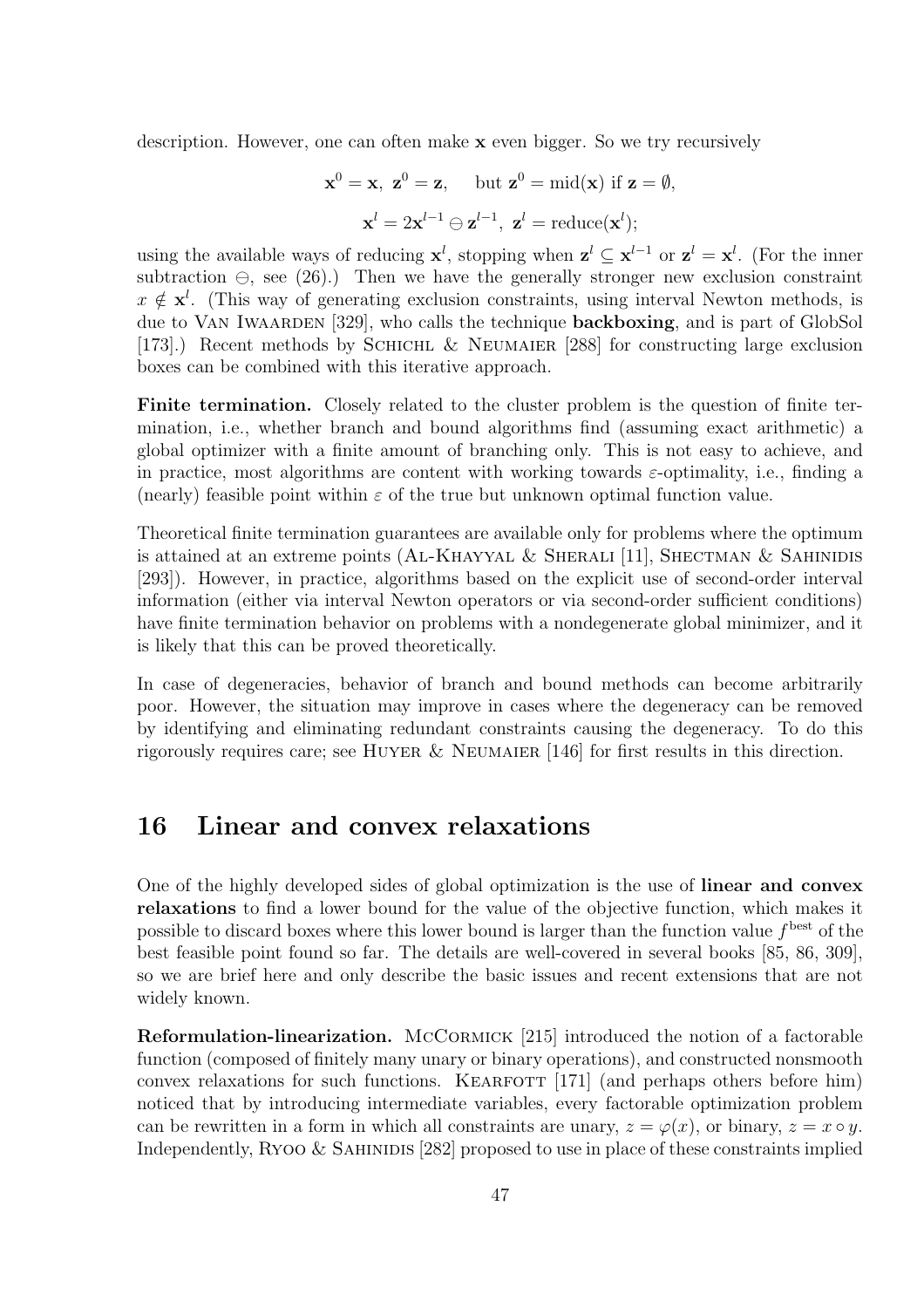linear constraints (so-called linear relaxations) to generate a set of linear inequalities defining a polyhedral outer approximation. Since the objective can be represented by a single variable and another constraint, this allows one to find a linear programming relaxation for arbitrary factorable optimization problems.

Linear relaxations for unary operations are easily found by a simple graphical analysis of the various elementary functions. In particular, for a convex function, the secant between the endpoints of the graph is an overestimate, and any tangent is an underestimate; frequently, taking the two tangents at the end points is already quite useful. For concave functions, the reverse situation holds, and in the general case one also may need to consider bitangents, and tangent secants. Since powers can be written in terms of exp, log and the product, the only binary operations that need to be analyzed are products and quotients.

Assuming that bounds  $x \in \mathbf{x}, y \in \mathbf{y}$  for the factors are available, McCormick proposed for the product  $z = xy$  the relaxations

$$
\underline{y}x + \underline{xy} - \underline{xy} \le z \le \underline{y}x + \overline{x}y - \overline{x}\underline{y},
$$
  

$$
\overline{y}x + \overline{x}y - \overline{x}\overline{y} \le z \le \overline{y}x + \underline{xy} - \underline{x}\overline{y},
$$

which follow immediately from  $(x - \underline{x})(y - y) \geq 0$  and three similar inequalities. AL-KHAYYAL & FALK  $[9]$  showed later that these inequalities are indeed best possible in the sense that any other generally valid linear inequality is a consequence of these and the bound constraints. (One says they form the convex and concave envelope.)

For the quotient  $x = z/y$ , exactly the same formulas are valid with  $\mathbf{x} = \mathbf{z}/\mathbf{y}$ , but remarkably, one does not get the envelope in this way. For example, the following inequality, due to ZAMORA  $&$  GROSSMANN [342], is not implied.

**16.1 Proposition.** Let **x**, **y**, **z** be nonnegative intervals. If  $x \in \mathbf{x}$ ,  $y \in \mathbf{y}$ , and  $z = xy \in \mathbf{z}$ then  $\cdot$  /

$$
xy \ge \left(\frac{z + \sqrt{z\overline{z}}}{\sqrt{z} + \sqrt{z}}\right)^2. \tag{54}
$$

(54) describes a convex set in the nonnegative orthant of  $\mathbb{R}^3$ , although the inequality itself is not convex. However, it is the prototype of a convex conic constraint (see below) and can be exploited by solvers for second order cone programs. therefore, adding this constraint gives a relaxation that may be tighter than the McCormick relaxation. The general formulas for the convex envelope of a quotient, derived explicitly in TAWARMALANI & SAHINIDIS  $[309]$ , are quite complicated.

Crama [60] showed that the following bounds define the optimal convex relaxation of a product of factors bounded in [0, 1].

**16.2 Proposition.** If  $x_i \in [0, 1]$   $(i = 1 : n)$  and  $z = x_1 \cdots x_n$  then

$$
1 - n + \sum_{k=1}^{n} x_k \le z, \quad 0 \le z \le x_i \le 1 \ (i = 1 : n). \tag{55}
$$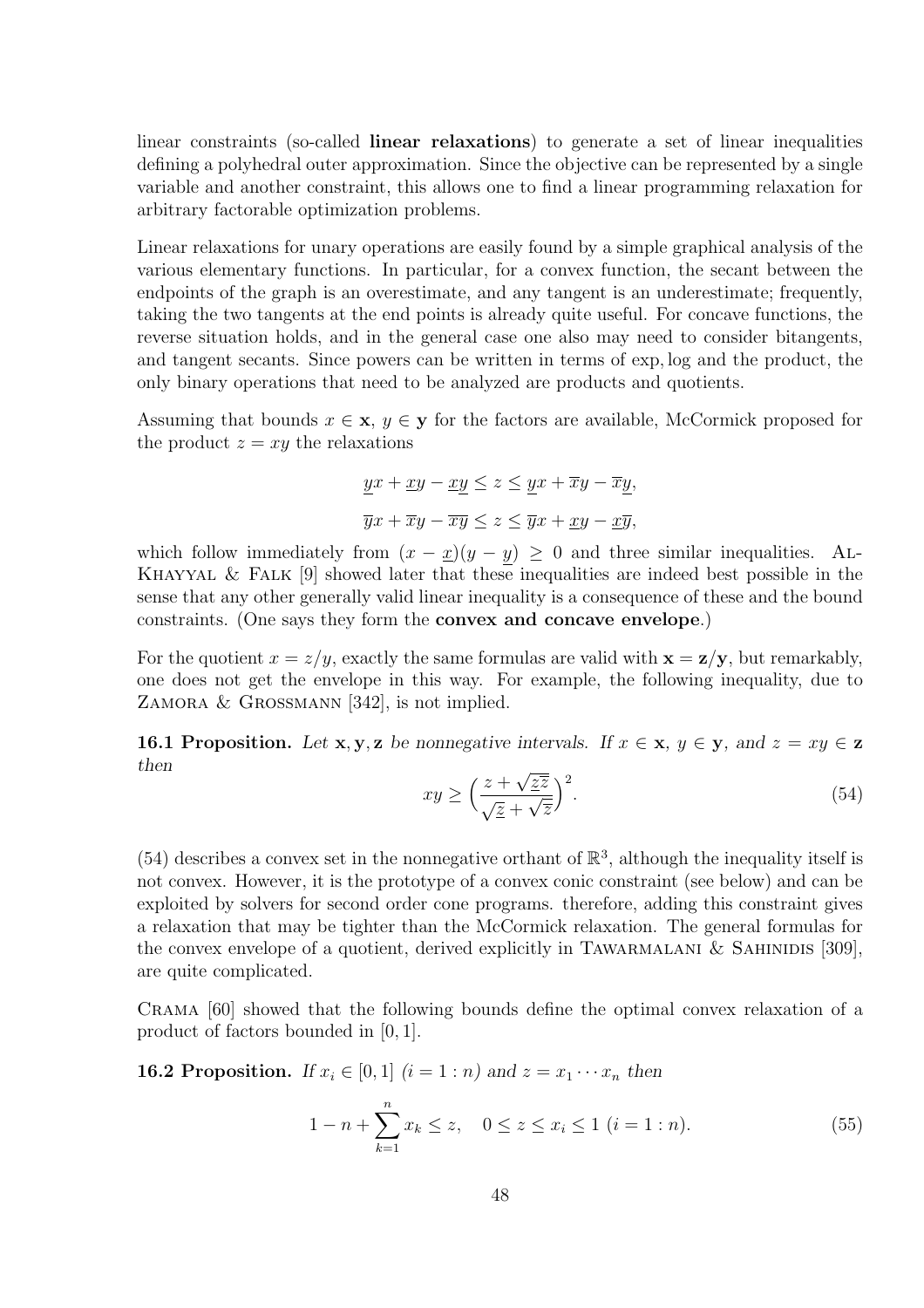More generally, arbitrary multilinear functions have an optimal convex relaxation (the envelope) defined by finitely many linear inequalities. For this result, and for other methods for getting linear relaxations of nonconvex programs based on the reformulation-linearization technique, see RIKUN [280], SHERALI et al. [294, 296, 297, 298], and AL-KHAYYAL et al.  $[10]$ , AUDET et al.  $[17]$ . Related is the **lift-and-project** technique in mixed integer linear programming; see, e.g., Balas et al. [21].

Note that this approach using the factorable or a nearly factorable form generally results in problems with many more variables than in the original problem formulation. Nevertheless, since the resulting linear or convex programs are extremely sparse, the technique can be very useful, especially for larger problems. In particular, this is the main workhorse of the global optimization packages BARON [309] and LINGO [103]. Because linear programming solvers are currently much more reliable and faster than general convex solvers, the convex envelopes used in BARON [309] are in fact approximated by a number of linear constraints computed adaptively with a variant of the sandwich algorithm ROTE et al. [45, 281].

Independent of the way a linear relaxation is produced (see below for alternatives which work without additional variables), the information in the linear relaxation can be exploited not only to get lower bounds on the objective or to eliminate a subproblem, but also to reduce the box. Based on Lagrangian multipliers cheap marginals-based range reduction techniques for doing this are described in TAWARMALANI & SAHINIDIS [309] and are implemented in BARON. Recent results of LEBBAH et al.  $[195, 196]$  show that the more expensive approach of minimizing and maximizing each variable with respect to a linear relaxation (which BARON 5.0 did only at the root node of the branch tree) may give a significant speedup on difficult constraint satisfaction problems, and are now part of the default strategy in BARON 6.0.

Semidefinite relaxations. Starting quite recently, a large number of papers, e.g., CHESI & Garulli [52], Jibetean & De Klerk [161], Kojima et al. [98, 178, 179, 180, 183, 184], Lasserre [194], Meziat [220], Parrilo et al. [102, 266, 267, 268], appeared that propose the use of semidefinite relaxations or convex conic relaxations to solve polynomial constraint satisfaction and global optimization problems. These techniques are implemented in two software packages, GloptiPoly (HENRION & LASSERRE [135, 136, 137]) and SOS-TOOLS (Prajna et al. [273]). Being developed completely independent from the mainstream in global optimization, these packages do not incorporate any of the other global techniques, and hence are currently restricted to problems with few variables (say, below 20). But since they are able to solve many of these problems to global optimality without doing any branching, their combination with the other techniques, in particular with branch and bound, appears to be highly promising.

The background of these methods is that constraints of the form

$$
\sum_{k} x_{k} A_{k}
$$
 is positive semidefinite, (56)

where the  $A_k$  are symmetric (or complex Hermitian) matrices, so-called **semidefinite con**straints, define convex sets, and that constraints of the form

$$
||Ax - b||_2 \le a^T x + \alpha
$$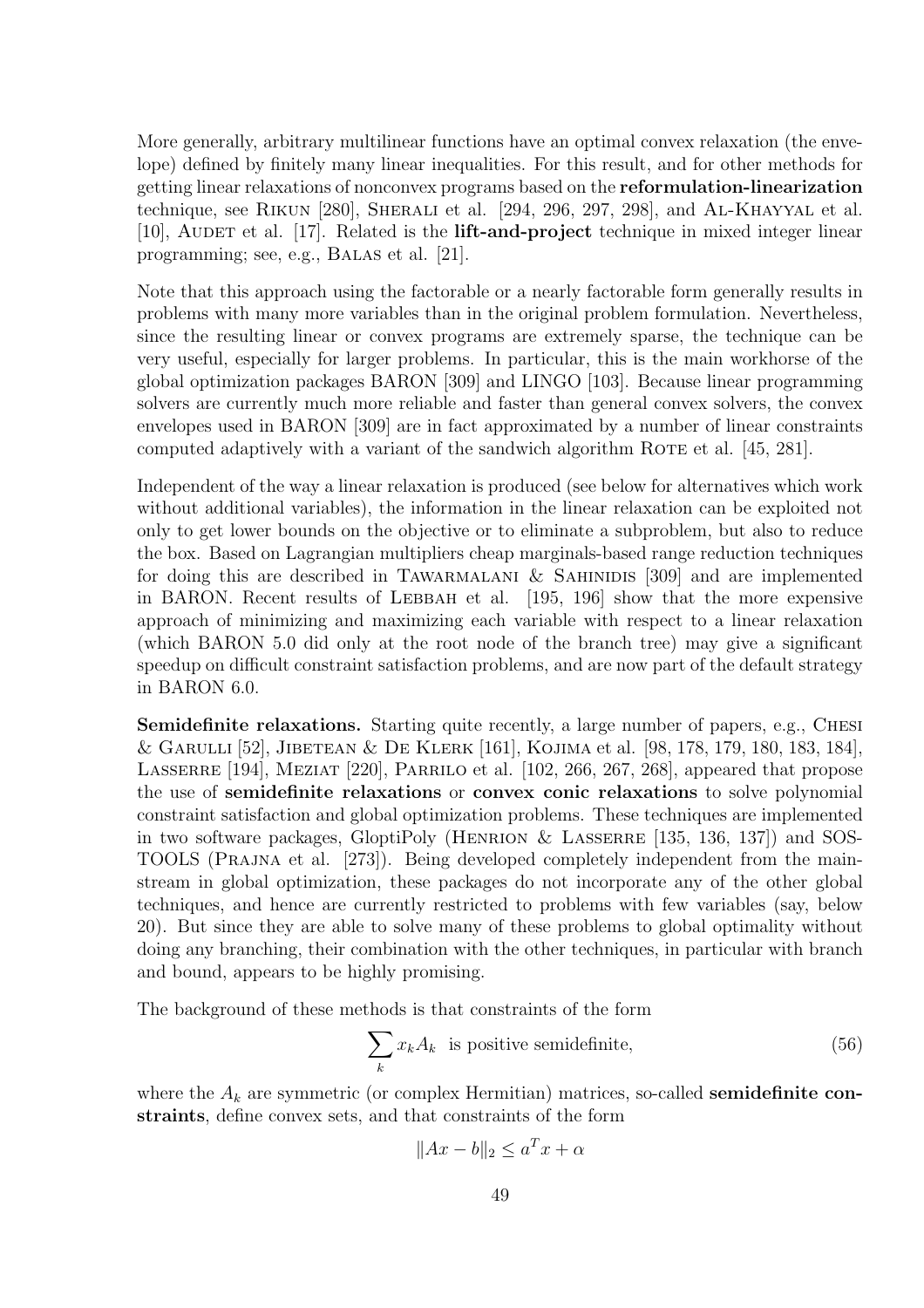$$
\quad \text{or} \quad
$$

$$
||Ax - b||_2^2 \le x_i x_j, \quad x_i x_j \in \mathbb{R}_+,
$$

so-called second-order cone constraints, describe convex conic sections. Problems with a linear or convex quadratic objective and an arbitrary number of such constraints (in addition to linear constraints) can be efficiently solved using interior point methods. Therefore, convex conic and semidefinite relaxations of nonlinear constraints can be efficiently exploited. Books and surveys emphasizing the nonlinear case include [8, 68, 323, 311, 322, 337]; for software, see the semidefinite programming homepage (Helmberg [134]) and the package SEDUMI [291, 305], on which both GloptiPoly and SOSTOOLS are based.

The basic idea behind semidefinite relaxations is the observation that given any set of basis functions  $\varphi_i(x)$  and any nonnegative weight function  $w(x)$ , the matrix M with components

$$
M_{ik} = w(x)\varphi_i(x)\varphi_k(x)
$$

is always symmetric and positive semidefinite. If the  $\varphi_i$  and w are polynomials then the entries of M are also polynomials, and by introducing auxiliary variables  $z_j$  for the elements of a basis of polynomials of sufficiently high degree, one can write both the entries of M and any polynomial objective or constraint as a linear combination of the  $z_j$ . The condition that M is positive semidefinite gives therefore rise to a semidefinite constraint. Possible choices for  $w(x)$  can be easily made up from the constraints. Moreover, given an equality constraint, any multiple by a polynomial is another equality constraint, and given two inequality constraints  $u(x) \geq 0$  and  $v(x) \geq 0$ , their product is again such a constraint. Thus lots of additional polynomial constraints can be generated and used. Results from algebraic geometry can then be invoked to show that infeasibility and  $\varepsilon$ -optimality can always be achieved by using sufficiently high degrees, without the need of any problem splitting. Apparently, in many cases, relatively low degrees suffice, which is fortunate since the number of intermediate variables would otherwise become excessively large. Moreover, problem symmetry can be exploited by using basis sets with corresponding symmetry properties (GATERMANN & PARRILO [102]).

The conic and semidefinite relaxations produced in this way also result in problems with many more variables than in the original problem formulation, but since semidefinite relaxations are often much stronger than linear relaxations, the effort required to solve these large problems may be well spent if a subproblem is solved without the need of splitting it into many smaller pieces. Since problems with semidefinite constraints involving larger matrices are more expensive to solve than those with convex conic constraints, the latter are in principle preferable, but conclusive results on the best way of using or combining the various possible relaxations are not yet available.

For semidefinite relaxations of certain fractional functions see TAWARMALANI  $&$  SAHINIDIS [307, 308].

Relaxations without extra variables. In place of introducing additional variables for nonlinear intermediate expressions, it is also possible to relax the original constraints directly. Apart from McCORMICK's [215] nonsmooth convex relaxations, which are difficult to use, this can be done in two different ways.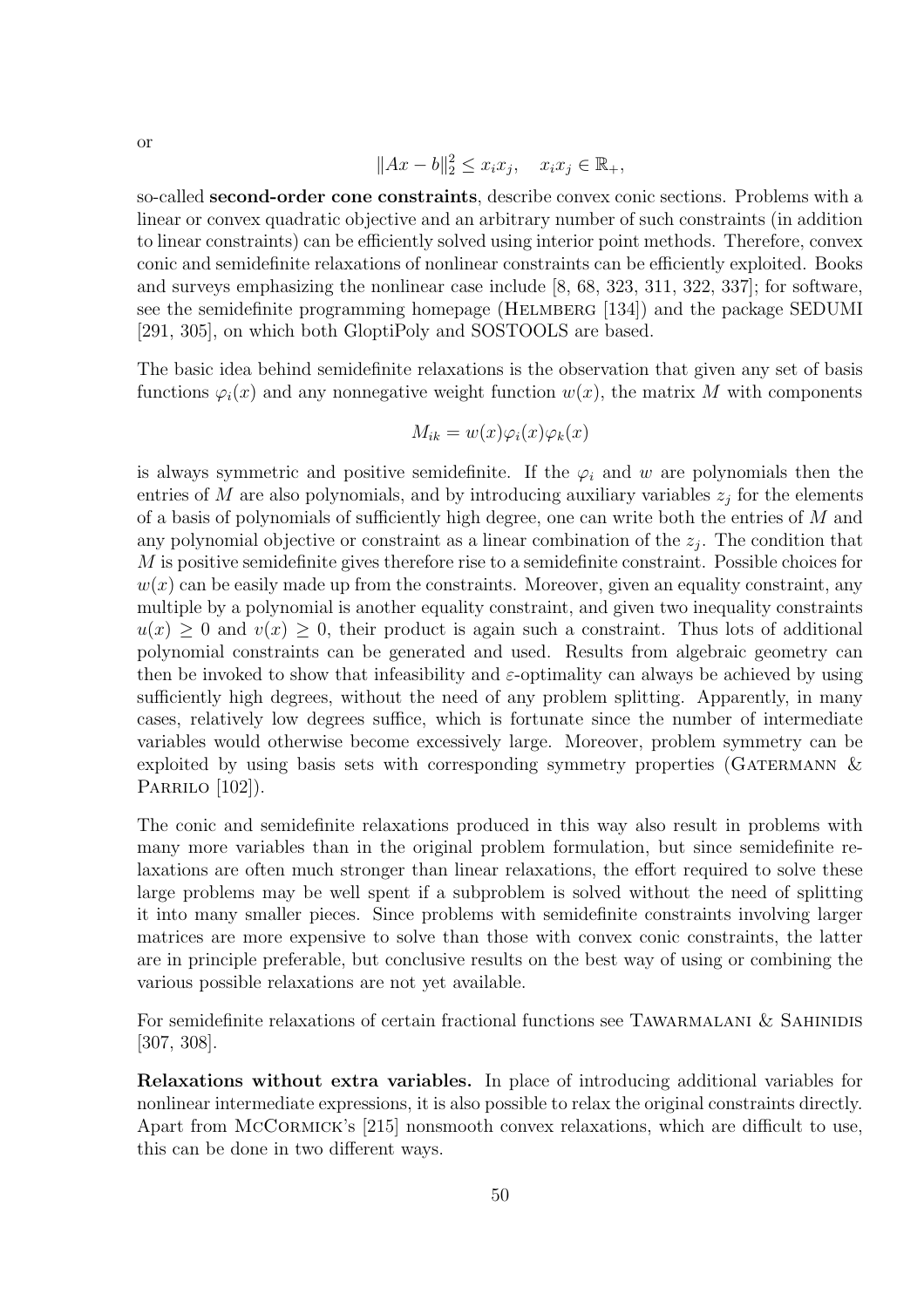The first possibility is to write the constraints as a difference of convex functions (DC representation). The package  $\alpha$ BB (see ADJIMAN et al. [2, 3, 4, 5, 15]) uses DC-techniques, by separating in each inequality constraint  $h(x) \leq 0$  a recognizable linear, convex or concave parts from a 'general' remainder. Linear and convex parts are kept, concave parts are overestimated by secant type constructions, and general terms are made convex by adding a nonpositive separable quadratic function. This ensures that a convex underestimating inequality results. More specifically, if  $f(x)$  is twice continuously differentiable at all x in a neighborhood of a box  $x$  and  $D$  is a diagonal matrix with nonnegative entries then

$$
f_{\text{rel}}(x) := f(x) + \frac{1}{2}(x - \underline{x})^T D(x - \overline{x})
$$

is an underestimator of  $f(x)$  on the box, and the amount of underestimation is bounded by

$$
|f_{\text{rel}}(x) - f(x)| \le \frac{1}{8} \operatorname{rad} \mathbf{x}^T D \operatorname{rad} \mathbf{x},\tag{57}
$$

attained at the midpoint. (At the vertices there is no overestimation.) If the Hessian  $G(x)$ lies in the interval matrix G for all  $x \in \mathbf{x}$  (such a G can be found by interval evaluation of the Hessian, e.g., using automatic differentiation) and all symmetric matrices in  $G +$ D are positive semidefinite then  $f_{rel}$  is convex. The latter condition can be checked as in Theorem 11.1; the difficulty is to choose  $D$  in such a way that this condition holds and the underestimation bound in  $(57)$  is kept small but the work for getting  $D$  remains reasonable [3, 4]. Recent, more advanced convexity-enforcing corrections are discussed in AKROTIRIANAKIS & FLOUDAS [6].

More general DC-techniques are treated extensively from a mostly theoretical point of view in the book by HORST  $& TUV$  [144]; see also the overview in TUY [320]. Apart from what is used in  $\alpha$ BB (and described above), these techniques have not materialized in available codes; however, see, e.g., An & Tao [13] for some recent numerical results.

General techniques for recognizing convexity automatically are discussed in forthcoming work of Fourer [96] and Maheshwari et al. [206]. Other questions related to the semidefiniteness of an interval matrix are discussed in JAULIN & HENRION [159].

The second possibility is to use centered forms. The Frontline Interval Global Solver constructs linear enclosures based on a centered form (in fact a first order Taylor form),

$$
f(x) \in \mathbf{f} + c^T(x - z),\tag{58}
$$

using forward propagation in an automatic differentiation like manner, described in Kolev & Nenov [186]. Since the coefficients of the linear term in (58) are real numbers, this directly gives two parallel linear functions which underestimate and overestimate  $f(x)$ .

$$
\underline{f} + c^T(x - z) \le f(x) \le \overline{f} + c^T(x - z).
$$

The COCONUT environment constructs a centered form using slopes and automatic differentiation like backward propagation according to formulas given in SCHICHL  $\&$  NEUMAIER [289], from which linear enclosures are constructed. Indeed, given a centered form

$$
f(x) = \tilde{f} + \tilde{s}^T(x - z), \quad \tilde{f} \in \mathbf{f}, \ \tilde{s} \in \mathbf{s},
$$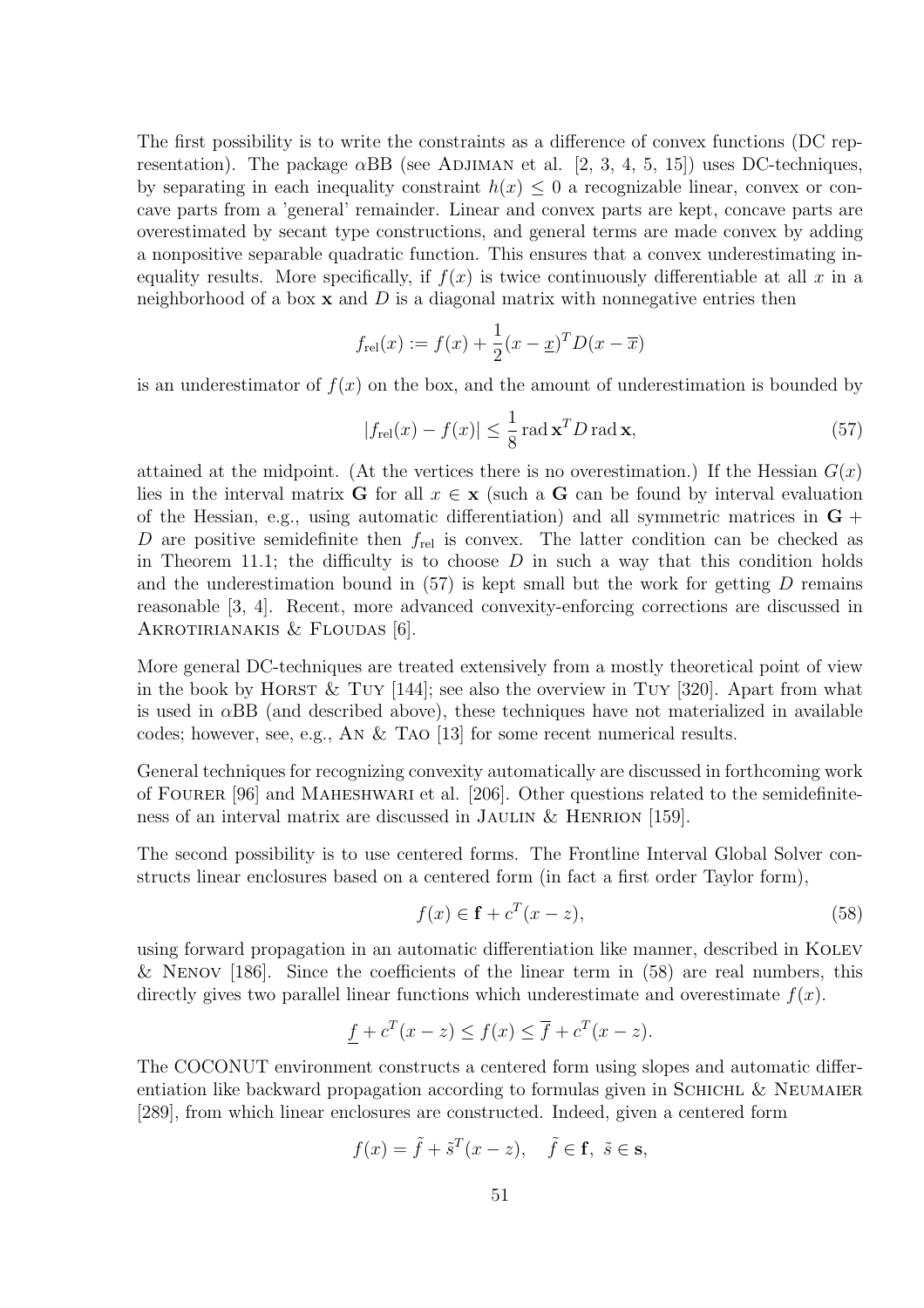we have the linear underestimator

$$
f(x) \ge \gamma + c^T (x - \underline{x}),
$$

where

$$
\gamma = \underline{f} + \overline{s}^T(\underline{x} - z), \quad c_i = \frac{\underline{s}_i(\overline{x}_i - z_i) - \overline{s}_i(\underline{x}_i - z_i)}{\overline{x}_i - \underline{x}_i}.
$$

A similar formula provides a linear overestimator. Geometrically, the formulas amount to enclosing the double cone defined by the centered form by a pair of hyperplanes; since linear functions are separable, the formulas derived from an analysis of the univariate case can be applied componentwise.

### 17 Semilinear constraints and MILP

Let us call a constraint semilinear if, for arguments x in a *bounded* box  $x$ , it is equivalent to a finite list of linear constraints and integer constraints; usually the latter involve additional auxiliary variables. The objective function  $f(x)$  is called **semilinear** if the inequality  $f(x) \leq x_0$ , where  $x_0$  is an additional variable, is semilinear. A semilinear program is an optimization problem with a semilinear objective function and a bounded feasible domain defined by semilinear constraints only. Since we can rewrite an arbitrary global optimization problem

$$
\min f(x)
$$
  
s.t.  $x \in C$ 

in the form

$$
\begin{aligned}\n\min \quad & x_0 \\
\text{s.t.} \quad & x \in C, \ f(x) \le x_0,\n\end{aligned}
$$

it is clear from the definition that any semilinear program can be rewritten as a mixed integer linear program by the introduction of additional variables.

The remarkable fact that every factorable optimization problem can be arbitrarily closely approximated by semilinear programs (see Section 18) implies that one can use MILP software to obtain arbitrarily good approximate solutions of factorable optimization problems. To make this observation computationally useful we need to handle two tasks:

(i) Find interesting classes of semilinear constraints and constructive procedures for translating such constraints into linear and integer constraints.

(ii) Show how to approximate factorable constraints by semilinear constraints; see Section 18.

In this section we look at task (i). This is in principle well-known, but usually considered to be part of the modeling process. For good overviews of the modeling related issues see, e.g., FLOUDAS [85, Section 7.4], WILLIAMS [336] and (in German) KALLRATH [169]. Here we simply give the underlying mathematical substance.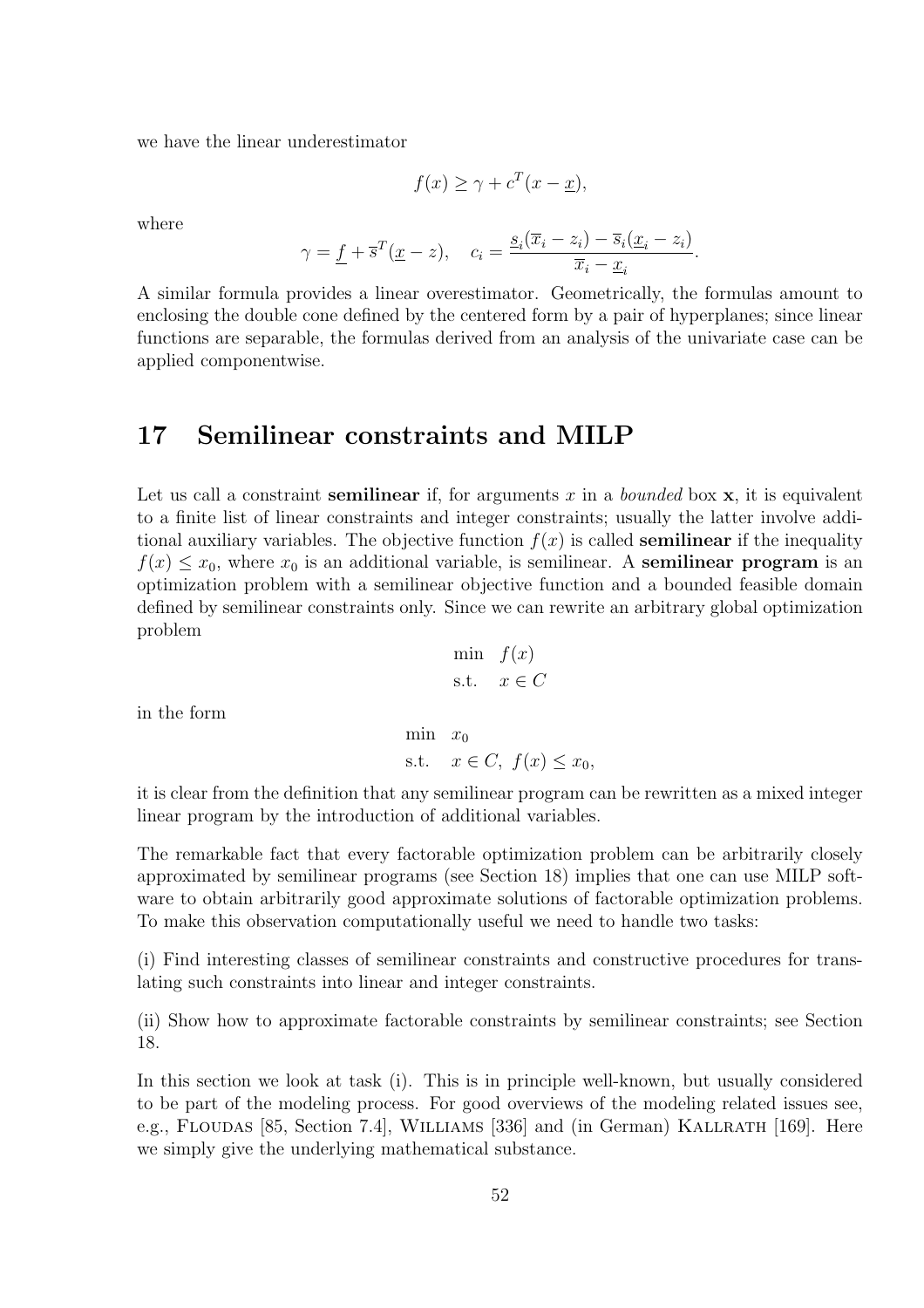All linear constraints and integer constraints are trivially semilinear. A binary constraint

$$
z \in \{0, 1\}
$$

is semilinear since it can be written in the equivalent form

$$
z \in [0,1], \quad z \in \mathbb{Z}.
$$

We call a list  $x_K$  of variables constrained by

$$
\sum_{k \in K} x_k = 1, \quad x_k \in \{0, 1\} \ (k \in K), \tag{59}
$$

where K is some index set, a **binary special ordered set** (BSOS), cf. [66, 26]. Note that a BSOS is a special ordered set of type 1, and can be handled efficiently by most MILP codes. Clearly, the constraint

$$
x_K \text{ is a BSOS} \tag{60}
$$

is also semilinear. Because (59) can hold only if all but one of the  $x_k$  ( $k \in K$ ) vanish, (60) is equivalent to requiring that

$$
x_K = e^{(k)} \quad \text{for some } k,\tag{61}
$$

where  $e^{(k)}$  is the unit vector with a one in position k and zeros elsewhere. (A binary special ordered set of size two is just a pair of complementary binary variables, and one of its variables is redundant.) Since special ordered sets, defined more generally as sets of variables such that at most one – type  $1$  – or two (which then must be adjacent) – type  $2$  – are nonzero, are ubiquitous in MILP formulations, any MILP solver has special facilities to make efficient use of special ordered sets.

Many techniques for translating semilinear constraints are consequences of the following basic result.

**17.1 Theorem.** Let  $F_k: C_0 \to \mathbb{R}^{m_k} (k = 1, \ldots, d)$  be scalar- or vector-valued functions such that

$$
F_k(x) \ge \underline{F}_k \quad \text{for all } x \in C_0 \tag{62}
$$

with finite  $\underline{F}_k \in \mathbb{R}^{m_k}$ . Then there is a point  $x \in C_0$  such that

$$
F_1(x) \ge 0 \quad \vee \quad \dots \quad \vee \quad F_d(x) \ge 0 \tag{63}
$$

if and only if there are  $z \in \mathbb{R}^d$  and  $x \in C_0$  such that

$$
z \quad \text{is a BSOS},\tag{64}
$$

$$
F_k(x) \ge \underline{F}_k(1 - z_k) \quad \text{for all } k = 1, \dots, d. \tag{65}
$$

(The symbol  $\vee$  denotes the logical operation **or**. The operation **and** is simply given by the comma, and we follow the convention that the comma is binding stronger than ∨.)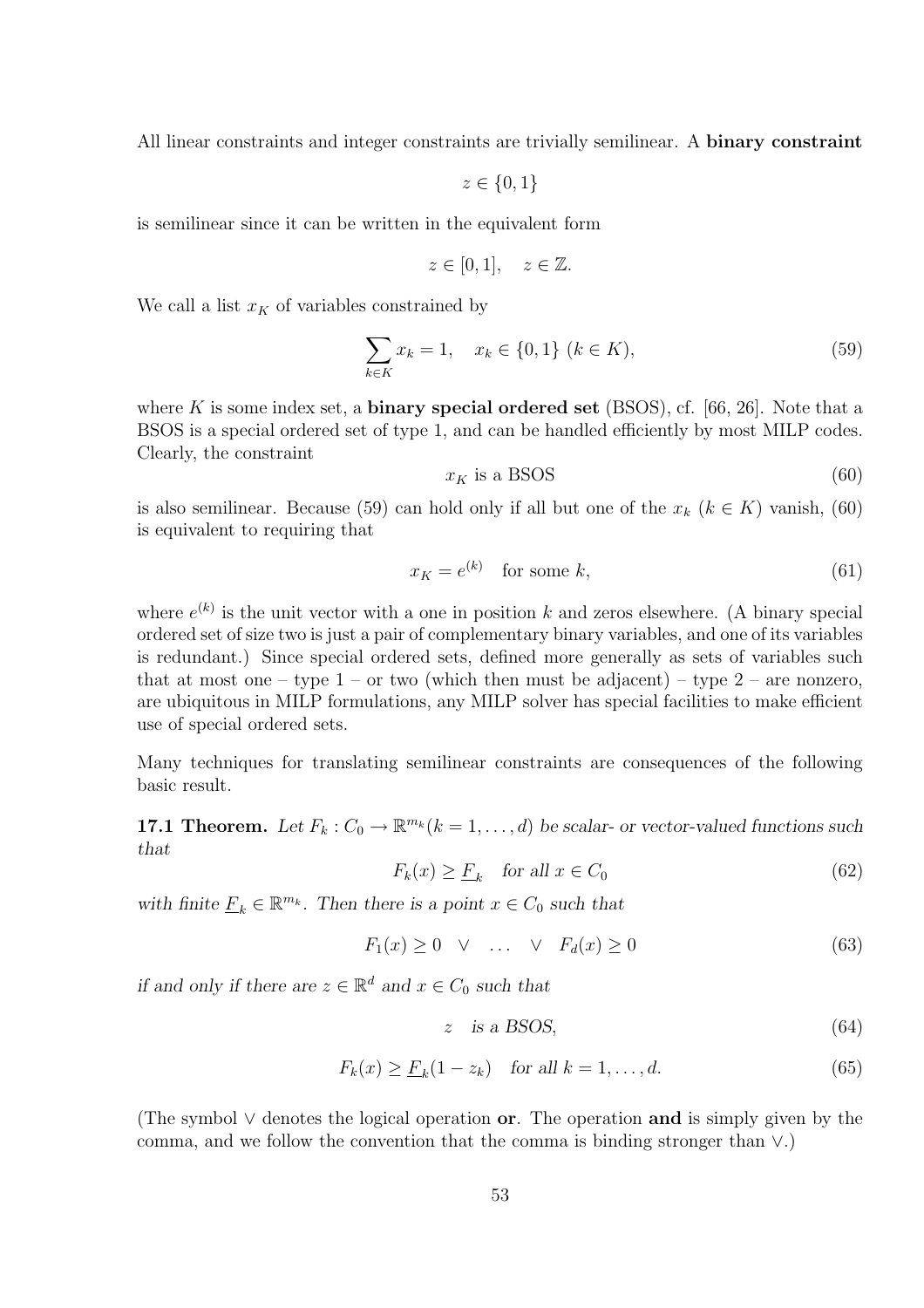*Proof.* If (63) holds then  $F_k(x) \geq 0$  for some k, and  $z = e^{(k)}$  satisfies (64) and (65). Conversely, if (64) holds then  $z = e^{(k)}$  for some k, and (65) implies  $F_k(x) \geq 0$ ; the other constraints in (65) are automatically satisfied because of (62).  $\Box$ 

Note that (62) can always be satisfied if  $C_0$  is bounded and the  $F_k$  are continuous.

A constraint of the form (63) is called a disjunctive constraint. The theorem implies that **linear** disjunctive constraints, where all  $F_k(x)$  are affine functions of x, are semilinear if the  $F_k$  have known, finite lower bounds on the feasible domain (bound qualification), since then (65) consists of linear constraints. In the following, we shall always silently assume the bound qualification. (In practice, this is usually enforced where necessary by ad hoc "big M" domain restrictions. In rigorous solvers, this is of course forbidden.)

More generally, linear disjunctive constraints of the form

$$
A_1 x \in \mathbf{b}_1 \quad \vee \quad \dots \quad \vee \quad A_d x \in \mathbf{b}_d \tag{66}
$$

are semilinear since we can rewrite each  $A_k x \in \mathbf{b}_k$  in the form

$$
\left(\begin{array}{c}A_kx - \underline{b}_k \\ \overline{b}_k - A_kx\end{array}\right) \ge 0.
$$

Note that we can rewrite (66) in the equivalent form

$$
A_k x \in \mathbf{b}_k \quad \text{for some } k \in \{1 : d\}. \tag{67}
$$

Since many practically relevant constraints can be cast in the form (66), this makes the theorem a very useful tool for recognizing semilinear constraints and translating them into a MILP formulation. (There is also an extended literature on disjunctive programming not based on transformations to MILP; for pointers see [20, 160, 295].)

For example, semicontinuous (semiinteger) variables are variables  $x_k$  constrained by

$$
x_k = 0 \quad \vee \quad x_k \in \mathbf{a} \tag{68}
$$

and

$$
x_k = 0 \quad \vee \quad x_k \in \mathbf{a}; \quad x_k \in \mathbb{Z}, \tag{69}
$$

respectively, which are semilinear constraints.

A numerical special ordered set (NSOS) is a vector  $\lambda \in \mathbb{R}^d$  such that

$$
\lambda \ge 0, \quad \sum_{k=1}^d \lambda_k = 1,
$$

at most two  $\lambda_k$  are nonzero, and nonzero  $\lambda_k$  must have adjacent indices. Since the latter condition can be formulated as

$$
\lambda_k + \lambda_{k+1} = 1 \quad \text{for some } k,
$$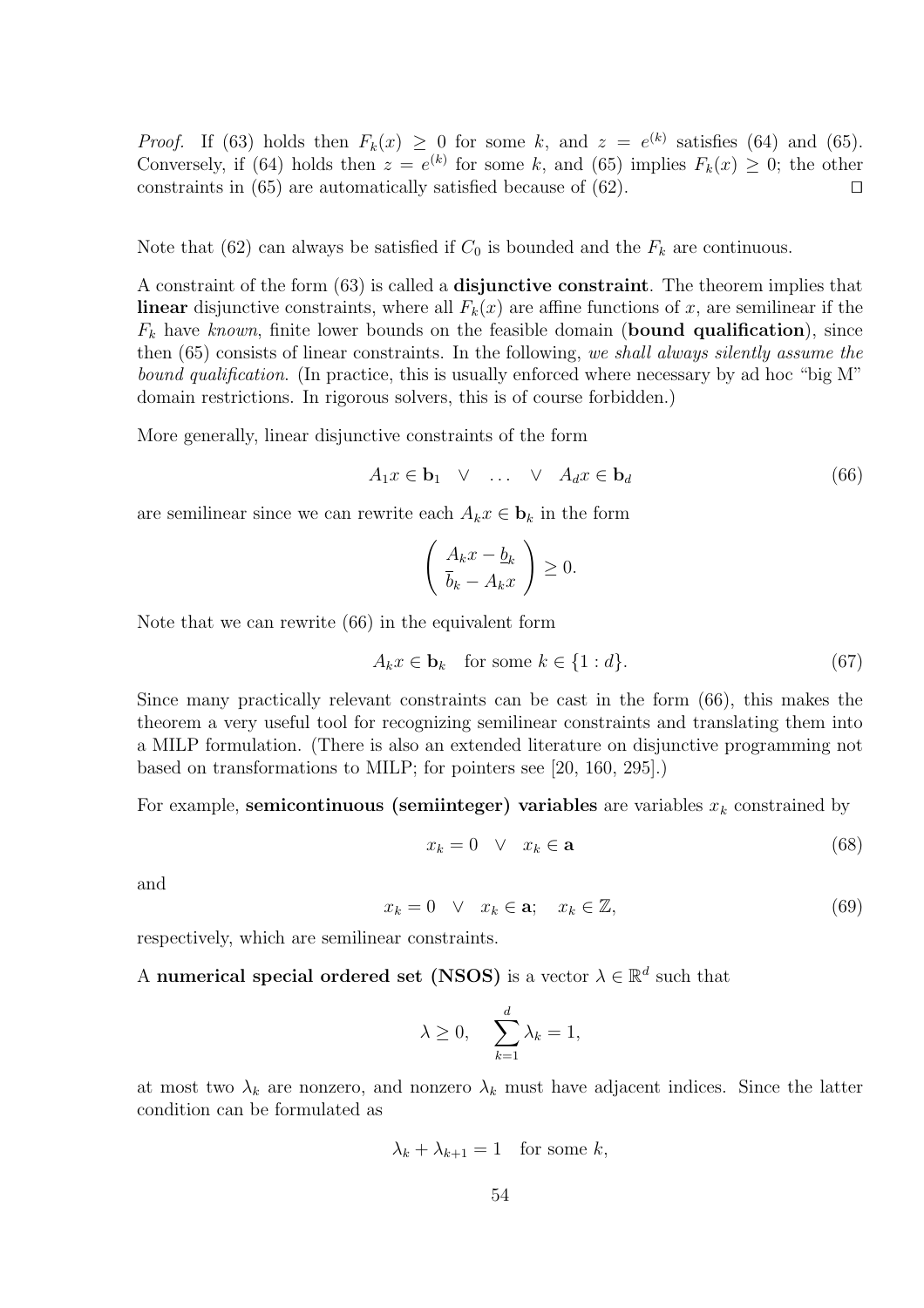it is disjunctive; hence the constraint

$$
x_K \text{ is a NSOS} \tag{70}
$$

is semilinear. Note that a NSOS is a special ordered set of type 2, and can be handled efficiently by most MILP codes.

#### An exclusion constraint of the form

$$
x \notin \text{int } \mathbf{x},\tag{71}
$$

where  $x$  is a box, is semilinear since it is a disjunction of the constraints

$$
x_k \le \underline{x}_k \quad \vee \quad x_k \ge \overline{x}_k.
$$

**Propositional constraints.** If  $x_k$  denotes a binary variable which has the value 1 iff a corresponding logical proposition  $P_k$  holds then

$$
P_1 \vee \ldots \vee P_K \quad \text{iff} \quad x_1 + \ldots + x_K \ge 1,
$$
\n
$$
P_1 \wedge \ldots \wedge P_K \quad \text{iff} \quad x_k = 1 \text{ for } k = 1 : K,
$$
\n
$$
P_1 \Leftrightarrow P_2 \quad \text{iff} \quad x_1 = x_2,
$$
\n
$$
P_1 \Rightarrow P_2 \quad \text{iff} \quad x_1 \le x_2,
$$
\n
$$
\vee P_K \Rightarrow P_{K, \ell} \vee \ldots \vee P_{K, \ell} \quad \text{iff} \quad x_K \le x_{K, \ell} + \ldots + x_K \text{ for } k = 1 : K.
$$

 $P_1 \vee \ldots \vee P_K \Rightarrow P_{K+1} \vee \ldots \vee P_L$  iff  $x_k \leq x_{K+1} + \ldots + x_L$  for  $k = 1 : K$ .

Conditional linear constraints of the form

$$
Ax \in \mathbf{a} \quad \text{if } Bx < b \tag{72}
$$

are semilinear since (72) is equivalent to

$$
Ax \in \mathbf{a} \quad \vee \quad (Bx)_1 \ge b_1 \quad \vee \quad \dots \quad \vee \quad (Bx)_d \ge b_d,
$$

where d is the number of rows of B and b. (Conditional linear constraints with  $=$  or  $\leq$ in place of  $\lt$  in (72) are apparently not semilinear in general since their disjunctive form contains strict inequalities, which – according to our definition – are not regarded as linear constraints. However, conditional linear constraints where the condition involves only integer variables and rational coefficients are semilinear since the condition can be replaced by an equivalent strict inequality condition.)

Certain minimum and maximum constraints are also semilinear. A constraint of the form

$$
a^T x \le \min_{i=1:d} (Ax - b)_i \tag{73}
$$

is equivalent to the linear constraints

$$
a^T x \le (Ax - b)_i \quad \text{for } i = 1 : d.
$$

The reverse constraint

$$
a^T x \ge \min_{i=1:d} (Ax - b)_i \tag{74}
$$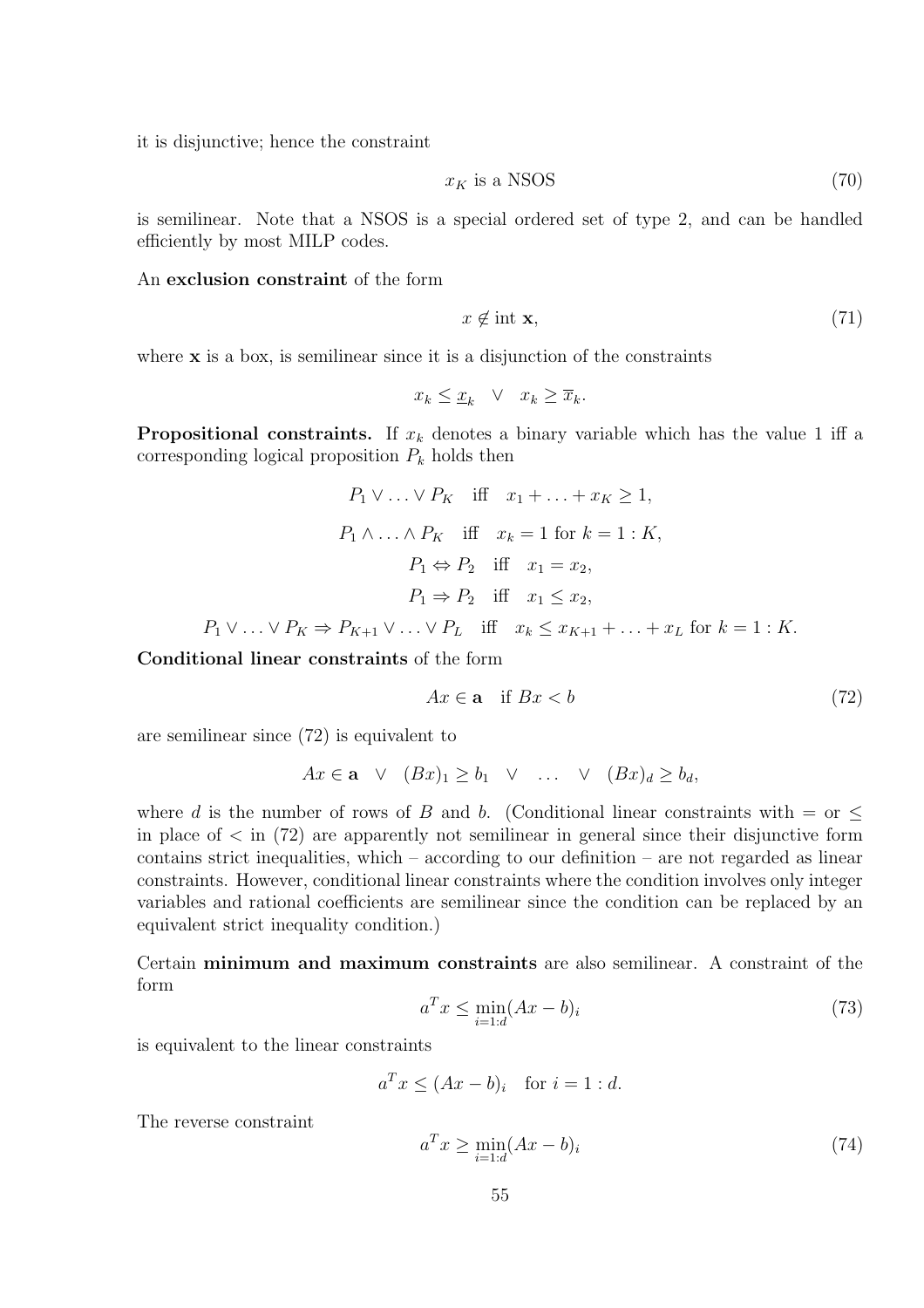is equivalent to the linear disjunctive constraint

$$
a^T x \ge (Ax - b)_1 \quad \vee \quad \dots \quad \vee \quad a^T x \ge (Ax - b)_d.
$$

Similarly, a constraint of the form

$$
a^T x \ge \max_{i=1:d} (Ax - b)_i \tag{75}
$$

is equivalent to the linear constraints

$$
a^T x \ge (Ax - b)_i \quad \text{for } i = 1 : d,
$$

and the reverse constraint

$$
a^T x \le \max_{i=1:d} (Ax - b)_i \tag{76}
$$

is equivalent to the linear disjunctive constraint

$$
a^T x \le (Ax - b)_1 \quad \vee \quad \dots \quad \vee \quad a^T x \le (Ax - b)_d.
$$

The constraints

$$
a^T x = \min_{i=1:d} (Ax - b)_i,
$$
\n(77)

$$
a^T x = \max_{i=1:d} (Ax - b)_i \tag{78}
$$

are also semilinear, since they are equivalent to (73), (74) and (75), (76), respectively. In particular, linear complementarity constraints [33], defined by

$$
\min(a^T x - \alpha, b^T x - \beta) = 0 \tag{79}
$$

are semilinear. Their MILP reformulation needs a single binary variable only since the associated BSOS has size two.

Linear complementarity constraints arise in bilevel programming, see, e.g., [28, 203, 259, 299, 331], in which the inner optimization problem is a linear program. See, e.g., Grossmann & Floudas [125] for solving bilevel programs as mixed integer problems.

Constraints of the form

$$
a^T x - \alpha \le |b^T x - \beta|,\tag{80}
$$

$$
a^T x - \alpha = |b^T x - \beta|,\tag{81}
$$

$$
a^T x - \alpha \ge |b^T x - \beta| \tag{82}
$$

are semilinear since we can write the absolute value in the form  $|b^T x - \beta| = \max(\beta - \beta)$  $b^T x$ ,  $b^T x - \beta$ ); again a single binary variable suffices for the MILP formulation. In particular, a constraint

$$
\alpha \le |x| \le \beta \tag{83}
$$

can be modeled as

$$
(\alpha + \beta)z - \beta \le x \le (\alpha + \beta)z - \alpha, \quad z \in \{0, 1\}.
$$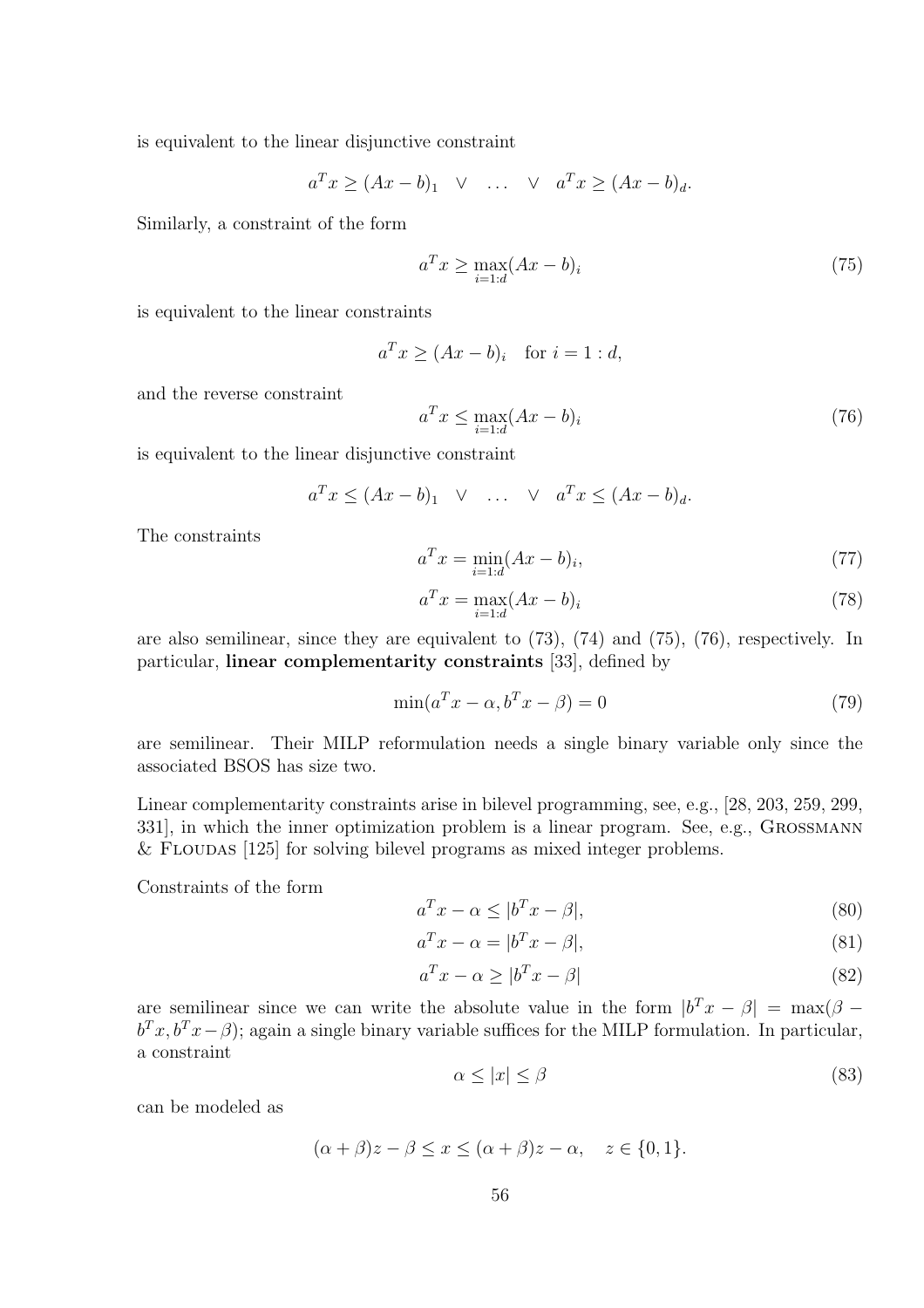Certain other piecewise linear constraints are also semilinear. Of particular interest are those of the form

$$
a^T x \le \varphi(x_i),\tag{84}
$$

where  $\varphi$  is a continuous, piecewise linear function of a *single* variable with a finite number of derivative discontinuities. Let  $\xi_0 < \xi_1 < \ldots < \xi_d$  be a list of **nodes** such that  $x_i \in [\xi_0, \xi_d]$ and  $\varphi$  is linear in each interval  $[\xi_{k-1}, \xi_k]$ . Then

$$
\varphi(\xi) = \varphi_k + \varphi'_k(\xi - \xi_k) \quad \text{for } \xi \in [\xi_{k-1}, \xi_k],
$$
\n(85)

where

$$
\varphi_k = \varphi(\xi_k), \quad \varphi'_k = \frac{\varphi(\xi_k) - \varphi(\xi_{k-1})}{\xi_k - \xi_{k-1}}
$$

Therefore,  $(84)$  can be rewritten as a disjunction of the d constraints

$$
x_i \in [\xi_{k-1}, \xi_k], \quad a^T x \le \varphi_k + \varphi'_k (x_i - \xi_k)
$$

for  $k = 1, \ldots, d$ . Since these are linear constraints, (84) is equivalent to a linear disjunctive constraint. The constraints

$$
a^T x \ge \varphi(x_i),\tag{86}
$$

.

$$
a^T x = \varphi(x_i),\tag{87}
$$

are semilinear by the same argument, with  $\geq$  or  $=$  in place of  $\leq$ .

Piecewise linear constraints may also be modelled by NSOS (cf.  $(70)$ ); see BEALE [24, Section 10.3] and [25, 26, 45, 66, 312]. Indeed, if  $\varphi(x)$  is piecewise linear with nodes  $\xi_{1:d}$  and corresponding function values  $\varphi_k = \varphi(\xi_k)$  then we may write an arbitrary argument x as

$$
x = \sum \xi_k \lambda_k, \quad \lambda \text{ is a NSOS}, \tag{88}
$$

and find

$$
\varphi(x) = \sum \varphi_k \lambda_k.
$$

Therefore, if we add the semilinear constraints (88), we may replace each occurrence of  $\varphi(x)$ by  $\sum \varphi_k \lambda_k$ . This even works for unbounded variables and for general separable constraints  $\sum \varphi_l(x_l) \in \mathbf{a}$  with piecewise linear  $\varphi_l$ . Many modern MILP programs have special features that allow them to handle piecewise linear constraints using special ordered sets of type 2.

Many combinatorial constraints are semilinear. For example, all-different constraints of the form

the components of  $x_K$  are distinct integers (89)

are semilinear, since we can rewrite them as

$$
x_k \in \mathbb{Z} \text{ for } k \in K; \quad |x_j - x_k| \ge 1 \quad \text{for } j, k \in K, \ j \ne k.
$$

#### A cardinality constraint

the number of nonzero  $x_k$   $(k \in K)$  is in s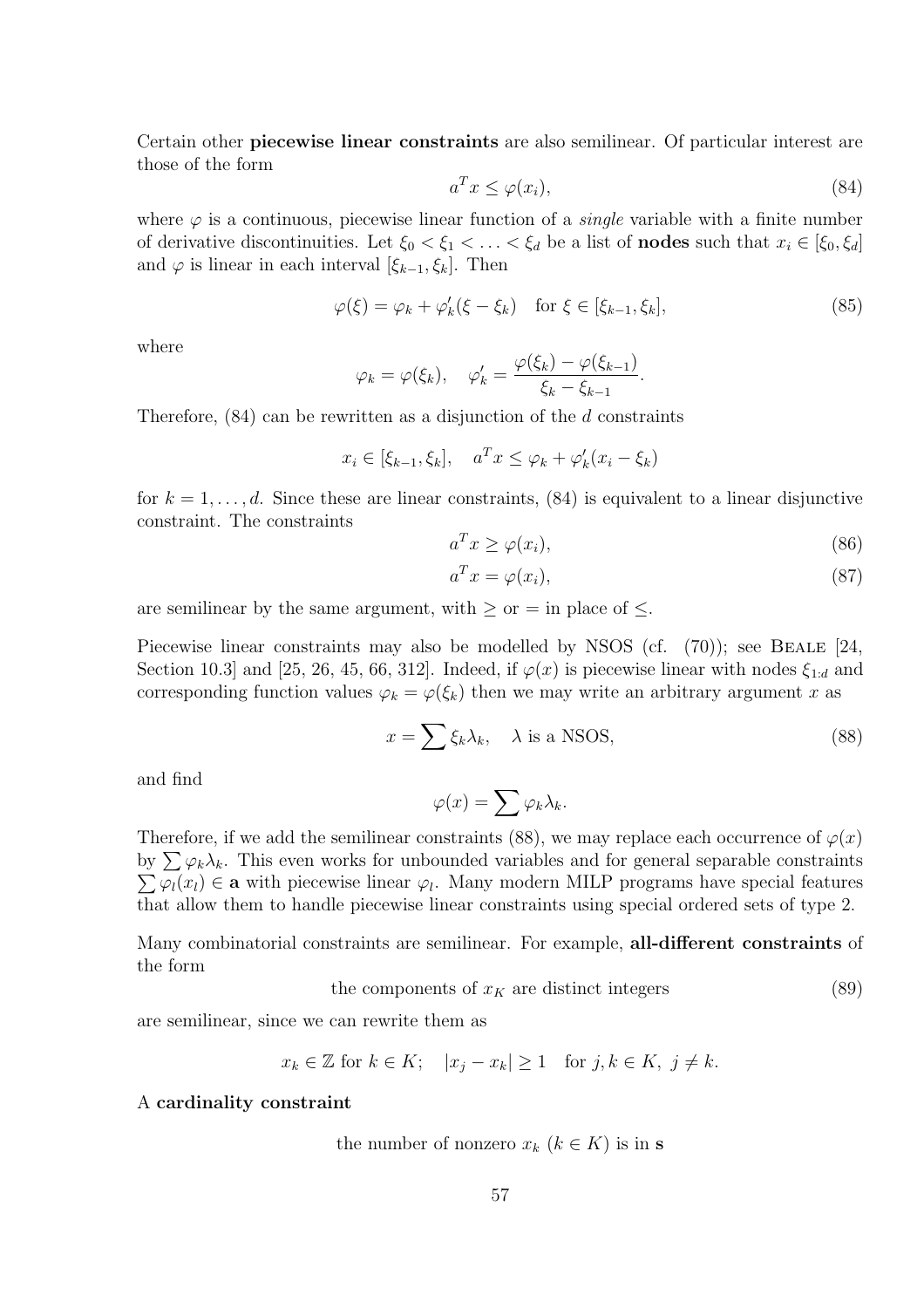is semilinear if we know that  $x_K$  is integral and nonnegative. Indeed, an equivalent condition is the existence of binary numbers  $z_k$  such that

$$
z_k = 1 \quad \text{if } x_k > 0,
$$
  
\n
$$
z_k = 0 \quad \text{if } x_k < 1,
$$
  
\n
$$
\sum_{k \in K} z_k \in \mathbf{s},
$$

and these are semilinear constraints.

Cardinality rules (YAN & HOOKER [341]), i.e., constraints of the form

 $\geq j$  components of  $x_j$  equal  $1 \Rightarrow \geq k$  components of  $x_k$  equal 1

for binary  $x_{J\cup K}$ , can clearly be written in terms of cardinality constraints and hence are semilinear, too.

## 18 Semilinear relaxations

The preceding results are of importance for general global optimization since every factorable global optimization problem can be approximated arbitrarily well by semilinear programs. Even stronger, these approximations can be made in a way to provide rigorous relaxations, so that solving the resulting semilinear programs after a MILP reformulation can be used to obtain lower bounds in a branch and bound scheme.

The ideas go back to MARKOWITZ & MANNE [213] and DANTZIG [65] for approximate separable nonconvex programming using piecewise linear constraints. (A Lagrangian method by Falk & Soland [80] gives piecewise linear relaxations, but in general, these do not yield arbitrarily good approximations.) With a trick due to PARDALOS & ROSEN [263] (for the special case of indefinite quadratic programs, but not in the context of approximations) that allows one to transform multivariate quadratic expressions into separable form, everything extends easily to the semiseparable case; see (92) below. For indefinite quadratic programs, this is discussed in detail in HORST et al. [143].

With a suitable reformulation, arbitrary factorable optimization problems (and many nonfactorable ones) can be rewritten in such a way that the objective function is linear and all constraints are either semilinear, or of the form (84), (86), (87) with continuous functions of a single variable. To see this, we introduce an auxiliary variable for every intermediate result; then the objective function is just a variable, hence linear, and the constraints are simple constraints or equations involving a single operation only,

$$
x_k = \varphi(x_i),\tag{90}
$$

$$
x_k = x_i \circ x_j \quad ( \circ \in \{ +, -, *, /, ^\wedge \} ). \tag{91}
$$

The problem formulation in terms of constraints of the form (90) and (91) together with a simple objective min  $\pm x_i$  and simple bounds (and possibly integrality constraints) is called the ternary form of a global optimization problem.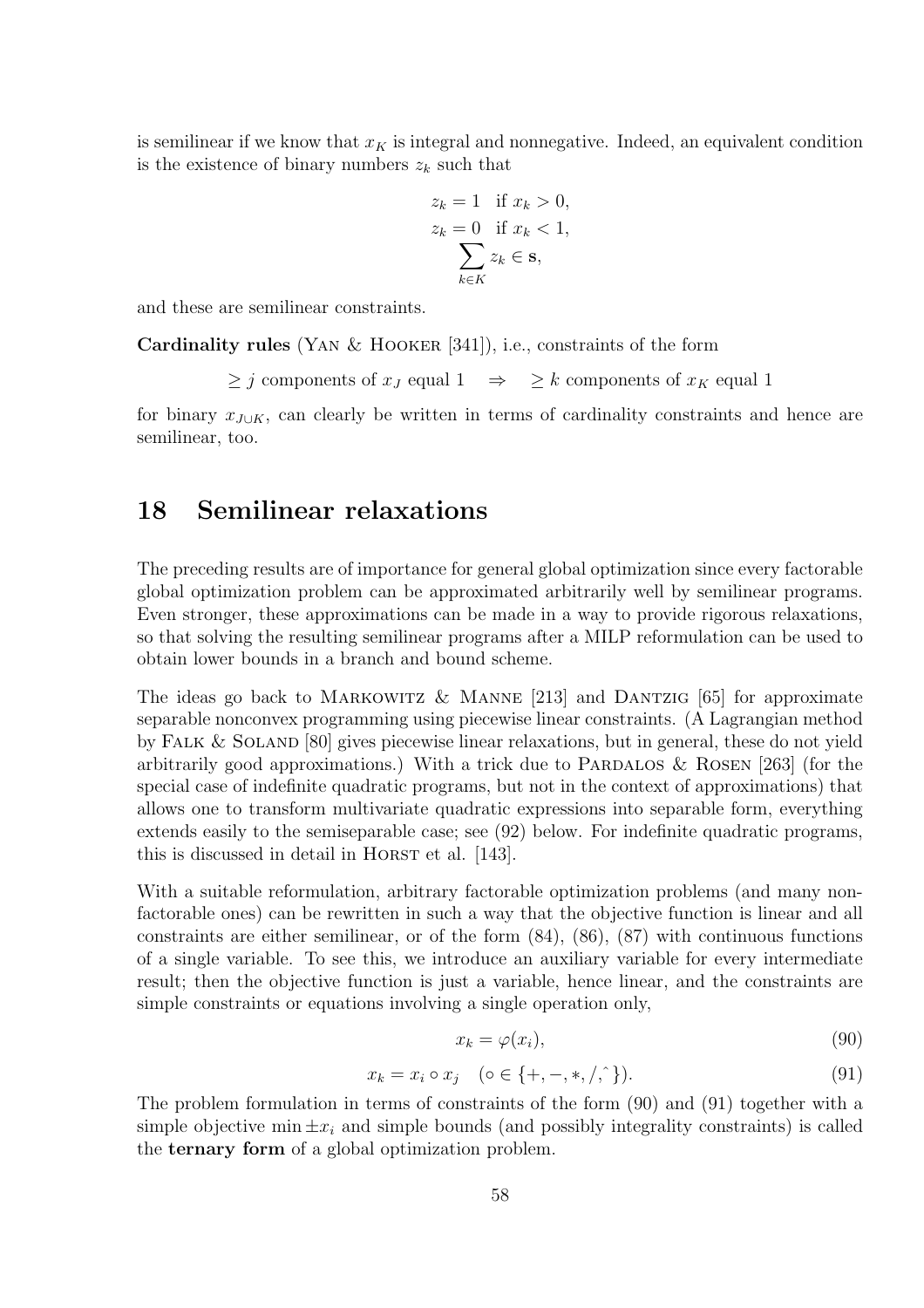To find a semilinear relaxation, we note that the equations (90) have the form (87) and hence can be handled as in the previous section. The equations (91) are linear if  $\circ \in \{+, -\}.$  For  $\circ$  = /, we get equivalent constraints  $x_i = x_k x_j$ , and for  $\circ$  =  $\hat{}$  (the power), we can rewrite the constraint  $x_k = x_i^{x_j}$  $_i^{x_j}$  as

$$
y_k = x_j y_i, \quad y_k = \log x_k, \quad y_i = \log x_i.
$$

(Powers with constant exponents are treated as a case of (90).) It remains to consider products. But  $x_k = x_i x_j$  is equivalent to

$$
\alpha x_i + \beta x_j = u, \quad \alpha x_i - \beta x_j = v,
$$
  

$$
w = v^2, \quad w + 4\alpha\beta x_k = u^2,
$$

for arbitrary  $\alpha$ ,  $\beta \neq 0$ . The first two are linear constraints in  $x_i, x_j, u, v$ , and the others are of the form (87). This proves that the reformulation can always be done.

However, it is clear that in most cases many fewer intermediate variables need to be introduced since affine expressions  $a^T x + a$  can be left intact, as can all expressions depending only on a single variable. Moreover, as we shall see in a moment, quadratic and bilinear expressions can be handled more efficiently.

Therefore, it is advisable to do in a first step only those substitutions needed to transform the problem such that the new objective function  $f(x) =: F_0(x)$  and the components  $F_i(x)$  $(i = 1 : m)$  of the new constraint function vector  $F(x)$  are **semiseparable**, i.e., of the form

$$
F_i(x) = \sum_{(j,k)\in K_i} \varphi_j(x_k) + x^T H_i x + c_i^T x + \gamma_i \quad (i = 0 : m)
$$
\n(92)

with nonlinear univariate functions  $\varphi_j$  and (in general extremely sparse) matrices  $H_i$ . Note that linear terms may be absorbed into the sum, and quadratic and bilinear terms into  $x^T H_i x$ .

In a second step, the quadratic terms are rewritten as a weighted sum of squares,

$$
x^T H_i x = \frac{1}{2} \sum_{j \in J_i} d_j (r_j^T x)^2.
$$
\n(93)

This is always possible, usually in many ways; e.g., by a spectral factorization

$$
H_i + H_i^T = QDQ^T, \quad D \text{ diagonal},
$$

which gives

$$
2x^{T}H_{i}x = (Q^{T}x)^{T}D(Q^{T}x) = \sum D_{kk}(Q^{T}x)_{k}^{2}.
$$

(For numerical stability one needs to take care of scaling issues, to ensure that no unavoidable cancellation of significant digits takes place.) Using (93) and substituting new variables for the  $r_j^T x$ , we see that we can achieve in this second step the **separable form** 

$$
F_i(x) = \sum_{(j,k)\in K_i} \varphi_j(x_k) + c_i^T x + \gamma_i \quad (i = 0 : m)
$$
\n(94)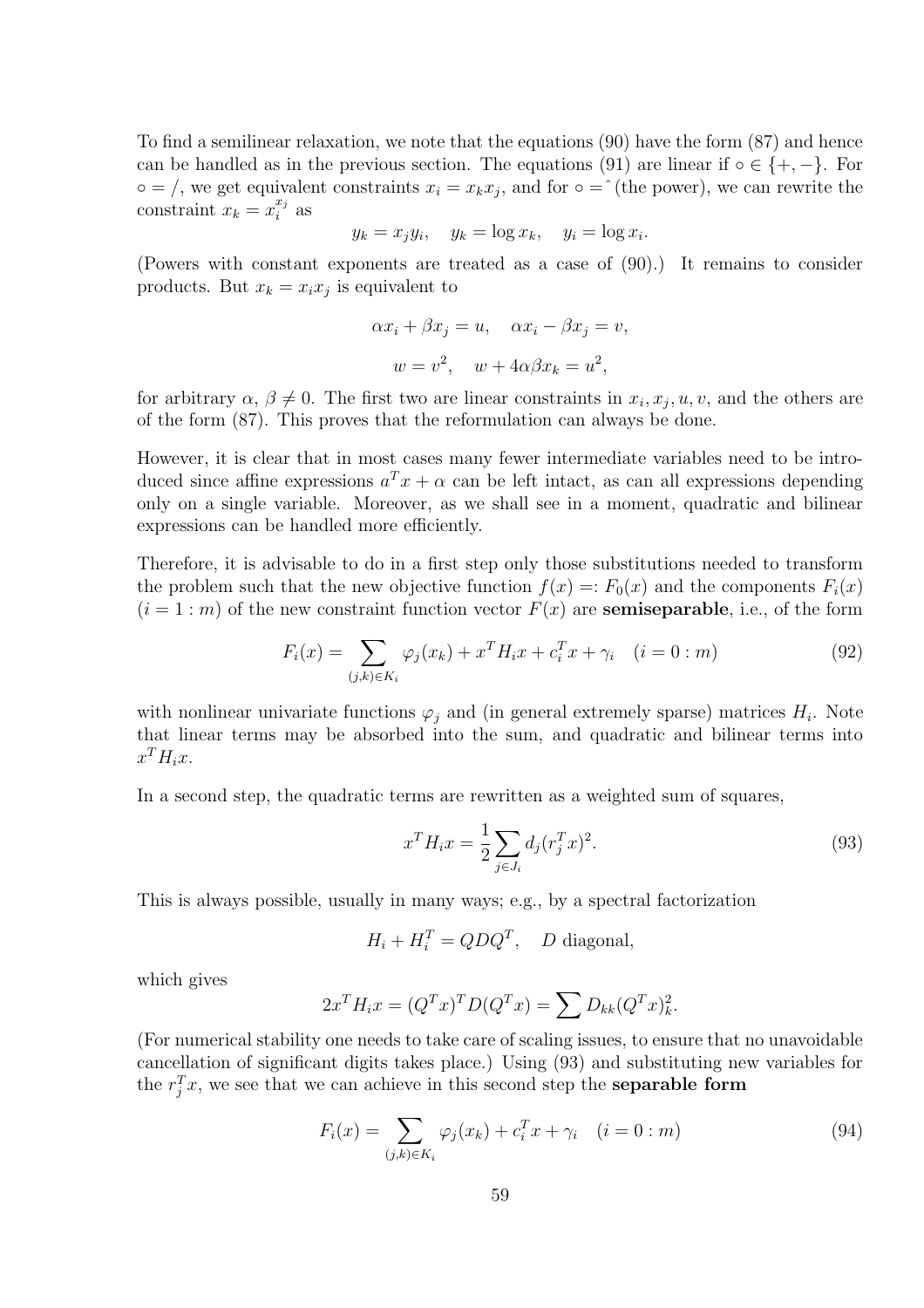with increased  $K_i$ . Constraints of the form  $F_i(x) \leq F_i$  are now replaced by

$$
\sum_{(j,k)\in K_i} y_j + c_i^T x + \gamma_i \le \overline{F}_i,
$$
  

$$
y_j \ge \varphi_j(x_k) \quad \text{for} \quad (j,k) \in K_i,
$$

and similarly for the objective function. Constraints of the form  $F_i(x) \geq \underline{F}_i$  are replaced by

$$
\sum_{(j,k)\in K_i} y_j + c_i^T x + \gamma_i \ge \underline{F}_i,
$$
  

$$
y_j \le \varphi_j(x_k) \quad \text{for } (j,k) \in K_i.
$$

Finally two-sided constraints  $F_i(x) \in \mathbf{F}_i$  with finite  $\mathbf{F}_i$  are replaced by

$$
\sum_{(j,k)\in K_i} y_j + c_i^T x + \gamma_i \in \mathbf{F}_i,
$$
  

$$
y_j = \varphi_j(x_k) \quad \text{for} \quad (j,k) \in K_i.
$$

Thus, in this third step, the required form has been achieved, and generally much more parsimoniously. (A few more variables could be saved by leaving in each nonlinear  $F_i(x)$  one of the nonlinear terms unsubstituted.)

So far, no approximation was done; the reformulated problem is equivalent to the original one. In a final **approximation step**, constraints of the form  $(84)$ ,  $(86)$ ,  $(87)$  are replaced by piecewise linear constraints. If (as traditionally done [25]) just an approximation is desired, one simply uses in place of  $\varphi$  the piecewise linear function obtained by interpolating some function values of  $\varphi$ .

However, with little more work only, outer approximations can be constructed if we have two piecewise linear approximations  $\varphi$ ,  $\overline{\varphi}$  with the same nodes  $\xi_0 < \ldots < \xi_d$ , satisfying

$$
\underline{\varphi}(\xi) \le \varphi(\xi) \le \overline{\varphi}(\xi) \quad \text{for} \quad \xi \in [\xi_0, \xi_d]. \tag{95}
$$

To get  $\xi_0 = \underline{x}_i$  and  $\xi_d = \overline{x}_i$ , one needs good bounds  $\mathbf{x}_i$  on  $x_i$ , which can usually be calculated by constraint propagation (see Section 14).

 $\varphi$  and  $\overline{\varphi}$  can be found by exploiting convexity properties of  $\varphi$ , which are well-known for elementary functions and can be determined with interval analysis for factorable univariate functions. Given (95), the constraint (84) implies (and not only approximates) the semilinear constraints

 $x_i \in [\xi_{k-1}, \xi_k], \quad a^T x \leq \overline{\varphi}_k + \overline{\varphi}'_k (x_i - \xi_k) \quad \text{for some } k,$ 

the constraint (86) implies the semilinear constraints

$$
x_i \in [\xi_{k-1}, \xi_k], \quad \underline{\varphi}_k + \underline{\varphi}'_k(x_i - \xi_k) \le a^T x \quad \text{for some } k,
$$

and the constraint (87) implies the semilinear constraints

$$
x_i \in [\xi_{k-1}, \xi_k], \quad \underline{\varphi}_k + \underline{\varphi}'_k(x_i - \xi_k) \leq a^T x \leq \overline{\varphi}_k + \overline{\varphi}'_k(x_i - \xi_k)
$$
 for some  $k$ .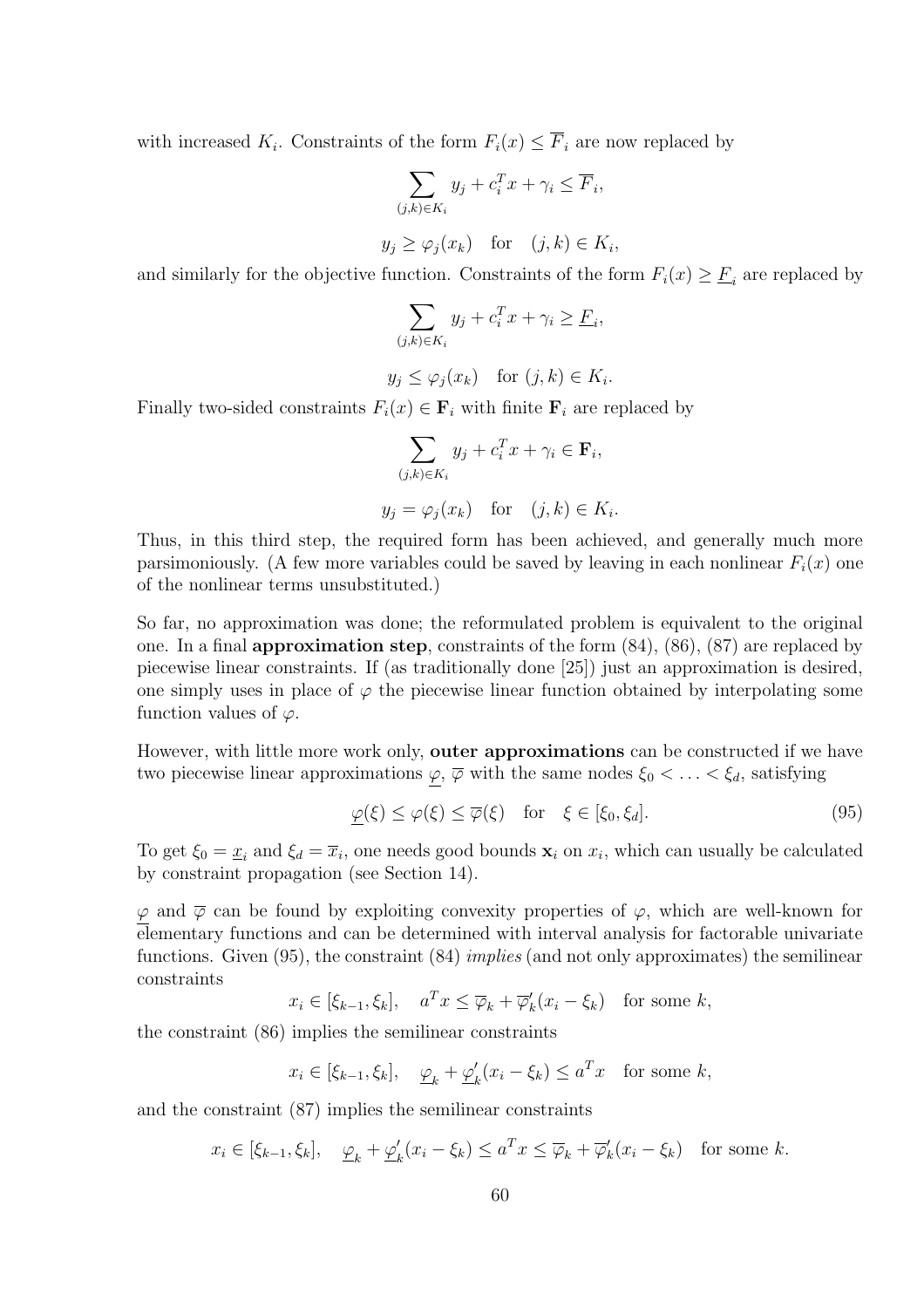Moreover, by adaptively adding additional nodes one can make the gap between the bounds in (95) arbitrarily small, and the approximation by these semilinear constraints becomes arbitrarily good (at the cost of higher complexity, of course).

As one can see, the complexity of the resulting MILP formulation depends on the number of nonlinear operations (but in a problem-dependent fashion because of the quadratic bilinear terms), and grows linearly with the number of nodes used in the piecewise linear approximation. Hence it is an efficient technique only if the number of nonlinear operations is not too large, and the approximation not too close.

## 19 Other problem transformations

Linear or convex relaxations of a global optimization problem may be viewed as transformations of the problem or of its nonlinear (resp. nonconvex) constraints. There are a number of other useful transformations of constraints or groups of constraints.

General cuts. A redundant constraint, or simply a cut, is an inequality (or sometimes an equation) not in the original problem formulation that must hold for any global minimizer; if the inequality is linear, it is called a cutting plane [114]. A lot is known about cutting planes in mixed integer linear programming; see, e.g., [239, 240, 338]; we are here rather interested in techniques for the smooth case.

We have already met several kinds of derived constraints that cut off part of the feasible region:

- The constraint  $f(x) \leq f^{\text{best}}$  cuts off points worse than the best feasible point found so far (with function value  $f<sup>best</sup>$ ).
- Exclusion constraints, discussed in Section 15, cut off a region around local minimizers that do not contain any other, better minimizer.
- The linear, convex and semilinear relaxations of constraints, discussed in Section 16 and Section 18, are of course special cases of cuts.

For bound-constrained indefinite quadratic programs, VANDENBUSSCHE [324] generalized techniques for mixed integer linear programming to find cuts which lead to excellent results on this problem class.

Surely there is much more to be explored here.

Symbolic transformations. The quality of all techniques considered so far may depend strongly on the form in which a problem is posed. Symbolic techniques may be employed to change the given form into another, perhaps more advantageous form. Unfortunately,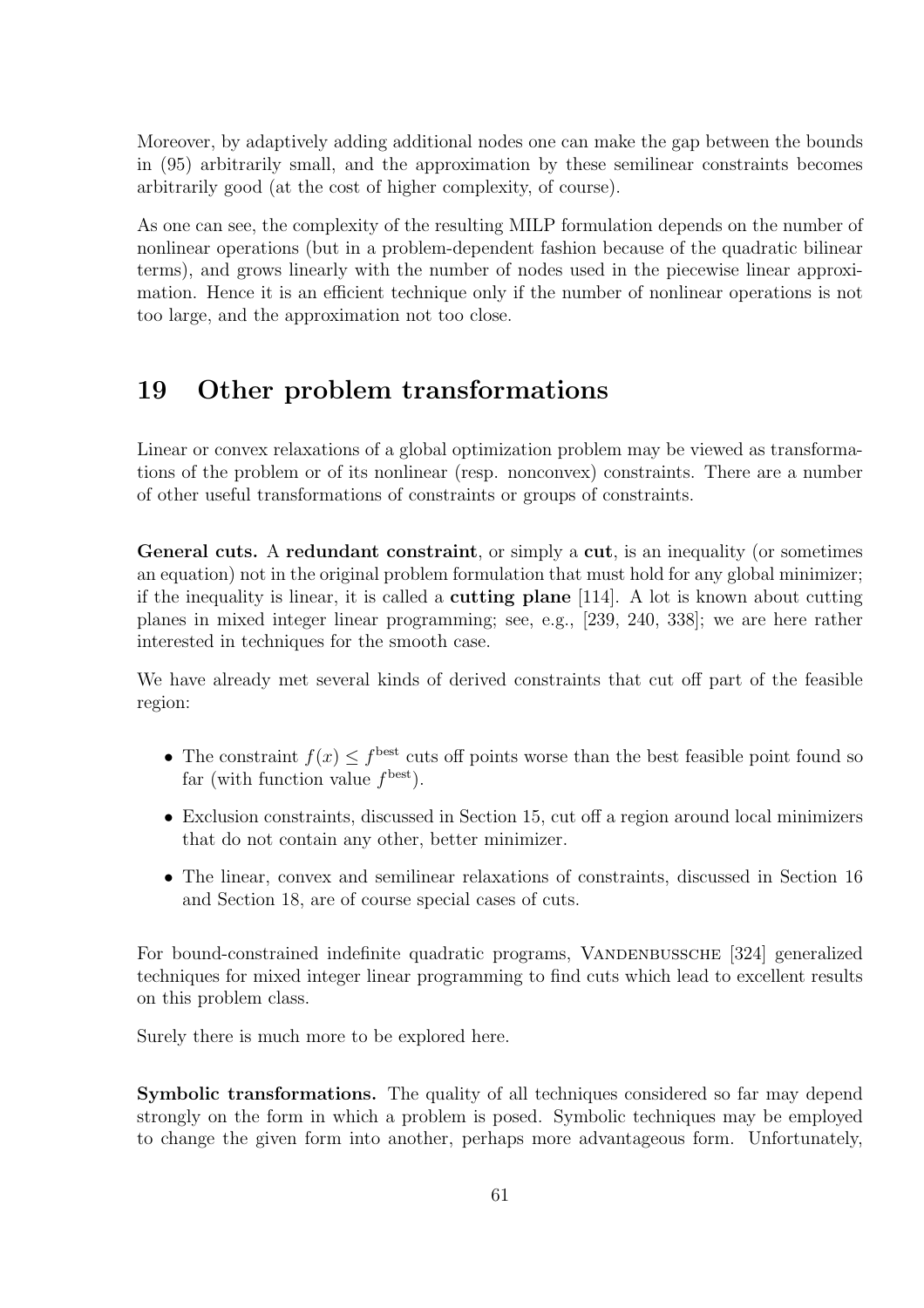it is not clear which transformations are most valuable, and the best transformations must usually be found on a problem-specific ad hoc basis. A recent example of a very difficult constraint satisfaction problem in robotics that only yielded to such an approach is described by Lee et al. [198]. We simply list here a few of the techniques that may be of interest.

Frequently, problems involving trigonometric variables can be replaced by equivalent problems with only polynomial equations, using (as recommended in ALIAS [7]) the additional constraint

$$
s^2 + c^2 = 1
$$

together with the substitution

$$
s = \sin \varphi, \quad c = \cos \varphi, \quad s/c = \tan \varphi, \quad c/s = \cot \varphi,
$$

and similar rules for trigonomentric functions of half or double angles.

Techniques from algebraic geometry can be applied to 'solve' polynomial equations symbolically or to bring them into a special form that may be useful. In particular, Gröbner basis methods (see, e.g., BUCHBERGER & WINKLER [44], FAUGERE et al. [81], STETTER [303]) provide normal forms that have a triangular structure and thus allow a complete enumeration of solutions for small polynomial problems. The work grows exponentially with the number of variables. Elimination theory (see, e.g., COX et al. [59], EMIRIS et al. [75, 76], JÓNSSON & VAVASIS [167], MOLLER & STETTER [226], MOURRAIN [43, 234, 235]) provides different, often less expensive techniques for potential simplifications by the elimination of variables. The results are often expressed in terms of determinants, and their exploitation by global solution techniques is not well explored. While the matrices arising in elimination theory appear to be realated to those in semidefinite relaxations of polynomial systems, the connection apparently received little attention [67, 133].

Unfortunately, the equations resulting from completely automatic algebraic techniques are often numerically unstable. If this is the case, function evaluations need either rational arithmetic or higher precision. In such cases, interval evaluation including their refinements suffer from excessive cancellation and provide only very weak global information. it would be very desirable to have flexible tools that do only partial elimination but provide stable reduced equations of some sort.

HANZON & JIBETEAN [133] apply these techniques to find the global minimizer of multivariate polynomials, giving attention also to the case where the minimum is achieved at infinity.

Automatic differentiation [32, 57, 119, 120, 121, 122, 321] is a now classical technique for obtaining high quality derivatives analytically and cheaply by transforming a program for function evaluation into a program for the evaluation of derivatives. This technique can be applied directly to create the Karush-John optimality conditions (Theorem 5.1 and equation (7)) as additional constraints for constraint propagation or for verifying optimality, as done in the COCONUT environment (cf. Section 22) and (with a weaker form of (7)) in Numerica [328] and GlobSol [173].

On the other hand, the automatic differentiation techniques can also be adapted to provide evaluations of interval derivatives, slopes (BLIEK [36, 37], with improvements in SCHICHL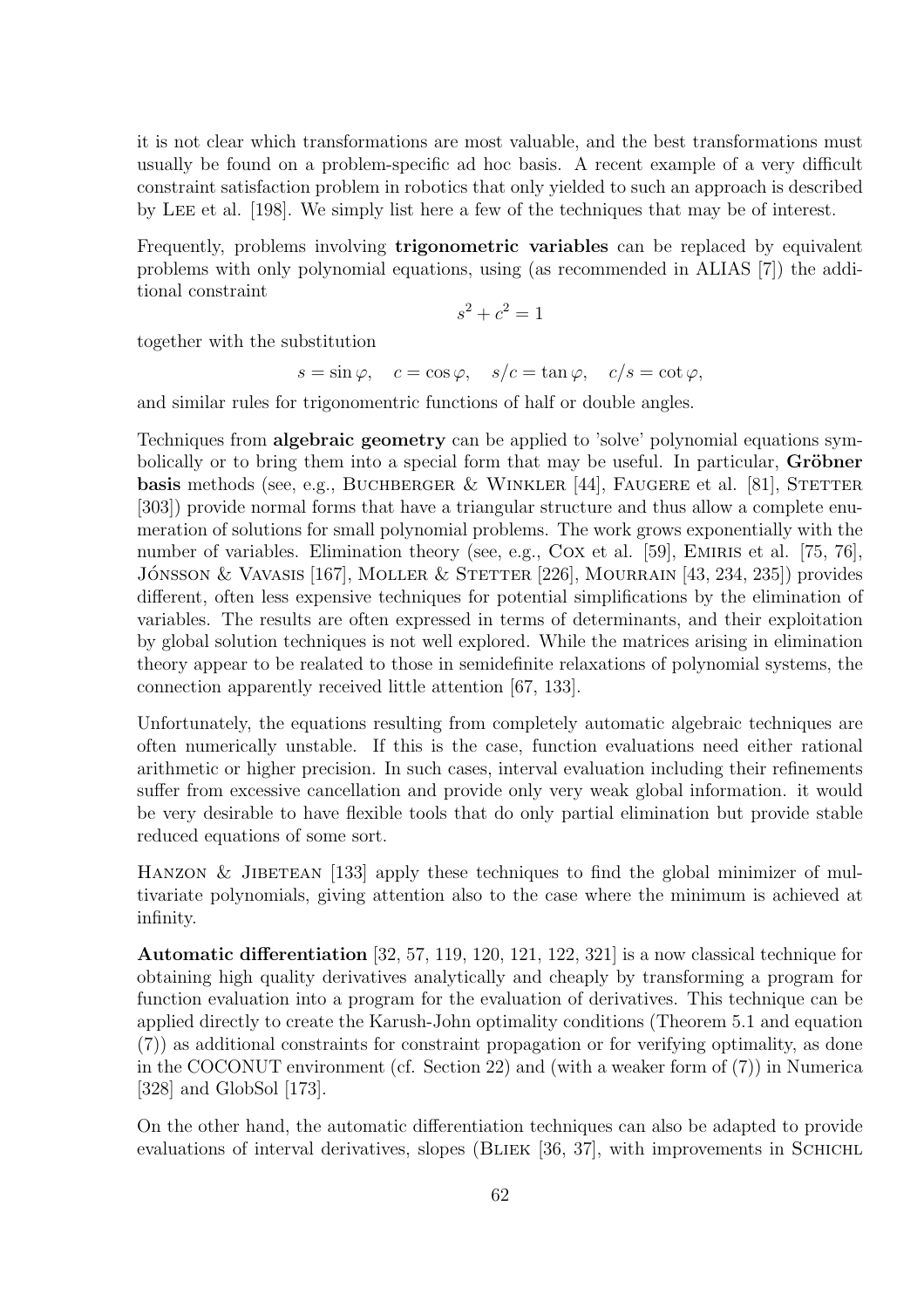& NEUMAIER [289]), linear enclosures (NENOV & FYLSTRA [241]), and second-order slopes (Kolev [185]).

# 20 Rigorous verification and certificates

The reliability of claimed results is the most poorly documented aspect of current global optimization software. Indeed, as was shown by NEUMAIER  $&$  SHCHERBINA [255], even famous state-of-the-art solvers like CPLEX8.0 (and many other commercial MILP codes) may lose an integral global solution of an innocent-looking mixed integer linear program. In our testing of global solvers within the COCONUT project we noticed many other cases where global solutions were lost or feasible problems were declared infeasible, probably because of ill-conditioned intermediate calculations that lead to rounding errors not covered by the built-in tolerances.

For the solution of precise mathematical problems (such as the Kepler problem [128]), but also for safety-critical optimization problems, it is necessary to have a complete mathematical guarantee that the global minimizer has been found. This requires special attention since numerical computations are affected by rounding errors. Fortunately, interval arithmetic, if performed with directed (outward) rounding, is able to give mathematical guarantees even in the presence of rounding errors.

Rounding in the problem definition. Many problems contain floating-point constants in their formulation. Therefore, frequently, the translation of the problems into an internal format involves floating-point computations which introduce rounding errors. Unfortunately, none of the currently available modeling systems allows one to control these rounding errors or any rounding errors made in a presolve phase used to simplify the problem formulation. The rigorous solvers available (GlobSol and Numerica) have special input modes for constants, but cannot be fed with problems generated from AMPL or GAMS input (the format for most test problems in the collections available, see Section 21). It is hoped that future releases of modeling systems provide options that allow for the passing of either symbolic constants or interval-valued coefficients computed from the input, so that the exact problem or at least nearly exact but rigorous relaxations of the exact problem can be recovered.

Rounding in the solution process. Most current solvers simply implement algorithms valid in exact arithmetic, and do not care about rounding errors, except by allowing for certain nonrigorous ad hoc tolerances in testing feasibility.

On the other hand, certain solvers (in the above list of solvers, GlobSol and Numerica) do only rigorous computations – by enclosing all numbers in intervals accounting for the rounding errors. However, they do not make use of convexity arguments leading to linear or convex programs that can be solved by local techniques, and hence have a competitive disatvantage for numerous problems. The main reason seems to be that until recently making linear (or convex) programming rigorous was very expensive compared to the traditional approximate approach, and time-consuming to implement.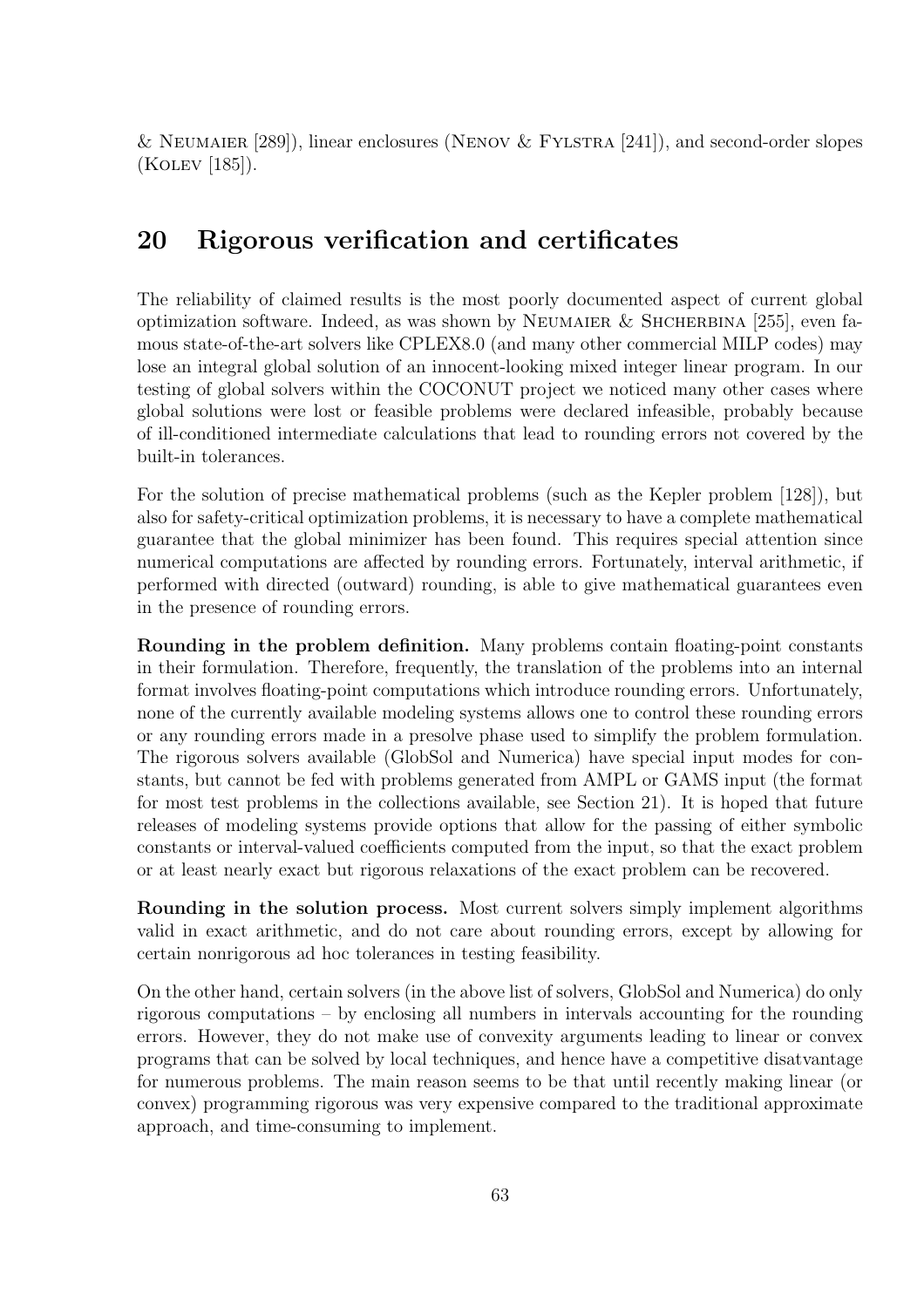NEUMAIER & SHCHERBINA  $[255]$  showed that it is possible to certify the results of linear optimization problems with finite bounds by simple pre- and post-processing, without having to modify the solvers. Jansson [153, 154] extended this to the case of unbounded variables (where only little more work is needed unless a large number of unbounded variables is present), and Jansson [155] extended the approach further to the case of convex programs.

The availability of these cheap, easy to use methods for certifying the results of linear and convex optimization programs is likely to change this in the near future. First results in this direction are presented by LEBBAH et al.  $[195, 196]$ , who report rigorous results for a combination of constraint propagation, interval Newton and linear programming methods that significantly outperform other rigorous solvers (and also the general purpose solver BARON) on a number of difficult constraint satisfaction problems.

Certification of upper bounds. Apart from controlling rounding errors in the computation of bounds, care must also be taken in using objective function values as upper bounds on the objective function. This is permitted only if the argument is feasible. However, especially in the presence of equality constraints, the arguments are often not exactly feasible but satisfy the constraints only within certain tolerances. In these cases, a rigorous upper bound on the objective can be obtained only if the existence of a feasible point in a small box around the approximate point can be proved rigorously, and the objective function is then evaluated at this box. This requires the use of interval Newton techniques (cf. Section 11). However, since there are frequently fewer equality constraints than variables, the standard existence tests must be modified to take account of this, and also to handle inequalities correctly. For a description of the main techniques currently available to certify the existence of feasible points see, e.g., [173, 172].

Certificates of infeasibility. If an optimization problem (or a subproblem in a box generated by branch and bound) has no feasible point, a **certificate of infeasibility** can often be given that allows an easy check that this is the case. For linear constraints, the following result [255], which uses basic interval arithmetic only, applies.

20.1 Theorem. The set of points satisfying

$$
x \in \mathbf{x}, \quad Ax \in \mathbf{b} \tag{96}
$$

is empty if and only if there is a multiplier vector y such that

$$
(y^T A)\mathbf{x} \cap y^T \mathbf{b} = \emptyset. \tag{97}
$$

*Proof.* If x satisfies (96) then the left hand side of (97) contains  $y^T A x$  and hence is nonempty. Thus (97) implies that (96) cannot be satisfied. The converse is a simple consequence of the Lemma of Farkas and the fact [243, Section 3.1] that  $a^T \mathbf{x} = \{a^T x \mid x \in \mathbf{x}\}\.$ 

Thus a certificate of infeasibility consists in a multiplier vector  $\gamma$  satisfying (97), and is, e.g., a byproduct of phase 1 of a simplex algorithm.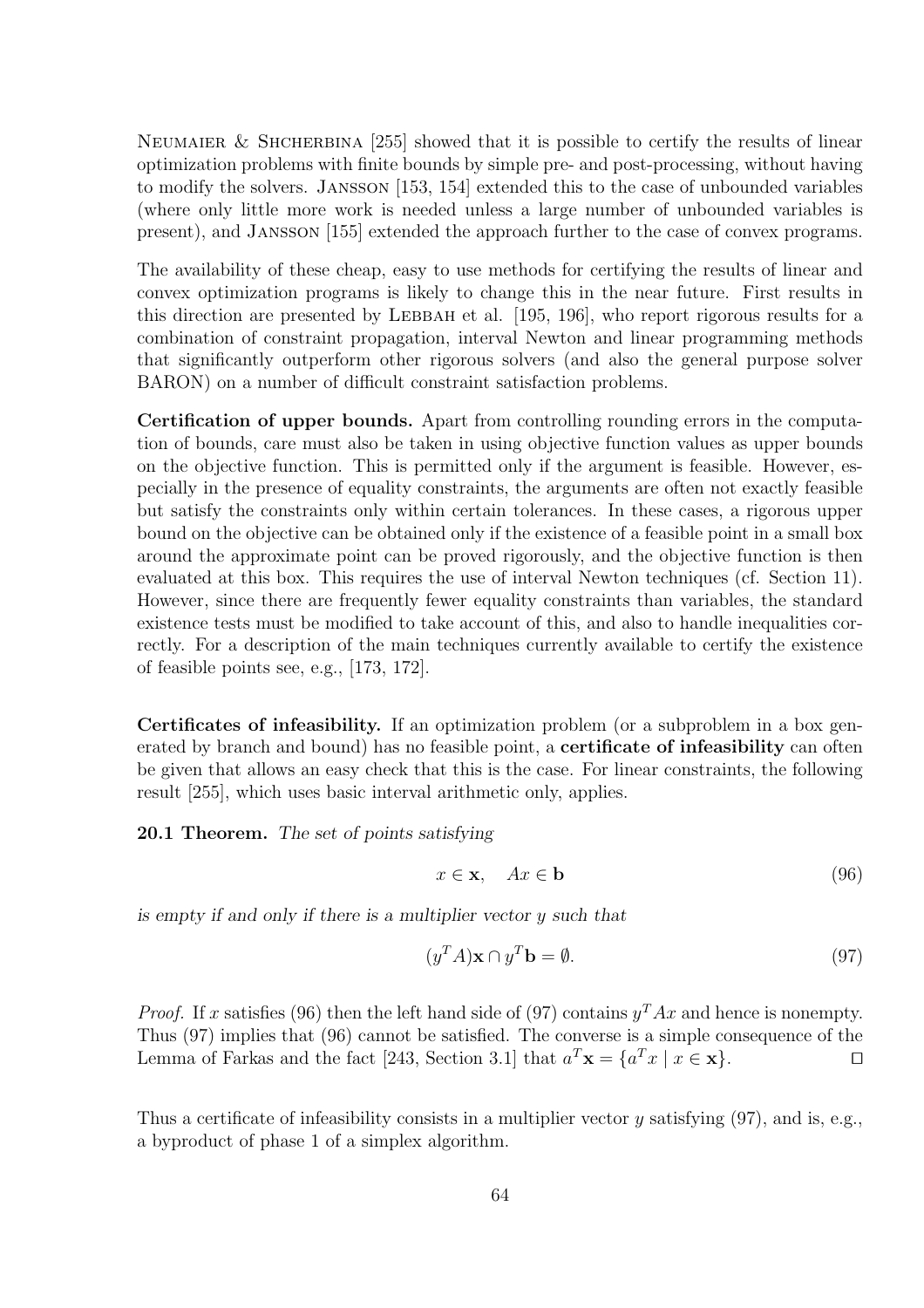If there are nonlinear constraints, there are simple certificates for infeasibility of

$$
x \in \mathbf{x}, \quad F(x) \in \mathbf{F},
$$

such as a multiplier vector  $y$  with

$$
y^T F(\mathbf{x}) \cap y^T \mathbf{F} = \emptyset,
$$
\n(98)

where  $F(\mathbf{x})$  is an interval evaluation of F at the box **x**, or

$$
y^T F(\xi) + \left( y^T F'(\mathbf{x}) \right) (\mathbf{x} - \xi) \cap y^T \mathbf{F} = \emptyset,
$$
\n(99)

where  $F'(\mathbf{x})$  is an interval evaluation of the Jacobian  $F'$  at the box **x**. Similarly, if already a feasible point with objective function value  $f<sup>best</sup>$  is known then a multiplier vector y with

$$
\min_{x \in \mathbf{x}} (f(x) + y^T F(x)) > f^{\text{best}} + \sup y^T \mathbf{F}
$$
\n(100)

is a certificate that the box x cannot contain a global minimizer. The left hand side can be bounded from below by interval evaluation or a centered form, giving a verifiable sufficient condition. In the linear case, (100) reduces to half of Theorem 20.1.

It is not difficult to show that for convex constraints, a certificate of infeasibility can be constructed in complete analogy to the linear case. But in the nonconvex case, there is no guarantee that such a certificate exists (or can be found easily if it exists). Moreover, local solvers may fail because they are not able to find a feasible point, even if one exists. Indeed, finding a feasible point is in the latter case already a global problem that cannot be handled by local methods.

Good certificates of infeasibility of the form (99) are, however, available for small boxes not too close to the feasible domain. This follows from the quadratic approximation property of centered forms. A suitable multiplier vector  $y$  can be obtained in this case from the linearized problem.

Thus, in combination with branching, we can certify the nonexistence of solution in a covering of almost all of the initial box.

Certification of global minimizers. One may also be interested in providing a minimal number of mathematically rigorous certificates that constitute a proof that some point in a narrow computed box is in fact a global minimizer. These certificates are mathematically valid only if the corresponding conditions have been evaluated in exact arithmetic; and additional safeguards are needed to ensure their validity in finite precision arithmetic. Virtually nothing has been done so far with regard to this problem.

### 21 Test problems and testing

An important part of the development of global optimization software is the careful testing of proposed methods.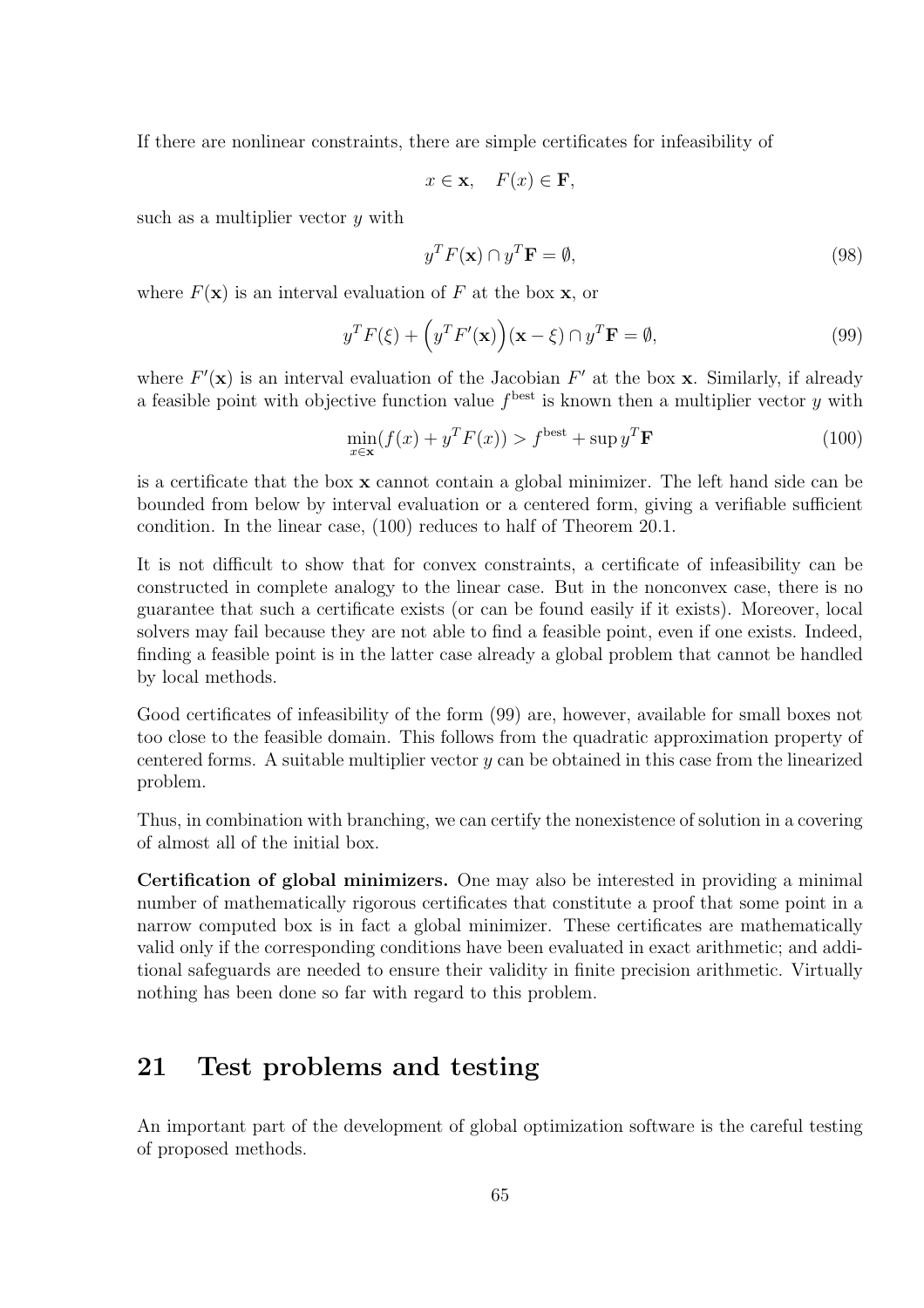For useful test problem collections, see, e.g., [55, 92, 109, 145, 151, 157, 335]. In particular, [145] contains a test suite containing the traditional global optimization test set of lowdimensional problems by DIXON & SZEGÖ [69], together with test results for DIRECT, MCS, and many incomplete global optimization methods. [151] (see also [177, 227]) contains a comparison of stochastic global optimization routines on a large number of low-dimensional test problems from different sources, and [157, 335] contain test results for some interval methods on a large number of low-dimensional test problems. Testing in higher dimensions has been much more limited, although this is about to change.

The documentation and availability of test problems has been considerably simplified by coding them in one of the widely used modeling languages. AMPL [97] and GAMS [100] are two flexible and convenient algebraic modeling languages enabling rapid prototyping and model development. They are of widespread use in the optimization community, as attested by the large number of existing interfaces with state-of-the-art optimization solvers.

The recent Handbook of Test Problems in Local and Global Optimization [92] contains a large collection of test problems for local and global optimization problems, both academic and from real applications. (Unfortunately, the book contains a significant number of inaccuracies [93].) The algebraic test problems of this collection are available in the GAMS modeling language, and the differential-algebraic problems are supplied in the MINOPT modeling language. All test problems can be downloaded from the Handbook's web site. A recent web site by GAMS World [109] started collecting a library GlobalLib of real life global optimization problems with industrial relevance, coded in GAMS, but currently most problems on this site are without computational results. 131 algebraic test problems from the Handbook are all included and constitute about a third of the 397 test problems currently available at GlobalLib.

Test problems for local optimization should also pass global optimization solvers; the traditional test set for low-dimensional unconstrained problems is that by MORÉ, GARBOW  $&$  HILLSTROM [231], with optional bounds from GAY [104]. A number of these problems have in fact several local minimizers and are therefore global optimization problems. Bob Vanderbei maintains a large collection of AMPL files for constrained nonlinear optimization problems [325] from practical applications; also included are the major part of the CUTE collection and the more academic but useful low-dimensional problem collection of Hock & SCHITTKOWSKI [138].

The COCONUT benchmark [55] (cf. SHCHERBINA et al [292]) is a collection of nearly 1300 AMPL models, containing the CUTE part of the Vanderbei test collection, AMPL versions of the problems from GlobalLib (collection from summer 2002), and a large collection of pure constraint satisfaction problems from various places. All problems are annotated with best known function values (or even solutions) and some statistical information such as the number of variables and constraints.

The COCONUT project has extensive test results on the COCONUT benchmark for a number of solvers, which will be made public on the COCONUT website [54] at the end of the COCONUT project (February 2004). Extensive benchmarking results for local optimization by MITTELMANN [222] are also available online. See also DOLAN & MORÉ [70, 71].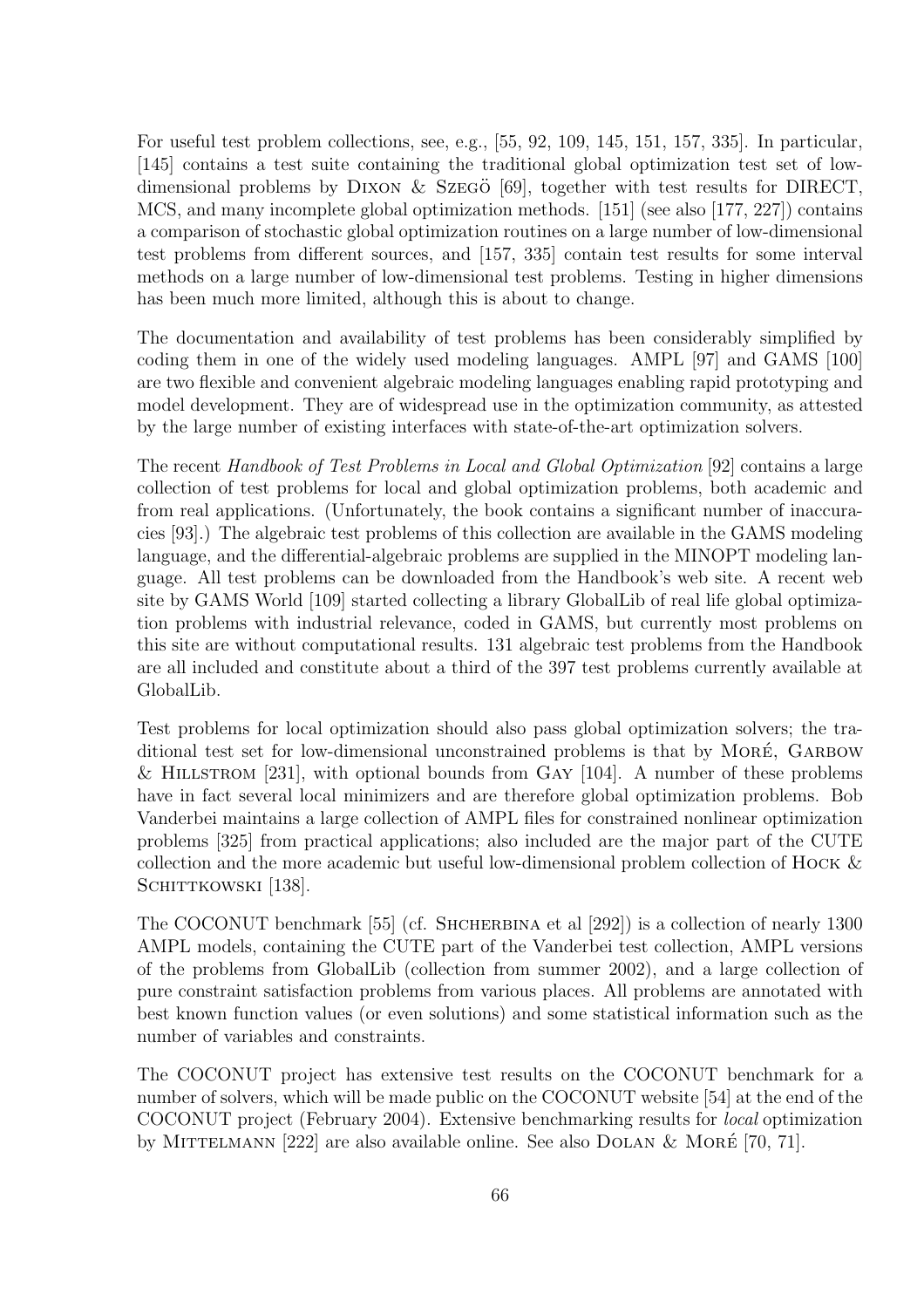Bussiek et al. [48] report about obtaining reliable and repeatable comparisons in global optimization. The ACM Transaction of Mathematical Software recommends [313] to consider advice in [163] for performing computational experiments. The Mathematical Programming Society has guidelines [150] for reporting results of computational experiments based on [61, 118, 275]. See also [22].

# 22 The COCONUT environment

This survey is part of an attempt to integrate various existing complete approaches to global optimization into a uniform whole. This is the goal of the COCONUT project [54], sponsored by the European Union. The COCONUT consortium is planning to provide at the end of the project (February 2004) at its homepage [54] a modular solver environment for nonlinear global optimization problems with an open-source kernel, which can be expanded by commercial and open-source solver components (inference engines). The following information is taken from SCHICHL [287].

The application programming interface (API) of the COCONUT environment is designed to make the development of the various module types independent of each other and independent of the internal model representation. It will be a collection of open-source C++ classes protected by the LGPL license model [113], so that it could be used as part of commercial software. It uses the FILIB++ [199] library for interval computations and the matrix template library MTL [300] for the internal representation of various matrix classes. Support for dynamic linking will relieve the user from recompilation when modules are added or removed. In addition, it is designed for distributed computing, and will probably be developed further (in the years after the end of the COCONUT project) to support parallel computing as well.

The solution algorithm is an advanced branch-and-bound scheme which proceeds by working on a set of search nodes, each representing a subproblem of the optimization problem to be solved. A complete optimization problem is always represented by a single DAG (directed acyclic graph). The vertices of the graph represent operators similar to computational trees. Constants and variables are sources, objective and constraints are sinks of the DAG. This DAG is optimally small in the sense that it contains every subexpression of objective function and constraints only once.

For expression DAGs, special forward and backward evaluators are provided to allow function evaluation and automatic-differentiation-like tasks. Currently implemented are real function values, function ranges, gradients (real, interval), and slopes. In the near future evaluators for Hessians (real, interval) and second order slopes (see, e.g., [253]) will be provided as well.

A strategy engine is the main part of the algorithm. It makes decisions, directs the search, and invokes the various modules. The strategy engine consists of the logic core ("search") which is essentially the main solution loop, special decision makers for determining the next action at every point in the algorithm. It calls management modules, report modules, and inference engines in a sequence defined by programmable search strategies.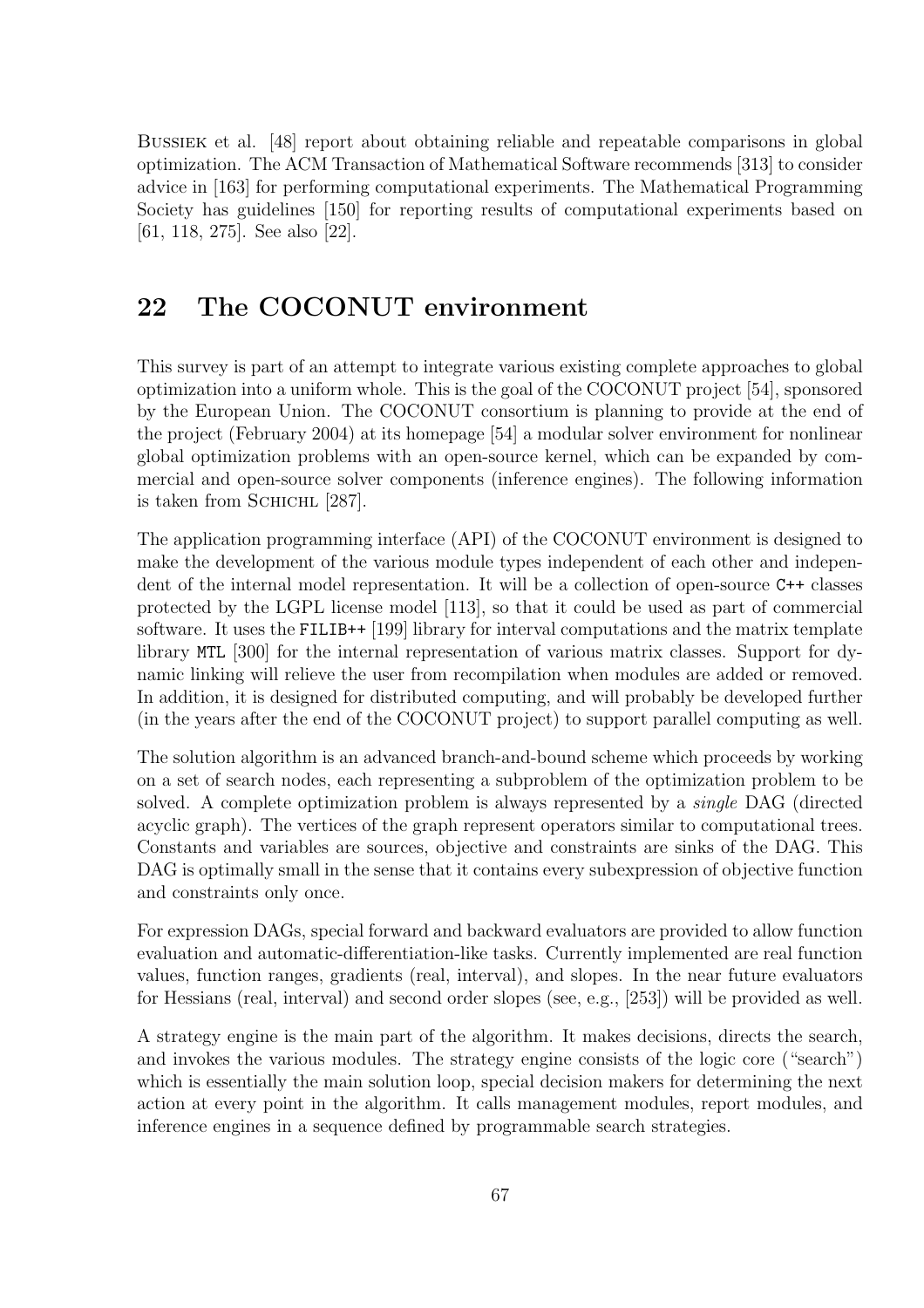The strategy engine can be programmed using a simple strategy language based on the language Python [274] (in which, e.g., most of the interface of the web search engine google [115] is written). Since it is interpreted, (semi-)interactive and automatic solution processes are possible, and even debugging and single-stepping of strategies is supported. The language is object oriented, provides dynamically typed objects, and is garbage collecting. These features make the system easily extendable. Furthermore, the strategy engine manages the search graph and the search database. The strategy engine uses a component framework to communicate with the inference engines. This makes it possible to launch inference engines dynamically (on need) to avoid memory overload. Since the strategy engine is itself a component, even multilevel strategies are possible.

Corresponding to every type of problem change, a class of inference engines is designed: model analysis (e.g., find convex part), model reduction (e.g., pruning, fathoming), model relaxation (e.g., linear relaxation), model splitting (e.g., bisection), model glueing (e.g., undo excessive splitting), computing of local information (e.g., probing, local optimization). Several state of the art techniqnes are already provided, including interfaces to local nonlinear solvers and linear programming systems, rigorous point verifiers, exclusion box generators, constraint propagation, linear relaxations, a splitter, and a box covering module.

Changes suggested by an inference engine and approved of by the strategy engine are performed by appropriate management modules. Report modules produce human readable or machine readable files for checkpointing or external use.

The open design of the solver architecture, and its extensibility to include both open source modules and commercial programs, was chosen in the hope that the system will be a unique platform for global optimization in the future, serving the major part of the community, bringing their members closer together.

Several researchers and companies from outside the COCONUT project have already agreed to complement our efforts in integrating the known techniques by contributing to the CO-CONUT environment.

## 23 Challenges for the near future

We end the survey by listing a number of challenges that researchers in global optimization, and those working on software systems and support, may wish to face to improve the state of the art.

1. Ensuring reliability is perhaps the most pressing issue. While in theory essentially all techniques discussed here can be made fully rigorous, many of them with little computational overhead (cf. Section 20), only very few solvers do this. As a result, even otherwise excellent solvers (such as CPLEX 8.0 for linear mixed integer problems) lose occasionally the solution and give completely misleading results without warning, and global solvers based on these inherit the problems unless properly safeguarded. Safe bounds can guard against all errors due to the finite precision arithmetic. Programming bugs are another possible source of loss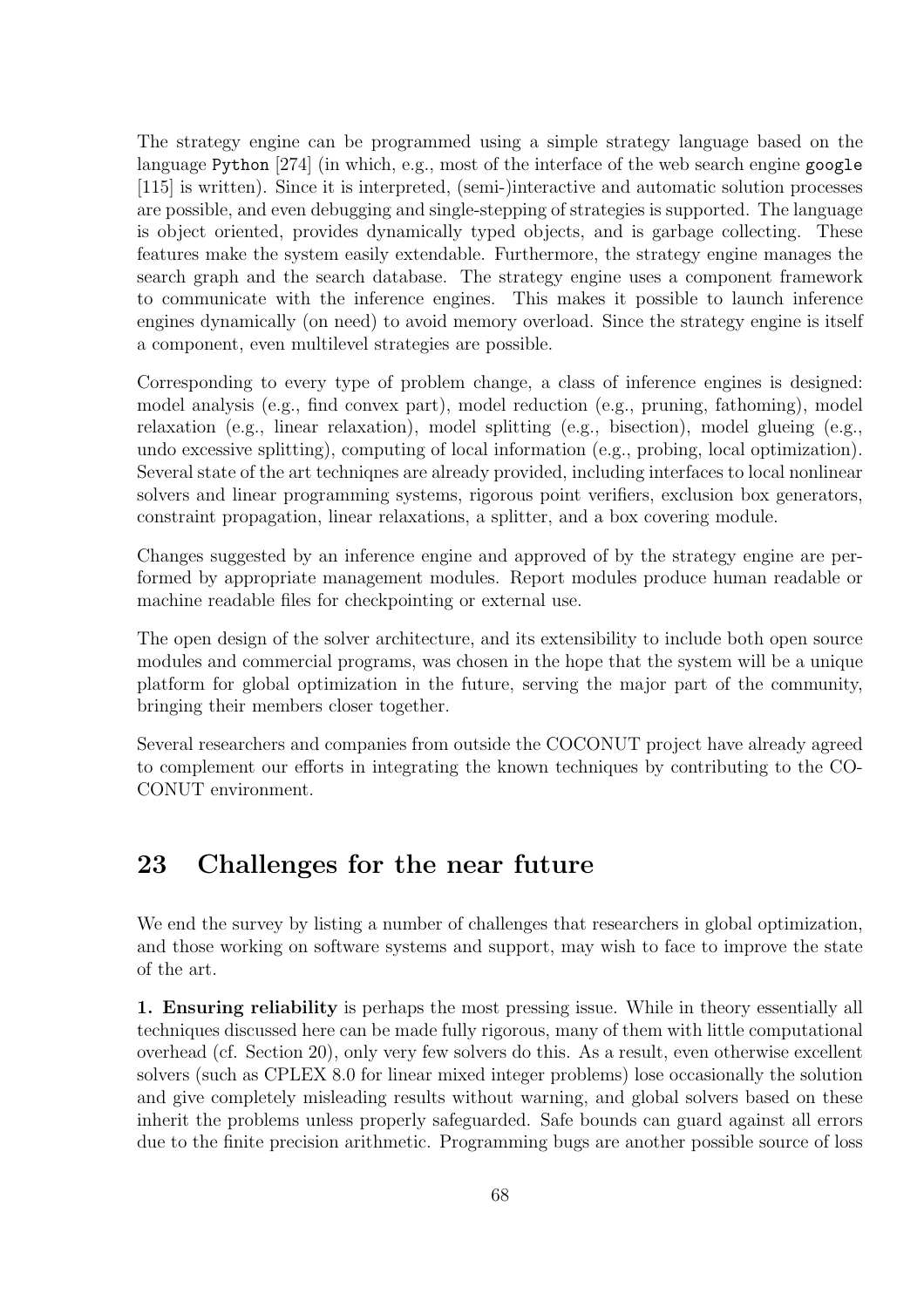of solutions, and can be discovered only through extensive testing on benchmarking suites with known solutions.

Under the heading reliablility fall also improvements relevant for computer-assisted proofs, especially the documentation of certificates that give a short and complete proof (that can be checked independently) that the solution is indeed correct.

2. Better compiler (or even hardware) support for automatic differentiation, outward rounded interval arithmetic, and related techniques [289] based on computational graphs would significantly simplify its use in global optimization codes, and probably speed up the programs. (Code optimization would, however, need to provide an option that ensures that simplifications are only performed if they are mathematically safe even in finite precision arithmetic.) The SUN FORTE compiler [334] already supports interval arithmetic. NAG [56, 237] is investigating the possible integration of automatic differentiation capabilities into its Fortran 95 compiler.

3. Unbounded variables are perhaps the dominant reason for failure of current complete global optimization codes on problems with few variables. Unless the initial constraint propagation phase provides useful finite bounds, interval estimates are frequently meaningless since calculations with unbounded intervals rarely generate tight enclosures. Thus the bounding part of the search remains weak, and an excessive number of boxes is generated. Better techniques for handling problems with unbounded variables are therefore highly desirable. For unconstrained polynomial problems see HANZON  $&$  JIBETEAN [133].

4. Unconstrained problems and bound constrained problems in higher dimensions are harder for current solvers than highly constrained ones, since the lack of constraints gives little basis for attack with the known methods. In particular, current complete solvers are quite slow on many nonzero residual least squares problems. Until better techniques become available, users should take advantage of available freedom in modeling by providing as many constraints as possible, e.g., by adding for a least squares problem min  $||F(x)||_2^2$  the additional constraints  $F(x) \in \mathbf{F}$  for some reasonable box **F**. While this may change the solution, it might be fully adequate from the point of view of the application.

5. Integrating techniques from mixed integer and semidefinite programming into the current solver frameworks appears to be a fertile direction. Work in this direction has begun at various places, and it is already apparent that one can expect major improvements in speed.

6. Problems with symmetries have many solutions that differ only in trivial rearrangements, sign changes, etc. However, it is not easy to avoid finding the solutions repeatedly or having to exclude repeatedly regions equivalent under symmetries. There are significant applications in cluster optimization [49], packing problems, and the optimal design of experiments [302]. A recent paper [212] handles the integer linear programming case, and GATERMANN & PARRILO  $[102]$  address the case of polynomial systems.

7. The representation of nonisolated solution sets is another challenge where papers are slowly forthcoming (e.g., Vu et al. [332, 333] for the case of continuous constraint satisfaction problems) and which has important application in the modeling of devices with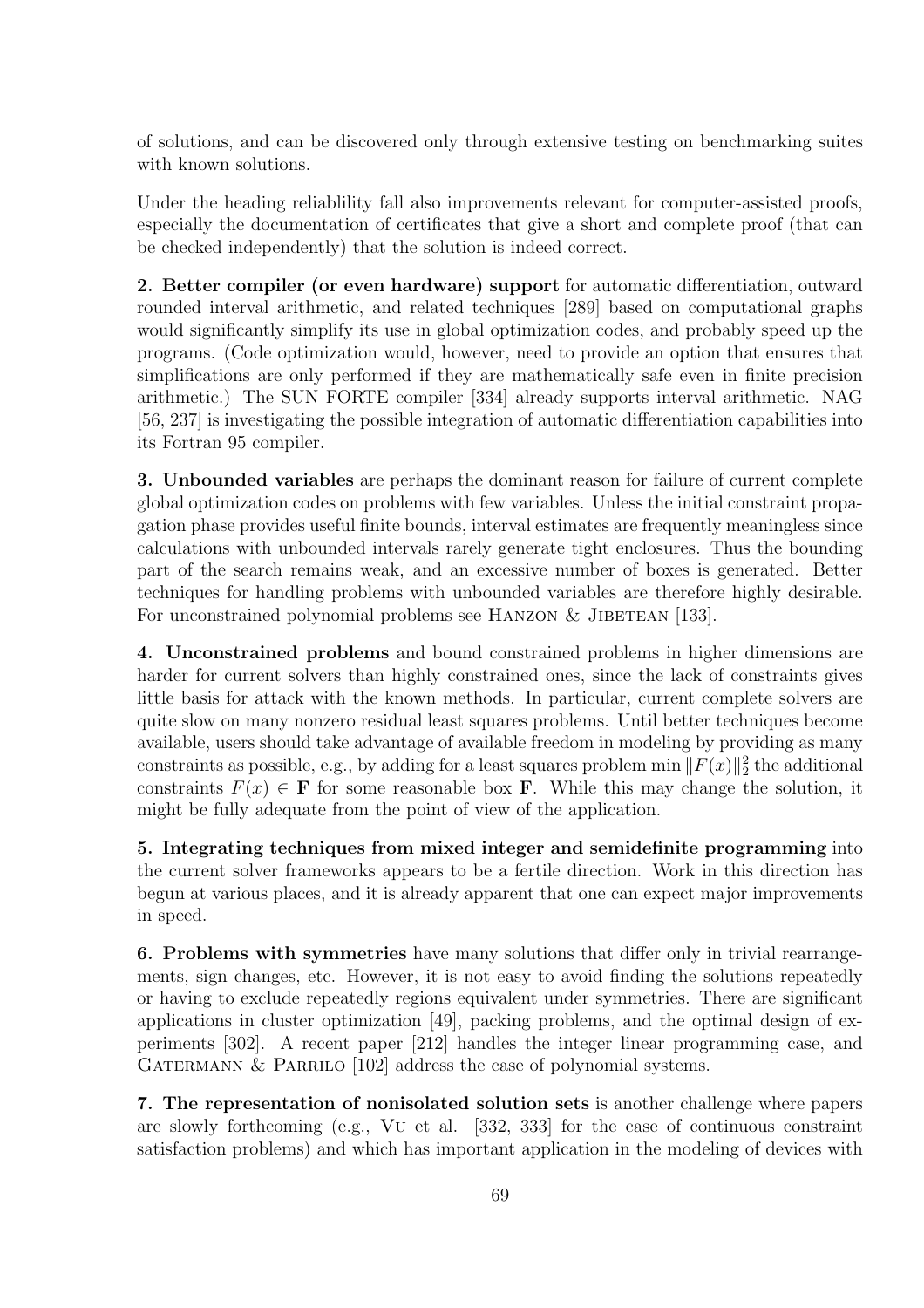uncertain parameters or flexible parts [251]. Related is the problem of parametric global optimization, where the same parameterized problem needs to be solved in dependence on a few parameters. Apart from some discussion in [126], very little seems to have been done in this area.

8. Problems with severe dependence among the variables have poor interval extensions and hence create difficulties for complete solvers. This applies in particular to problems containing nested functions  $f(x)$  such as those arising from volume-preserving discrete dynamics, where  $f(x) = f_n(x)$  with  $f_1(x) = \varphi(x)$ ,  $f_n(x) = \varphi(f_{n-1}(x))$ , which suffer from a severe wrapping effect [238, 244], and problems involving determinants of matrices of size  $> 3$ . Taylor methods [208, 252] and reformulation techniques might help overcome these problems.

9. Differential constraints are not of the factorable form that is the basis of all current global solvers. But they arise in optimal control problems, and it is well-known that many of these (especially in space mission design and in chemical engineering) have multiple minima and hence would need a global optimization approach. Recently, some approximate methods [79, 219] and a complete method [262] (for the inverse monotone case) have become available, though these work at present only in very low dimensions.

10. Constraints involving integrals are also not factorable; so far, they have received no attention in a global optimization context. They arise naturally in many stochastic optimization problems defined in terms of continuous random variables, since expectations or probabilities involving these are given by integrals. Examples are probabilistic safety factors in engineering and values at risk in finance.

11. Large-scale problems are obviously hard due to their size and the worst case exponential behavior of branch and bound algorithms. However, like in many combinatorial optimization problems, there may be many large-scale problems that are tractable if their problem structure is exploited. Extending the current methods to take advantage of such structure would make them much more widely applicable. Recent work of BODDY  $&$  JOHNson [40], who solved to completetion large quadratic constraint satisfaction problems arising in oil refinery, including one with 13 711 variables, 17 892 constraints (of which 2 696 were nonlinear) gives rise to optimism.

All these problems show that much remains to be done and that we can expect much further progress in the future.

## References

The number(s) at the end of each reference give(s) the page number(s) where the reference is cited.

[1] E.H.L. Aarts and J.K. Lenstra (eds.), Local Search in Combinatorial Optimization, Wiley, Chichester 1997. [20]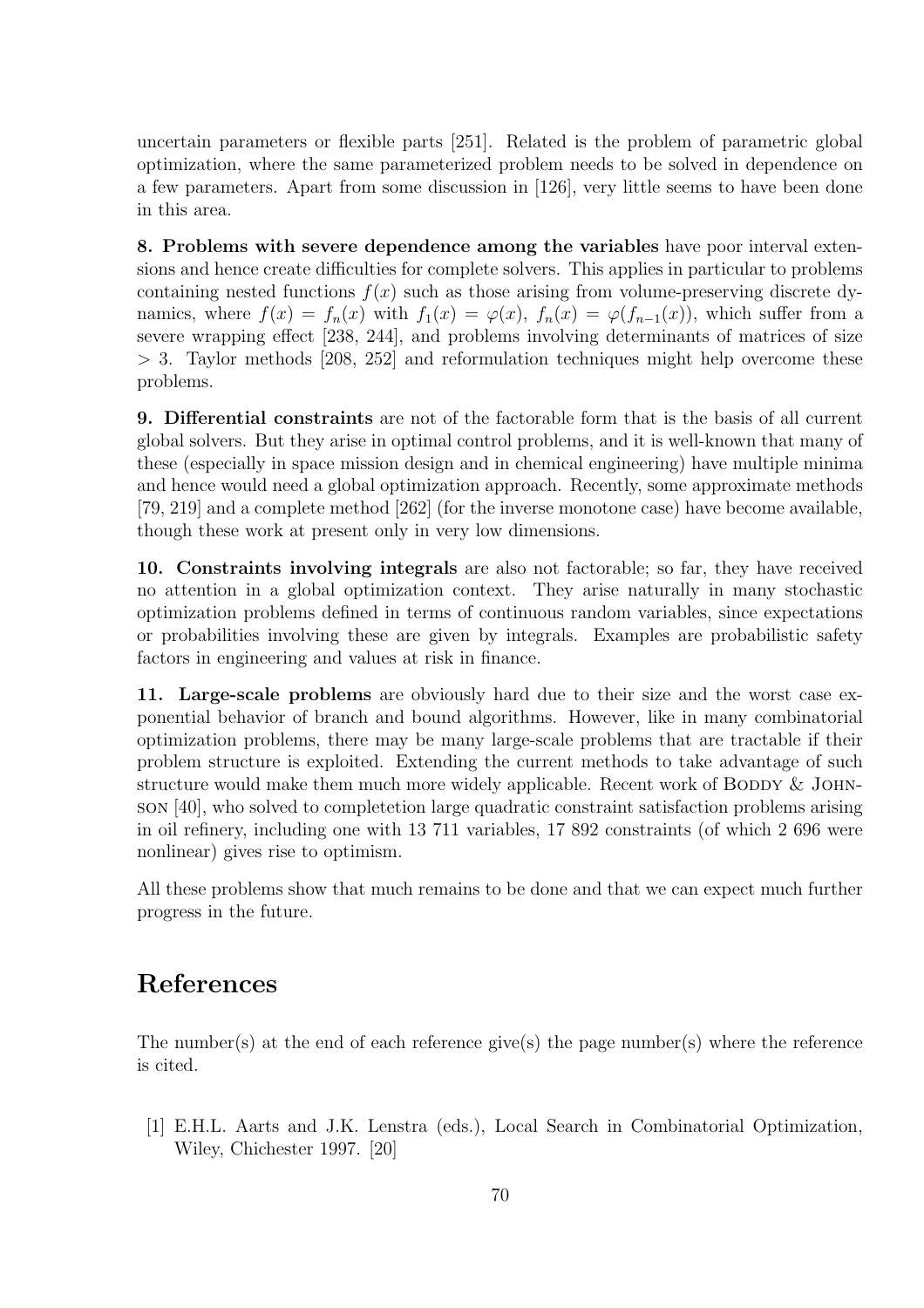- [2] C.S. Adjiman, I.P. Androulakis, C.D. Maranas and C.A. Floudas, A global optimization method  $\alpha$ BB for process design, Comput. Chem. Engin. 20 (1996), 419–424. [18, 33, 51]
- [3] C.S. Adjiman, I.P. Androulakis and C.A. Floudas, A global optimization method,  $\alpha$ BB, for general twice-differentiable constrained NLPs – II. Implementation and computational results, Comput. Chem. Engin. 22 (1998), 1159–1179. [18, 33, 51]
- [4] C.S. Adjiman, S. Dallwig, C.A. Floudas and A. Neumaier, A global optimization method,  $\alpha$ BB, for general twice-differentiable constrained NLPs – I. Theoretical advances, Comput. Chem. Engin. 22 (1998), 1137–1158. [18, 29, 33, 51]
- [5] C.S. Adjiman and C.A. Floudas, Rigorous convex underestimators for general twicedifferentiable problems, J. Global Optimization 9 (1996), 23–40. [51]
- [6] I.G. Akrotirianakis and C.A. Floudas, A new class of improved convex underestimators for twice continuously differentiable constrained NLPs, J. Global Optimization, in press. [51]
- [7] ALIAS-C++. A C++ Algorithms Library of Interval Analysis for Equation Systems. Version 2.2. User manual (2003). http://www-sop.inria.fr/coprin/logiciels/ALIAS/ALIAS-C++/manual-alias-C++2.2.ps [17, 62]
- [8] F. Alizadeh, Semidefinite and Second Order Cone Programming Foundations, Algorithms and Applications, Slides (2003). www.ima.umn.edu/talks/workshops/3-11.2003/alizadeh/tutorialProsper.pdf  $[50]$
- [9] F.A. Al-Khayyal and J.E. Falk, Jointly constrained biconvex programming, Math. Operations Res., 8 (1983), 273–286. [48]
- [10] F.A. Al-Khayyal, C. Larsen and T. van Voorhis, A relaxation method for nonconvex quadratically constrained quadratic programs, J. Global Optimization 6 (1995), 215– 230. [49]
- [11] F.A. Al-Khayyal and H.D. Sherali, On finitely terminating branch-and-bound algorithms for some global optimization problems, SIAM J. Optimization 10 (2000), 1049– 1057. [47]
- [12] E. Allgower, M. Erdmann and K. Georg, On the complexity of exclusion algorithms for optimization, J. Complexity 18 (2002), 573–588. [46]
- [13] Le Thi Hoai An and Pham Dinh Tao, A Branch-and-Bound method via D.C. Optimization Algorithm and Ellipsoidal technique for Box Constrained Nonconvex Quadratic Programming Problems, J. Global Optimization 13 (1998), 171–206. [51]
- [14] E.D. Anderson and K.D. Anderson, Presolving in linear programming, Math. Programming 71 (1995), 221–245. [38]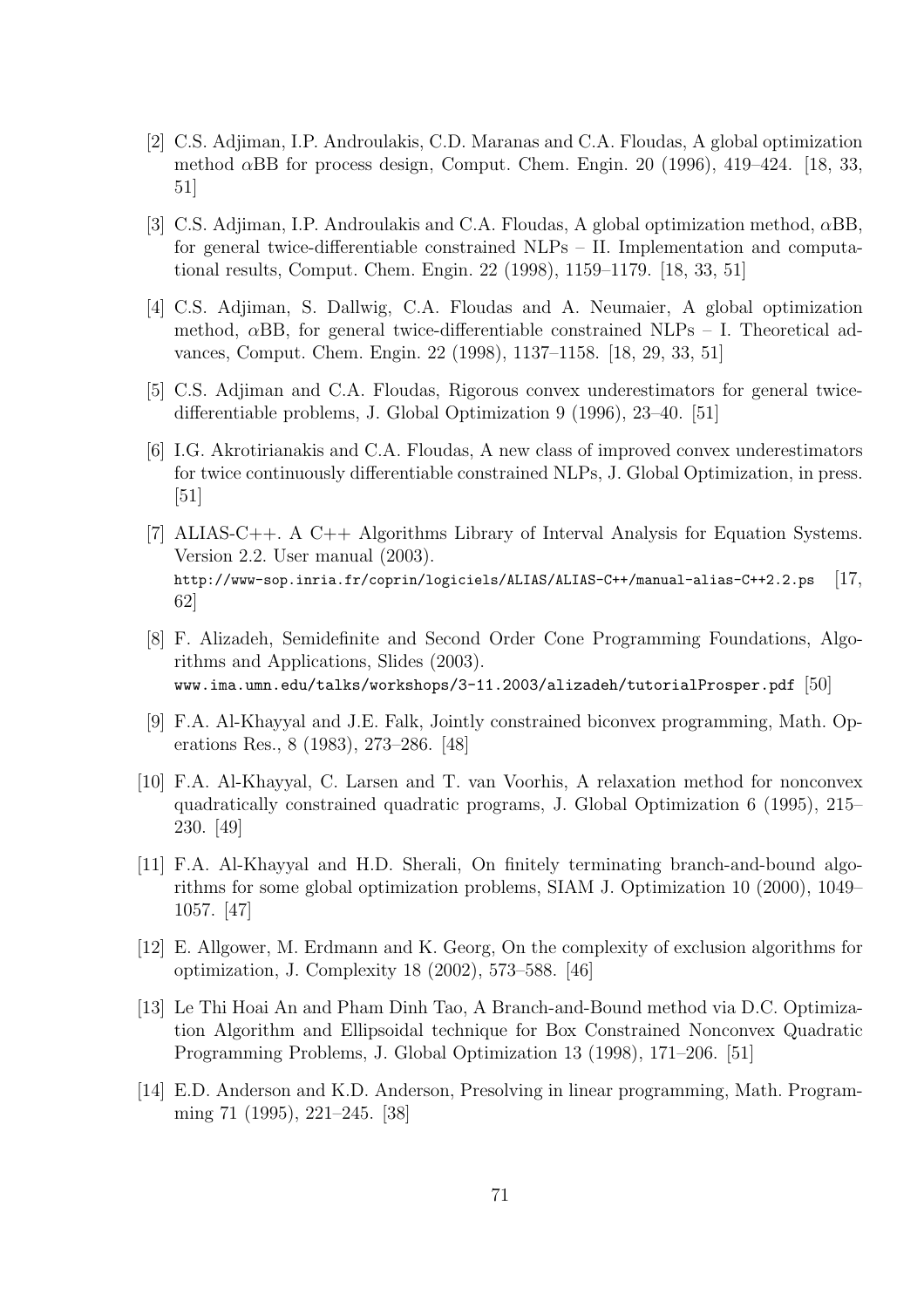- [15] I.P. Androulakis, C.D. Maranas and C.A. Floudas, αBB: a global optimization method for general constrained nonconvex problems, J. Global Optimization 7 (1995), 337–363. [18, 33, 51]
- [16] K. Anstreicher, Recent advances in the solution of quadratic assignment problems, Math. Programming B 97 (2003), 27–42. [8]
- [17] C. Audet, P. Hansen, B. Jaumard and G. Savard, A Branch and Cut Algorithm for Nonconvex Quadratically Constrained Quadratic Programming, Math. Programming 87 (2000), 131–152. [49]
- [18] A.B. Babichev, O.B. Kadyrova, T.P. Kashevarova, A.S. Leshchenko, and A.L. Semenov, UniCalc, a novel approach to solving systems of algebraic equations, Interval Computations 3 (1993), 29–47. [38]
- [19] V. Balakrishnan and S. Boyd, Global Optimization in Control System Analysis and Design, pp. 1–56 in: Control and Dynamic Systems: Advances in Theory and Applications, Vol. 53 (C.T. Leondes, ed.), Academic Press, New York 1992. [7]
- [20] E. Balas, Disjunctive Programming, Ann. Discrete Math. 5 (1979), 3–51. [54]
- [21] E. Balas, S. Ceria and G. Cornuejols, A lift-and-project cutting plane algorithm for mixed 0–1 programs. Math. Programming A 58 (1993), 295–323. [49]
- [22] R.S. Barr, B.L. Golden, J.P. Kelly, M.G.C. Resende, and W.R. Stewart, Designing and reporting on computational experiments with heuristic methods, J. Heuristics 1 (1995), 9–32. [67]
- [23] E.M.L. Beale, Branch and bound methods for mathematical programming systems, Ann. Discrete Math. 5 (1979), 201–219. [33]
- [24] E.M.L. Beale, Introduction to Optimization, Wiley, Chichester 1988. [33, 57]
- [25] E.M.L. Beale and J.J.H. Forrest, Global optimization using special ordered sets, Math. Programming 10 (1976), 52–69. [57, 60]
- [26] E.M.L. Beale and J.A. Tomlin, Special Facilities in a General Mathematical Programming System for Non-Convex Problems Using Ordered Sets of Variables, pp. 447-454 in: OR 69: Proc. Fifth Int. Conf. Oper. Res. (J. Lawrence, ed.) Tavistock Publications, London 1970. [3, 53, 57]
- [27] R.W. Becker and G.V. Lago, A global optimization Algorithm, pp. 3–12 in: Proc. 8th Allerton Conf. Cicuits Systems Theory (Monticello, Illinois), 1970. [4]
- [28] O. Ben-Ayed, Bilevel linear programming, Comput. Oper. Res. 20 (1993), 485–501. [56]
- [29] F. Benhamou, D. McAllister and P. Van Hentenryck, CLP(intervals) revisited, pp. 124– 138 in: Proc. International Symposium on Logic Programming, MIT Press, Ithaka, NY, 1994. [29, 38]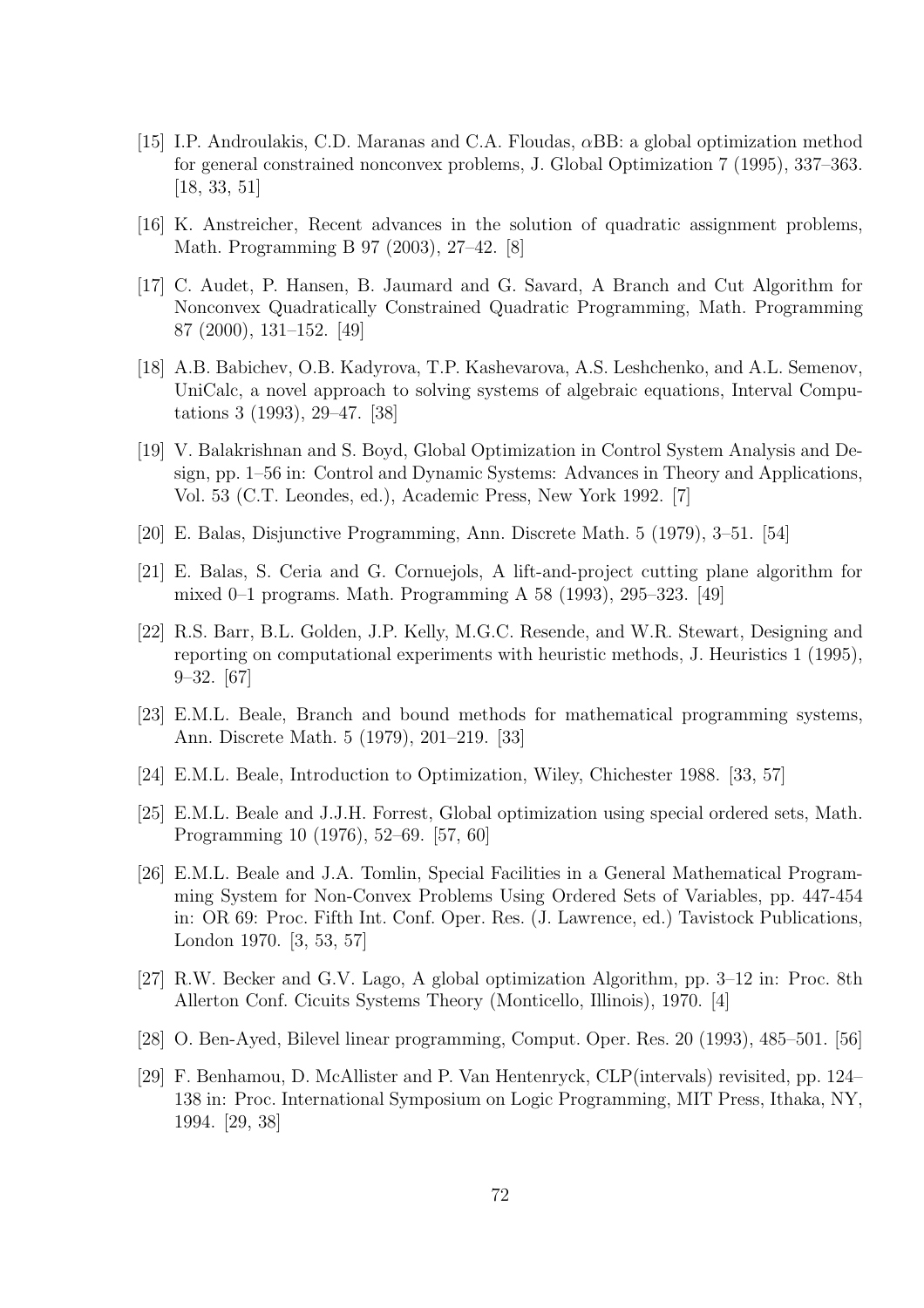- [30] F. Benhamou and W.J. Older, Applying interval arithmetic to real, integer, and boolean constraints, J. Logic Programming 32 (1997), 1–24. [29, 38]
- [31] S. Berner, Parallel methods for verified global optimization: practice and theory, J. Global Optimization 9 (1996), 1–22. [29, 33]
- [32] M. Berz, C. Bischof, G. Corliss and A. Griewank (eds.), Computational Differentiation: Techniques, Applications, and Tools, SIAM, Philadelphia 1996. [62]
- [33] A.C. Billups and K.G. Murty, Complementarity problems, J. Comput. Appl. Math. 124 (2000), 303–318. [56]
- [34] R.E. Bixby, M. Fenelon, Z. Gu, E. Rothberg and R. Wunderling, MIP: theory and practice – closing the gap, pp. 19–49 in: System Modelling and Optimization: Methods, Theory and Applications (M.J.D. Powell and S. Scholtes, eds.), Kluwer, Dordrecht 2000. [10, 22]
- [35] M. Björkman and K. Holmström, Global optimization of costly nonconvext functions using radial basis functions, Optimization and Engineering 1 (2000), 373–397. [19]
- [36] Ch. Bliek, Computer methods for design automation, Ph.D. Thesis, Dept. of Ocean Engineering, Massachusetts Institute of Technology, 1992. [32, 62]
- [37] Ch. Bliek, Fast Evaluation of Partial Derivatives and Interval Slopes, Reliable Computing 3 (1997), 259–268. [62]
- [38] Ch. Bliek, P. Spellucci, L.N. Vicente, A. Neumaier, L. Granvilliers, E. Monfroy, F. Benhamou, E. Huens, P. Van Hentenryck, D. Sam-Haroud and B. Faltings, Algorithms for Solving Nonlinear Constrained and Optimization Problems: The State of the Art. A progress report of the COCONUT project, 2001. http://www.mat.univie.ac.at/∼neum/glopt/coconut/StArt.html [7, 38, 44]
- [39] Ch. Bliek, Ch. Jermann and A. Neumaier (eds.), Global Optimization and Constraint Satisfaction, Lecture Notes in Computer Science, Vol. 2861, Springer, Berlin 2003. [11]
- [40] M. Boddy and D. Johnson, A New Method for the Global Solution of Large Systems of Continuous Contraints, pp. 142–156 in: Ch. Bliek et al. (eds.), Global Optimization and Constraint Satisfaction, Springer, Berlin 2003. [70]
- [41] C.G.E. Boender, A.H.G. Rinnooy Kan, G.T. Timmer and L. Stougie, A stochastic method for global optimization, Math. Programming 22 (1982),125–140. [19, 22]
- [42] I.M. Bomze, T. Csendes, R. Horst and P.M. Pardalos (eds.), Developments in Global Optimization, Kluwer, Dordrecht 1996. [11]
- [43] D. Bondyfalat, B. Mourrain and V.Y. Pan, Solution of a polynomial system of equations via the eigenvector computation, Linear Algebra Appl. 319 (2000), 193–209. [62]
- [44] B. Buchberger and F. Winkler, Groebner Bases: Theory and Applications, Cambridge University Press, 1998. [62]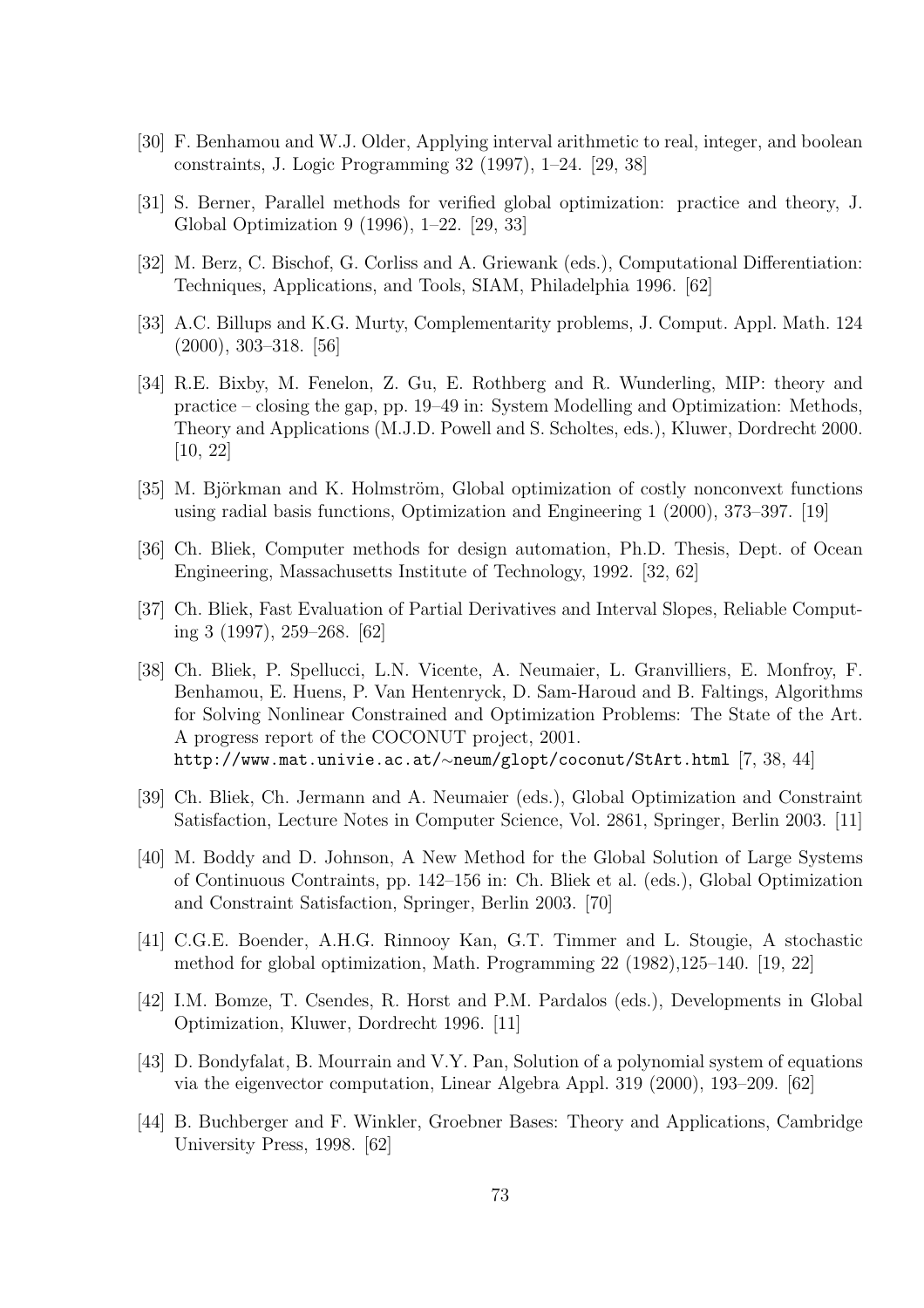- [45] R.E. Burkard, H. Hamacher and G. Rote, Sandwich approximation of univariate convex functions with an application to separable convex programming, Naval Res. Logistics 38 (1992), 911–924. [49, 57]
- [46] J.V. Burke, An exact penalization viewpoint of constrained optimization, SIAM J. Control Optimization 29 (1991), 968–998. [38]
- [47] M.R. Bussiek and A.S. Drud, SBB: A New Solver for Mixed Integer Nonlinear Programming, Slides (2001). http://www.gams.com/presentations/or01/sbb.pdf SBB. User manual (2002). http://www.gams.com/solvers/sbb.pdf [19]
- [48] M.R. Bussiek, A.S. Drud, A. Meeraus and A. Pruessner, Quality Assurance and Global Optimization, pp. 223–238 in: Ch. Bliek et al. (eds.), Global Optimization and Constraint Satisfaction, Springer, Berlin 2003. [67]
- [49] The Cambridge Cluster Database, WWW-document. http://brian.ch.cam.ac.uk/CCD.html [69]
- [50] E. Carrizosa, P. Hansen and F. Messine, Improving Interval Analysis Bounds by Translations, J. Global Optimization, to appear. [31]
- [51] H.M. Chen and M.H. van Emden, Adding interval constraints to the Moore–Skelboe global optimization algorithm, pp. 54–57 in: Extended Abstracts of APIC'95, International Workshop on Applications of Interval Computations, V. Kreinovich (ed.), Reliable Computing (Supplement), 1995. [38]
- [52] G. Chesi and A. Garulli, O On the characterization of the solution set of polynomial systems via LMI techniques, pp. 2058–2063 in: Proc. of the European Control Conference ECC 2001, Porto (Portugal), September 4–7, 2001. [49]
- [53] J.G. Cleary, Logical arithmetic, Future Computing Systems 2 (1987), 125–149. [38]
- [54] COCONUT, Continuous constraints updating the technology, WWW-site, http://www.mat.univie.ac.at/∼neum/glopt/coconut.html [7, 66, 67]
- [55] The COCONUT Benchmark, A benchmark for global optimization and constraint satisfaction, WWW-document (2002). http://www.mat.univie.ac.at/∼neum/glopt/coconut/benchmark.html [66]
- [56] M. Cohen, U. Naumann and J. Riehme, Differentiation-enabled Fortran 95 compiler technology, Manuscript (2003). http://www-unix.mcs.anl.gov/∼naumann/nagfm.ps [69]
- [57] T.F. Coleman and A. Verma, The efficient computation of sparse jacobian matrices using automatic differentiation, SIAM J. Sci. Comput. 19 (1998), 1210–1233. [62]
- [58] H. Cornelius and R. Lohner, Computing the range of values of real functions with accuracy higher than second order, Computing 33 (1984), 331-347. [45]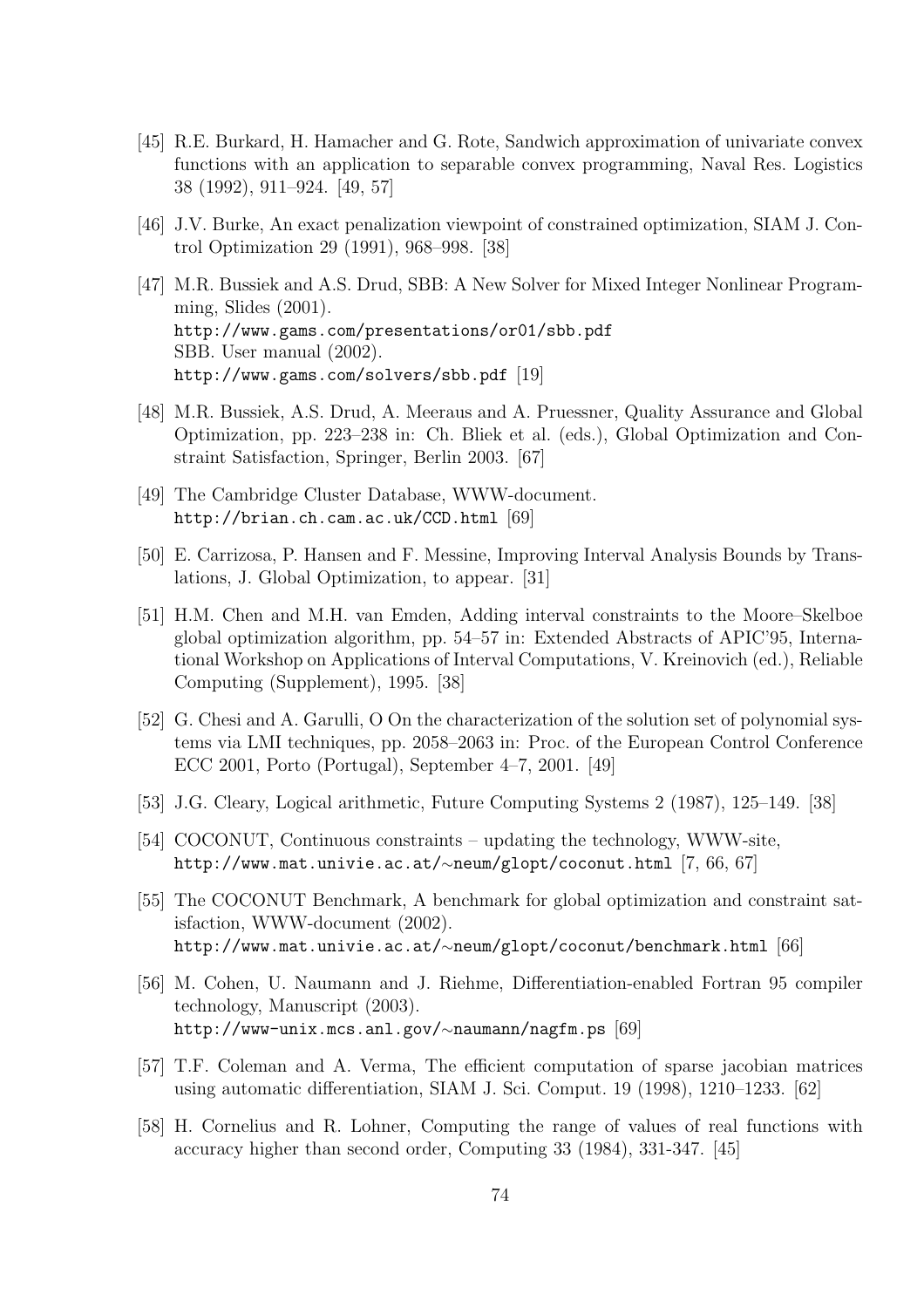- [59] D. Cox, J. Little and D. O'Shea, Using Algebraic Geometry, Springer, New York 1998. [62]
- [60] Y. Crama, Concave extensions for nonlinear 0–1 maximization problems, Math. Programming 61 (1993), 53–60. [48]
- [61] H.P. Crowder, R.S. Dembo and J.M. Mulvey, On reporting computational experiments with mathematical software, ACM Trans. Math. Software, 5 (1979), 193–203. [67]
- [62] T. Csendes, A derivative free global optimization procedure in Fortran and C. ftp://ftp.jate.u-szeged.hu/pub/math/optimization/index.html A Fortran 95 version by A. Miller is at http://www.mat.univie.ac.at/∼neum/glopt/contrib/global.f90 [22]
- [63] T. Csendes and D. Ratz, Subdivision direction selection in interval methods for global optimization, SIAM J. Numer. Anal. 34 (1997), 922–938. [35]
- [64] S. Dallwig, A. Neumaier and H. Schichl, GLOPT a program for constrained global optimization, pp. 19–36 in: Developments in Global Optimization (I. Bomze et al., eds.), Kluwer, Dordrecht 1997. [23, 29, 36, 39]
- [65] G.B. Dantzig, On the significance of solving linear programming problems with some integer variables, Econometrica 28 (1960), 30-44. [3, 58]
- [66] G.B. Dantzig, S. Johnson and W. White, A linear programming approach to the chemical equilibrium problem, Management Science 5 (1958), 38-43. [3, 53, 57]
- [67] R.S. Datta, Using Semidefinite Programming to Minimize Polynomials, Manuscript (2001). www.math.berkeley.edu/∼datta/ee227apaper.pdf [62]
- [68] E. de Klerk, Aspects of Semidefinite Programming: Interior Point Algorithms and Selected Applications, Kluwer, Dordrecht 2002. [50]
- [69] L.C.W. Dixon and G.P. Szegö, Towards Global Optimization, Elsevier, New York 1975. [4, 11, 20, 66]
- [70] E.D. Dolan and J.J. Moré, Benchmarking Optimization Software with COPS, Tech. Report ANL/MCS-246, Argonne Nat. Lab., November 2000. http://www-unix.mcs.anl.gov/∼more/cops [66]
- [71] E.D. Dolan and J.J. Moré, Benchmarking Optimization Software with Performance Profiles, Tech. Report ANL/MCS-P861-1200, Argonne Nat. Lab., January 2001 http://www-unix.mcs.anl.gov/∼more/cops [66]
- [72] M, Dorigo, V. Maniezzo and A. Colorni, The ant system: optimization by a colony of cooperating agents, IEEE Trans. Systems, Man, Cyber. Part B, 26 (1991), 29–41. [19]
- [73] G. Dueck and T. Scheuer, Threshold accepting: A general purpose optimization algorithm appearing superior to simulated annealing, J. Comp. Physics 90 (1990), 161–175. [19]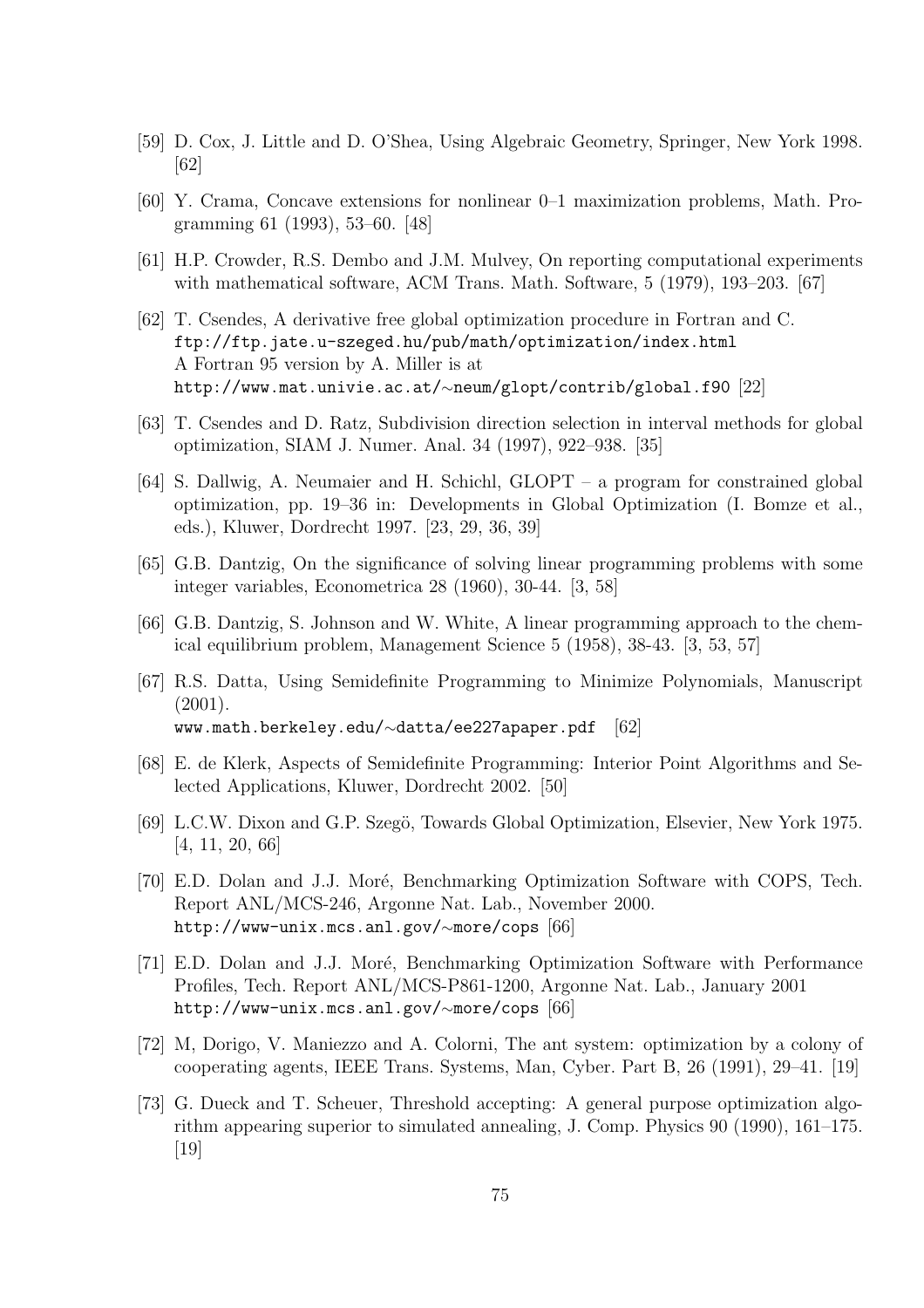- [74] M.A. Duran and I.E. Grossmann, An outer approximation algorithm for a class of mixed integer nonlinear programs, Math. Programming 36 (1986), 307–339. [18]
- [75] I.Z. Emiris and J.F. Canny, Efficient incremental algorithms for the sparse resultant and the mixed volume, J. Symbolic Comput. 20 (1995) 117–149. [62]
- [76] I.Z. Emiris and B. Mourrain, Matrices in elimination theory, J. Symbolic Comput. 28 (1999), 3–44. [62]
- [77] T.G.W. Epperly and E.N. Pistikopoulos, A reduced space branch and bound algorithm for global optimization, J. Global Optimization 11 (1997), 287–311. [29, 33]
- [78] T.G.W. Epperly and R.E. Swaney, Branch and bound for global NLP, Chapters 1–2 in: Global Optimization in Engineering Design (I.E. Grossmann, ed.), Kluwer, Dordrecht 1996. [29, 33]
- [79] W.R. Esposito and C.A. Floudas, Deterministic Global Optimization in Nonlinear Optimal Control Problems, J. Global Optimization 17 (2000), 97–. 126. [70]
- [80] J.E. Falk and R.M. Soland, An algorithm for separable nonconvex programming, Management Sci. 15 (1969), 550–569. [3, 58]
- [81] J.C. Faugere, P. Gianni, D. Lazard, and T. Mora, Efficient computation of zerodimensional Groebner bases by change of ordering, J. Symbolic Comput. 16 (1993), 329–344. [62]
- [82] A. Fiacco and G.P. McCormick, Sequential Unconstrained Minimization Techniques, Classics in Applied Mathematics 4, SIAM, Philadelphia 1990. [23]
- [83] R. Fletcher and S. Leyffer, Solving Mixed Integer Nonlinear Programs by outer approximation, Math. Programming 66 (1994), 327–349. [18]
- [84] R. Fletcher and S. Leyffer, Numerical experience with lower bounds for MIQP branch– and–bound, SIAM J. Optimization 8 (1998), 604–616. [18]
- [85] C.A. Floudas, Nonlinear and Mixed-Integer Optimization: Fundamentals and Applications, Oxford Univ. Press, Oxford 1995. [12, 33, 47, 52]
- [86] C.A. Floudas, Deterministic Global Optimization: Theory, Algorithms and Applications, Kluwer, Dordrecht 1999. [11, 47]
- [87] C.A. Floudas, Deterministic global optimization in design, control, and computational chemistry, pp. 129–184 in: Large Scale Optimization with Applications. Part II: Optimal Design and Control, (L.T. Biegler et al., eds.), Springer, New York 1997. ftp://titan.princeton.edu/papers/floudas/ima.pdf [9]
- [88] C. A. Floudas and P.M. Pardalos, A Collection of Test Problems for Constrained Global Optimization Algorithms, Lecture Notes Comp. Sci. 455, Springer, Berlin 1990. [9]
- [89] C.A. Floudas and P.M. Pardalos (eds.), Recent Advances in Global Optimization, Princeton Univ. Press, Princeton 1992. [11]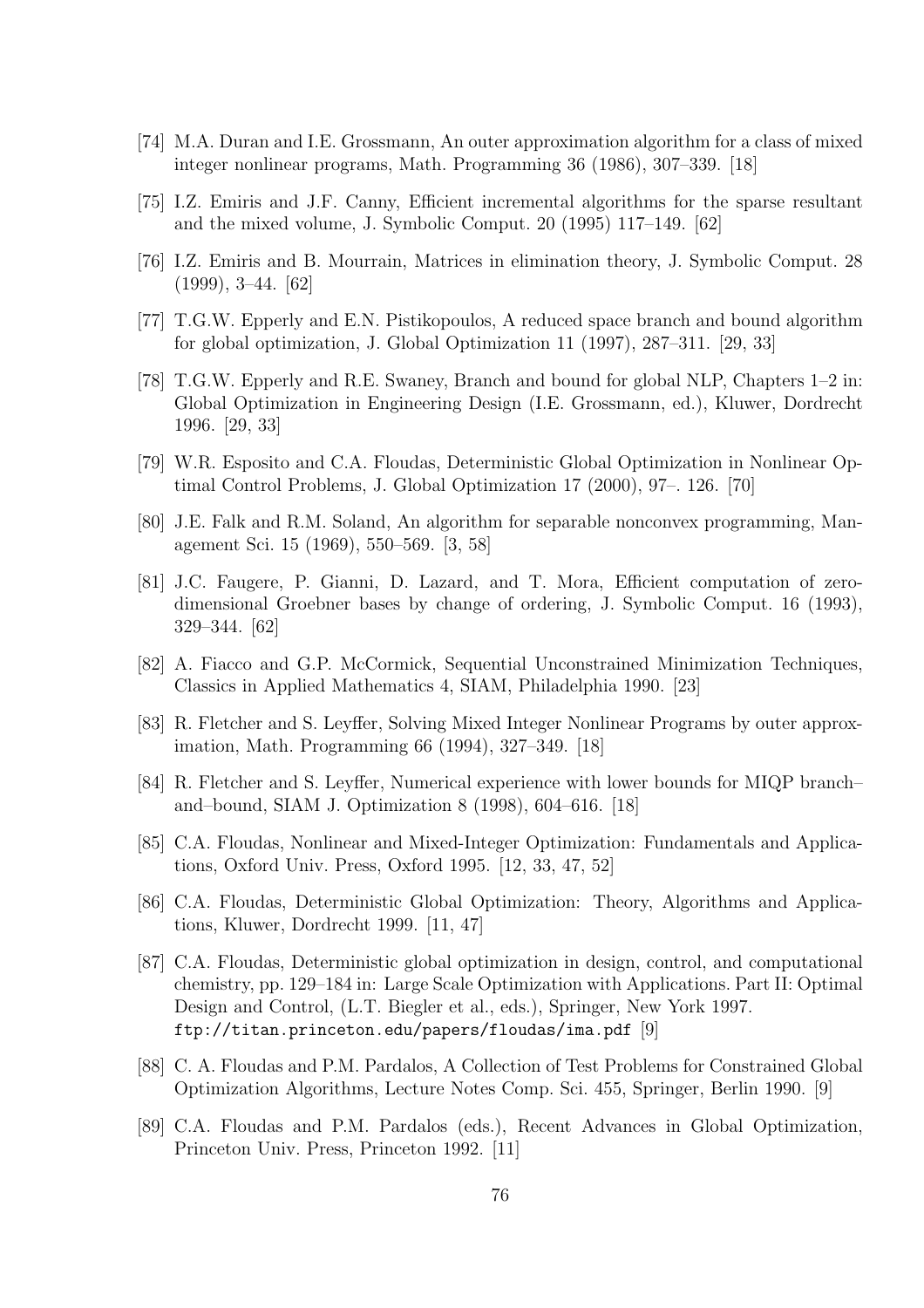- [90] C.A. Floudas and P.M. Pardalos (eds.), State of the Art in Global Optimization, Kluwer, Dordrecht 1996. [11]
- [91] C.A. Floudas and P.M. Pardalos (eds.), Optimization in Computational Chemistry and Molecular Biology: Local and Global Approaches, Kluwer, Dordrecht 2000. [11]
- [92] C.A. Floudas, P.M. Pardalos, C.S. Adjiman, W.R. Esposito, Z.H. Gümüs, S.T. Harding, J.L. Klepeis, C.A. Meyer and C.A. Schweiger, Handbook of Test Problems in Local and Global Optimization, Kluwer, Dordrecht 1999. http://titan.princeton.edu/TestProblems/ [9, 66, 77]
- [93] Misprints and mistakes in [92], WWW-document (2002). http://www.mat.univie.ac.at/∼neum/glopt/contrib/handbook corr.html [66]
- [94] F. Forgó, Nonconvex Programming, Akadémiai Kiadó, Budapest 1988. [11]
- [95] S. Forrest, Genetic algorithms: principles of natural selection applied to computation, Science 261 (1993), 872–878. [19]
- [96] R. Fourer, Convexity recognition. In preparation (2003). [51]
- [97] R. Fourer, D.M. Gay and B.W. Kernighan, AMPL: A Modeling Language for Mathematical Programming, Duxbury Press, Brooks/Cole Publishing Company, 1993. http://www.ampl.com/cm/cs/what/ampl/ [16, 66]
- [98] T. Fujie and M. Kojima, Semidefinite programming relaxation for nonconvex quadratic programs, J. Global Optimization 10 (1997), 367–380. [49]
- [99] J.M. Gablonsky and C.T. Kelley, A locally-biased form of the DIRECT algorithm, J. Global Optimization 21 (2001), 27–37. [16]
- [100] GAMS World, WWW-document, 2003. http://www.gamsworld.org [16, 66]
- [101] M.R. Garey and D.S. Johnson, Computers and Intractability, Freeman, San Francisco, CA, 1979. [4]
- [102] K. Gatermann and P. Parrilo, Symmetry groups, semidefinite programs, and sum of squares, math.AC/0211450, J. Pure Applied Algebra, to appear. http://www.zib.de/gatermann/publi.html [49, 50, 69]
- [103] C.-Y. Gau and L. Schrage, Implementation and Testing of a Branch-and-Bound Based Method for Deterministic Global Optimization, to appear in: Proceedings of the Conference Frontiers in Global Optimization, Santorini (Greece), June 2003. [17, 49]
- [104] D.M. Gay, A trust-region approach to linearly constrained optimization, pp. 72–105 in: Numerical Analysis (Griffiths, D.F., ed.), Lecture Notes in Mathematics 1066, Springer, Berlin 1984. [66]
- [105] K. Georg, Improving the efficiency of exclusion algorithms, Advances in Geometry 1 (2001), 193–210. [46]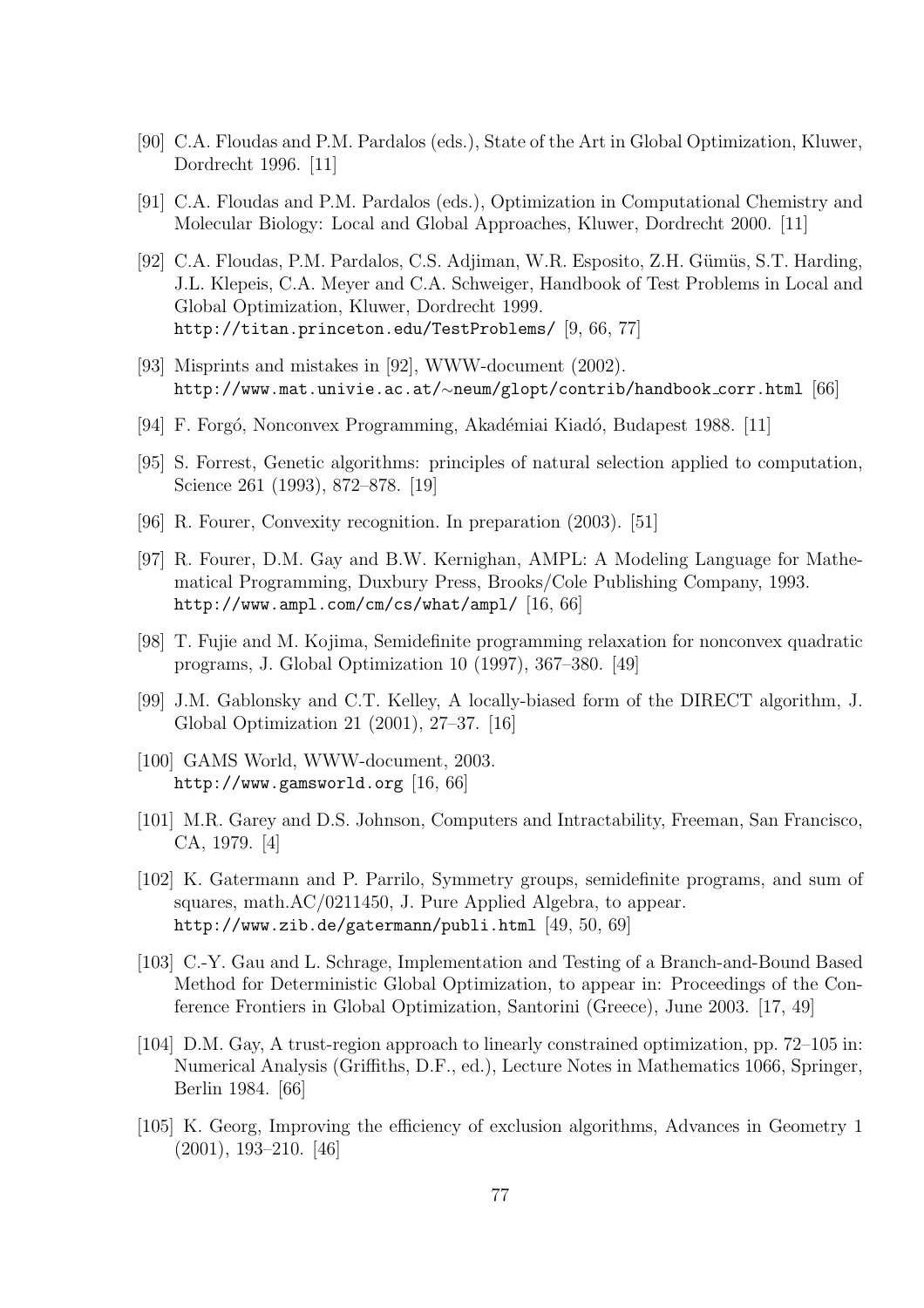- [106] K. Georg, A new exclusion test, J. Comput. Appl. Math. 152 (2002), 147–160. [46]
- [107] P.E. Gill and W. Murray, Newton type methods for unconstrained and linearly constrained optimization, Math. Programming 7 (1974), 311–350. [42]
- [108] Global (and Local) Optimization, WWW-site, 1995. http://www.mat.univie.ac.at/∼neum/glopt.html [5]
- [109] GLOBAL Library, WWW-document, 2002. http://www.gamsworld.org/global/globallib.htm [66]
- [110] Global Optimization Theory Institute, Argonne National Laboratory, September 8-10, 2003. http://www-unix.mcs.anl.gov/∼leyffer/gotit/ [7]
- [111] F. Glover, Tabu Search, Part 1. ORSA J. Comput. 1 (1989), 190–206. Part 2. ORSA J. Comput. 2 (1990), 4–32. [19]
- [112] F. Glover and M. Laguna, Tabu Search, Kluwer, Boston 1997. [19]
- [113] GNU Lesser General Public License, WWW-document. http://www.gnu.org/copyleft/lesser.html [67]
- [114] R.E. Gomory, An algorithm for the mixed integer problem, RM-2597, The Rand Corporation (1960). [61]
- [115] Google WWW=site. http://www.google.com [68]
- [116] L. Granvilliers, Progress in the Solving of a Circuit Design Problem, J. Global Optimization 20 (2001), 155–168. [42]
- [117] P. Gray, W. Hart, L. Painton, C. Phillips, M. Trahan and J. Wagner, A survey of global optimization methods, WWW-document (1997). http://www.cs.sandia.gov/opt/survey/ [6, 20]
- [118] H.J. Greenberg, Computational testing: why, how, and how much, ORSA J. Computing, 2 (1990), 94–97. [67]
- [119] A. Griewank, On automatic differentiation, pp. 83–107 in: Mathematical Programming (M. Iri and K. Tanabe, eds.), KTK Scientific Publishers, Tokyo 1989. [62]
- [120] A. Griewank, Automatic Evaluation of First and Higher-Derivative Vectors, pp. 135– 148 in: International Series of Numerical Mathematics, Vol. 97, Birkhäuser, 1991. [62]
- [121] A. Griewank, Achieving logarithmic growth of temporal and spatial complexity in reverse automatic differentiation, Optimization Methods Software 1 (1992), 35–54. [62]
- [122] A. Griewank and G.F. Corliss. Automatic Differentiation of Algorithms, SIAM, Philadelphia, 1991. [62]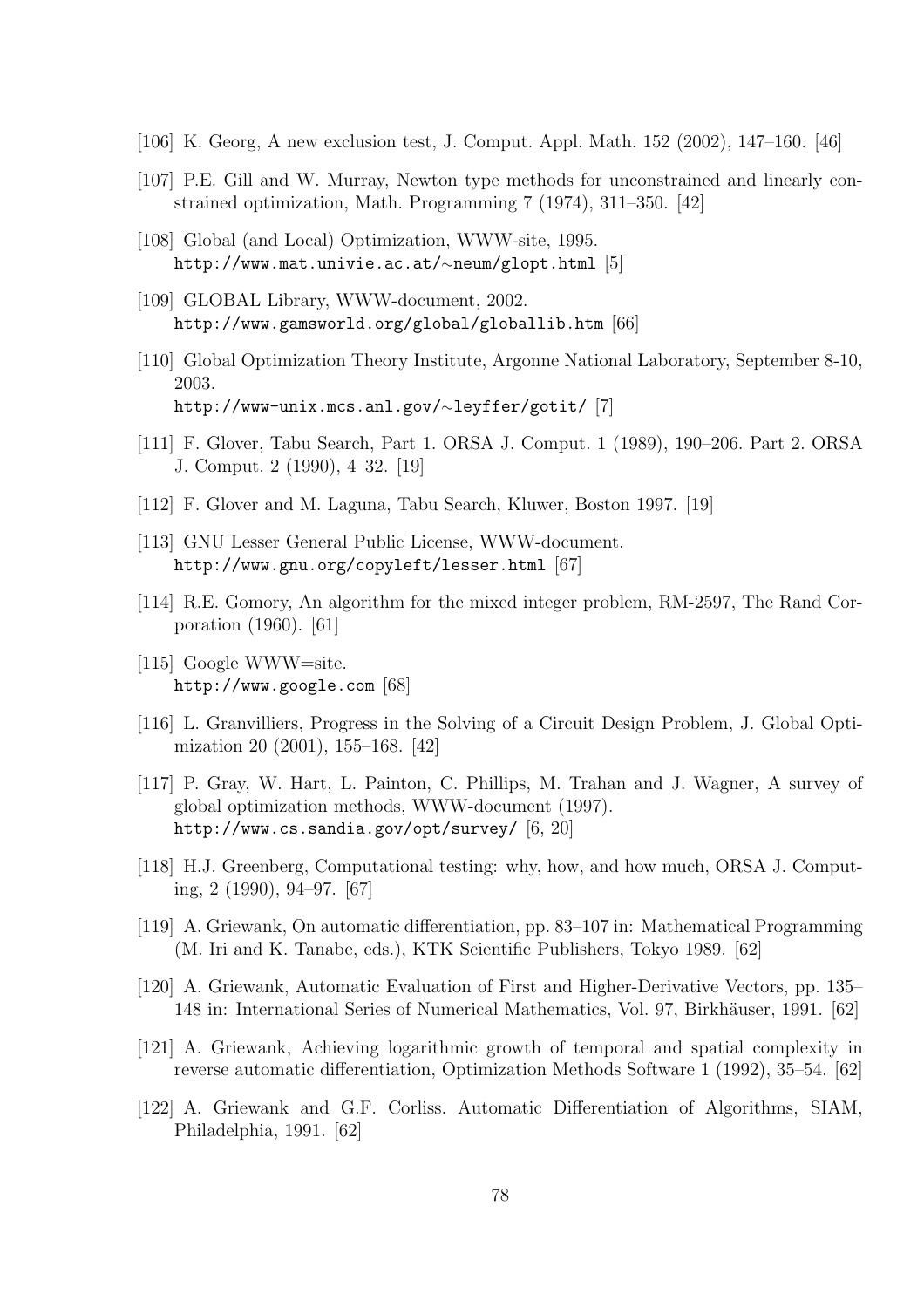- [123] I.E. Grossmann, Mixed-integer nonlinear programming techniques for the synthesis of engineering systems, Research in Engineering Design 1 (1990), 205–228. [33]
- [124] I.E. Grossmann (ed.), Global Optimization in Engineering Design, Kluwer, Dordrecht 1996. [11]
- [125] I.E. Grossmann and C.A. Floudas, Active constraint strategy for flexibility analysis in chemical processes, Comput. Chem. Engng. 11 (1987), 675-693. [56]
- [126] J. Guddat, F. Guerra Vasquez and H.Th. Jongen, Parametric Optimization: Singularities, Path Following and Jumps, Wiley, Chichester 1990. [19, 21, 36, 70]
- [127] G.D. Hager, Solving large systems of nonlinear constraints with application to data modeling, Interval Computations 3 (1993), 169–200. [38]
- [128] T.C. Hales, An overview of the Kepler conjecture, Manuscript (1998). math.MG/9811071 - math.MG/9811078 http://citeseer.nj.nec.com/hales98overview.html [7, 8, 63]
- [129] E.R. Hansen, Publications Related to Early Interval Work of R. E. Moore, WWWdocument, 2001. http://interval.louisiana.edu/Moores early papers/bibliography.html [4]
- [130] E.R. Hansen, Global optimization using interval analysis the multidimensional case, Numer. Math. 34 (1980), 247–270. [29]
- [131] E.R. Hansen, Global Optimization Using Interval Analysis, Dekker, New York 1992. [11, 29]
- [132] E. Hansen, Bounding the solution of interval linear equations, SIAM J. Numer. Anal. 29 (1992), 1493–1503. [32]
- [133] B. Hanzon and D. Jibetean, Global minimization of a multivariate polynomial using matrix methods, J. Global Optimization 27 (2003), 1–23. http://homepages.cwi.nl/∼jibetean/polopt.ps [62, 69]
- [134] Ch. Helmberg, Semidefinite Programming, WWW-site. http://www-user.tu-chemnitz.de/∼helmberg/semidef.html [50]
- [135] D. Henrion and J.B. Lasserre, GloptiPoly: Global Optimization over Polynomials with Matlab and SeDuMi, ACM Trans. Math. Software 29 (2003), 165-194. [18, 49]
- [136] D. Henrion and J.B. Lasserre, Solving Global Optimization Problems over Polynomials with GloptiPoly 2.1, pp. 43–58 in: Ch. Bliek et al. (eds.), Global Optimization and Constraint Satisfaction, Springer, Berlin 2003. [18, 49]
- [137] D. Henrion and J.B. Lasserre, Detecting global optimality and extracting solutions in GloptiPoly, Manuscript (2003). http://www.laas.fr/∼henrion/papers/extract.pdf [18, 49]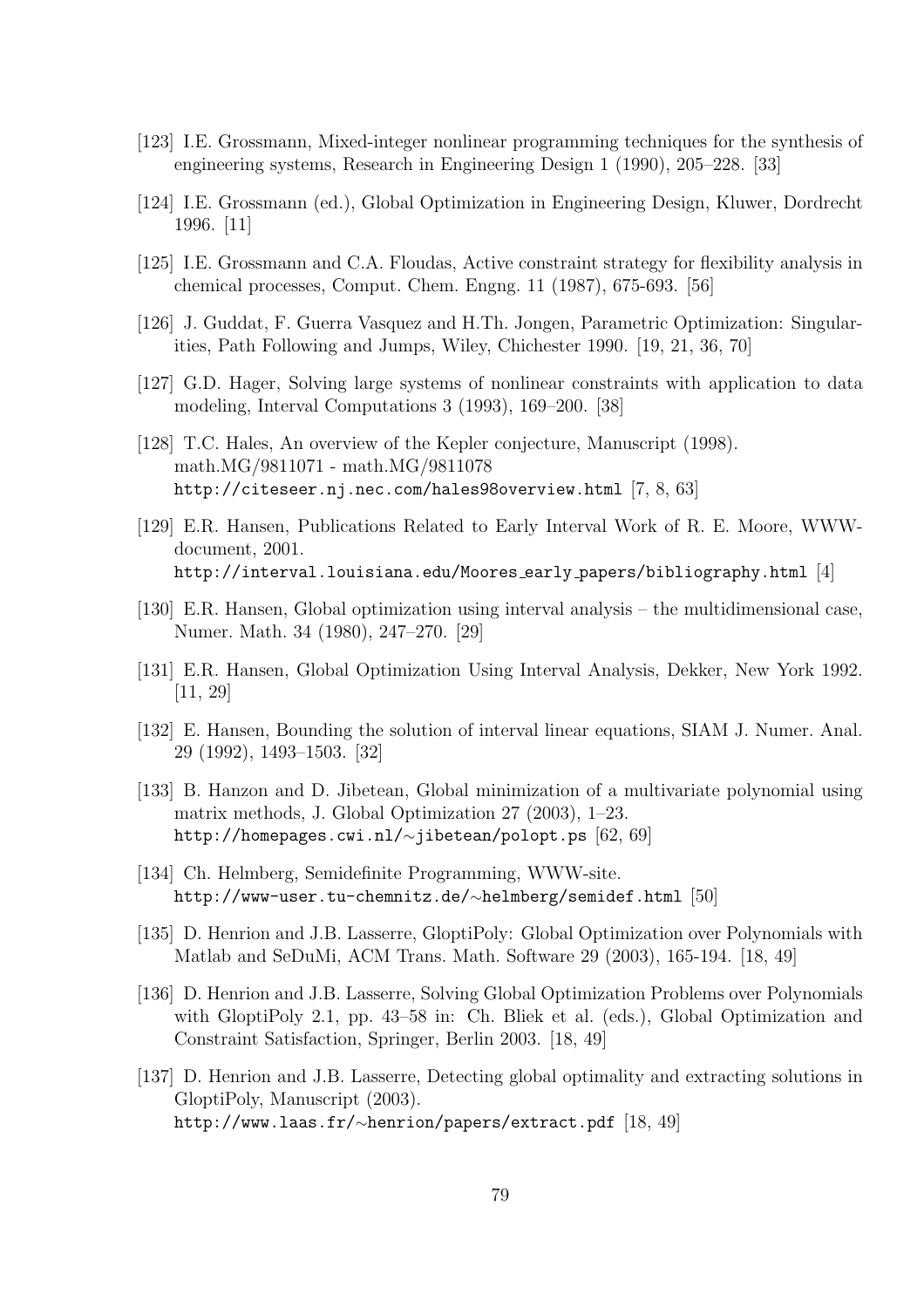- [138] W. Hock and K. Schittkowski, Test Examples for Nonlinear Programming Codes, Lecture Notes in Economics and Mathematical Systems, Vol. 187. Springer, Berlin 1981. ftp://plato.la.asu.edu/pub/donlp2/testenviron.tar.gz [66]
- [139] J. Holland, Genetic algorithms and the optimal allocation of trials, SIAM J. Computing 2 (1973), 88–105. [4, 19]
- [140] J.N. Hooker, Logic, optimization and constraint programming, INFORMS J. Computing 14 (2002), 295–321. http://ba.gsia.cmu.edu/jnh/joc2.ps [11]
- [141] J.N. Hooker, Logic-based Methods for Optimization: Combining Optimization and Constraint Satisfaction, Wiley, New York 2000. [11]
- [142] R. Horst and P.M. Pardalos (eds.), Handbook of Global Optimization, Kluwer, Dordrecht 1995. [10]
- [143] R. Horst, P.M. Pardalos and N.V. Thoai, Introduction to Global Optimization, Kluwer, Dordrecht 1995. [11, 33, 58]
- [144] R. Horst and H. Tuy, Global Optimization: Deterministic Approaches, 2nd ed., Springer, Berlin, 1990. [11, 51]
- [145] W. Huyer and A. Neumaier, Global optimization by multilevel coordinate search, J. Global Optimization 14 (1999), 331–355. [16, 25, 66]
- [146] W. Huyer and A. Neumaier, Integral approximation of rays and verification of feasibility, Reliable Computing, to appear. http://www.mat.univie.ac.at/∼neum/papers.html#rays [47]
- [147] W. Huyer and A. Neumaier, SNOBFIT Stable Noisy Optimization by Branch and Fit, Manuscript (2003). http://www.mat.univie.ac.at/∼neum/papers.html#snobfit [23]
- [148] E. Hyvönen and S. De Pascale, Interval computations on the spreadsheet, pp. 169–209 in: R. B. Kearfott and V. Kreinovich (eds.), Applications of Interval Computations, Applied Optimization, Kluwer, Dordrecht 1996. [38]
- [149] L. Ingber, Simulated annealing: Practice versus theory, Math. Comput. Modelling 18 (1993), 29–57. [19]
- [150] R.H.F. Jackson, P.T. Boggs, S.G. Nash and S. Powell, Guidelines for reporting results of computational experiments, Report of the ad hoc committee, Math. Programming 49 (1990/91), 413–426. [67]
- [151] E. Janka, A comparison of stochastic methods for global optimization, WWWdocument (2000). http://www.mat.univie.ac.at/∼vpk/math/gopt eng.html [4, 22, 66]
- [152] C. Jansson, On self-validating methods for optimization problems, pp. 381–438 in: Topics in validated computations (J. Herzberger, ed.), Elsevier Science B.V., 1994. [29]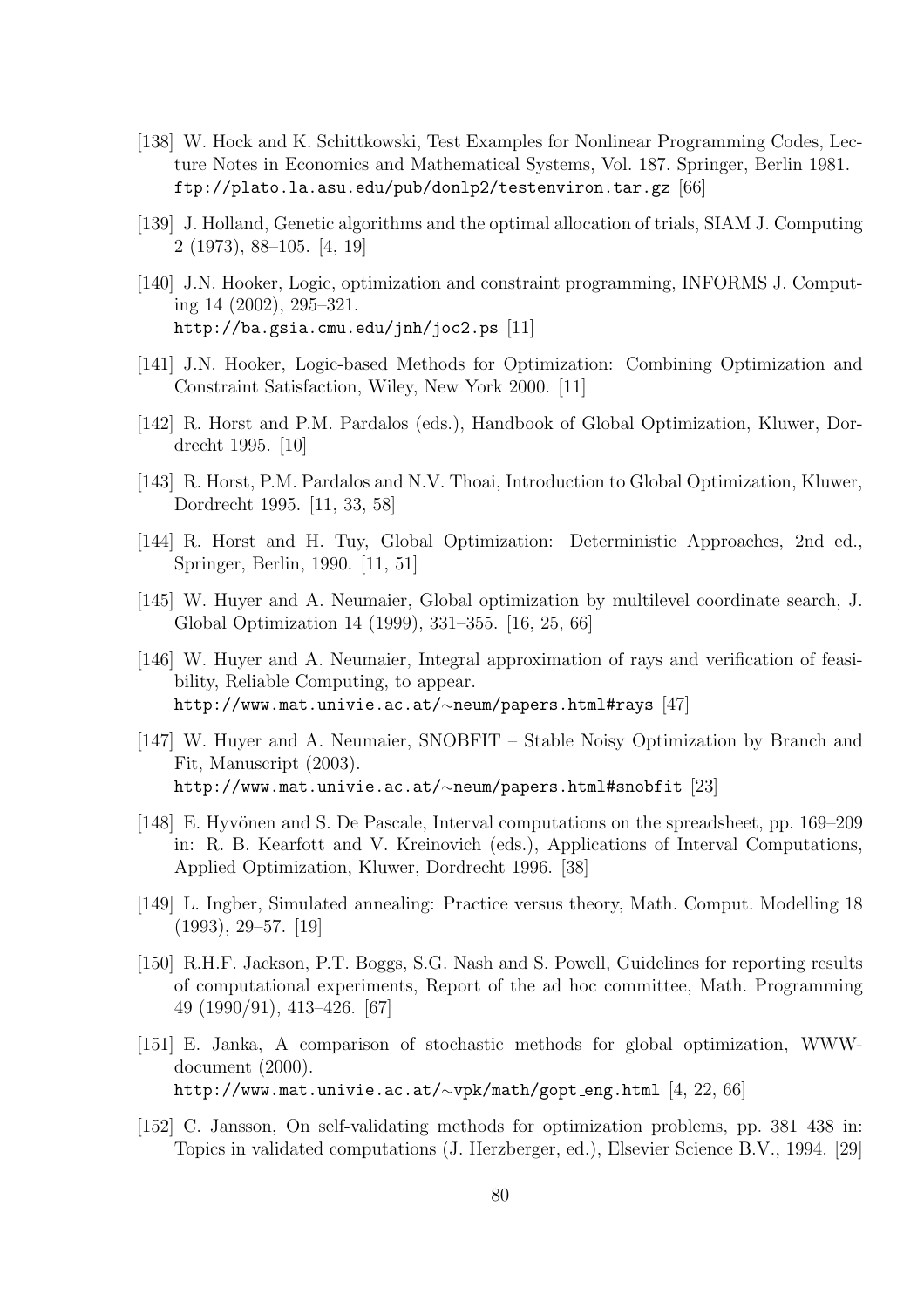- [153] C. Jansson, Rigorous Error Bounds for the Optimal Value of Linear Programming Problems, pp. 59–70 in: Ch. Bliek et al. (eds.), Global Optimization and Constraint Satisfaction, Springer, Berlin 2003. [64]
- [154] C. Jansson, Rigorous lower and upper bounds in linear programming, SIAM J. Optimization, to appear. [64]
- [155] C. Jansson, A Rigorous Lower Bound for the Optimal Value of Convex Optimization Problems, J. Global Optimization, to appear. [64]
- [156] C. Jansson and O. Knüppel, A global minimization method: The multi-dimensional case, Technical Report 92-1, TU Hamburg-Harburg, January 1992. [29, 33]
- [157] C. Jansson and O. Knüppel, Branch and bound algorithm for bound constrained optimization problems without derivatives, J. Global Optimization 7 (1995), 297–333. [29, 66]
- [158] L. Jaulin, M. Kieffer, O. Didrit and E. Walter, Applied Interval Analysis, Springer, London, 2001. [9]
- [159] L. Jaulin and D. Henrion, Linear matrix inequalities for interval constraint propagation, Reliable Computing, to appear. http://www.laas.fr/∼henrion/Papers/jaulin lmi.pdf [51]
- [160] R.G. Jeroslow, Cutting plane theory: disjunctive methods, Ann. Discrete Math. 1 (1977), 293–330. [54]
- [161] D. Jibetean and E. De Klerk, Global optimization of rational functions: a semidefinite programming approach, Manuscript (2003), http://www.optimization-online.org/DB HTML/2003/05/654.html [49]
- [162] F. John, Extremum problems with inequalities as subsidiary conditions, pp. 187–204 in: Studies and Essays Presented to R. Courant on his 60th Birthday January 8, 1948, Interscience, New York 1948. Reprinted as pp. 543–560 of: Fritz John, Collected Papers, Vol.2 (J. Moser, ed.), Birkhäuser, Boston 1985. [13]
- [163] D.S. Johnson, A Theoretician's Guide to the Experimental Analysis of Algorithms, pp. 215–250 in: Proc. 5th and 6th DIMACS Implementation Challenges (M. Goldwasser, D. S. Johnson, and C. C. McGeochWet at., eds.) Amer. Math. Soc., Providence, 2002. http://www.research.att.com/∼dsj/papers/experguide.pdf [67]
- [164] D.R. Jones, A taxonomy of global optimization methods based on response surfaces, J. Global Optimization 21 (2001), 345–383. [19]
- [165] D.R. Jones, C.D. Perttunen and B.E. Stuckman, Lipschitzian optimization without the Lipschitz constant, J. Optimization Th. Appl. 79 (1993), 157–181. [16, 25]
- [166] D.R. Jones, M. Schonlau and W.J. Welch, Efficient global optimization of expensive black-box functions, J. Global Optimization 13 (1998), 455–492. [19]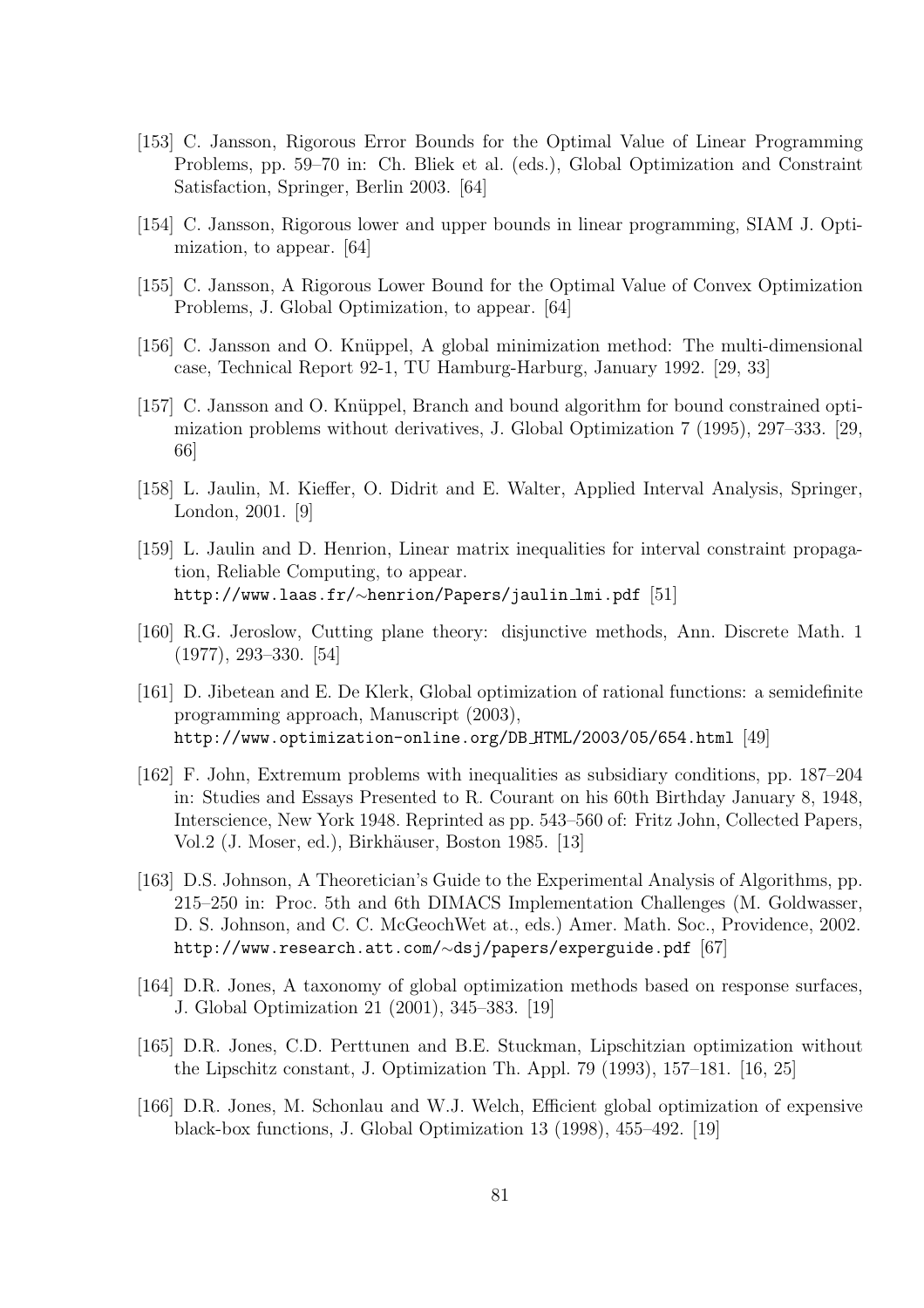- [167] G. Jónsson and S.A. Vavasis, Accurate Solution of Polynomial Equations Using Macaulay Resultant Matrices, Manuscript (2001). http://www.cs.cornell.edu/home/vavasis/vavasis.html [62]
- [168] W. Kahan, A more complete interval arithmetic, Lecture notes for an engineering summer course in numerical analysis, University of Michigan, 1968. [4, 31]
- [169] J. Kallrath, Gemischt-ganzzahlige Optimierung: Modellierung in der Praxis, Vieweg, 2002. [52]
- [170] W. Karush, Minima of Functions of Several Variables with Inequalities as Side Constraints, M.Sc. Dissertation, Dept. of Mathematics, Univ. of Chicago, IL, 1939. [13]
- [171] R.B. Kearfott, Decomposition of arithmetic expressions to improve the behavior of interval iteration for nonlinear systems, Computing, 47 (1991), 169–191. [38, 47]
- [172] R.B. Kearfott, A review of techniques in the verified solution of constrained global optimization problems, pp. 23–60 in: Applications of Interval Computations (R.B. Kearfott and V. Kreinovich, eds.), Kluwer, Dordrecht 1996. [46, 64]
- [173] R.B. Kearfott, Rigorous Global Search: Continuous Problems, Kluwer, Dordrecht 1996. [10, 11, 17, 29, 32, 33, 35, 45, 47, 62, 64]
- [174] R.B. Kearfott, GlobSol: History, Composition, and Advice on Use, pp. 17–31 in: Ch. Bliek et al. (eds.), Global Optimization and Constraint Satisfaction, Springer, Berlin 2003. [17]
- [175] R.B. Kearfott and K. Du, The cluster problem in multivariate global optimization, J. Global Optimization 5 (1994), 253–265. [43]
- [176] R.B. Kearfott, M. Novoa and Chenyi Hu, A review of preconditioners for the interval Gauss–Seidel method, Interval Computations 1 (1991), 59–85. [29]
- [177] Ch. Khompatraporn, J. Pintér and Z.B. Zabinsky, Comparative assessment of algorithms and software for global optimization, J. Global Optimization, to appear. [66]
- [178] S. Kim and M. Kojima, Second Order Cone Programming Relaxation Methods of Nonconvex Quadratic Optimization Problem, Optimization Methods Software 15 (2001), 201–224. [49]
- [179] S. Kim and M. Kojima, Exact Solutions of Some Nonconvex Quadratic Optimization Problems via SDP and SOCP Relaxations, Comput. Optimization Appl..26 (2003), 143–154. [49]
- [180] S. Kim, M. Kojima and H. Waki, Generalized Lagrangian Duals and Sums of Squares Relaxations of Sparse Polynomial Optimization Problems, Manuscript (2003). http://math.ewha.ac.kr/∼skim/Research/list.html [49]
- [181] S. Kirkpatrick, C.D. Geddat, Jr., and M.P. Vecchi, Optimization by simulated annealing, Science 220 (1983), 671–680. [19]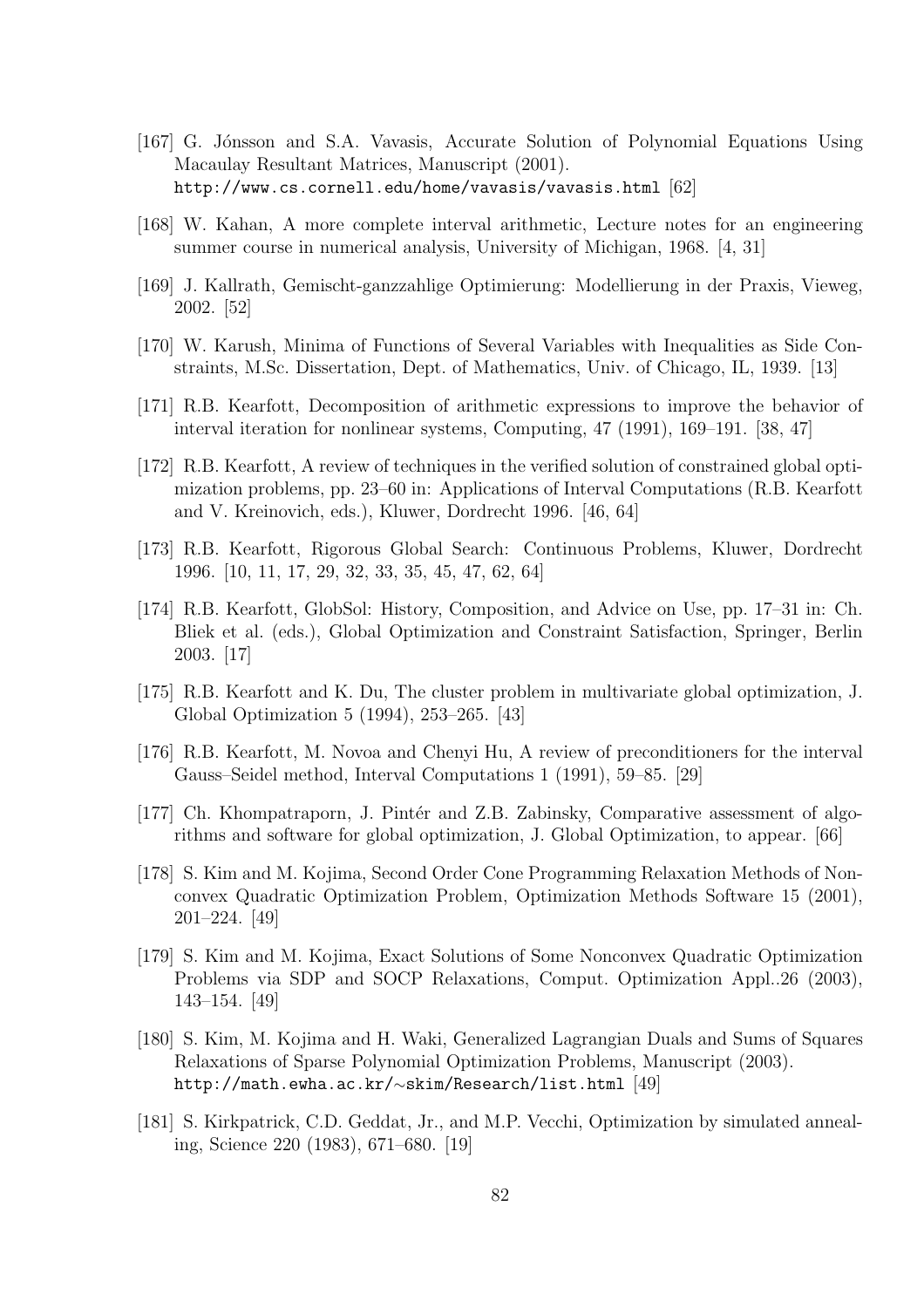- [182] G.R. Kocis and I.E. Grossmann, Computational experience with DICOPT solving MINLP problems in process systems engineering, Computers Chem. Engineering 13 (1989), 307–315. [18]
- [183] M. Kojima, S. Kim and H. Waki, A General Framework for Convex Relaxation of Polynomial Optimization Problems over Cones, J. Oper. Res. Soc. Japan 46 (2003), 125–144. [49]
- [184] M. Kojima and L. Tuncel, Cones of matrices and successive convex relaxations of nonconvex sets, SIAM J. Optimization 10 (2000), 750–778. [49]
- [185] L.V. Kolev, Use of interval slopes for the irrational part of factorable functions, Reliable Computing 3 (1997), 83–93. [63]
- [186] L.V. Kolev and I.P. Nenov, Cheap and tight bounds on the solution set of perturbed systems of nonlinear equations. Reliable Computing 7 (2001), 399–408. [51]
- [187] J. Kostrowicki and H.A. Scheraga, Some approaches to the multiple-minima problem in protein folding, pp. 123–132.in: Global Minimization of Nonconvex Energy Functions: Molecular Conformation and Protein Folding (P.M. Pardalos et al., eds.), Amer. Math. Soc., Providence, RI, 1996. [19]
- [188] R. Krawczyk, Newton-Algorithmen zur Bestimmung von Nullstellen mit Fehlerschranken, Computing, 4 (1969), 187–201. [4, 31]
- [189] H.W. Kuhn, Nonlinear programming: a historical note, pp. 82–96 in: History of Mathematical Programming (J.K. Lenstra et al., eds.) North Holland, Amsterdam 1991. [14]
- [190] H.W. Kuhn and A.W. Tucker, pp. 481–492 in: Nonlinear Programming, Proc. 2nd Berkeley Symp. Math. Stat. Prob. (J. Neyman, ed.), Univ. of Calif. Press, Berkeley, CA, 1951. [14]
- [191] J.C. Lagarias, Bounds for Local Density of Sphere Packings and the Kepler Conjecture, Discr. Comput. Geometry 27 (2002), 165–193. [8]
- [192] J.L. Lagrange, Théorie des fonctions analytiques, Impr. de la République, Paris 1797. [14]
- [193] A.H. Land and A.G. Doig, An automated method for solving discrete programming problems, Econometrica 28 (1960), 497–520. [3, 33]
- [194] J.B. Lasserre, Global optimization with polynomials and the problem of moments. SIAM J. Optimization 11 (2001), 796–817. [49]
- [195] Y. Lebbah, C. Michel, M. Rueher, J.-P. Merlet and D. Daney, Efficient and safe global constraints for handling numerical constraint systems, Manuscript (2003). [49, 64]
- [196] Y. Lebbah, M. Rueher and C. Michel, A global filtering algorithm for handling systems of quadratic equations and inequations, pp. 109–123 in: Principles and Practice of Constraint Programming - CP 2002 (P. van Hentenryck, ed.), Lecture Notes in Computer Science 2470 Springer, New York 2002. [49, 64]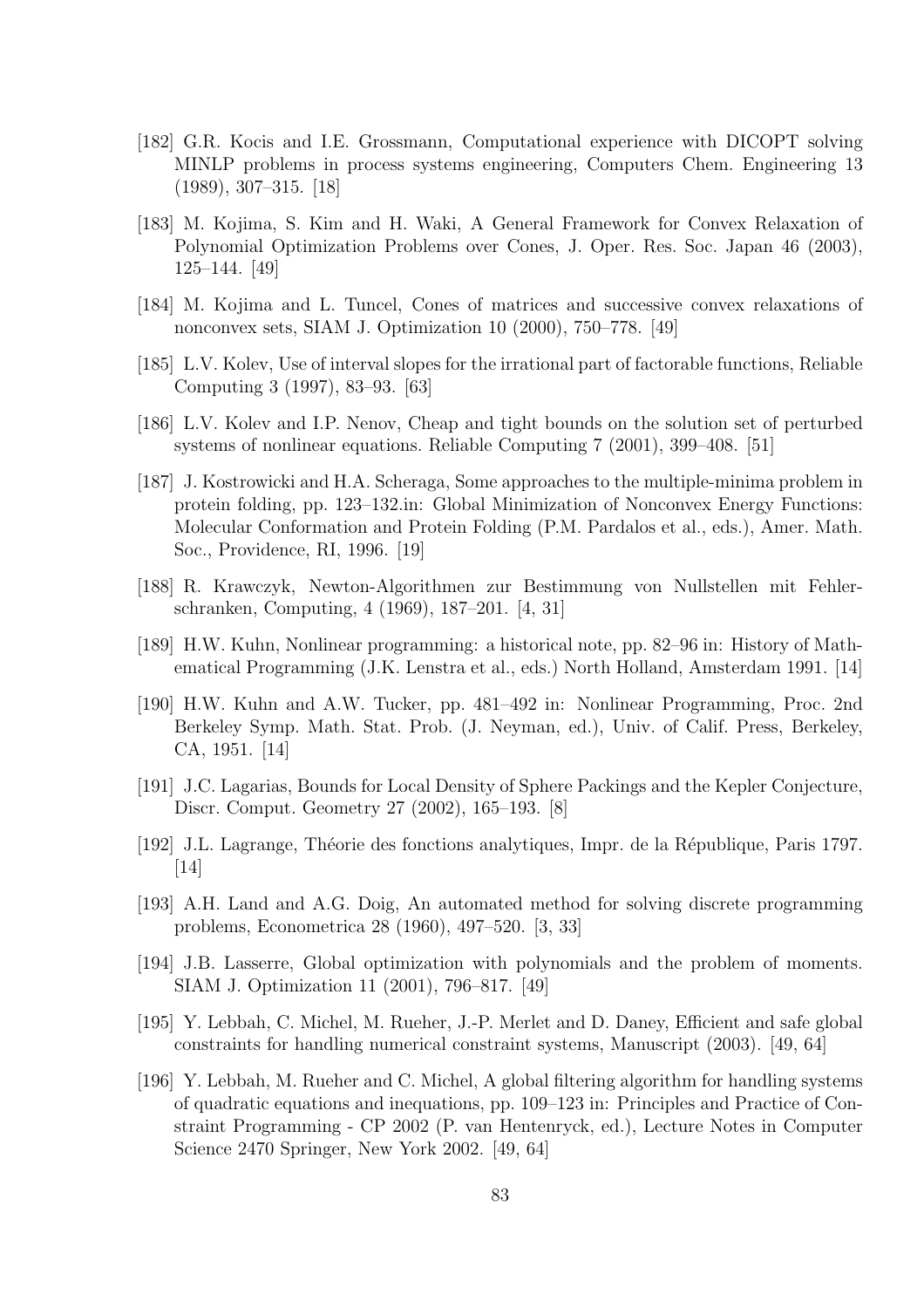- [197] E. Lee and C. Mavroidis, Solving the geometric design problem of spatial 3R robot manipulators using polynomial homotopy continuation, J. Mech. Design, Trans. ASME 124 (2002), 652–661. [7]
- [198] E. Lee, C. Mavroidis and J.P. Merlet, Five precision points synthesis of spatial RRR manipulators using interval analysis, pp. 1–10 in: Proc. 2002 ASME Mechanisms and Robotics Conference, Montreal, September 29–October 2, 2002. http://robots.rutgers.edu/Publications.htm [7, 62]
- [199] M. Lerch, G. Tischler, J. Wolff von Gudenberg, W. Hofschuster and W. Krämer, The Interval Library filib 2.0 - Design, Features and Sample Programs, Preprint 2001/4, Univ. Wuppertal, 2001. http://www.math.uni-wuppertal.de/wrswt/software/filib.html [67]
- [200] A.V. Levy and A. Montalvo, The tunneling algorithm for the global minimization of functions, SIAM J. Sci. Stat. Comput. 6 (1985), 15–29. [19]
- [201] J.D. Little, K.C. Murty, D.W. Sweeney and C. Karel, An algorithm for the travelling salesman problem, Operations Research 11 (1963), 972–989. [3, 33]
- [202] W.A. Lodwick, Constraint propagation, relational arithmetic in AI systems and mathematical programs, Ann. Oper. Res. 21 (1989), 143–148. [38]
- [203] Z.-Q. Luo, J.-S. Pang and D. Ralph, Mathematical Programs with Equilibrium Constraints, Cambridge Univ. Press, Cambridge 1996. [56]
- [204] I.J. Lustig and J.-F. Puget, Program  $\neq$  program: constraint programming and its relationship to mathematical programming. WWW-document. http://www.ilog.com/products/optimization/tech/interfaces\_informs.pdf [11]
- [205] K. Madsen and S. Skelboe, The Early Days of Interval Global Optimization, Manuscript (2002). http://interval.louisiana.edu/conferences/VC02/abstracts/MADS.pdf [4]
- [206] C. Maheshwari, A. Neumaier and H. Schichl. Convexity and concavity detection, In preparation (2003). [51]
- [207] K. Makino, Rigorous Analysis of Nonlinear Motion in Particle Accelerators, Ph.D. Thesis, Dept. of Physics and Astronomy, Michigan State University, 1998. http://bt.pa.msu.edu/makino/phd.html [43]
- [208] K. Makino and M. Berz, Taylor Models and Other Validated Functional Inclusion Methods, Int. J. Pure Applied Math. 4 (2003), 379–456. [31, 43, 70]
- [209] O.L. Mangasarian, Nonlinear Programming, McGraw-Hill New York 1969. Reprinted as: Classics in Applied Mathematics, SIAM, Philadelphia 1994. [14]
- [210] O.L. Mangasarian and S. Fromovitz, The Fritz John necessary optimality conditions in the presence of equality and inequality constraints, J. Math. Anal. Appl., 17 (1967), 37–47. [38]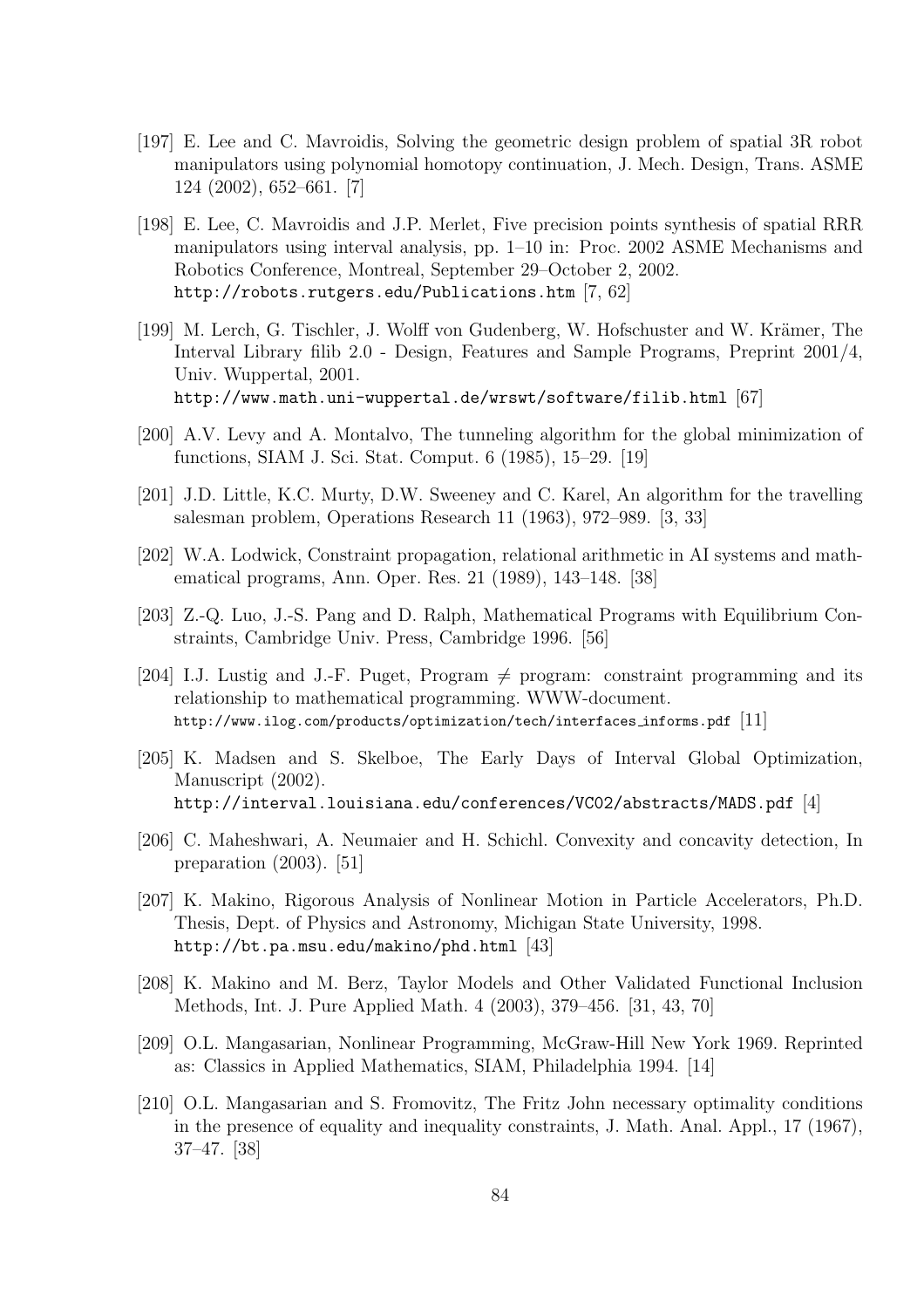- [211] O.L. Mangasarian and L. McLinden, Simple bounds for solutions of monotone complementarity problems and convex programs, Math. Programming 32 (1985), 32–40. [38]
- [212] F. Margot, Exploiting orbits in symmetric ILP, Math. Programming 98 (2003), 3–21 [69]
- [213] H.M. Markowitz and A.S. Manne, On the solution of discrete programming problems, Econometrica 25 (1957), 84-110. [3, 58]
- [214] G.P. McCormick, Converting general nonlinear programming problems to separable nonlinear programming problems, Technical Report T-267, George Washington University, Washington, DC, 1972. [3]
- [215] G.P. McCormick, Computability of global solutions to factorable nonconvex programs: Part I – convex underestimating problems, Math. Programming 10 (1976), 147–175. [47, 50]
- [216] C.M. McDonald and C.A. Floudas, Global optimization for the phase and chemical equilibrium problem: application to the NRTL equation, Comput. Chem. Eng. 19 (1995), 1111–1139. [9]
- [217] M. McKay, R. Beckman and W. Conover, A comparison of three methods for selecting values of input variables in the analysis of output from a computer code, Technometrics 21 (1979), 239-245. [24]
- [218] J.-P. Merlet, A parser for the interval evaluation of analytical functions and its applications to engineering problems, J. Symbolic Computation 31 (2001), 475–486. [17]
- [219] C.A. Meyer, C.A. Floudas and A. Neumaier, Global Optimization with Nonfactorable Constraints, Ind. Eng. Chem. Res. 41 (2002), 6413–6424. [70]
- [220] R.J. Meziat, Analysis of Non Convex Polynomial Programs by the Method of Moments, Manuscript (2003). http://www.optimization-online.org/ARCHIVE DIGEST/2003-03.html [49]
- [221] Z. Michalewicz, Genetic Algorithm + Data Structures = Evolution Programs, 3rd ed., Springer, New York 1996. [19]
- [222] H. Mittelmann, Benchmarks. WWW-Site, 2002. http://plato.la.asu.edu/topics/benchm.html [66]
- [223] J. Mockus, Multiextremal problems in design, Ph.D. Thesis, Nauka 1966. [4]
- [224] J. Mockus, Bayesian Approach to Global Optimization, Kluwer, Dordrecht 1989. [11, 19]
- [225] J. Mockus, Application of Bayesian approach to numerical methods of global and stochastic optimization, J. Global Optimization 4 (1994), 347–356. [19]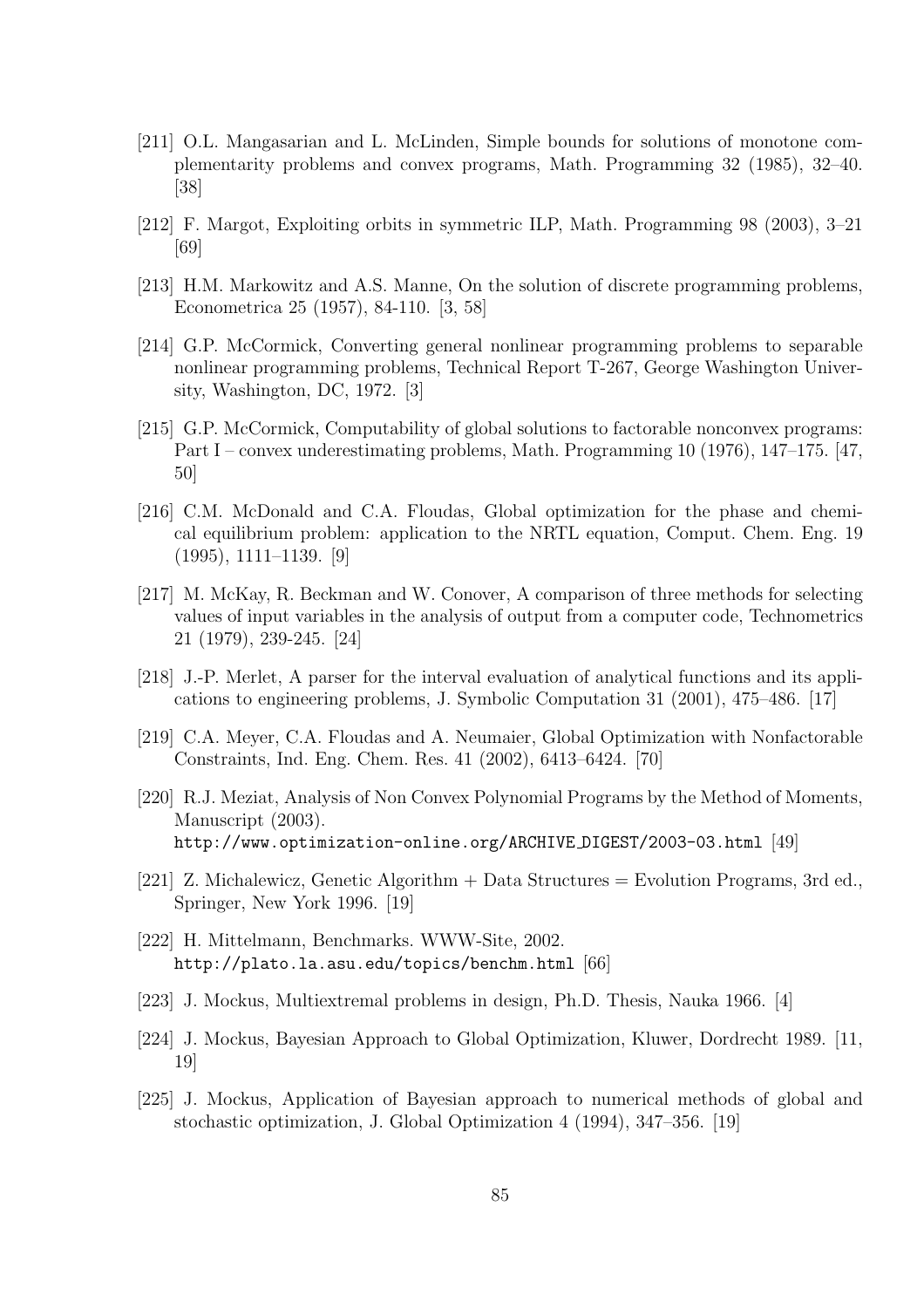- [226] H.M. Moller and H.J. Stetter, Multivariate polynomial equations with multiple zeros solved by matrix eigenproblems, Numer. Math. 70 (1995), 311–329. [62]
- [227] M. Mongeau, H. Karsenty, V. Rouz and J.-B. Hiriart-Urruty, Comparison of publicdomain software for black box global optimization, Optimization Methods Software 13 (2000), 203–226. [66]
- [228] R.E. Moore and C.T. Yang, Interval analysis I, Technical Report Space Div. Report LMSD285875, Lockheed Missiles and Space Co., 1959. http://interval.louisiana.edu/Moores early papers/Moore Yang.pdf [4]
- [229] R.E. Moore, Interval Arithmetic and Automatic Error Analysis in Digital Computing, PhD thesis, Appl. Math. Statist. Lab. Rep. 25, Stanford University, Stanford, CA, 1962. http://interval.louisiana.edu/Moores\_early\_papers/disert.pdf |4|
- [230] R.E. Moore, Methods and Applications of Interval Analysis, SIAM, Philadelphia 1979. [29]
- [231] J.J. Moré, B.S. Garbow and K.E. Hillstrom, Testing unconstrained optimization software, ACM Trans. Math. Software 7 (1981), 17–41. [66]
- [232] J. Moré and Z. Wu, Global Continuation for Distance Geometry Problems, SIAM J. Optimization 7 (1997), 814–836. [19]
- [233] T.S. Motzkin and E.G. Strauss, Maxima for graphs and a new proof of a theorem of Turan, Canad. J. Math. 17 (1965), 533–540. [3, 8]
- [234] B. Mourrain and V.Y. Pan, Solving special polynomial systems by using structured matrices and algebraic residues. pp. 287–304 in: Proc. Workshop on Foundations of Computational Mathematics, (F. Cucker and M. Shub, eds.), Springer, Berlin, 1997. [62]
- [235] B. Mourrain, Y.V. Pan and O. Ruatta, Accelerated solution of multivariate polynomial systems of equations, SIAM J. Comput. 32 (2003), 435–454. [62]
- [236] K.G. Murty and S.N. Kabadi, Some NP-complete problems in quadratic and nonlinear programming, Math. Programming 39 (1987), 117–129. [4]
- [237] NAG, Differentiation Enabled Fortran Compiler Technology, WWW-document, 2003. http://www.nag.co.uk/nagware/research/ad\_overview.asp [69]
- [238] N.S. Nedialkov and K.R. Jackson, A new perspective on the wrapping effect in interval methods for initial value problems for ordinary differential equations, pp. 219–264 in: Perspectives on Enclosure Methods (U. Kulisch et al., eds.), Springer, Berlin 2001. http://www.cs.toronto.edu/NA/reports.html#ned.scan00 [70]
- [239] G.L. Nemhauser and L.A. Wolsey, Integer and Combinatorial Optimization, Wiley, New York 1988. [6, 10, 61]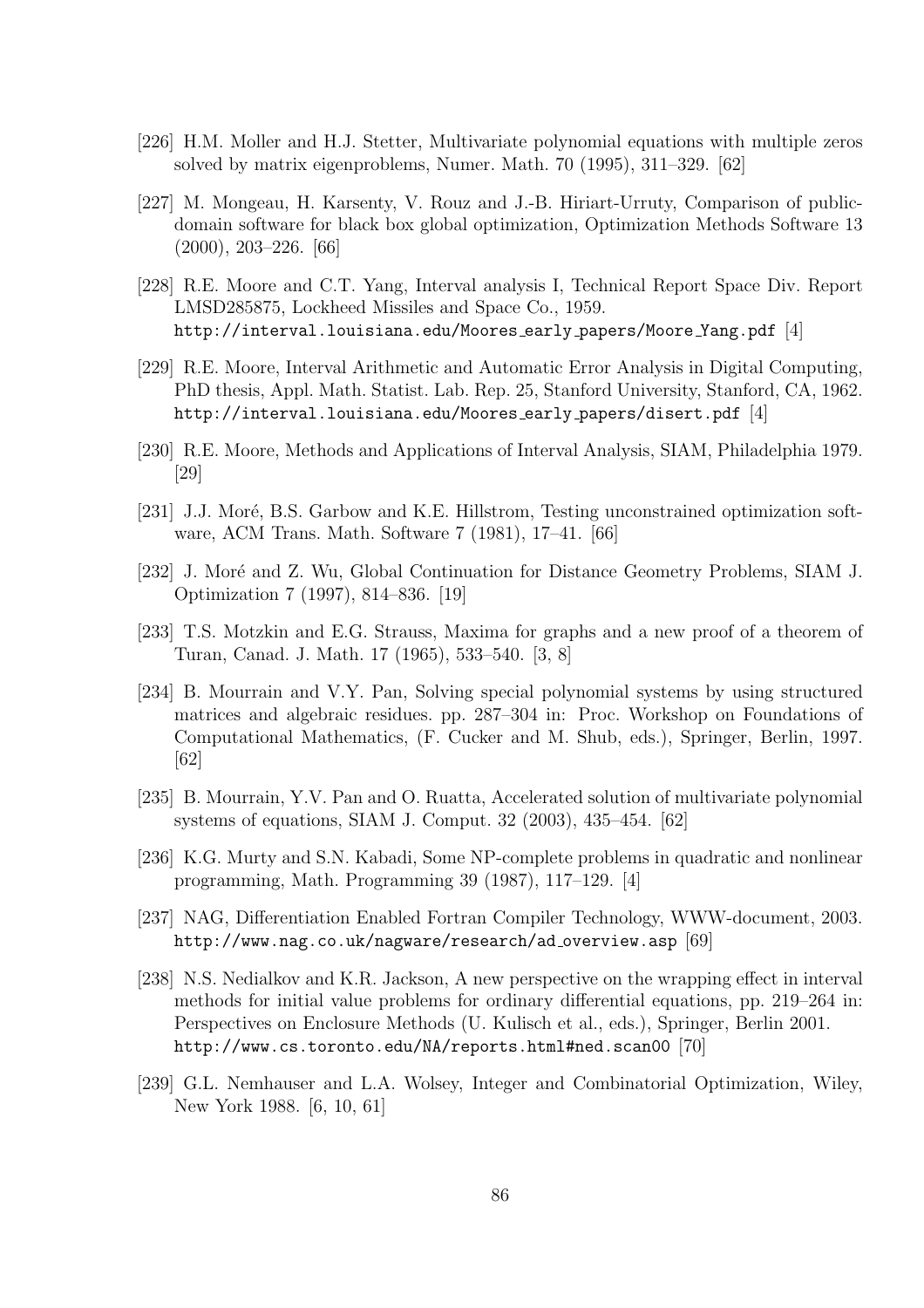- [240] G.L. Nemhauser and L.A. Wolsey, Integer Programming, Chapter VI, pp. 447–527 in: Optimization (G.L. Nemhauser et al., eds.), Handbooks in Operations Research and Management Science, Vol. 1, North Holland, Amsterdam 1989. [6, 10, 61]
- [241] I.P. Nenov and D.H. Fylstra, Interval methods for accelerated global search in the Microsoft Excel Solver, Reliable Computing 9 (2003), 143–159. [17, 63]
- [242] A. Neumaier, The enclosure of solutions of parameter-dependent systems of equations. pp. 269–286 in: Reliability in Computing (ed. by R.E. Moore). Acad. Press, San Diego 1988. http://www.mat.univie.ac.at/∼neum/publist.html#encl [38, 43]
- [243] A. Neumaier, Interval Methods for Systems of Equations, Cambridge Univ. Press, Cambridge 1990. [10, 29, 30, 31, 33, 45, 46, 64]
- [244] A. Neumaier, The wrapping effect, ellipsoid arithmetic, stability and confidence regions, Computing Supplementum 9 (1993), 175–190. [70]
- [245] A. Neumaier, Second-order sufficient optimality conditions for local and global nonlinear programming, J. Global Optimization 9 (1996), 141–151. [29, 32, 45]
- [246] A. Neumaier, Molecular modeling of proteins and mathematical prediction of protein structure, SIAM Review 39 (1997), 407–460. [6, 9]
- [247] A. Neumaier, Generalized Lyapunov-Schmidt reduction for parametrized equations at near singular points, Linear Algebra Appl. 324 (2001), 119–131. [44]
- [248] A. Neumaier, A simple derivation of the Hansen-Bliek-Rohn-Ning-Kearfott enclosure for linear interval equations, Reliable Computing 5 (1999), 131-136. Erratum, Reliable Computing 6 (2000), 227. [32]
- [249] A. Neumaier, Rational functions with prescribed global and local minimizers, J. Global Optimization 25 (2003), 175–181. [25]
- [250] A. Neumaier, Introduction to Numerical Analysis, Cambridge Univ. Press, Cambridge 2001 [10, 29]
- [251] A. Neumaier, Constraint satisfaction and global optimization in robotics, Manuscript (2003). http://www.mat.univie.ac.at/∼neum/papers.html#rob [9, 70]
- [252] A. Neumaier, Taylor forms use and limits, Reliable Computing 9 (2002), 43–79. [31, 43, 45, 70]
- [253] A. Neumaier and H. Schichl, Exclusion regions for systems of equations, SIAM J. Numer. Anal., to appear. http://www.mat.univie.ac.at/∼neum/papers.html#excl [67]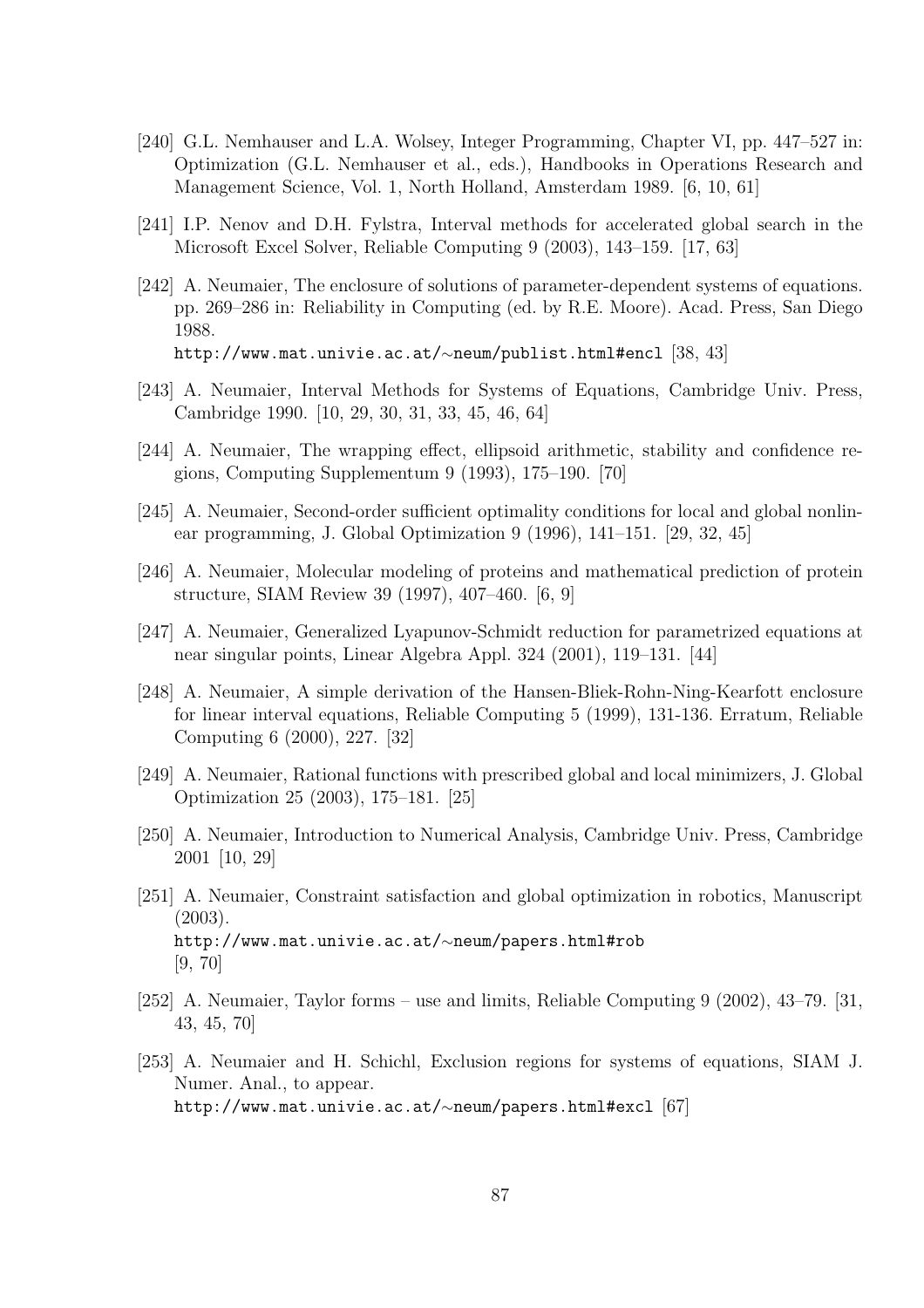- [254] A. Neumaier and H. Schichl, Sharpening the Karush-John optimality conditions, Manuscript (2003). http://www.mat.univie.ac.at/∼neum/papers.html#kj [14]
- [255] A. Neumaier and O. Shcherbina, Safe bounds in linear and mixed-integer programming, Math. Programming, DOI 10.1007/s10107-003-0433-3. http://www.mat.univie.ac.at/∼neum/papers.html#mip [63, 64]
- [256] J. Nocedal and S.J. Wright, Numerical Optimization, Springer Series in Operations Research, Springer, Berlin 1999. [11, 23]
- [257] I. Nowak, H. Alperin and S. Vigerske, LaGO An object oriented library for solving MINLPs, pp.32–42 in: Ch. Bliek et al. (eds.), Global Optimization and Constraint Satisfaction, Springer, Berlin 2003. http://www.math.hu-berlin.de/∼alpe/papers/LaGO/ [18]
- [258] W. Older and A. Vellino, Constraint arithmetic on real intervals, in: Constrained Logic Programming: Selected Research (F. Benhameou and A. Colmerauer, eds.), MIT Press, 1993. [38]
- [259] J. Outrata, M. Kočvara and J. Zowe, Nonsmooth Approach to Optimization problems with Equilibrium Constraints, Kluwer, Dordrecht 1998. [56]
- [260] A.B. Owen, Orthogonal arrays for computer experiments, integration and visualization, Statistica Sinica 2 (1992), 439-452. [24]
- [261] A.B. Owen, Lattice sampling revisited: Monte Carlo variance of means over randomized orthogonal arrays, Ann. Stat. 22 (1994), 930-945. [24]
- [262] I. Papamichail and C.S. Adjiman, A Rigorous Global Optimiza-tion Algorithm for Problems with Ordinary Differential Equations, J. Global Optimization 24 (2002),1–33. [70]
- [263] P.M Pardalos and J.B. Rosen, Constrained Global Optimization: Algorithms and Applications, Lecture Notes in Computer Science 268, Springer, Berlin 1987. [11, 58]
- [264] P.M. Pardalos and G. Schnitger, Checking local optimality in constrained quadratic programming is NP-hard, Oper. Res. Lett. 7 (1988), 33–35. [4]
- [265] R.G. Parker and R.L. Rardin, Discrete Optimization, Acad. Press, San Diego, CA, 1988. [33]
- [266] P.A. Parrilo, Semidefinite programming relaxations for semialgebraic problems. Math. Programming B 96 (2003), 293–320. [49]
- [267] P.A. Parrilo and S. Lall, Semidefinite programming relaxations and algebraic optimization in Control, Europ. J. Control 9 (2003), 307–321. [49]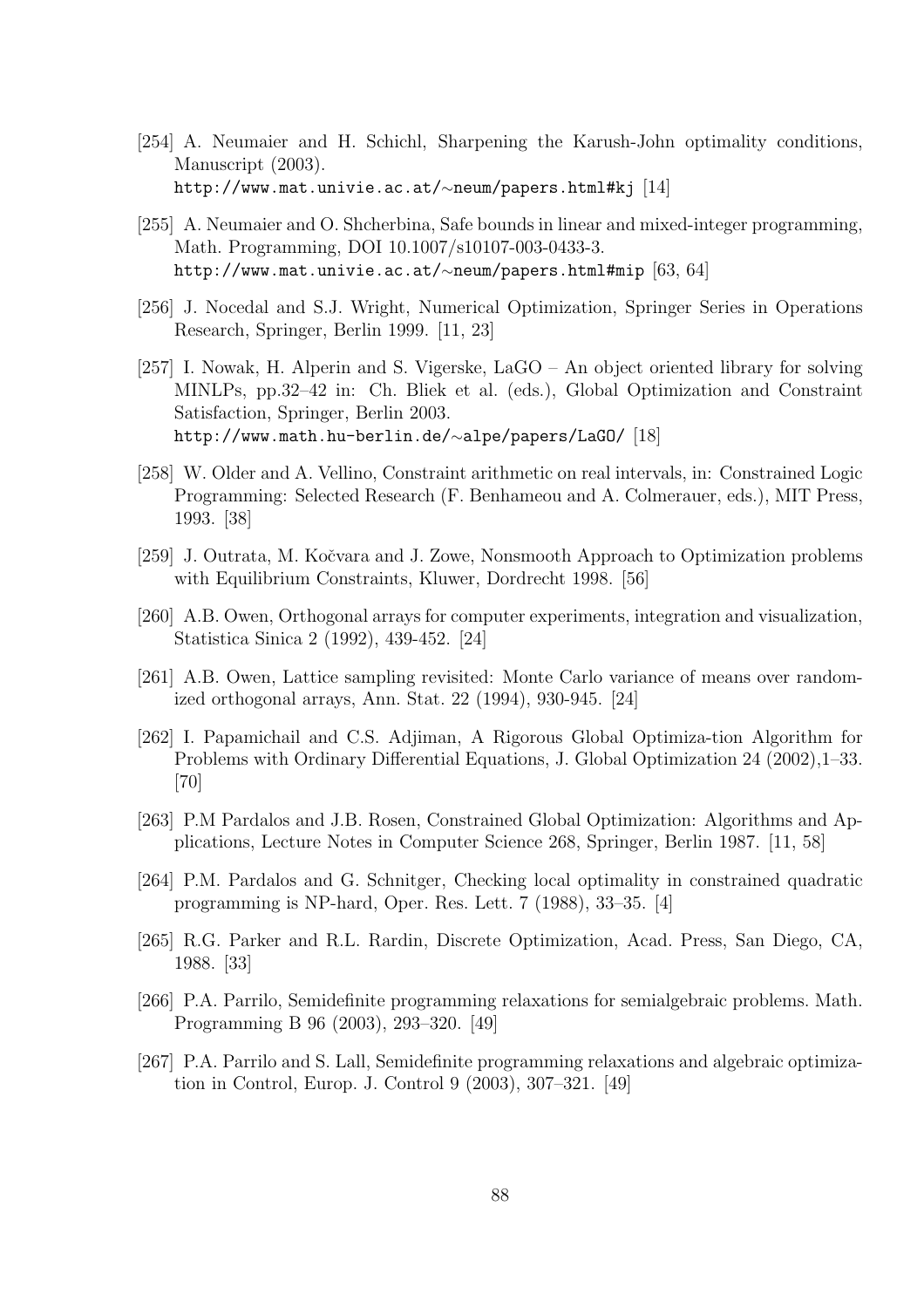- [268] P.A. Parrilo and B. Sturmfels, Minimizing polynomial functions, pp. 83–99 in: Algorithmic and quantitative real algebraic geometry, DIMACS Series in Discrete Mathematics and Theoretical Computer Science, Vol. 60, Amer. Math. Soc. Publ., Providence, RI, 2003. http://www.arxiv.org/abs/math.OC/0103170 [49]
- [269] J.D. Pintér, Global Optimization in Action, Kluwer, Dordrecht 1996. [9, 11, 16, 24, 25, 33]
- [270] J.D. Pintér, Continuous global optimization software: a brief review, Optima 52 (1996), 1–8. [6]
- [271] J.D. Pintér, LGO A Model Development System for Continuous Global Optimization. User s Guide, Pintér Consulting Services, Inc., Halifax, NS. [16]
- [272] S.A. Piyavskii, An Algorithm for Finding the Absolute Extremum of a Function, USSR Comput. Math. and Math. Phys. 12 (1972), 57–67. [4]
- [273] S. Prajna, A. Papachristodoulou and A. Parrilo, SOSTOOLS: Sum of Squares Optimization Toolbox for MATLAB – User's Guide, Manuscript (2002), http://www.optimization-online.org/DB HTML/2002/05/483.html [18, 49]
- [274] Python, WWW-site. http://www.python.org [68]
- [275] H.D. Ratliff and W. Pierskalla, Reporting computational experience in operations research, Operations Research 29 (1981), xi–xiv. [67]
- [276] H. Ratschek and J.G. Rokne, New Computer Methods for the Range of Functions, Ellis Horwood, Chichester 1984. [11, 29]
- [277] H. Ratschek and J.G. Rokne, New Computer Methods for Global Optimization. Wiley, New York 1988. [11, 29]
- [278] D. Ratz, On branching rules in second-order branch-and-bound methods for global optimization, in: G. Alefeld et al. (eds.), Scientific Computation and Validation, Akademie-Verlag, Berlin 1996. [35]
- [279] D. Ratz and T. Csendes, On the selection of subdivision directions in interval branchand-bound methods for global optimization, J. Global Optimization 7 (1995), 183–207. [35]
- [280] A.D. Rikun, A convex envelope formula for multilinear functions, J. Global Optimization 10 (1997), 425-437. [49]
- [281] G. Rote, The convergence of the sandwich algorithm for approximationg convex functions, Computing 48 (1992), 337–361. [49]
- [282] H.S. Ryoo and N.V. Sahinidis, A branch-and-reduce approach to global optimization, J. Global Optimization 8 (1996), 107–139. [17, 47]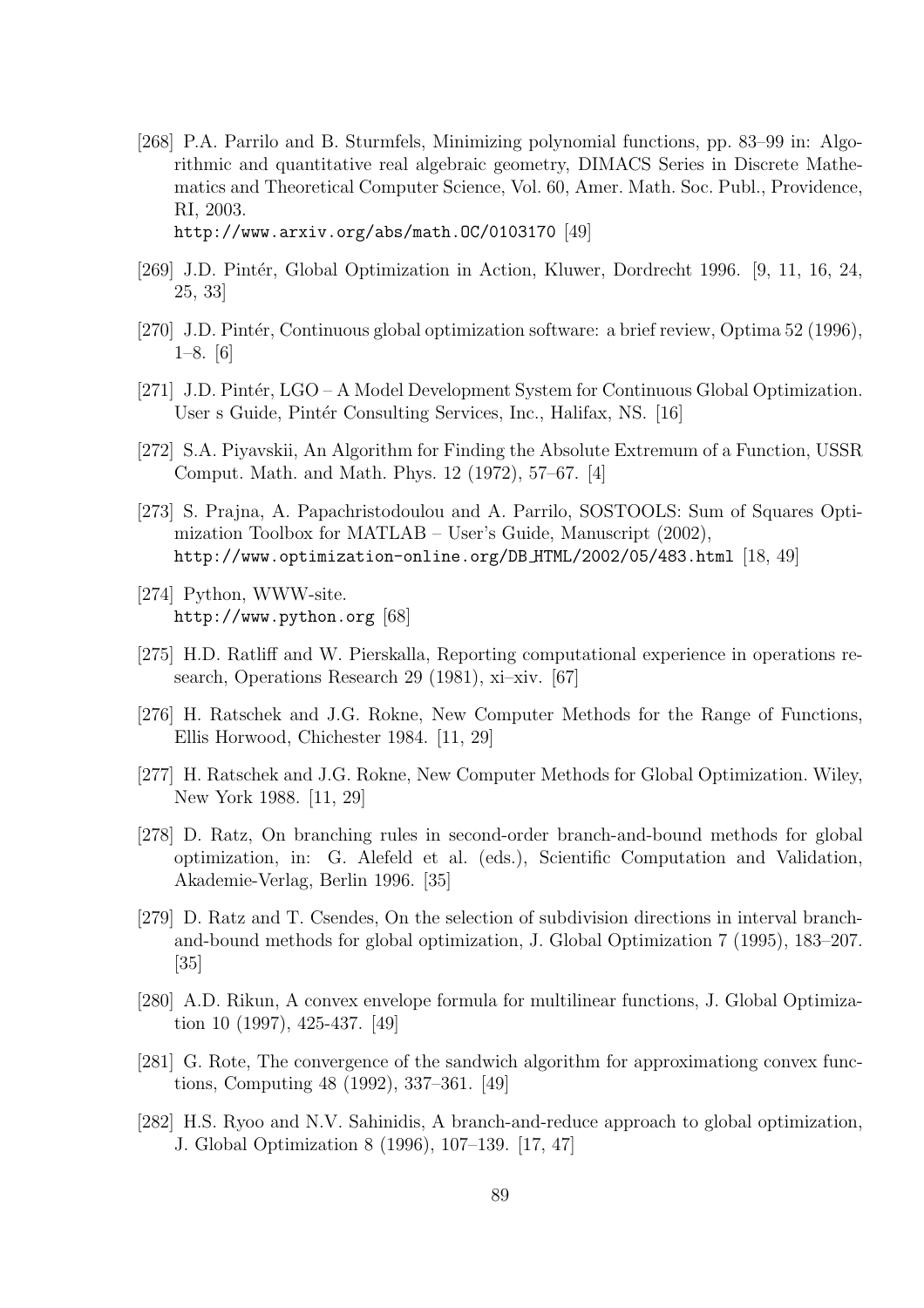- [283] J. Sacks, W.J. Welch, T.J. Mitchell and H.P. Wynn, Design and analysis of computer experiments, Statist. Sci. 4 (1989), 409–435. [24]
- [284] N.V. Sahinidis, BARON: A general purpose global optimization software package, J. Global Optimization 8 (1996), 201–205. [12, 17]
- [285] N.V. Sahinidis, BARON. Branch And Reduce Optimization Navigator. User's Manual, WWW-document. http://archimedes.scs.uiuc.edu/baron/baron.html [17]
- [286] N.V. Sahinidis, Global Optimization and Constraint Satisfaction: The Branch-And-Reduce Approach, pp. 1–16 in: Ch. Bliek et al. (eds.), Global Optimization and Constraint Satisfaction, Springer, Berlin 2003. [17]
- [287] H. Schichl, Global Optimization in the COCONUT project, Manuscript (2003). http://www.mat.univie.ac.at/∼herman/papers.html [67]
- [288] H. Schichl and A. Neumaier, Exclusion regions for systems of equations, SIAM J. Numer. Anal., to appear. [44, 47]
- [289] H. Schichl and A. Neumaier, Interval Analysis on Directed Acyclic Graphs for Global Optimization, Manuscript (2003) http://www.mat.univie.ac.at/∼neum/papers.html#intdag [51, 63, 69]
- [290] R.B. Schnabel and E. Eskow, A new modified Cholesky factorization, SIAM J. Sci. Stat. Comput. 11 (1990), 1136–1158. [42]
- [291] SeDuMi, WWW-site. http://fewcal.kub.nl/sturm/software/sedumi.html [50]
- [292] O. Shcherbina, A. Neumaier, Djamila Sam-Haroud, Xuan-Ha Vu and Tuan-Viet Nguyen, Benchmarking global optimization and constraint satisfaction codes, pp. 211– 222 in: Ch. Bliek et al. (eds.), Global Optimization and Constraint Satisfaction, Springer, Berlin 2003. http://www.mat.univie.ac.at/∼neum/papers.html#bench [66]
- [293] J.P. Shectman and N.V. Sahinidis, A finite algorithm for global minimization of separable concave programs, J. Global Optimization 12 (1998), 1–36. [47]
- [294] H.D. Sherali, Convex envelopes of multilinear functions over a unit hypercube and over special discrete sets, Acta Math. Vietnamica 22 (1997), 245–270. [49]
- [295] H.D. Sherali and C.M. Shetty, Optimization with disjunctive constraints, Springer, Berlin 1980. [54]
- [296] H.D. Sherali and C.H. Tuncbilec, A reformulation-convexification approach for solving nonconvex quadratic programming problems, J. Global Optimization 7 (1995), 1–31. [49]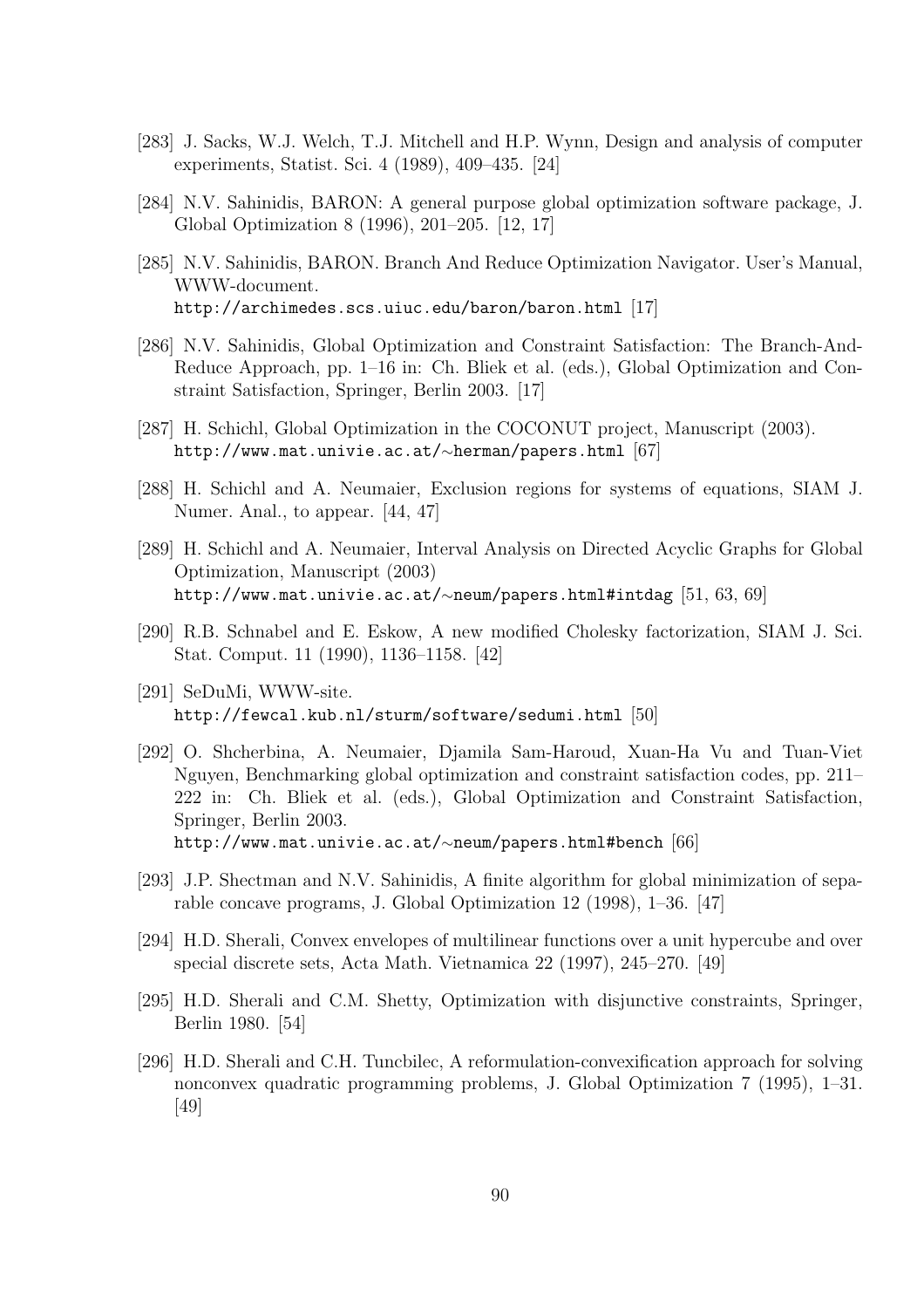- [297] H.D. Sherali and C.H. Tuncbilec, New reformulation linearization/convexification relaxations for univariate and multivariate polynomial programming problems, Oper. Res. Lett. 21 (1997), 1–9. [49]
- [298] H.D. Sherali and C.H. Tuncbilec, Comparison of two reformulation-linearization technique based linear programming relaxations for polynomial programming problems, J. Global Optimization 10 (1997), 381–390. [49]
- [299] K. Shimizu, Y. Ishizuka and J.F. Bard, Nondifferentiable and Two-Level Programming, Kluwer, Boston 1997. [56]
- [300] J. Siek and A. Lumsdaine, The Matrix Template Library: Generic components for highperformance scientific computing, Computing in Science and Engineering 18 (1999), 70–78. http://www.osl.iu.edu/research/mtl/ [67]
- [301] S. Skelboe, Computation of rational interval functions, BIT 14 (1974), 87–95. http://www.diku.dk/∼stig/CompRatIntv.pdf [4]
- [302] N.J.A. Sloane, Home Page, WWW-document with tables of packings and designs. http://www.research.att.com/∼njas/ [69]
- [303] H. Stetter, Stabilization of polynomial systems solving with Groebner bases, pp. 117– 124 in: Proc. ACM Int. Symp. Symbolic Algebraic Computation (1997). [62]
- [304] F.H. Stillinger, Role of potential-energy scaling in the low-temperature relaxation behavior of amorphous materials, Phys. Rev. B 32 (1985), 3134–3141. [19]
- [305] J.F. Sturm, Using SeDuMi 1.02, a MATLAB toolbox for optimization over symmetric cones, Optimization Methods Software 11–12 (1999), 625–653. http://fewcal.kub.nl/sturm/software/sedumi.html [50]
- [306] B. Tang, Orthogonal array-based Latin hypercubes, J. Amer. Stat. Assoc. 88 (1993), 1392-1397. [24]
- [307] M. Tawarmalani and N.V. Sahinidis, Semidefinite relaxations of fractional programs via novel convexification techniques, J. Global Optimization, 20 (2001), 137–158. [50]
- [308] M. Tawarmalani and N.V. Sahinidis, Convex extensions and envelopes of lower semicontinuous functions, Math. Programming, 93 (2002), 247–263. [50]
- [309] M. Tawarmalani and N.V. Sahinidis, Convexification and Global Optimization in Continuous and Mixed-Integer Nonlinear Programming: Theory, Algorithms, Software, and Applications, Kluwer, Dordrecht 2002. [11, 12, 17, 47, 48, 49]
- [310] M. Tawarmalani and N.V. Sahinidis, Global optimization of mixed-integer nonlinear programs: A theoretical and computational study, Math. Programming, to appear. [17]
- [311] M. Todd, Semidefinite Optimization, Acta Numerica 10 (2001), 515–560. http://www.orie.cornell.edu/∼miketodd/soa5.ps [50]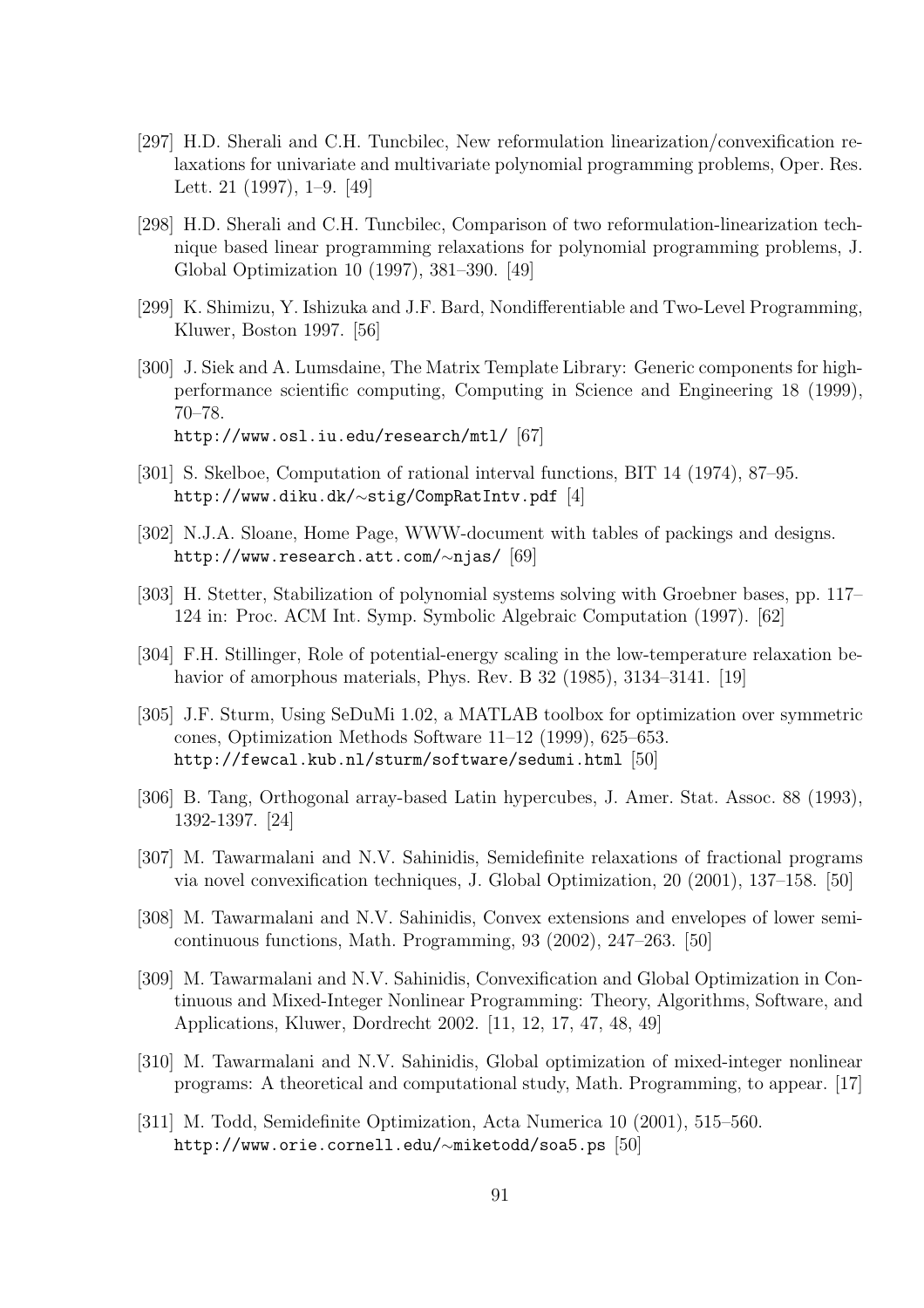- [312] J.A. Tomlin, Branch and bound methods for integer and non-convex programming, pp. 437-450 in: Integer and Nonlinear Programming (J. Abadie, ed.), American Elsevier Publishing Company, New York 1970. [3, 57]
- [313] TOMS, Information for Authors, WWW-document. http://www.acm.org/toms/Authors.html#TypesofPapers [67]
- [314] A. Törn, Global Optimization as a Combination of Local and Global Search, in: W. Goldberg (ed.), Proceedings of Computer Simulation Versus Analytical Solutions for Business and Economical Models, Gothenburg,August 1972. [4]
- [315] A. Törn, Global Optimization as a Combination of Global and Local Search, Ph.D. Thesis, Abo Akademi University, HHAAA 13, 1974. [4]
- [316] A. Törn, Global Optimization, WWW-document (2000). http://www.abo.fi/∼atorn/Globopt.html [6, 20]
- [317] A. Törn and A. Žilinskas, Global Optimization, Lecture Notes in Computer Science, Vol. 350, Springer, Berlin 1989. [11, 25]
- [318] A. Törn, M. Ali and S. Viitanen, Stochastic global optimization: problem classes and solution techniques, J. Global Optimization 14 (1999), 437–447. [6]
- [319] T. Tsuda and T. Kiono, Application of the Monte Catlo Method to Systems of Nonlinear Algebraic Equations, Numerische Matematik 6 (1964), 59–67. [4]
- [320] H. Tuy, D.C. optimization: Theory, methods and algorithms, pp. 149–216 in: Handbook of Global Optimization, (R. Horst and P.M. Pardalos eds.), Kluwer, Dordrecht 1995. [51]
- [321] M. Ulbrich and S. Ulbrich, Automatic differentiation: A structure-exploiting forward mode with almost optimal complexity for Kantorovich trees, pp. 327–357 in: Applied Mathematics and Parallel Computing (H. Fischer et al., eds.), Physica-Verlag, Heidelberg 1996. [62]
- [322] L. Vandenberghe and S. Boyd, Semidefinite Programming, SIAM Review 38 (1996), 49–95. http://www.stanford.edu/∼boyd/reports/semidef prog.ps [50]
- [323] M. Lobo, L. Vandenberghe, S. Boyd, and H. Lebret, Applications of second-order cone programming, Linear Algebra Appl. 284 (1998), 193–228. http://www.stanford.edu/∼boyd/socp.html [50]
- [324] D. Vandenbussche, Polyhedral approaches to solving nonconvex quadratic programs, Ph.D. Thesis, School of Industrial and Systems Engineering, Georgia Institute of Technology, May 2003. [61]
- [325] B. Vanderbei, Nonlinear Optimization Models, WWW-site. http://www.sor.princeton.edu/∼rvdb/ampl/nlmodels/ [66]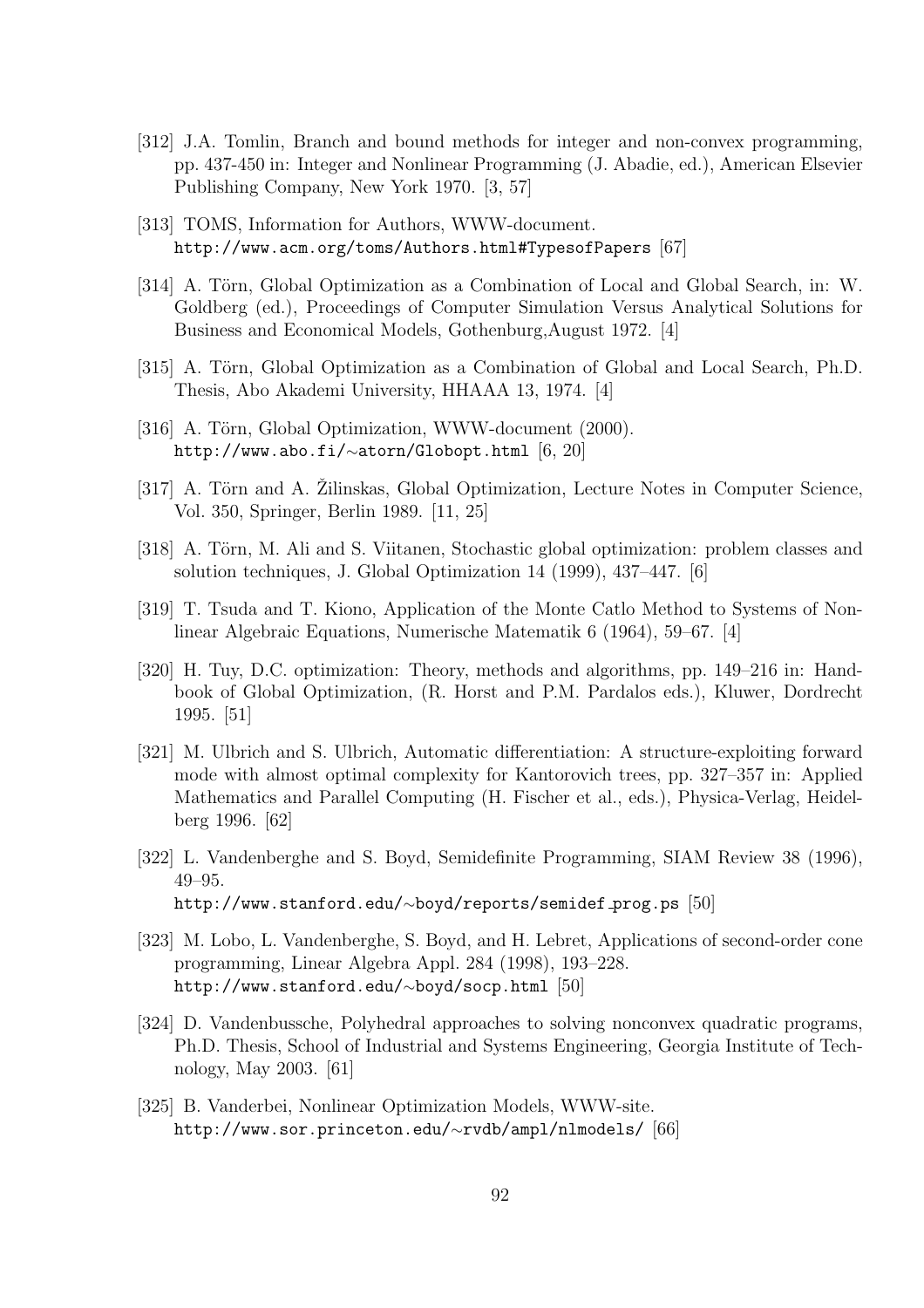- [326] P. Van Hentenryck, Constraint Satisfaction in Logic Programming, MIT Press, Cambridge, MA, 1989. [38]
- [327] P. Van Hentenryck, L. Michel and F. Benhamou, Newton: constraint programming over non-linear constraints, Sci. Programming 30 (1997), 83–118. [38]
- [328] P. Van Hentenryck, L. Michel and Y. Deville, Numerica. A Modeling Language for Global Optimization, MIT Press, Cambridge, MA 1997. [11, 17, 29, 32, 33, 35, 38, 41, 43, 45, 62]
- [329] R. Van Iwaarden, An improved unconstrained global optimization algorithm, Ph.D. Thesis, Univ. of Colorado at Denver, Denver, CO, May 1986. [47]
- [330] P.J.M. Van Laarhoven and E.H.L. Aarts, Simulated Annealing: Theory and Applications, Kluwer, Dordrecht 1987. [11, 19]
- [331] L.N. Vicente and P.H. Calamai, Bilevel and multilevel programming: a bibliography review, J. Global Optimization 5 (1994), 291–306. [56]
- [332] Xuan-Ha Vu, D. Sam-Haroud and M.-C. Silaghi, Approximation techniques for nonlinear problems with continuum of solutions, pp. 224–241 in: Proc. 5th Int. Symp. Abstraction, Reformulation Approximation (SARA'2002), Lecture Notes in Artificial Intelligence, Vol. 2371 (2002). [44, 69]
- [333] Xuan-Ha Vu, D. Sam-Haroud and M.-C. Silaghi, Numerical Constraint Satisfaction Problems with Non-Isolated Solutions, pp. 194–210 in: Ch. Bliek et al. (eds.), Global Optimization and Constraint Satisfaction, Springer, Berlin 2003. [44, 69]
- [334] W. Walster, Interval Arithmetic Solves Nonlinear Problems While Providing Guaranteed Results, FORTE TOOLS Feature Stories, WWW-Manuscript, 2000. http://wwws.sun.com/software/sundev/news/features/intervals.html [69]
- [335] G. Walster, E. Hansen and S. Sengupta, Test results for a global optimization algorithm, pp. 272–287 in: Numerical optimization 1984 (P.T. Boggs et al., eds), SIAM, Philadelphia 1985. [66]
- [336] H.P. Williams, Model Solving in Mathematical Programming, 4th ed., Wiley, Chichester 1999. [52]
- [337] H. Wolkowicz, R. Saigal and L. Vandenberghe (eds.), Handbook on Semidefinite Programming, Kluwer, Dordrecht 2000. [50]
- [338] L.A. Wolsey, Integer Programming, Wiley, 1998. [10, 61]
- [339] S.J. Wright, Primal-Dual Interior-Point Methods, SIAM, Philadelphia 1997. [11]
- [340] M. Yagiura and T. Ibaraki, On metaheuristic algorithms for combinatorial optimization problems, Systems and Computers in Japan, 32 (2001), 33–55. [20]
- [341] H. Yan and J.N. Hooker, Tight representations of logical constraints as cardinality rules, Math. Programming 85 (1999), 363–377. [58]